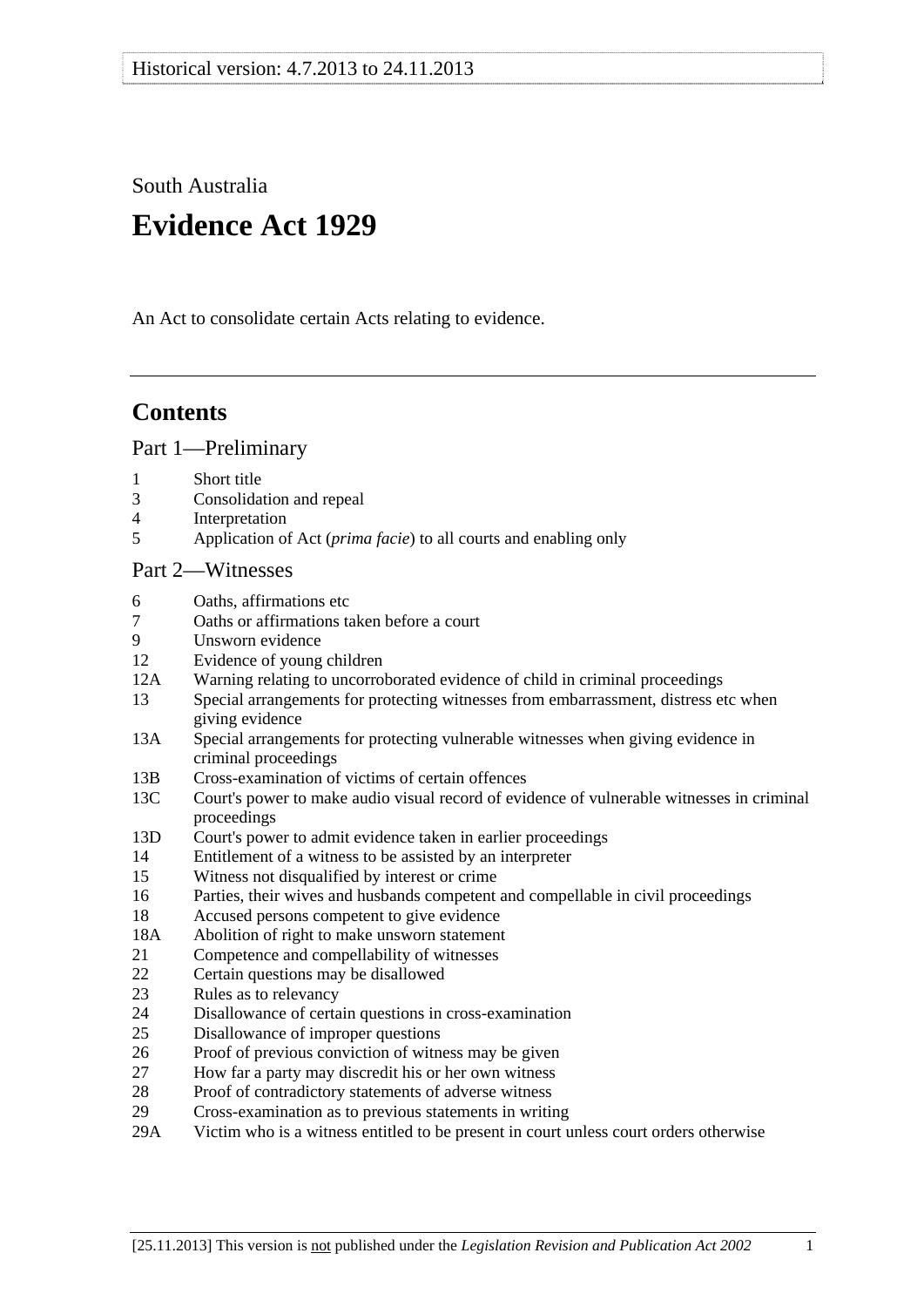# [Part 3—Miscellaneous rules of evidence](#page-24-0)

#### [Division 1—Miscellaneous rules of evidence in general cases](#page-24-0)

- [30 As to comparison of disputed writing](#page-24-0)
- [31 Attesting witness need not be called in certain cases](#page-24-0)
- [33 Discovery in action for defamation](#page-24-0)
- [34 Admissions by accused persons](#page-24-0)
- [34A Proof of commission of offence](#page-24-0)
- [34C Admissibility of documentary evidence as to facts in issue](#page-24-0)
- [34CA Statement of protected witness](#page-26-0)
- [34CB Direction relating to delay where defendant forensically disadvantaged](#page-26-0)
- [34D Weight to be attached to evidence](#page-27-0)
- [34E Proof of instrument to validity of which attestation is necessary](#page-27-0)
- [34F Presumptions as to documents twenty years old](#page-27-0)
- [34G Interpretation and savings](#page-27-0)
- [34H Evidence of access or non-access](#page-28-0)
- [34J Special provision for taking evidence where witness is seriously ill](#page-28-0)
- [34K Admissibility of depositions at trial](#page-28-0)
- [34KA Admissibility of evidence of out of court statements by unavailable witnesses](#page-28-0)
- [34KB Credibility](#page-30-0)
- [34KC Stopping the case where evidence is unconvincing](#page-30-0)
- [34KD Court's general discretion to exclude evidence](#page-31-0)

#### [Division 2—Miscellaneous rules of evidence in sexual cases](#page-31-0)

- [34L Evidence in sexual cases generally](#page-31-0)
- [34M Evidence relating to complaint in sexual cases](#page-32-0)
- [34N Directions relating to consent in certain sexual cases](#page-33-0)

#### [Division 3—Admissibility of evidence showing discreditable conduct or disposition](#page-34-0)

- [34O Application of Division](#page-34-0)
- [34P Evidence of discreditable conduct](#page-34-0)
- [34Q Use of evidence for other purposes](#page-35-0)
- [34R Trial directions](#page-35-0)
- [34S Certain matters excluded from consideration of admissibility](#page-35-0)
- [34T Severance](#page-35-0)
- [Part 4—Public Acts and documents](#page-36-0)
- [35 Judicial notice of legislative instruments](#page-36-0)
- [36 Proof of votes and proceedings of Parliament](#page-36-0)
- [37 Evidentiary value of official publications](#page-36-0)
- [37A Proof of Gazette](#page-36-0)
- [37B Proof of printing by Government Printer](#page-36-0)
- [37C Proof of Imperial orders-in-Council](#page-37-0)
- [38 Foreign and Colonial Acts of State, judgments etc provable by copies](#page-37-0)
- [39 Public documents provable by examined or certified copy](#page-37-0)
- [40 Proof of documents by examined or certified copies](#page-38-0)
- [41 Certifying a false document](#page-38-0)
- [42 Proof of conviction or acquittal of an indictable offence](#page-38-0)
- [43 Proof of convictions and orders of courts of summary jurisdiction](#page-38-0)
- [43A Proof of identity of person convicted in another State](#page-39-0)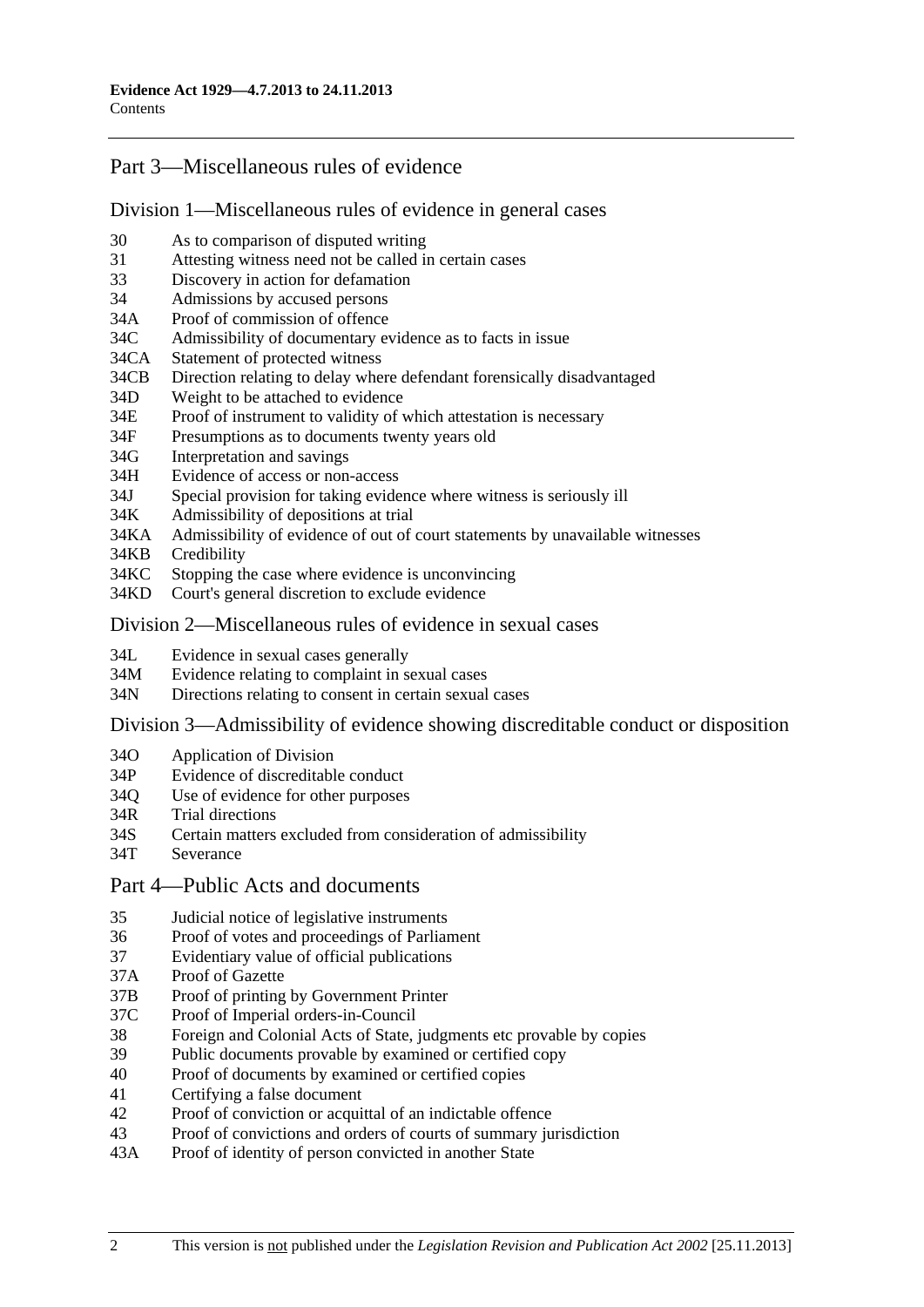- [44 Registers of British vessels and certificates of registry admissible as](#page-39-0) *prima facie* evidence of their contents
- [45 Documents relating to transportation of persons or goods](#page-39-0)
- [45A Admission of business records in evidence](#page-40-0)
- [45B Admission of certain documents in evidence](#page-41-0)
- [45C Modification of best evidence rule](#page-41-0)

### [Part 5—Banking records](#page-44-0)

- [46 Interpretation](#page-44-0)
- [47 Admission of banking record in evidence](#page-44-0)
- [48 Evidence of non-existence of account may be given by affidavit](#page-44-0)
- [49 Power to order inspection of banking records etc](#page-45-0)
- [50 Bank not compellable to produce records except under order](#page-46-0)
- [51 Costs occasioned by default of bank](#page-46-0)

#### [Part 6—Telegraphic messages](#page-48-0)

- [53 Party may give notice of intention to adduce telegraphic message in evidence](#page-48-0)
- [54 And thereupon may produce message received with evidence that same received from](#page-48-0)  [telegraph station](#page-48-0)
- [55 After notice, sending a message may be proved by production of copy message and](#page-48-0)  [evidence of payment of fees for transmission](#page-48-0)
- [56 Certain documents may be transmitted by electric telegraph under restriction](#page-49-0)
- [57 Copies so transmitted to be as valid and effectual as originals](#page-50-0)
- [58 Penalty for false certificate of sending message](#page-50-0)
- [59 Signing false certificate upon copy](#page-50-0)

#### [Part 6A—Computer evidence](#page-52-0)

- [59A Interpretation](#page-52-0)
- [59B Admissibility of computer output](#page-52-0)
- [59C Regulations](#page-53-0)

# [Part 6B—Obtaining evidence from outside a court's territorial jurisdiction](#page-54-0)

- [59D Interpretation](#page-54-0)
- [59E Taking of evidence outside the State](#page-54-0)
- [59F Power of South Australian Court to take evidence on request](#page-55-0)
- [59G Depositions to be signed](#page-55-0)
- [59H Transmission of request](#page-55-0)
- [59I Saving provision](#page-56-0)

# [Part 6C—Use of audio and audio visual links](#page-58-0)

#### [Division 1—Preliminary](#page-58-0)

- [59IA Interpretation](#page-58-0)
- [59IB Transitional](#page-58-0)
- [59IC Application of Part](#page-58-0)

# [Division 2—Use of interstate audio or audio visual link in proceedings before South](#page-59-0)  [Australian courts](#page-59-0)

- [59ID Application of this Division](#page-59-0)
- [59IE State courts may take evidence and submissions from outside State](#page-59-0)
- [59IF Expenses](#page-59-0)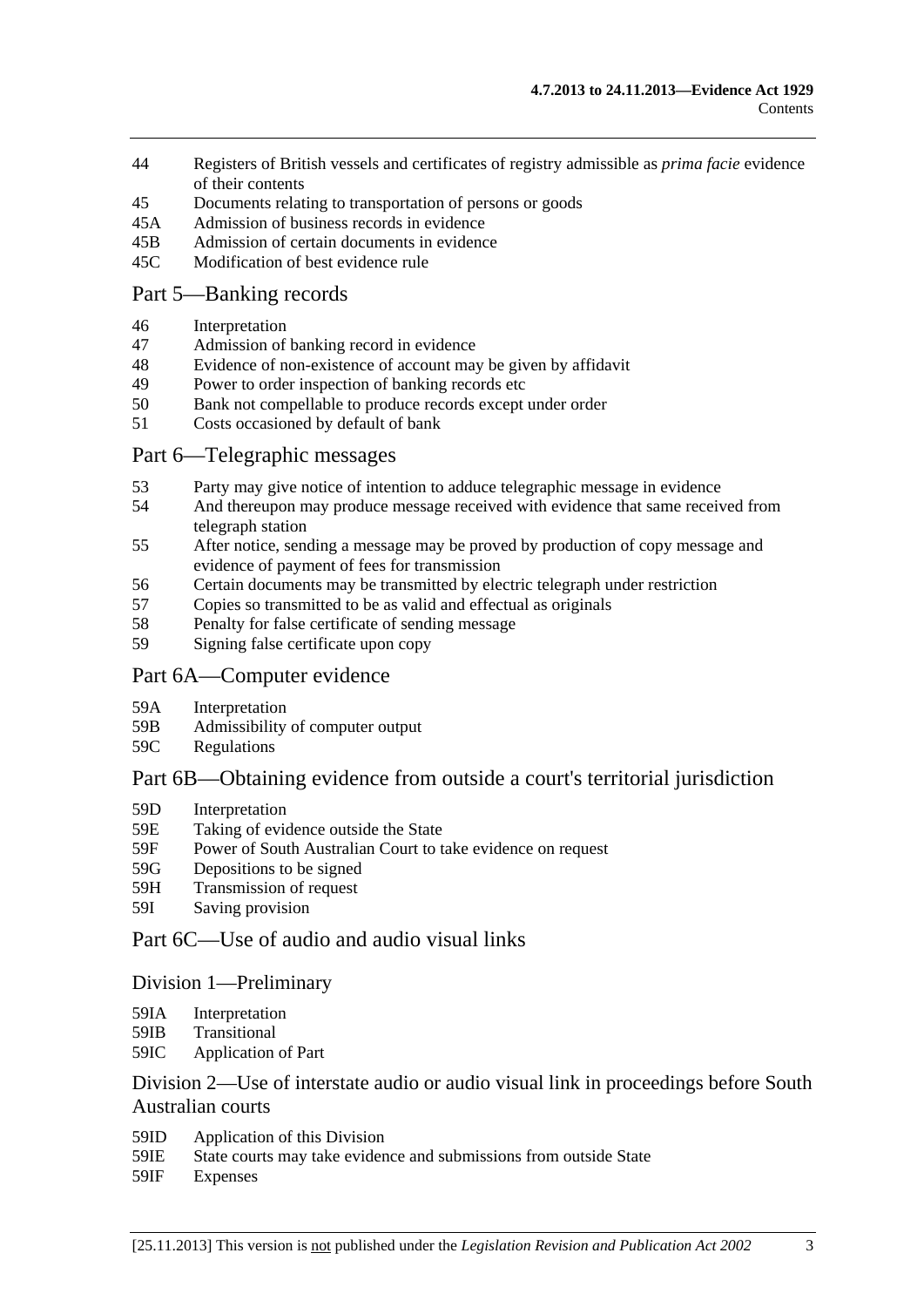#### [59IG Counsel entitled to practise](#page-59-0)

[Division 3—Use of interstate audio or audio visual link in proceedings in](#page-60-0)  [participating States](#page-60-0)

- [59IH Application of Division](#page-60-0)
- [59II Recognised courts may take evidence or receive submissions from persons in South](#page-60-0)  [Australia](#page-60-0)
- [59IJ Powers of recognised courts](#page-60-0)
- [59IK Orders made by recognised court](#page-60-0)
- [59IL Enforcement of order](#page-60-0)
- [59IM Privileges, protection and immunity of participants in proceedings in courts of](#page-61-0)  [participating States](#page-61-0)
- [59IN Recognised court may administer oath in South Australia](#page-61-0)
- [59IO Assistance to recognised court](#page-61-0)
- [59IP Contempt of recognised courts](#page-61-0)

#### [Division 4—Use of audio visual link or audio link generally](#page-62-0)

- [59IQ Appearance etc by audio visual link or audio link](#page-62-0)
- [59IR Communication between lawyer and client](#page-63-0)
- [Part 7—General provisions](#page-66-0)

#### [Division 1—Power to dispense with formal proof](#page-66-0)

- [59J Court's power to dispense with formal proof](#page-66-0)
- [Division 2—Notice of action](#page-66-0)
- [60 Sufficiency of notice of action](#page-66-0)

#### [Division 3—Facilitation of proof of certain matters](#page-66-0)

- [62 Proof of "public place" in certain cases](#page-66-0)
- [62A Proof of place being within municipality etc](#page-66-0)
- [63 Proof of foreign law](#page-67-0)
- [63A Evidence as to foreign law](#page-67-0)
- [64 Proof of matters of history, science etc](#page-67-0)
- [65 Reference by court to books, official certificates etc](#page-67-0)
- [65A Proof of age](#page-68-0)

#### [Division 4—Taking affidavits etc outside the State](#page-68-0)

- [66 Taking of affidavits out of the State](#page-68-0)
- [66A Taking of affidavits out of the State by sailors, soldiers and airmen](#page-69-0)
- [67 Extension of provisions relating to affidavits to attestation etc of other documents](#page-70-0)

#### [Division 5—Admission of official documents in evidence](#page-70-0)

[67A Admissibility of documents without proof of seal etc](#page-70-0)

#### [Division 6—Power of foreign authority to take evidence](#page-71-0)

[67AB Taking of evidence in this State by foreign authorities](#page-71-0) 

#### [Division 7—Select Committee evidence](#page-71-0)

[67B Evidence before the Parliamentary Select Committee of Inquiry into Prostitution](#page-71-0)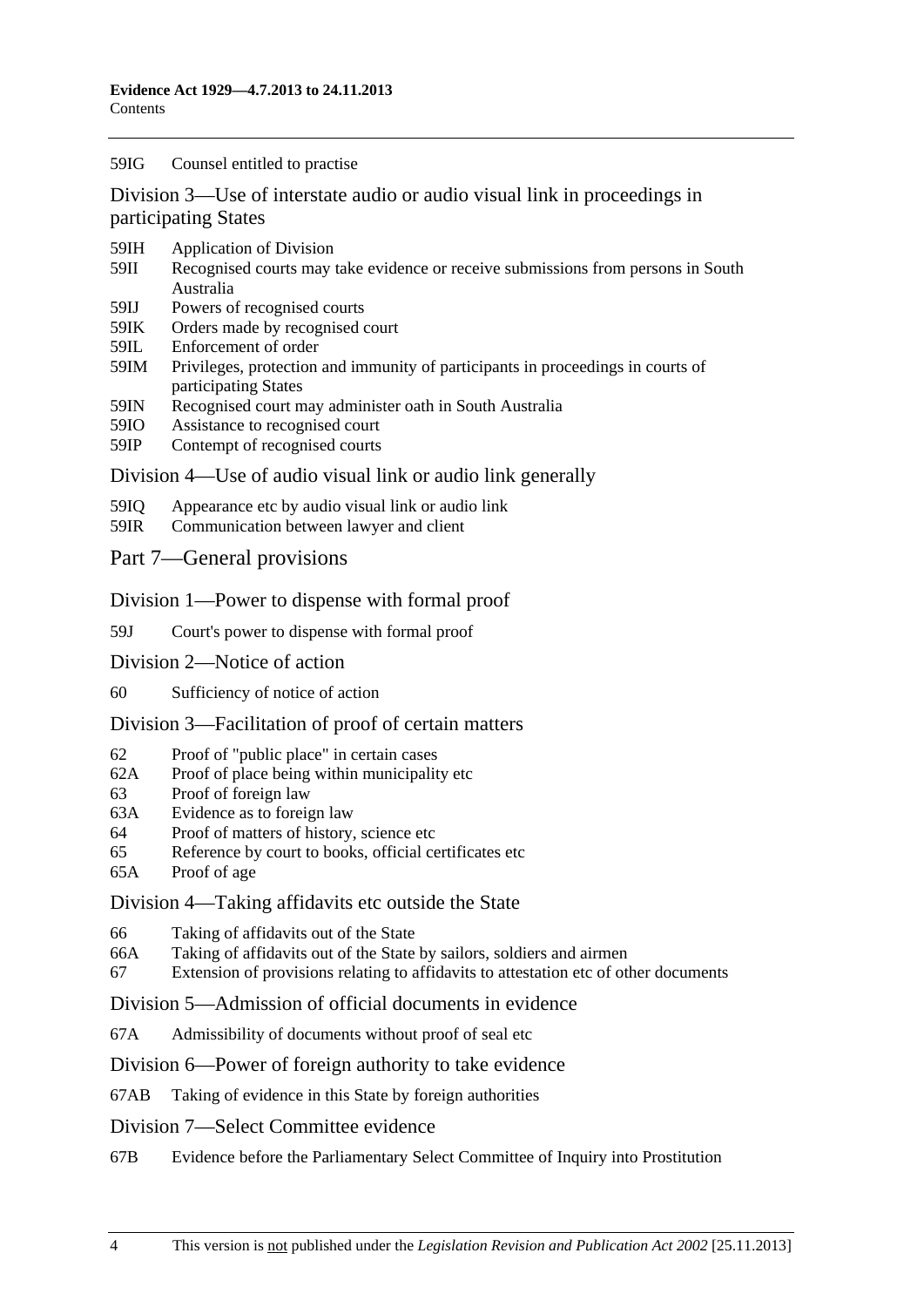[Division 8—Evidence of settlement negotiations](#page-72-0) 

[67C Exclusion of evidence of settlement negotiations](#page-72-0) 

#### [Division 9—Protected communications](#page-73-0)

- [67D Interpretation](#page-73-0)
- [67E Certain communications to be protected by public interest immunity](#page-73-0)
- [67F Evidence of protected communications](#page-74-0)

#### [Division 10—Sensitive material](#page-75-0)

- [67G Interpretation and application](#page-75-0)
- [67H Meaning of sensitive material](#page-77-0)
- [67I Procedures for giving restricted access to sensitive material](#page-77-0)
- [67J Improper dissemination of sensitive material](#page-78-0)

#### [Part 8—Publication of evidence](#page-80-0)

[Division 1—Preliminary](#page-80-0)

[68 Interpretation](#page-80-0) 

[Division 2—Orders for clearing court or suppressing publication of evidence etc](#page-80-0) 

- [69 Order for clearing the court](#page-80-0)
- [69A Suppression orders](#page-81-0)
- [69AB Review of suppression orders](#page-83-0)
- [69AC Appeal against suppression order etc](#page-84-0)
- [69B Appeals](#page-84-0)
- [70 Disobedience to orders under this Division](#page-85-0)
- [71 Attorney-General to provide annual report](#page-85-0)
- [Division 3—Sexual cases](#page-86-0)
- [71A Restriction on reporting on sexual offences](#page-86-0)

[Division 4—Cases generally](#page-88-0) 

- [71B Publishers required to report result of certain proceedings](#page-88-0)
- [71C Restriction on reporting of proceedings following acquittals](#page-89-0)
- [Part 9—Miscellaneous](#page-90-0)
- [73 Regulations](#page-90-0)

[Schedule 1—Acts repealed or amended](#page-92-0) 

[Schedule 4—Affidavit about proof of identity of person convicted in another](#page-93-0)  [State or Territory](#page-93-0)

[Legislative history](#page-94-0) 

[Appendix—Divisional penalties and expiation fees](#page-106-0)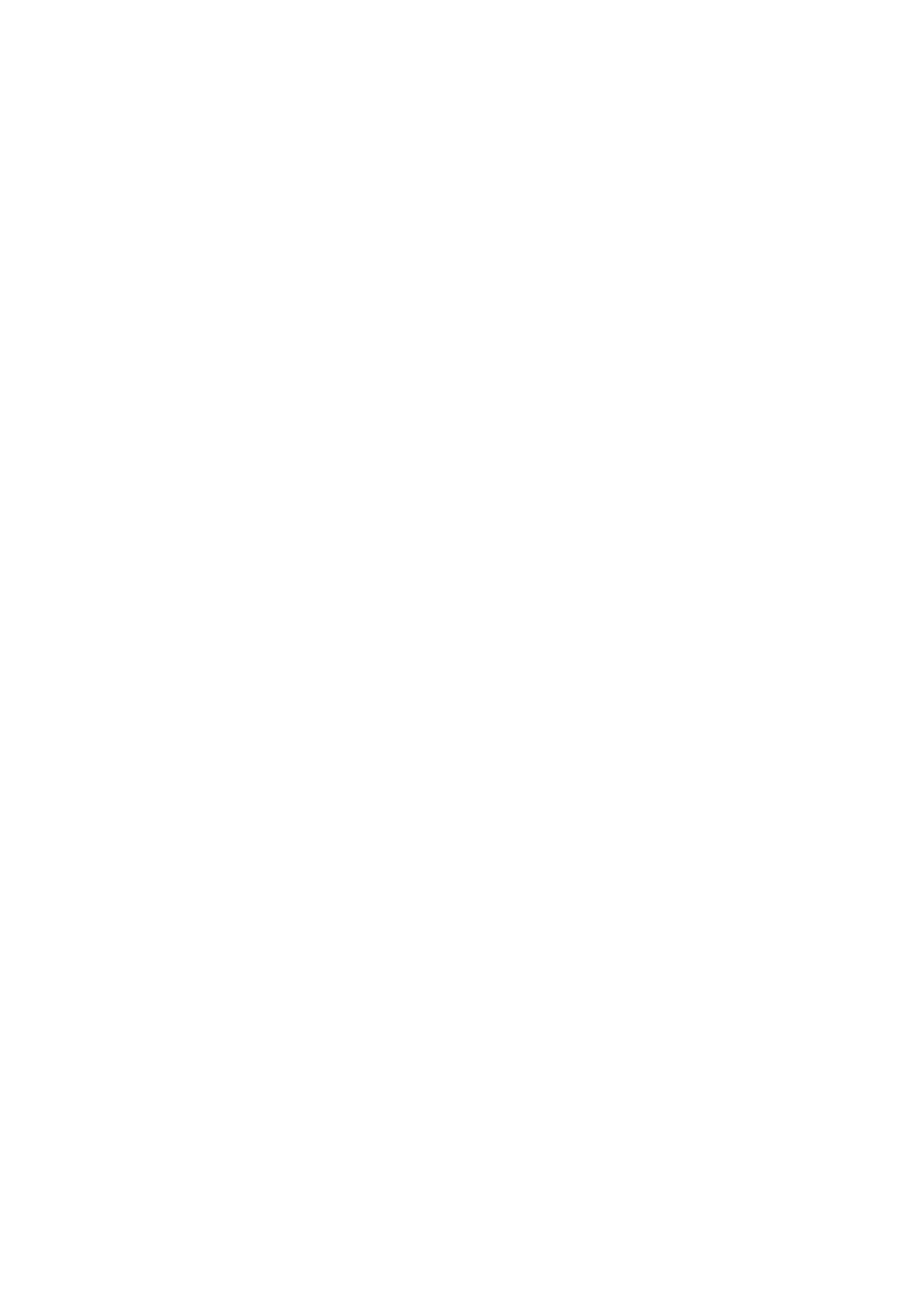# <span id="page-6-0"></span>**The Parliament of South Australia enacts as follows:**

# **Part 1—Preliminary**

#### **1—Short title**

This Act may be cited as the *Evidence Act 1929*.

# **3—Consolidation and repeal**

This Act is a consolidation of certain provisions contained in the Acts mentioned in [Schedule 1,](#page-92-0) and the said Acts are hereby repealed to the extent expressed in the said Schedule.

#### **4—Interpretation**

In this Act, unless some other intention is expressed, or implied by the context—

*child* means a person under the age of 18 years;

*court* includes a tribunal, authority or person invested by law with judicial or quasijudicial powers, or with authority to make any inquiry or to receive evidence;

*domestic partner* means a person who is a domestic partner within the meaning of the *[Family Relationships Act 1975](http://www.legislation.sa.gov.au/index.aspx?action=legref&type=act&legtitle=Family%20Relationships%20Act%201975)*, whether declared as such under that Act or not;

*judge* includes the member or members of any court having authority to admit evidence;

*legal proceeding* or *proceeding* includes any action, trial, inquiry, cause, or matter, whether civil or criminal, in which evidence is or may be given and includes an arbitration;

*mental disability* includes an intellectual disability;

*serious offence against the person* means—

- (a) attempted murder; or
- (b) attempted manslaughter; or
- (c) a sexual offence; or
- $(d)$
- (i) an offence of stalking under section 19AA of the *[Criminal Law](http://www.legislation.sa.gov.au/index.aspx?action=legref&type=act&legtitle=Criminal%20Law%20Consolidation%20Act%201935)  [Consolidation Act 1935](http://www.legislation.sa.gov.au/index.aspx?action=legref&type=act&legtitle=Criminal%20Law%20Consolidation%20Act%201935)*; or
- (ii) an offence of causing serious harm under section 23 of the *[Criminal](http://www.legislation.sa.gov.au/index.aspx?action=legref&type=act&legtitle=Criminal%20Law%20Consolidation%20Act%201935)  [Law Consolidation Act 1935](http://www.legislation.sa.gov.au/index.aspx?action=legref&type=act&legtitle=Criminal%20Law%20Consolidation%20Act%201935)*; or
- (iii) an offence involving an unlawful threat to kill or endanger life; or
- (iv) an offence involving abduction; or
- (v) an offence involving blackmail; or
- (vi) an attempt to commit, or assault with intent to commit, any of the offences in the preceding subparagraphs;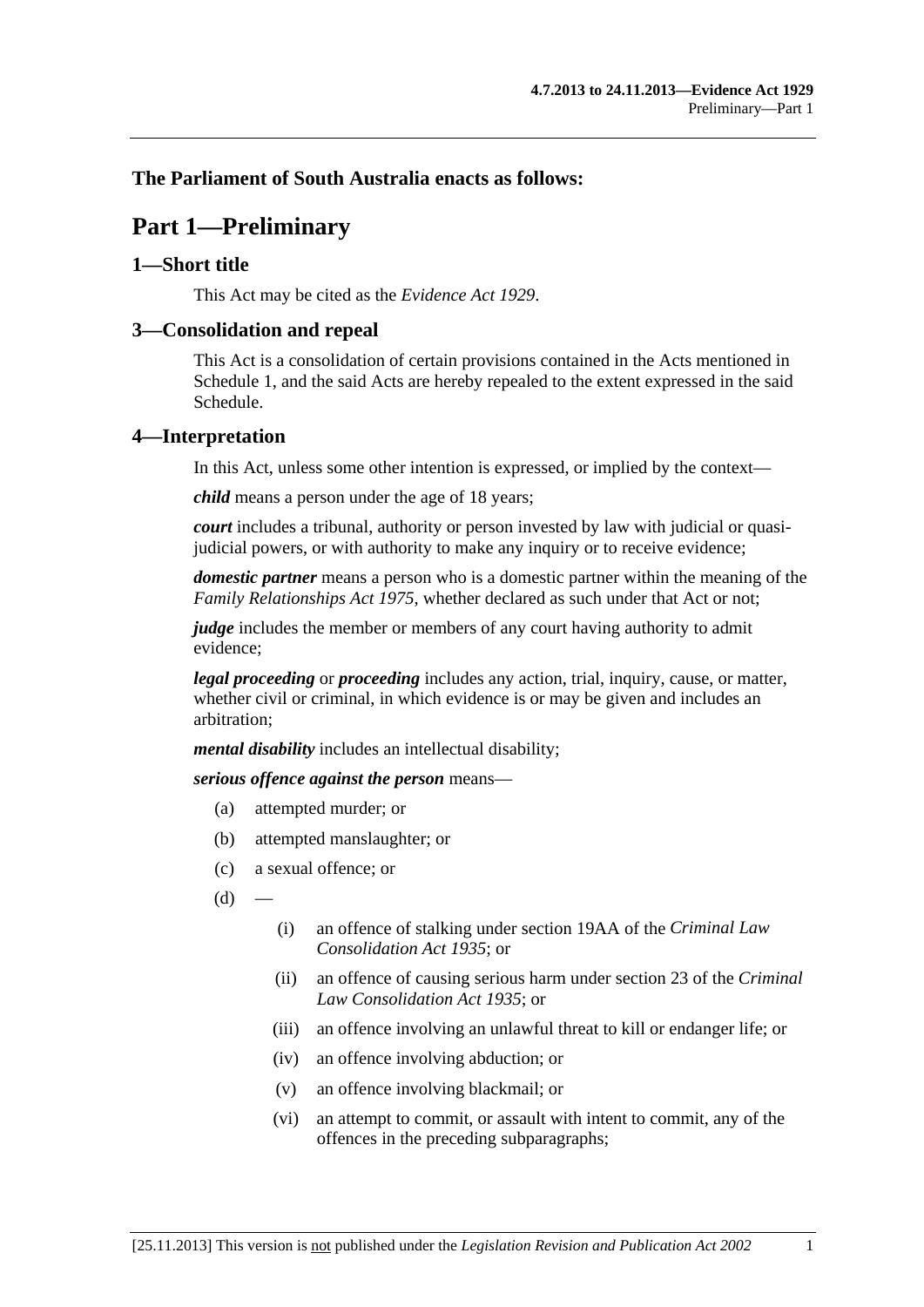#### *sexual offence* means—

- (a) rape; or
- (ab) compelled sexual manipulation; or
- (b) indecent assault; or
- (c) any offence involving unlawful sexual intercourse or an act of gross indecency; or
- (d) incest; or
- (da) any offence involving sexual exploitation or abuse of a child, or exploitation of a child as an object of prurient interest; or
- (e) any attempt to commit, or assault with intent to commit, any of the foregoing offences;

*spouse*—a person is the spouse of another if they are legally married;

*statement* includes a statement however made;

*sworn evidence* means evidence given under the obligation of an oath or an affirmation; and *unsworn evidence* has a corresponding meaning;

*electric telegraph* means any system of telecommunication operated by the Australian Telecommunication Commission or any other authority approved by proclamation;

*telegraphic message* means any message or other communication transmitted, or intended for transmission, or purporting to have been transmitted, by electric telegraph;

*telegraph station* means a station established or used by the Australian Telecommunication Commission or other authority approved by proclamation for the receipt or transmission of telegraphic messages;

*vulnerable witness* means—

- (a) a witness who is under 16 years of age; or
- (b) a witness who suffers from a mental disability; or
- (c) a witness who is the alleged victim of an offence to which the proceedings relate—
	- (i) where the offence is a serious offence against the person; or
	- (ii) in any other case—where, because of the circumstances of the witness or the circumstances of the case, the witness would, in the opinion of the court, be specially disadvantaged if not treated as a vulnerable witness; or
- (d) a witness who—
	- (i) has been subjected to threats of violence or retribution in connection with the proceedings; or
	- (ii) has reasonable grounds to fear violence or retribution in connection with the proceedings; or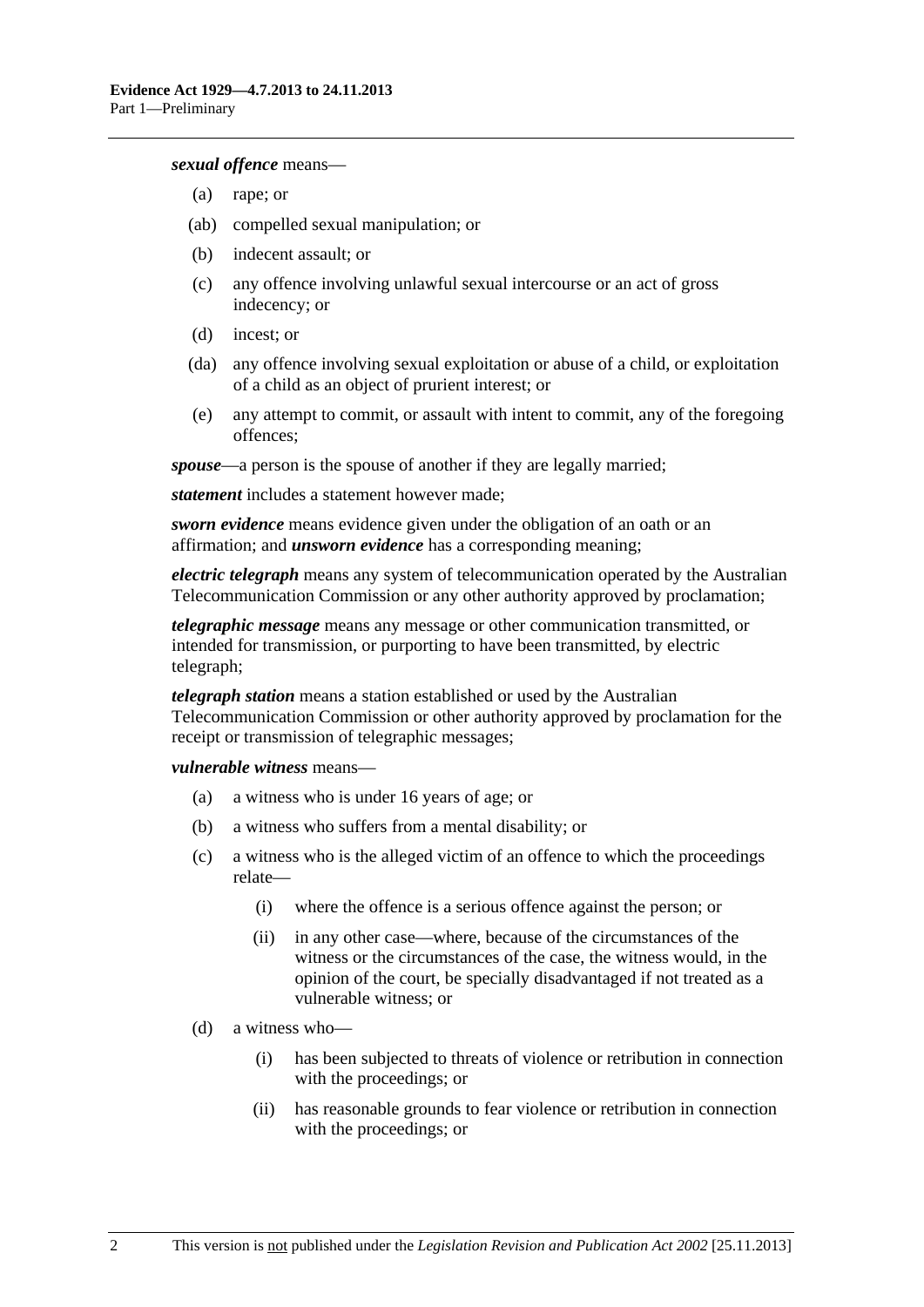<span id="page-8-0"></span> (e) in the case of proceedings for a serious and organised crime offence (within the meaning of the *[Criminal Law Consolidation Act 1935](http://www.legislation.sa.gov.au/index.aspx?action=legref&type=act&legtitle=Criminal%20Law%20Consolidation%20Act%201935)*)—a person who will only consent to being a witness in the proceedings if he or she is treated as a vulnerable witness for the purposes of the proceedings;

*young child* means a child of or under the age of 12 years.

**Note—** 

For definition of divisional penalties (and divisional expiation fees) see Appendix.

#### **5—Application of Act (***prima facie***) to all courts and enabling only**

The provisions of this Act, unless an intention to the contrary is expressed, or appears or is implied by the context—

- (a) apply to every proceeding before any court whatever; and
- (b) are in addition to, and not in derogation of, any rules of evidence, or power, or right, or duty in relation to procedure or evidence, whether existing at common law, or provided for by any law, at any time, in force in the State.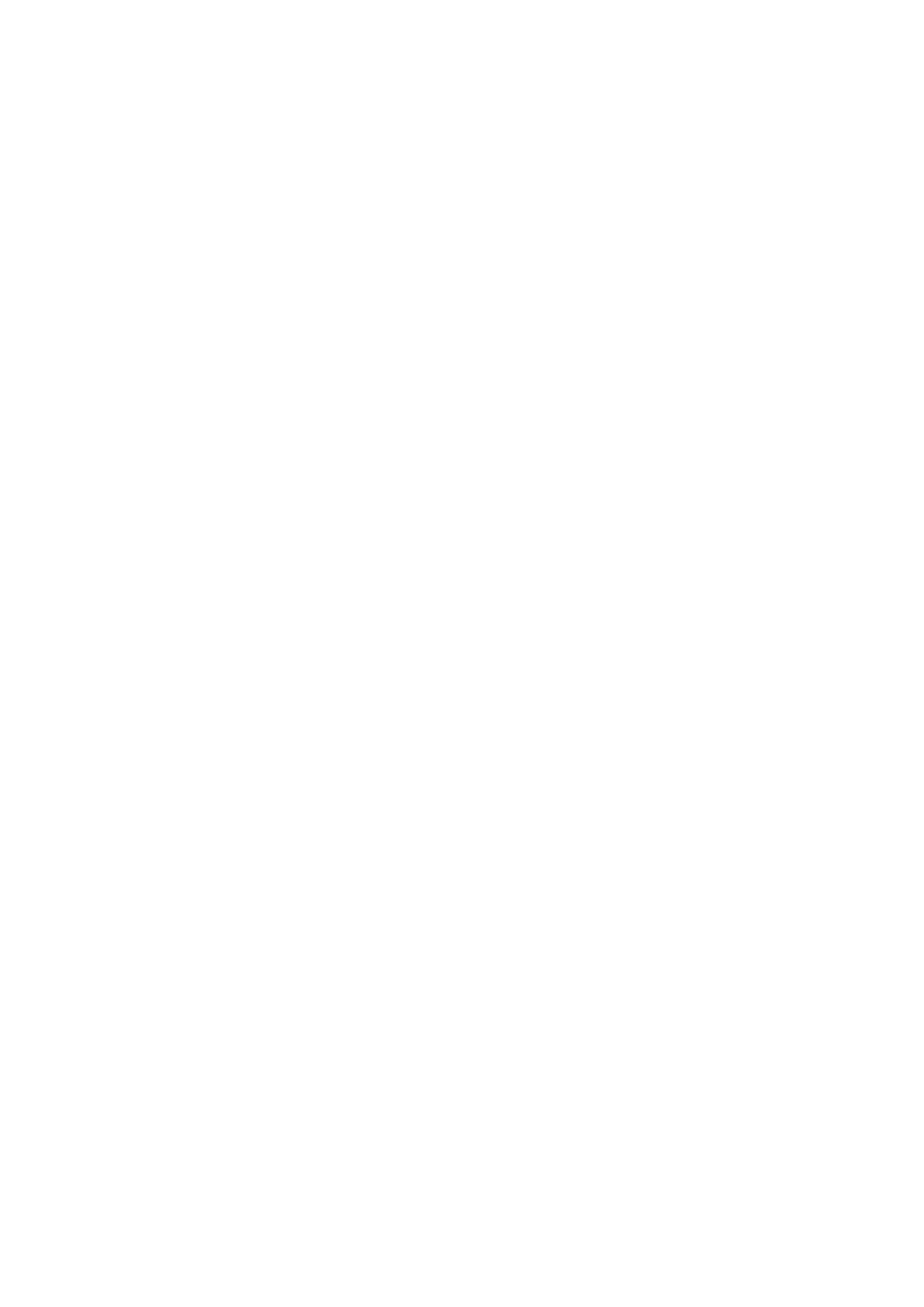# <span id="page-10-0"></span>**Part 2—Witnesses**

### **6—Oaths, affirmations etc**

- (1) An oath shall be administered and taken as follows:
	- (a) the person taking the oath shall hold a copy of the Bible (being a book that contains the New Testament, the Old Testament or both) in his hand and, after the oath has been tendered to him, shall say "I swear"; or
	- (b) in any other manner and form which the person taking the oath declares to be binding on his conscience; or
	- (c) in any other manner or form authorised or permitted by law.
- (2) Where an oath has been lawfully administered and taken, the fact that the person taking the oath had no religious belief, or that the oath was not taken so as to be binding on his conscience, shall not affect, at law, the validity or effect of the oath.
- (3) A person is permitted, and should be offered the choice, to make an affirmation instead of an oath in all circumstances in which, and for all purposes for which, an oath is required or permitted by law.
- (4) An affirmation is to be administered to a person by asking the person "Do you solemnly and truly affirm" followed by the words of the appropriate oath (omitting any words of imprecation or calling to witness) after which the person must say "I do solemnly and truly affirm".
- (5) Every affirmation has, at law, the same force and effect as an oath.
- (6) No oath or affirmation is invalid by reason of a procedural or formal error or deficiency.

#### **7—Oaths or affirmations taken before a court**

- (1) Every court has authority to administer an oath or an affirmation.
- (2) Where an oath or affirmation is to be taken before a court, or in connection with proceedings before a court, it may be administered by—
	- (a) the court itself; or
	- (b) an officer of the court; or
	- (c) any person authorised by the court to administer the oath or affirmation; or
	- (d) any other person authorised by law to administer the oath or affirmation.

#### **9—Unsworn evidence**

- (1) A person is presumed to be capable of giving sworn evidence in any proceedings unless the judge determines that the person does not have sufficient understanding of the obligation to be truthful entailed in giving sworn evidence.
- (2) If the judge determines that a person does not have sufficient understanding of the obligation to be truthful entailed in giving sworn evidence, the judge may permit the person to give unsworn evidence provided that—
	- (a) the judge—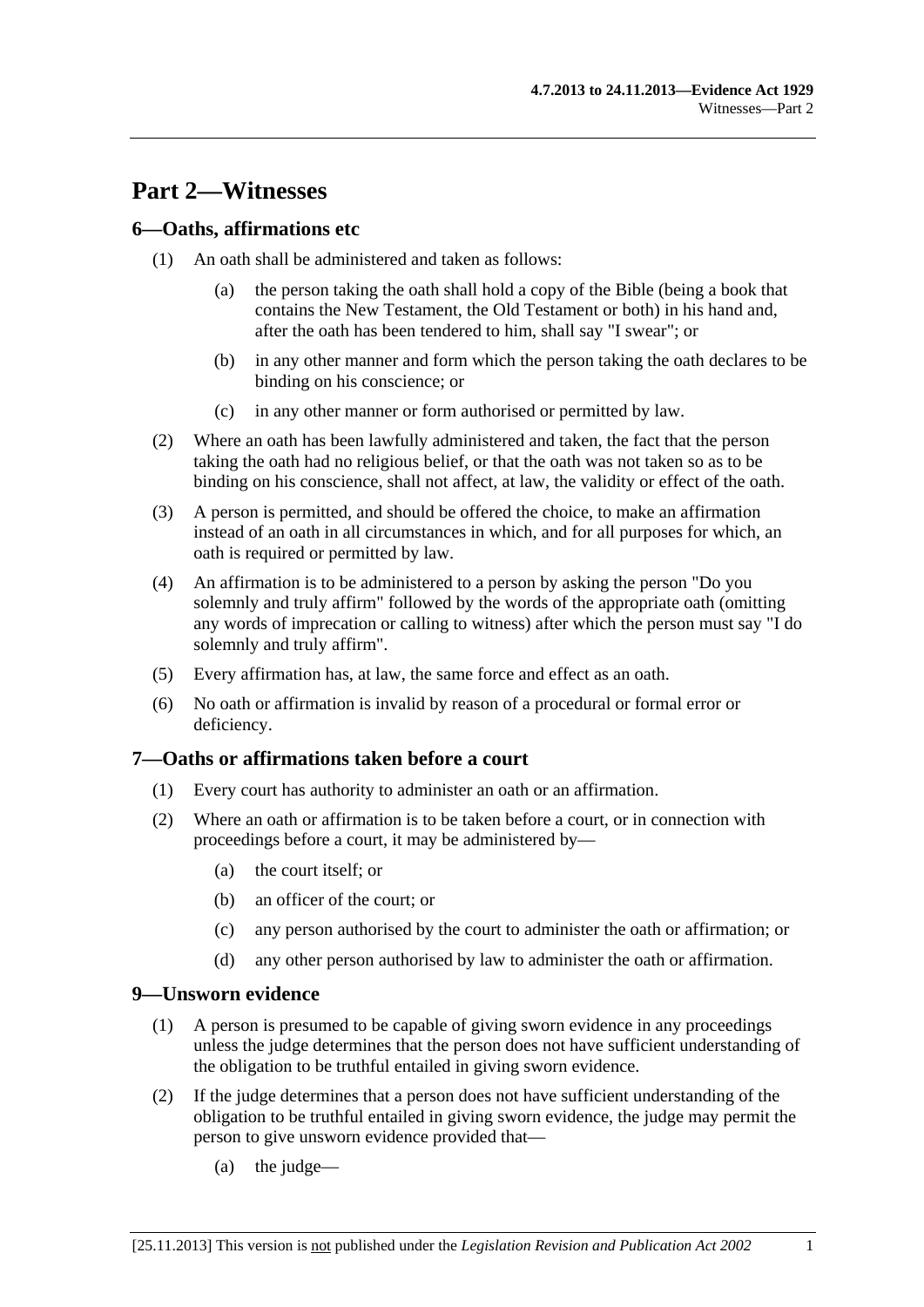- (i) is satisfied that the person understands the difference between the truth and a lie; and
- (ii) tells the person that it is important to tell the truth; and
- (b) the person indicates that he or she will tell the truth.
- <span id="page-11-0"></span> (3) In determining a question under this section, the judge is not bound by the rules of evidence, but may inform himself or herself as the judge thinks fit.
- (4) If unsworn evidence is given under this section in a criminal trial, the judge—
	- (a) must explain to the jury the reason the evidence is unsworn; and
	- (b) may, and if a party so requests must, warn the jury of the need for caution in determining whether to accept the evidence and the weight to be given to it.
- (5) A justice to whom it appears that a person who desires to lay a complaint or information does not have sufficient understanding of the obligation to be truthful entailed in giving sworn evidence may ascertain by inquiry the subject matter of the complaint or information and reduce it into the appropriate form, and any action or proceedings may be taken on the complaint or information in all respects as if the complainant or informant had deposed to the truth of the contents on oath or affirmation.

# **12—Evidence of young children**

- (4) A young child who is called as a witness is, while giving evidence, entitled to have present in the court, and within reasonable proximity, a person of his or her choice to provide emotional support (but the person must not interfere in the proceedings).
- (5) Unless the court otherwise allows, a witness or prospective witness in the proceedings cannot be chosen under [subsection \(4\)](#page-11-0) to provide emotional support for a young child.

# **12A—Warning relating to uncorroborated evidence of child in criminal proceedings**

- (1) In a criminal trial, a judge must not warn the jury that it is unsafe to convict on a child's uncorroborated evidence unless—
	- (a) the warning is warranted because there are, in the circumstances of the particular case, cogent reasons, apart from the fact that the witness is a child, to doubt the reliability of the child's evidence; and
	- (b) a party asks that the warning be given.
- (2) In giving any such warning, the judge is not to make any suggestion that the evidence of children is inherently less credible or reliable, or requires more careful scrutiny, than the evidence of adults.

# **13—Special arrangements for protecting witnesses from embarrassment, distress etc when giving evidence**

- (1) Subject to this section, if—
	- (a) it is desirable to make special arrangements for taking evidence from a witness in a trial in order to protect the witness from embarrassment or distress, to protect the witness from being intimidated by the atmosphere of the courtroom or for any other proper reason; and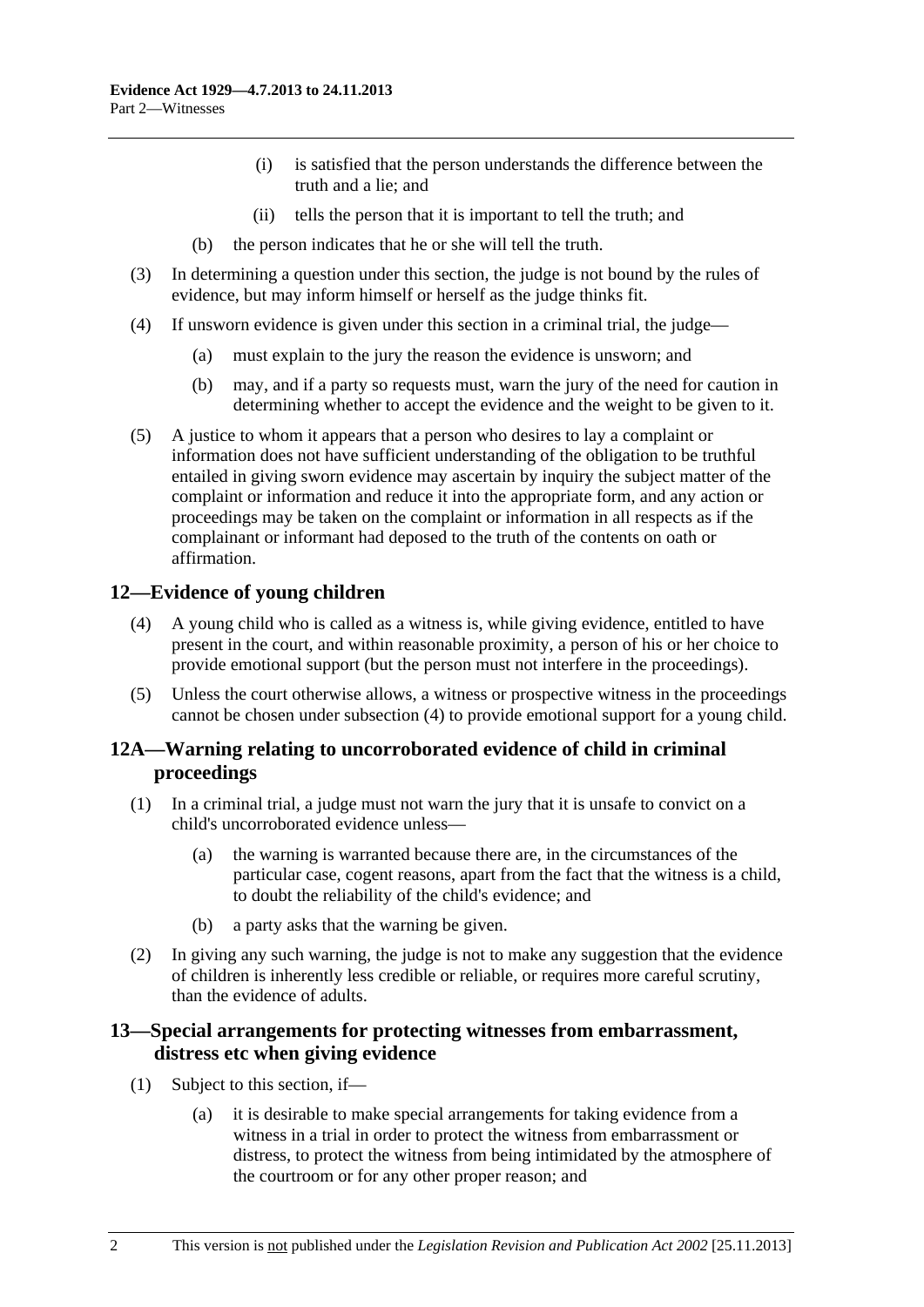- (b) the facilities necessary for the special arrangements are readily available to the court and it is otherwise practicable to make the special arrangements; and
- (c) the special arrangements can be made without prejudice to any party to the proceedings,

the court should, on its own initiative, order that special arrangements be made for taking the evidence of the witness.

- (2) Without limiting the kind of order that may be made under this section, the court may make 1 or more of the following orders:
	- (a) an order that the evidence be given outside the trial court and transmitted to the trial court by means of closed circuit television;
	- (b) an order that the evidence be taken outside the trial court, and that an audio visual record of the evidence be made and replayed in the trial court;
	- (c) an order that a screen, partition or one-way glass be placed to obscure the view of a party to whom the evidence relates or some other person;
	- (d) an order that a defendant be excluded from the place where the evidence is taken, or otherwise be prevented from directly seeing and hearing the witness while giving evidence;
	- (e) an order that the witness be accompanied by a relative or friend for the purpose of providing emotional support;
	- (f) if the witness suffers from a physical or mental disability—an order that the evidence be taken in a particular way (to be specified by the court) that will, in the court's opinion, facilitate the taking of evidence from the witness or minimise the witness's embarrassment or distress.
- (3) The court may, if of the opinion that expert evidence would assist the court to determine the special arrangements that should be made for taking the evidence of the witness, receive such evidence and, if the native language of the witness is not English and the witness is not reasonably fluent in English, evidence about any additional difficulty that may be caused by the witness giving evidence through an interpreter.
- (4) Special arrangements made under this section may relate to the witness's evidence as a whole or to particular aspects of the witness's evidence, such as cross-examination and re-examination.
- (5) An order must not be made under this section if the effect of the order would be—
	- (a) to relieve a witness from the obligation to give sworn evidence; or
	- (b) to relieve a witness from the obligation to submit to cross-examination; or
	- (c) to prevent the judge, jury or defendant from observing the witness's demeanour in giving evidence (but the observation may be direct or by live transmission of the witness's voice and image or by replay of a recording of the witness's voice and image); or
	- (d) to prevent the defendant from instructing counsel while the witness is giving evidence.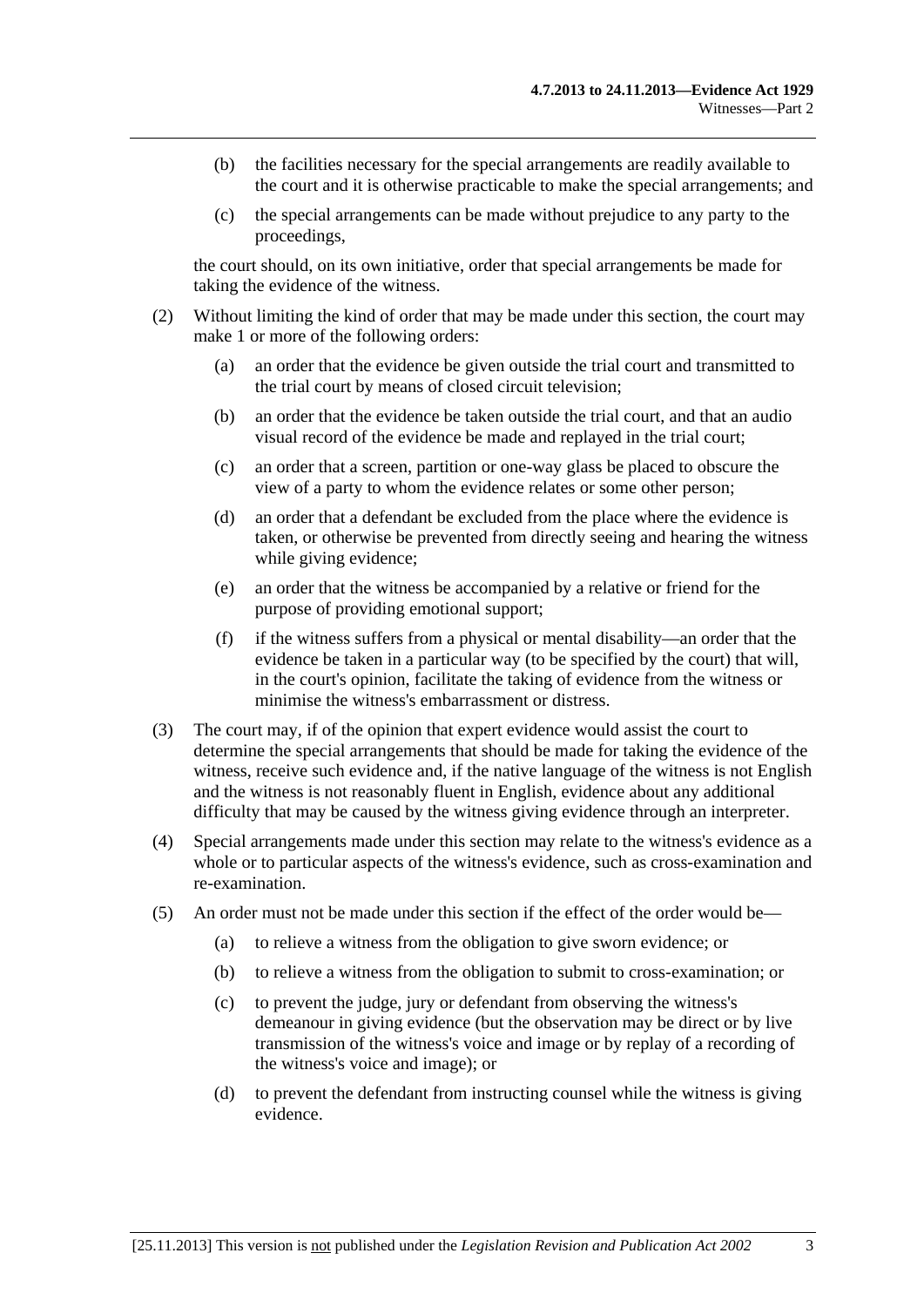- <span id="page-13-0"></span> (6) If a witness is accompanied by a relative or friend for the purpose of providing emotional support, that person must be visible to the judge and jury (if any) while the witness is giving evidence and, if, in consequence of an order under this section, a party is prevented from seeing that person directly while the witness gives evidence, the court must ensure that the party is able to observe that person either—
	- (a) by direct transmission of images of the witness together with that person while the witness is giving evidence; or
	- (b) by the later replay of a recording of images of the witness together with that person made while the witness was giving evidence.
- (7) If, in a criminal trial, a court makes special arrangements for taking the evidence of a witness, the judge must warn the jury not to draw from that fact any inference adverse to the defendant, and not to allow the special arrangements to influence the weight to be given to the evidence.
- (8) An order under this section may be made, varied or revoked on the court's own initiative, or on the application of a party or witness.

# **13A—Special arrangements for protecting vulnerable witnesses when giving evidence in criminal proceedings**

- (1) Subject to this section, if—
	- (a) a vulnerable witness is to give evidence in criminal proceedings; and
	- (b) the facilities necessary for the special arrangements are readily available to the court and it is otherwise practicable to make the special arrangements; and
	- (c) the special arrangements can be made without prejudice to any party to the proceedings,

the court must, on application under this section, order that special arrangements be made for taking the evidence of the witness.

- (2) Without limiting the kind of order that may be made under this section, the court may make 1 or more of the following orders:
	- (a) an order that the evidence be given outside the trial court and transmitted to the trial court by means of closed circuit television;
	- (b) an order that the evidence be taken outside the trial court, and that an audio visual record of the evidence be made and replayed in the trial court;
	- (c) an order that a screen, partition or one-way glass be placed to obscure the view of a party to whom the evidence relates or some other person;
	- (d) an order that a defendant be excluded from the place where the evidence is taken, or otherwise be prevented from directly seeing and hearing the vulnerable witness while giving evidence;
	- (e) an order that the vulnerable witness be accompanied by a relative or friend for the purpose of providing emotional support;
	- (f) if the vulnerable witness suffers from a physical or mental disability—an order that the evidence be taken in a particular way (to be specified by the court) that will, in the court's opinion, facilitate the taking of evidence from the witness or minimise the witness's embarrassment or distress.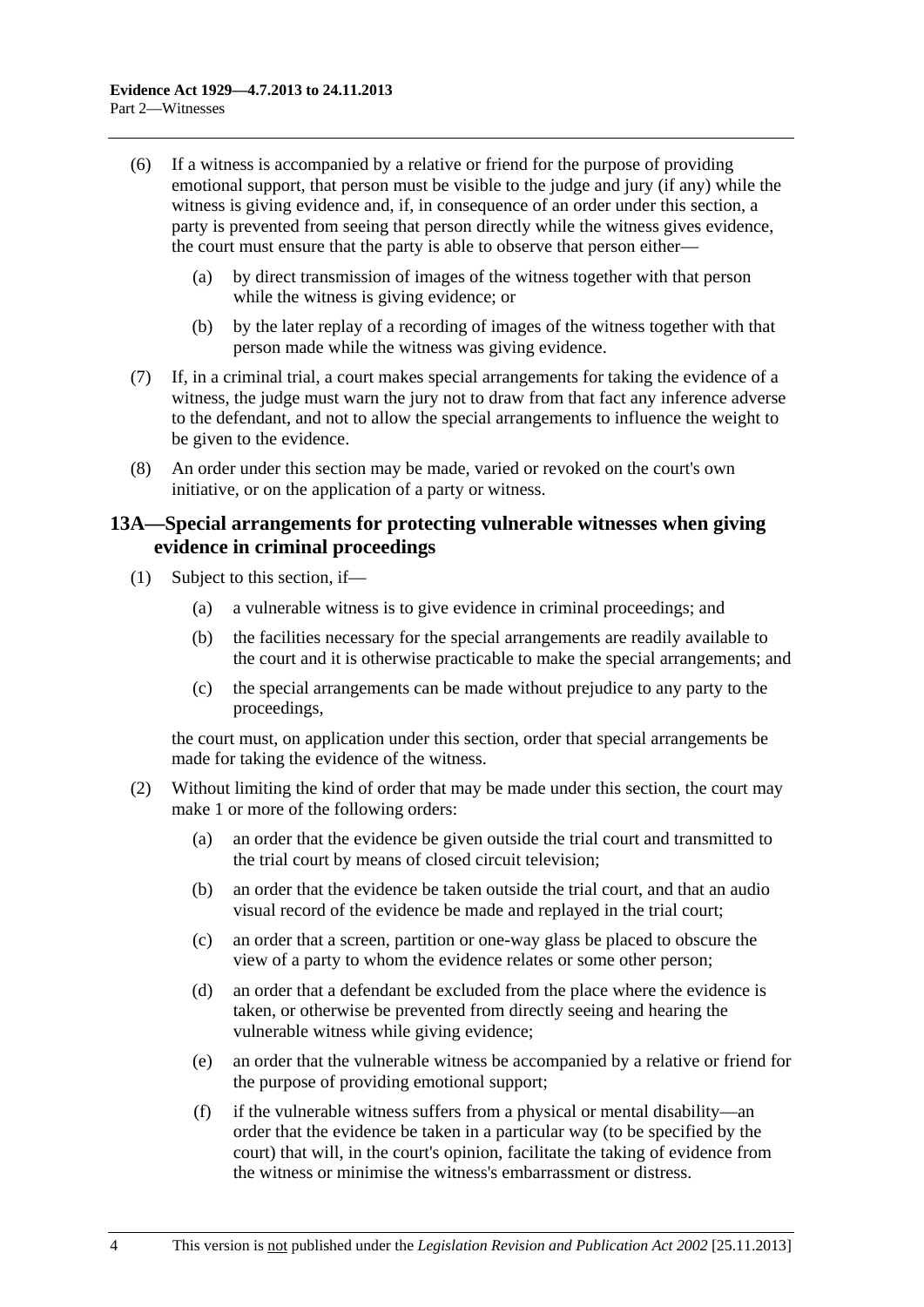- (3) Special arrangements made under this section may relate to the vulnerable witness's evidence as a whole or to particular aspects of the witness's evidence, such as cross-examination and re-examination.
- (4) An order must not be made under this section if the effect of the order would be—
	- (a) to relieve a vulnerable witness from the obligation to give sworn evidence; or
	- (b) to relieve a vulnerable witness from the obligation to submit to cross-examination; or
	- (c) to prevent the judge, jury or defendant from observing the vulnerable witness's demeanour in giving evidence (but the observation may be direct or by live transmission of the witness's voice and image or by replay of a recording of the witness's voice and image); or
	- (d) to prevent the defendant from instructing counsel while the vulnerable witness is giving evidence.
- (5) If a vulnerable witness is accompanied by a relative or friend for the purpose of providing emotional support, that person must be visible to the judge and jury (if any) while the witness is giving evidence and, if, in consequence of an order under this section, a party is prevented from seeing that person directly while the witness gives evidence, the court must ensure that the party is able to observe that person either—
	- (a) by direct transmission of images of the witness together with that person while the witness is giving evidence; or
	- (b) by the later replay of a recording of images of the witness together with that person made while the witness was giving evidence.
- (6) An application for an order under this section must—
	- (a) be made in writing by the party calling the vulnerable witness to give evidence; and
	- $(b)$  be filed in the court before the commencement of the trial; and
	- (c) within 14 days of being filed in the court—be served on the other party to the proceedings (the *respondent*); and
	- (d) specify the nature of the vulnerability of the witness, the special arrangements sought and the reasons for the arrangements; and
	- (e) otherwise be made in accordance with the rules of court.
- (7) The respondent may, if of the opinion that the witness on whose behalf the application has been made is not in fact a vulnerable witness, within 14 days of being served with the application (the *prescribed period*), file an answering document in the court objecting to the application on that ground.
- (8) If an objection to the application is filed within the prescribed period, the court must determine the application before the commencement of the trial—
	- (a) in the absence of the applicant and respondent; or
	- (b) by conducting a hearing in a room closed to the public.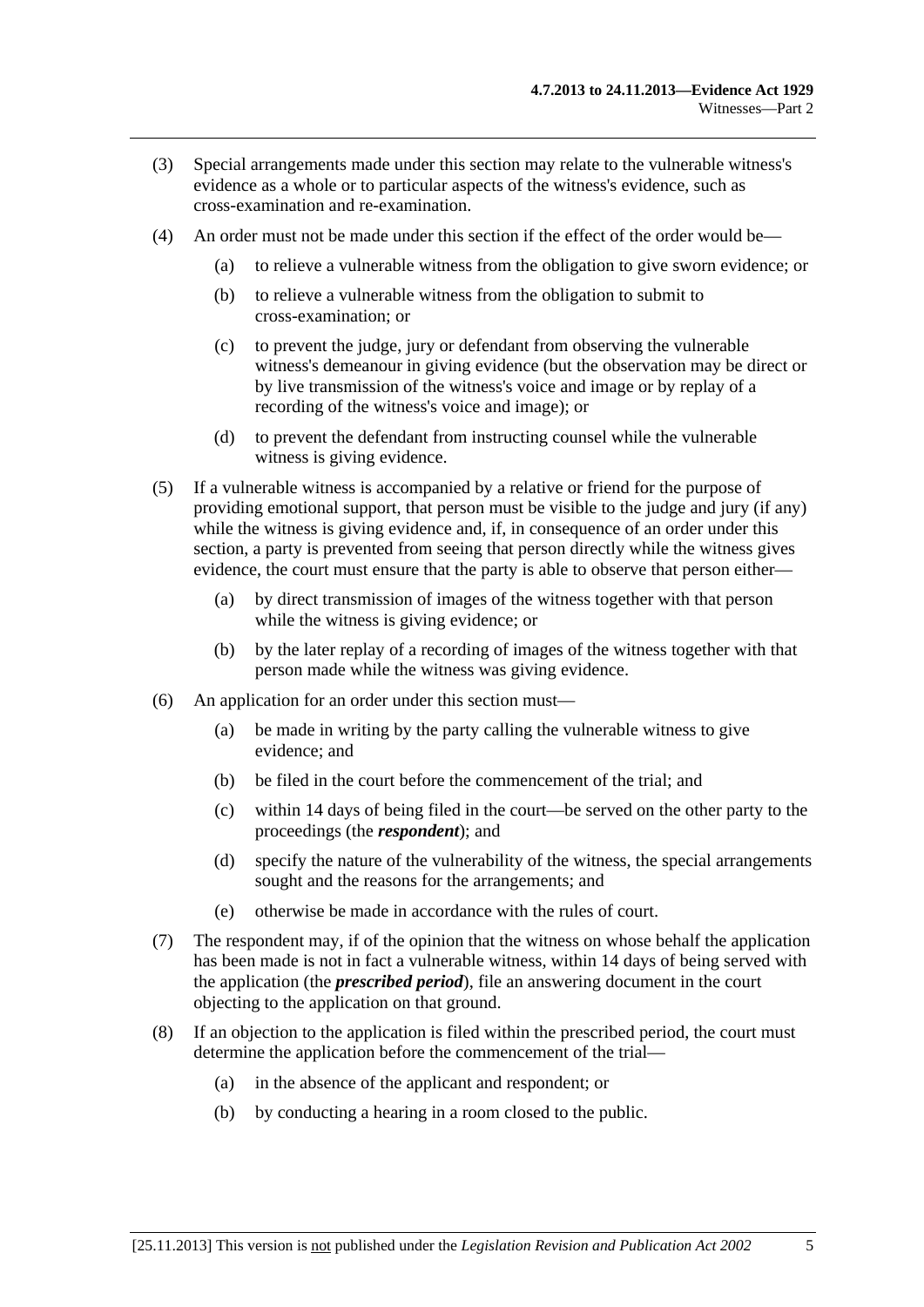- <span id="page-15-0"></span> (9) The court may, if of the opinion that expert evidence would assist the court to determine the special arrangements that should be made for taking the evidence of the vulnerable witness, receive such evidence and, if the native language of the witness is not English and the witness is not reasonably fluent in English, evidence about any additional difficulty that may be caused by the witness giving evidence through an interpreter.
- (10) If no objection to the application is filed within the prescribed period, the court may order that appropriate special arrangements be made for taking the evidence of the vulnerable witness at the trial.
- (11) The court—
	- (a) may dispense with special arrangements for taking the evidence of a vulnerable witness in criminal proceedings if—
		- (i) the witness is an adult; and
		- (ii) the court is satisfied that—
			- (A) the facilities necessary for the special arrangements are not readily available to the court; and
			- (B) taking into account the following matters, it is not reasonably practicable to make the facilities available:
				- the cost, inconvenience and delay involved in procuring the necessary facilities or in adjourning to some other place where the necessary facilities are available;
				- the urgency of the proceedings; and
	- (b) must give reasons for its decision.
- (12) If, in a criminal trial, a court makes special arrangements for taking the evidence of a vulnerable witness, the judge must warn the jury not to draw from that fact any inference adverse to the defendant, and not to allow the special arrangements to influence the weight to be given to the evidence.
- (13) An order under this section may be made, varied or revoked on the court's own initiative, or on the application of a party to the proceedings.

#### **13B—Cross-examination of victims of certain offences**

- (1) A defendant is not to be permitted to cross-examine a witness who is the alleged victim of an offence to which this section applies—
	- (a) in a criminal trial unless the cross-examination is by counsel;
	- (b) in civil proceedings relating to the offence unless—
		- (i) the cross-examination is by counsel; or
		- (ii) if the defendant is not legally represented in the proceedings—to be undertaken—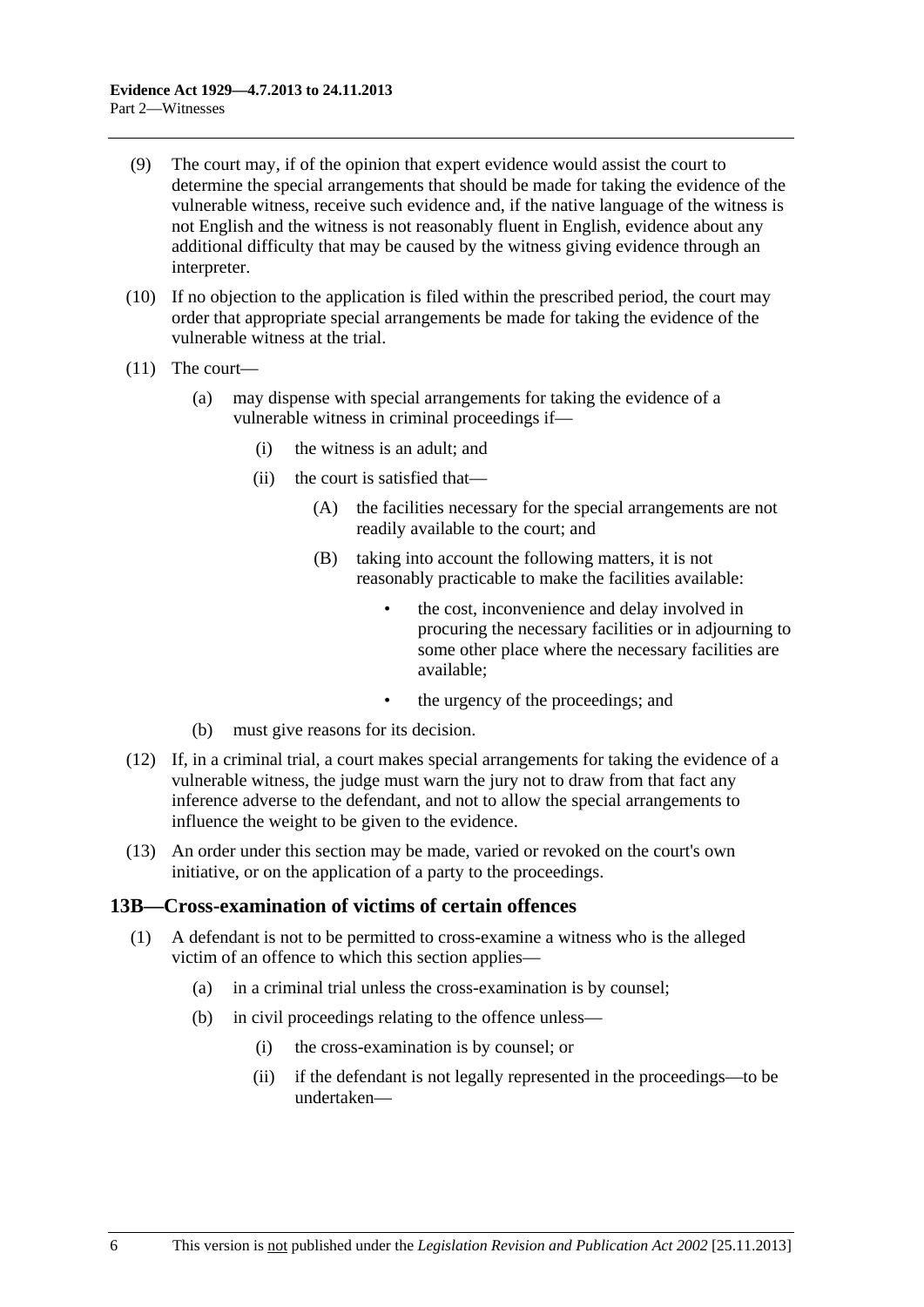- (A) by the defendant submitting to the judge, in the manner required by the judge, the questions the defendant proposes the witness be asked in cross-examination and the judge (or the judge's delegate) asking the witness those of the questions submitted that are determined by the judge to be allowable in cross-examination; or
- (B) as otherwise directed by the judge.
- <span id="page-16-0"></span> (3) If a defendant is not legally represented in a criminal trial that will involve the taking of evidence from any such witness, the court must ensure that the defendant—
	- (a) has been warned of the limitation on the right of cross-examination imposed by this section; and
	- (b) has been informed—
		- (i) that he or she may be entitled to legal assistance under the *[Legal](http://www.legislation.sa.gov.au/index.aspx?action=legref&type=act&legtitle=Legal%20Services%20Commission%20Act%201977)  [Services Commission Act 1977](http://www.legislation.sa.gov.au/index.aspx?action=legref&type=act&legtitle=Legal%20Services%20Commission%20Act%201977)*;
		- (ii) in any case—of his or her rights under the *[Criminal Law \(Legal](http://www.legislation.sa.gov.au/index.aspx?action=legref&type=act&legtitle=Criminal%20Law%20(Legal%20Representation)%20Act%202001)  [Representation\) Act 2001](http://www.legislation.sa.gov.au/index.aspx?action=legref&type=act&legtitle=Criminal%20Law%20(Legal%20Representation)%20Act%202001)* to obtain the assistance of counsel for the purpose of cross-examining the witness; and
	- (c) has had a reasonable opportunity to obtain the assistance of counsel before the evidence is taken.
- (4) If, in a criminal trial, an unrepresented defendant obtains the assistance of counsel for the purpose of cross-examining such a witness, the judge must—
	- (a) explain to the jury the limitation imposed by this section on the defendant's right to personally cross-examine the witness; and
	- (b) warn the jury that no adverse inference may be drawn against the defendant from the requirement for the unrepresented defendant to obtain the assistance of counsel to cross-examine the witness.
- (5) In this section—

*offence to which this section applies* means—

- (a) a serious offence against the person; or
- (b) an offence of contravening or failing to comply with an intervention order under the *[Intervention Orders \(Prevention of Abuse\) Act 2009](http://www.legislation.sa.gov.au/index.aspx?action=legref&type=act&legtitle=Intervention%20Orders%20(Prevention%20of%20Abuse)%20Act%202009)*; or
- (c) an offence of contravening or failing to comply with a restraining order under the *[Summary Procedure Act 1921](http://www.legislation.sa.gov.au/index.aspx?action=legref&type=act&legtitle=Summary%20Procedure%20Act%201921)*.

# **13C—Court's power to make audio visual record of evidence of vulnerable witnesses in criminal proceedings**

- (1) If a vulnerable witness is to give evidence in criminal proceedings, the following provisions apply:
	- (a) in the case of a vulnerable witness who is a child of or under the age of 16 years and who is the alleged victim of a sexual offence—the court must order that an audio visual record be made of the witness's evidence before the court (unless an order has already been made in respect of the witness's evidence under section  $13A(2)(b)$ ;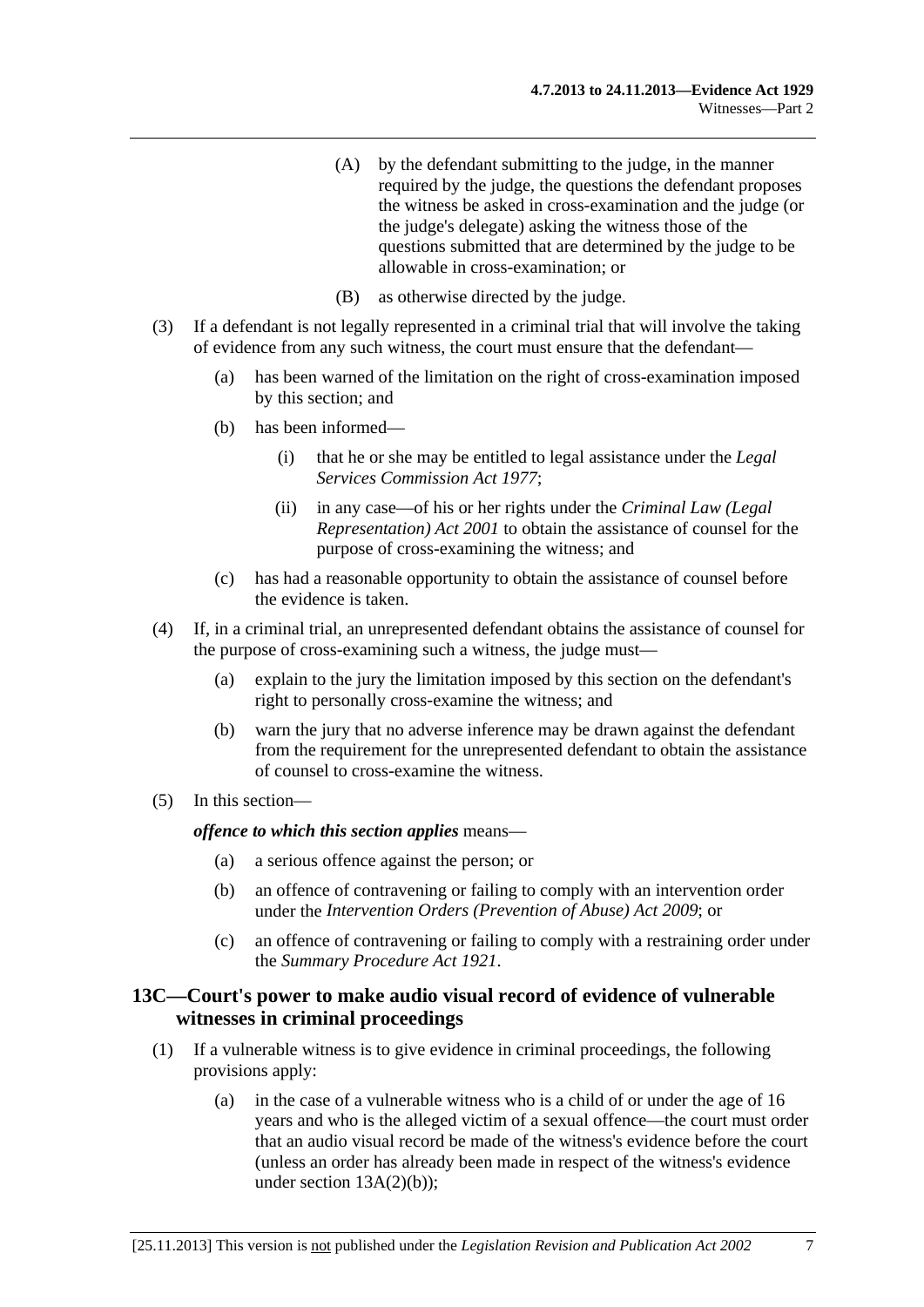- <span id="page-17-0"></span> (b) in the case of any other vulnerable witness—the court may, on application by the prosecution, order that an audio visual record be made of the witness's evidence before the court if—
	- (i) the facilities necessary for making an audio visual record of the evidence are readily available to the court; and
	- (ii) it is otherwise practicable to make such a record.
- (2) Subject to [subsection \(3\),](#page-17-0) an audio visual record of evidence (whether made by order under this section or section  $13A(2)(b)$  is to be kept in the custody of the court.
- (2a) Rules of court may be made regulating access to, and responsibility for, an audio visual record in the custody of the court.
- (3) The court (or a superior court) may authorise a person to take custody of the audio visual record of evidence, or to have some other form of access to it, if satisfied that the custody or access is reasonably necessary for the purposes of related proceedings that have been commenced or are in contemplation.
- (4) Despite any other law, access to an audio visual record of evidence is not to be allowed except as provided by this section.

# **13D—Court's power to admit evidence taken in earlier proceedings**

- (1) If, on application by a party to civil or criminal proceedings before a court, the court is satisfied that—
	- (a) evidence given by a witness in earlier criminal proceedings is relevant to the proceedings before the court; and
	- (b) the witness—
		- (i) has died; or
		- (ii) has become too ill or infirm to give evidence; or
		- (iii) has not, after diligent search, been found; or
		- (iv) is a vulnerable witness,

the court in the later proceedings has a discretion to admit an official record of the evidence.

- (2) An *official record* of evidence is a record made at the direction or with the approval of the court before which the evidence was taken and, if an audio or audio visual record of the evidence was taken at the direction or with the approval of the court, in addition to a written transcript, the official record of evidence includes the audio or audio visual record.
- (3) Before the court admits an official record into evidence in proceedings under this section, the record must be edited—
	- (a) as agreed between the parties to those proceedings so as to exclude material that is not relevant to those proceedings; and
	- (b) so as to exclude evidence that is inadmissible in those proceedings for any other reason.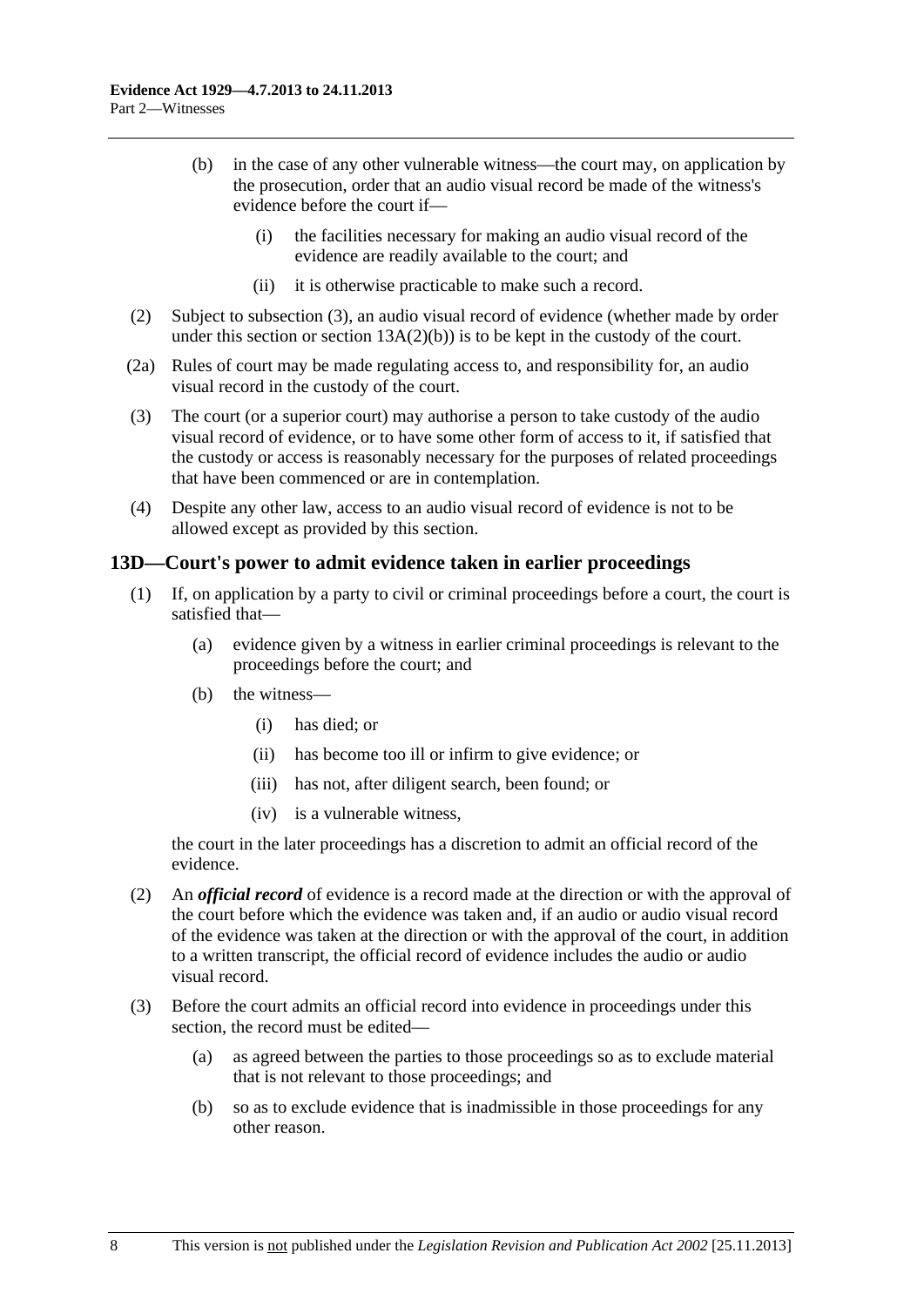<span id="page-18-0"></span> (4) If the court admits an official record into evidence under this section, it may relieve the witness, wholly or in part, from an obligation to give evidence in the later proceedings.

# **14—Entitlement of a witness to be assisted by an interpreter**

- (1) Where—
	- (a) the native language of a witness who is to give oral evidence in any proceedings is not English; and
	- (b) the witness is not reasonably fluent in English,

the witness is entitled to give that evidence through an interpreter.

- (1a) A person may only act as an interpreter—
	- (a) if the person takes an oath or makes an affirmation to interpret accurately; and
	- (b) in a case where a party to the proceeding disputes the person's ability or impartiality as an interpreter, if the judge is satisfied as to the person's ability and impartiality.
- (2) An affidavit or other written deposition in a language other than English shall be received in evidence in the same circumstances as an affidavit or other written deposition in English if it has annexed to it—
	- (a) a translation of its contents into English; and
	- (b) an affidavit by the translator to the effect that the translation accurately reproduces in English the contents of the original.

# **15—Witness not disqualified by interest or crime**

No person shall be excluded from giving evidence on the ground—

- (a) that he has or may have an interest in the matter in question or in the event of the proceeding, or
- (b) that he has previously been convicted of any crime or offence.

# **16—Parties, their wives and husbands competent and compellable in civil proceedings**

In any proceeding not being a criminal proceeding the parties thereto and the persons on whose behalf such proceeding is brought or defended, and the husbands and wives of such parties or persons respectively, shall, subject to the provisions of this Act, be competent and compellable to give evidence on behalf of either or any of the parties to such proceeding.

# **18—Accused persons competent to give evidence**

- (1) Every person charged with an offence shall be a competent witness for the defence at every stage of the proceedings, whether the person so charged is charged solely or jointly with any other person: Provided as follows:
	- (a) a person so charged shall not be called as a witness in pursuance of this Act except upon his own application;
	- (b) the failure of any person charged with an offence to give evidence shall not be made the subject of any comment by the prosecution;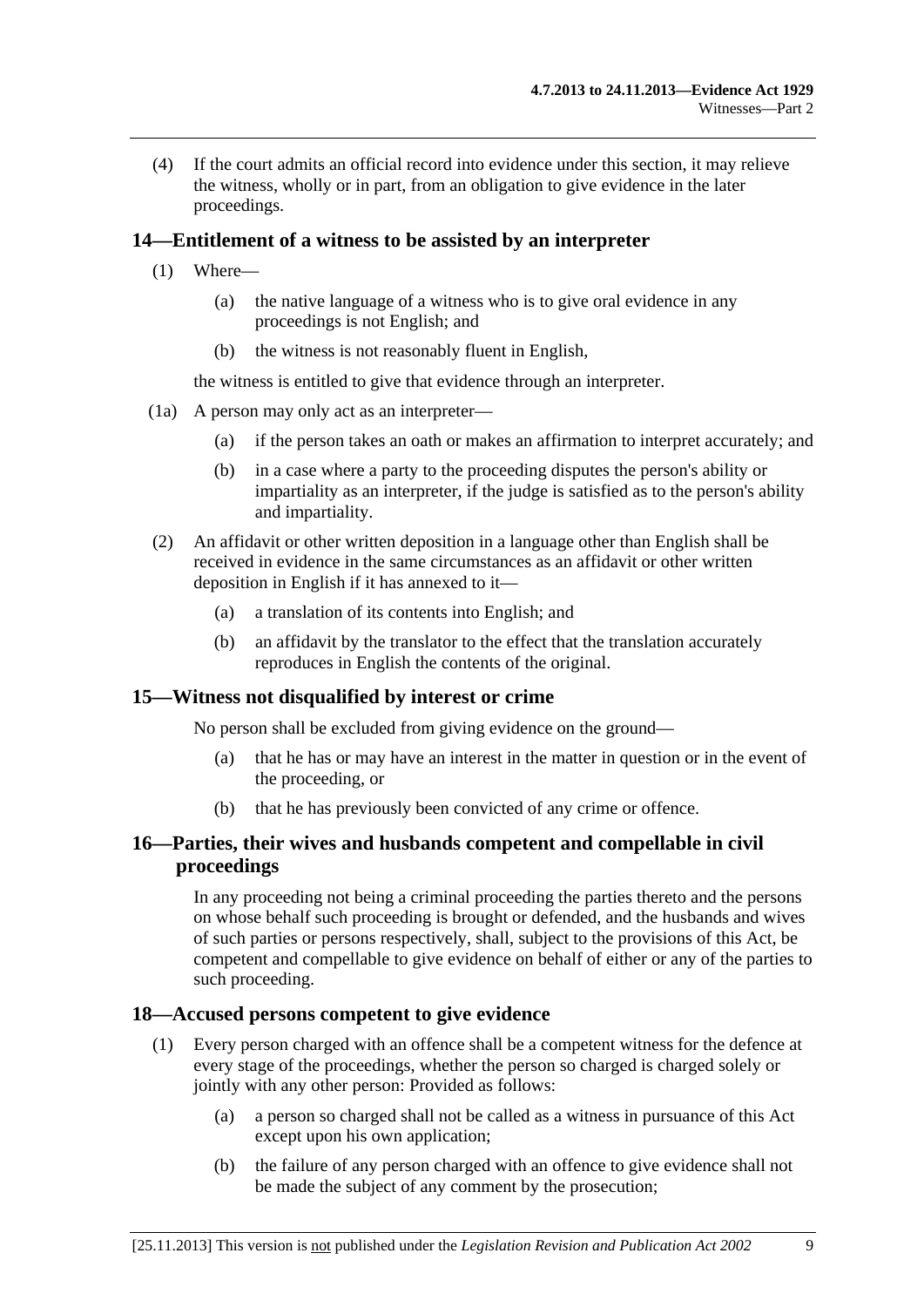- <span id="page-19-0"></span> (c) a person charged and being a witness in pursuance of this Act may be asked any question in cross-examination notwithstanding that it would tend to criminate him as to the offence charged;
- (d) a person charged and called as a witness in pursuance of this Act shall not be asked, and if asked, shall not be required to answer, any question tending to show that he has committed or been convicted of or been charged with any offence other than that wherewith he is then charged, or is of bad character, unless—
	- (i) the evidence to be elicited by the question is admissible as tending to show that he is guilty or not guilty of the offence with which he is charged; or
	- (ii) he has personally or by his advocate asked questions of the witnesses for the prosecution with a view to establish his own good character or has given evidence of his good character; or
	- (iii) he forfeits the protection of this paragraph by virtue of [subsection \(2\);](#page-19-0) or
	- (iv) he has given evidence against any other person charged with the same offence;
- (e) every person called as a witness in pursuance of this Act shall, unless otherwise ordered by the court, give his evidence from the witness box or other place from which the other witnesses give their evidence;
- (f) nothing herein contained shall affect the provisions of section 110 of the *[Justices Act 1921](http://www.legislation.sa.gov.au/index.aspx?action=legref&type=act&legtitle=Justices%20Act%201921)*.
- (2) A defendant forfeits the protection of subsection  $(1)(d)$  if—
	- (a) the nature or conduct of the defence is such as to involve imputations on the character of the prosecutor or a witness for the prosecution; and
	- (b) the imputations are not such as would necessarily arise from a proper presentation of the defence.
- (3) Notwithstanding the provisions of [subsection \(2\)](#page-19-0), a defendant does not forfeit the protection of [subsection \(1\)\(d\)](#page-19-0) by reason of imputations on the character of the prosecutor or a witness for the prosecution arising from evidence of the conduct of the prosecutor or witness—
	- (a) in the events or circumstances on which the charge is based; or
	- (b) in the investigation of those events or circumstances, or in assembling evidence in support of the charge; or
	- (c) in the course of the trial, or proceedings preliminary to the trial.

# **18A—Abolition of right to make unsworn statement**

A person charged with an offence is not entitled to make at the trial for the offence any unsworn statement of fact in defence of the charge (except in the course of giving unsworn evidence under [section 9](#page-10-0)).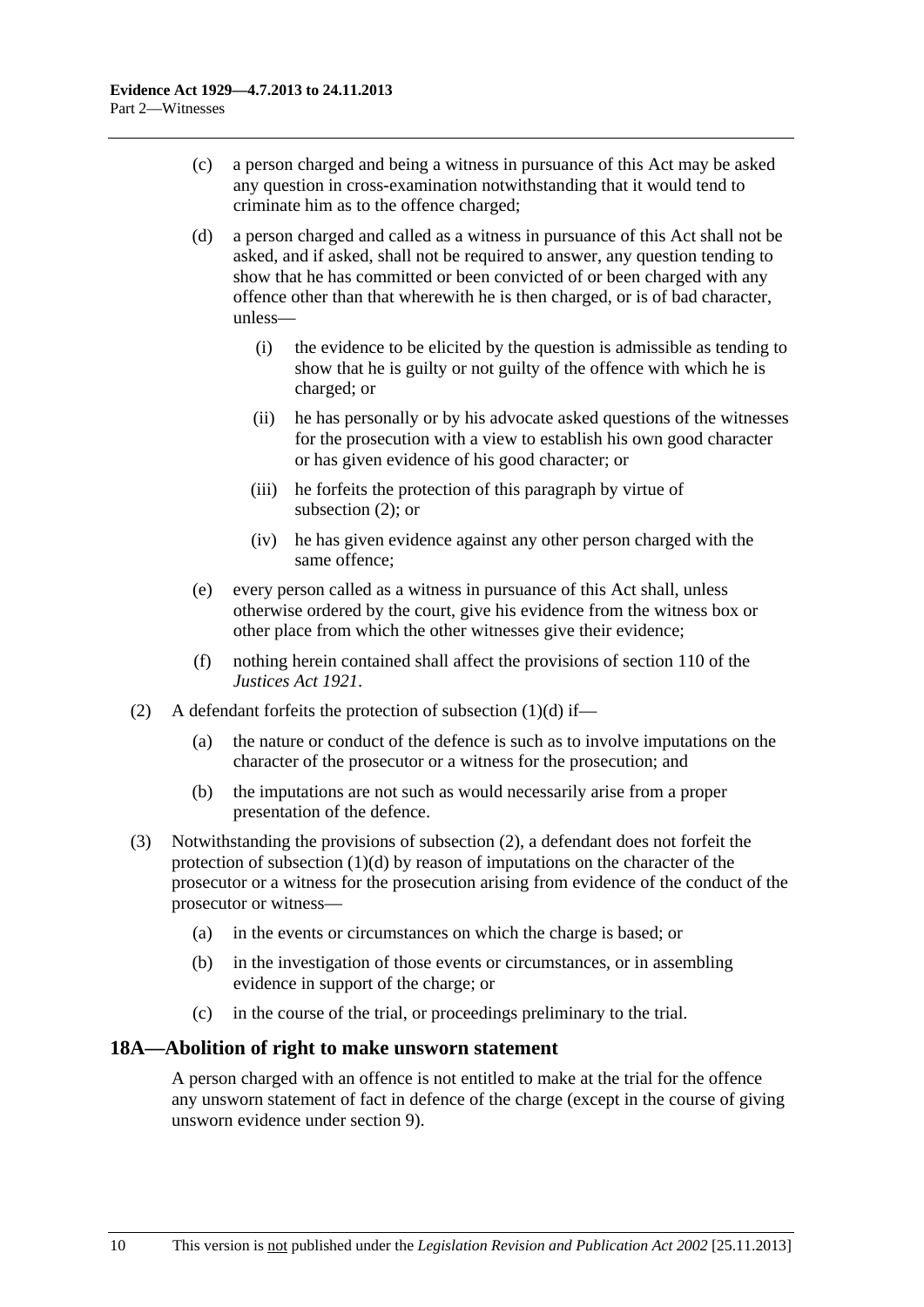#### <span id="page-20-0"></span>**21—Competence and compellability of witnesses**

- (1) A close relative of a person charged with an offence shall be competent and compellable to give evidence for the defence and shall, subject to this section, be competent and compellable to give evidence for the prosecution.
- (2) Where a person is charged with an offence and a close relative of the accused is a prospective witness against the accused in any proceedings related to the charge (including proceedings for the grant, variation or revocation of bail, or an appeal at which fresh evidence is to be taken) the prospective witness may apply to the court for an exemption from the obligation to give evidence against the accused in those proceedings.
- (3) Where it appears to a court to which an application is made under subsection  $(2)$ 
	- (a) that, if the prospective witness were to give evidence, or evidence of a particular kind, against the accused, there would be a substantial risk of—
		- (i) serious harm to the relationship between the prospective witness and the accused; or
		- (ii) serious harm of a material, emotional or psychological nature to the prospective witness; and
	- (b) that, having regard to the nature and gravity of the alleged offence and the importance to the proceedings of the evidence that the prospective witness is in a position to give, there is insufficient justification for exposing the prospective witness to that risk,

the court may exempt the prospective witness, wholly or in part, from the obligation to give evidence against the accused in the proceedings before the court.

- (3a) If the prospective witness is a young child, or is mentally impaired, the court should consider whether to grant an exemption under [subsection \(3\)](#page-20-0) even though no application for exemption has been made and, if of opinion that such an exemption should be granted, may proceed to grant the exemption accordingly.
- (4) Where a court is constituted of a judge and jury—
	- (a) an application for an exemption under this section shall be heard and determined by the judge in the absence of the jury; and
	- (b) the fact that a prospective witness has applied for, or been granted or refused, an exemption under this section shall not be made the subject of any question put to a witness in the presence of the jury or of any comment to the jury by counsel or the presiding judge.
- (5) The judge presiding at proceedings in which a close relative of an accused person is called as a witness against the accused must satisfy himself or herself that the prospective witness—
	- (a) is aware of his or her right to apply for an exemption under this section; or
	- (b) is incapable, by reason of age or mental impairment, of understanding his or her right to apply for an exemption under this section.
- (6) This section does not operate to make a person who has himself been charged with an offence compellable to give evidence in proceedings related to that charge.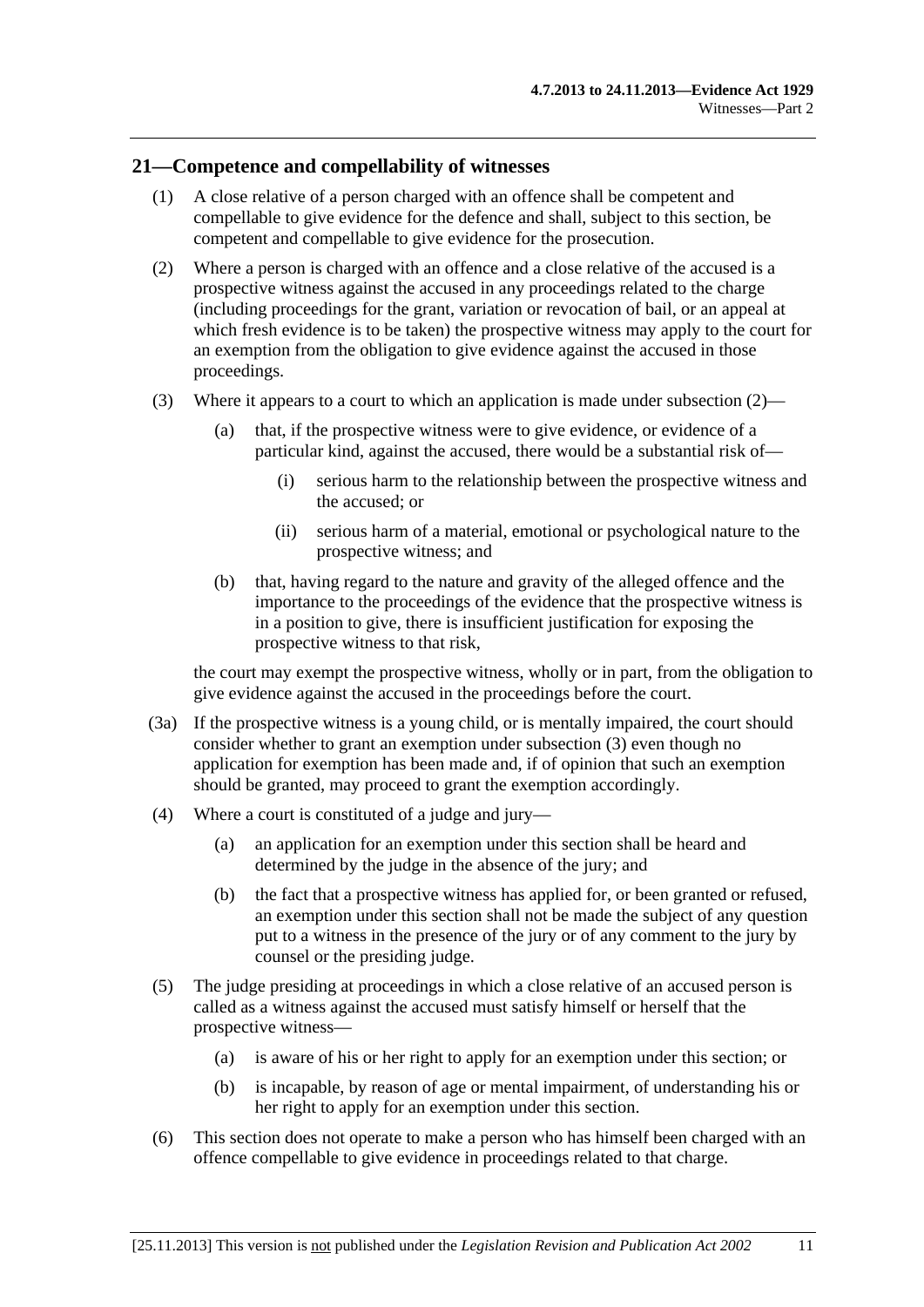<span id="page-21-0"></span>(7) In this section—

*close relative* of an accused person means a spouse, domestic partner, parent or child.

### **22—Certain questions may be disallowed**

In any proceeding in any court, whether civil or criminal, the judge may disallow any questions put in cross-examination of any party or other witness which may appear to him to be vexatious and not relevant to any matter proper to be inquired into in the proceeding.

#### **23—Rules as to relevancy**

In deciding whether a question affecting the credibility of a witness is relevant, or ought to be allowed, the judge shall have regard to the following considerations:

- (a) such questions are proper if they are of such a nature that the truth of the imputation conveyed by them would seriously affect the opinion of the court as to the credibility of the witness on the matter to which he testifies;
- (b) such questions are improper if the imputation which they convey relates to matters so remote in time, or of such a character, that the truth of the imputation would not affect, or would affect only in a slight degree, the opinion of the court as to the credibility of the witness on the matter to which he testifies;
- (c) such questions are improper if there is a great disproportion between the importance of the imputation made against the witness's character and the importance of his evidence.

# **24—Disallowance of certain questions in cross-examination**

- (1) If any question put to a witness upon cross-examination relates to a matter not relevant to the proceeding, except in so far as it affects the credit of the witness by injuring his character, it shall be the duty of the court to decide whether or not the witness shall be compelled to answer it, and the court may, if it thinks fit, inform the witness that he is not obliged to answer it.
- (2) In exercising this discretion the court shall have regard to the considerations referred to in [section 23](#page-21-0).

# **25—Disallowance of improper questions**

- (1) A question is an *improper question* if—
	- (a) the question is misleading or confusing; or
	- (b) the question is apparently based on a stereotype, including a sexual, racial, ethnic or cultural stereotype or a stereotype based on age or physical or mental disability; or
	- (c) the question is unnecessarily repetitive, offensive or oppressive, or is 1 of a series of questions that is unnecessarily repetitive, offensive or oppressive; or
	- (d) the question is put in a humiliating, insulting or otherwise inappropriate manner or tone.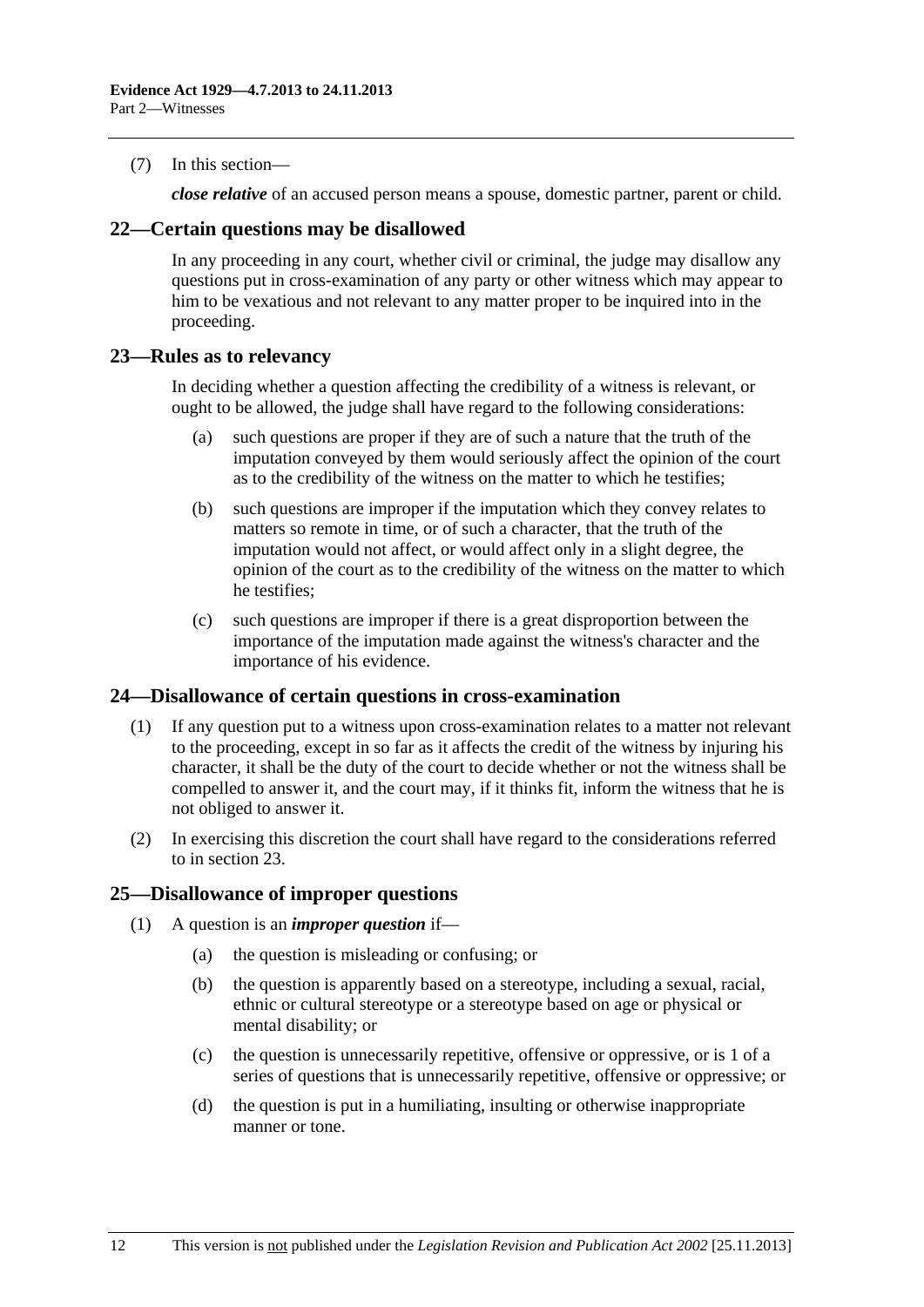- <span id="page-22-0"></span> (2) A question is not, however, improper only because—
	- (a) it challenges the truthfulness of the witness, or the consistency or accuracy of statements made by the witness; or
	- (b) it deals with matters the witness would find distasteful or intrudes on the witness's privacy.
- (3) If an improper question is put to a witness in cross-examination, the court must—
	- (a) disallow the question; and
	- (b) inform the witness that the question need not be answered.
- (4) In determining whether a question is improper, the court may take into account—
	- (a) the age, personality and educational level of the witness; and
	- (b) any mental or physical disabilities to which the witness is subject; and
	- (c) the witness's ethnic and cultural background; and
	- (d) any other characteristics of the witness that may be relevant; and
	- (e) the context in which the question is put, including—
		- (i) the nature of the proceedings and, if the proceedings are criminal proceedings, the nature of the offence to which they relate; and
		- (ii) the relationship (if any) between the witness and a party to the proceedings; and
	- (f) any other relevant factor.
- (5) The failure to exercise the discretion in relation to a question does not affect the admissibility of any answer given in response to the question.

#### **26—Proof of previous conviction of witness may be given**

A witness may, subject to any other provisions of this Act, be questioned as to whether he has been convicted of any offence, and upon being so questioned, if he either denies or does not admit the fact, or refuses to answer, it shall be lawful for the cross-examining party to prove such conviction.

#### **27—How far a party may discredit his or her own witness**

A party producing a witness shall not be allowed to impeach his credit by general evidence of bad character; but if the judge is of opinion that the witness is adverse, the party may—

- (a) contradict the witness by other evidence; or
- (b) with the permission of the judge, prove that the witness has made, at any other time, a statement inconsistent with his present testimony: Provided that, before giving such last-mentioned proof, the circumstances of the supposed statement sufficient to designate the particular occasion, must be mentioned to the witness, and he must be asked whether or not he has made the statement.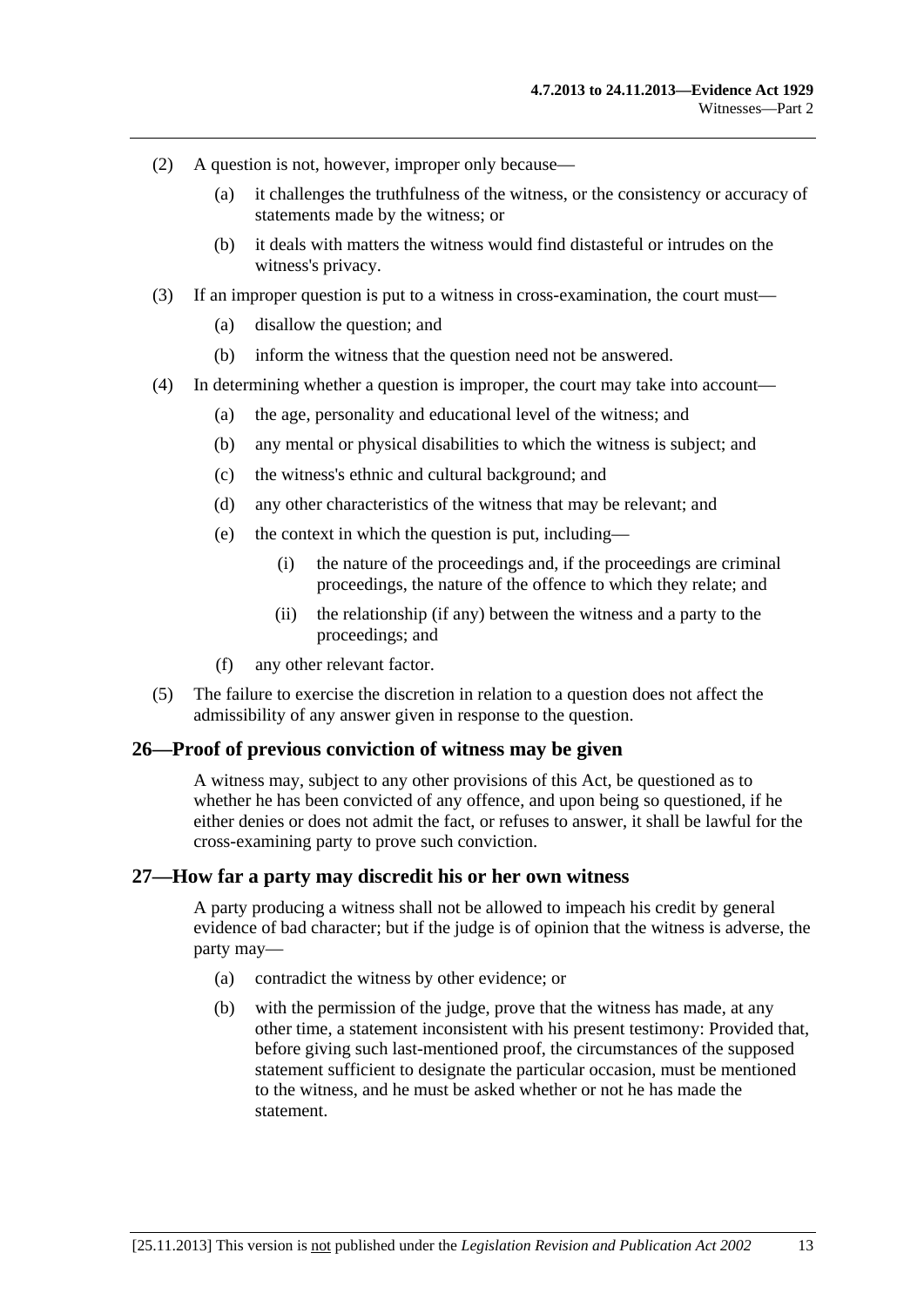# <span id="page-23-0"></span>**28—Proof of contradictory statements of adverse witness**

If any witness, upon cross-examination as to a former statement made by him, relative to the subject matter of the cause, and inconsistent with his present testimony, does not distinctly admit that he has made the statement, proof may be given that he did in fact make it; but before such proof can be given, the circumstances of the supposed statement, sufficient to designate the particular occasion, must be mentioned to the witness, and he must be asked whether or not he has made the statement.

#### **29—Cross-examination as to previous statements in writing**

A witness may be cross-examined as to previous statements made by him in writing, or reduced into writing, relative to the subject matter of the cause, without the writing being shown to him; but if it is intended to contradict the witness by the writing, his attention must, before such contradictory proof can be given, be called to those parts of the writing which are to be used for the purpose of so contradicting him: Provided always, that the judge, at any time during the trial, may require the production of the writing for his inspection; and may thereupon make such use of it, for the purposes of the trial, as he thinks fit.

# **29A—Victim who is a witness entitled to be present in court unless court orders otherwise**

- (1) A court in a criminal proceeding may only order a victim of the offence who is a witness in the proceeding to leave the courtroom until required to give evidence if the court considers it appropriate to do so, whether to ensure a fair trial or for any other reason.
- (2) Nothing in this section prevents a court from ordering a victim who is a witness in the proceeding to leave the courtroom at any time after giving evidence if the court considers it appropriate to do so.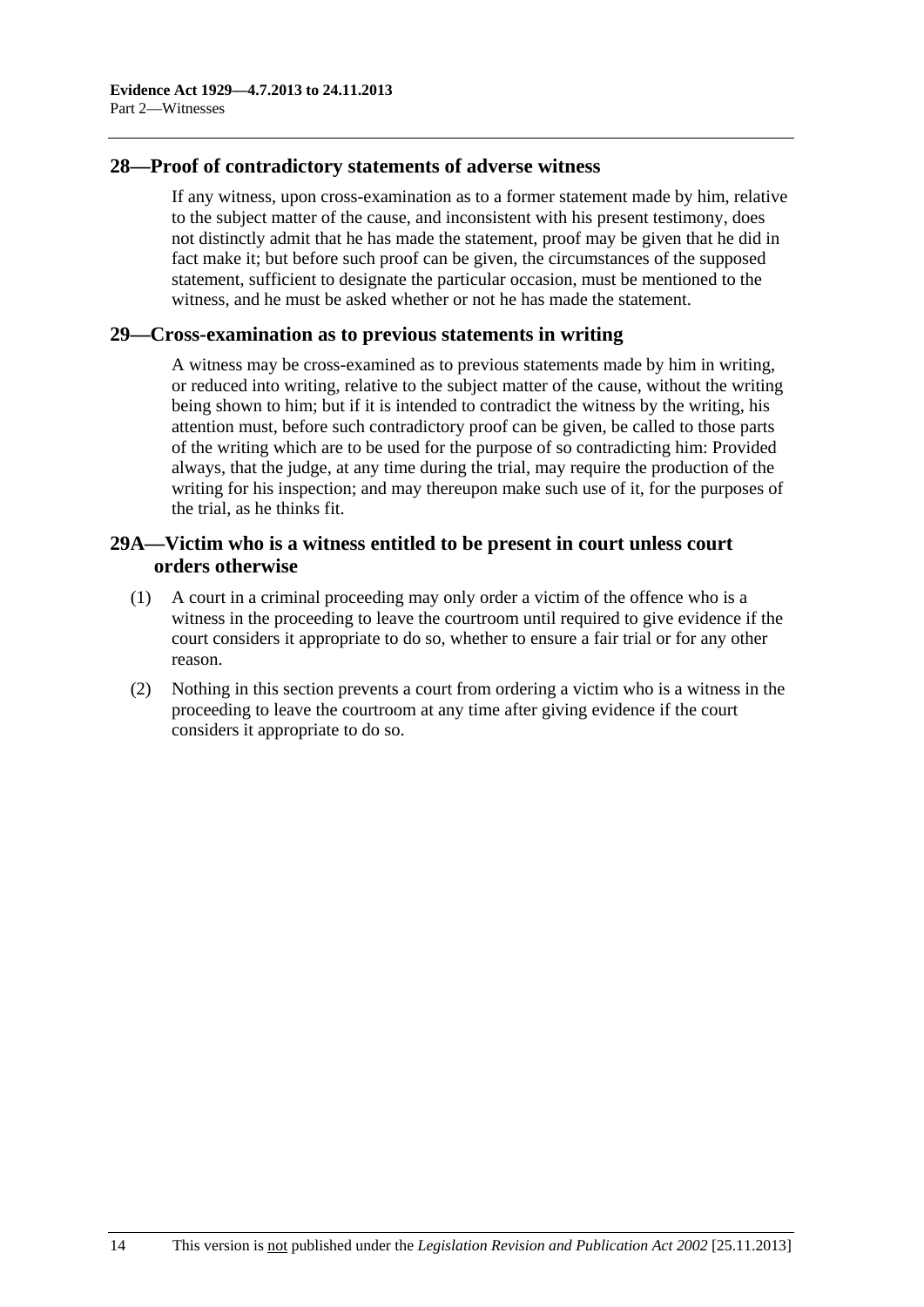# <span id="page-24-0"></span>**Part 3—Miscellaneous rules of evidence**

# **Division 1—Miscellaneous rules of evidence in general cases**

# **30—As to comparison of disputed writing**

Comparison of a disputed writing with any writing proved to the satisfaction of the judge to be genuine shall be permitted to be made by witnesses; and such writings, and the evidence of witnesses respecting the same, may be submitted to the court as evidence of the genuineness or otherwise of the writing in dispute.

# **31—Attesting witness need not be called in certain cases**

It shall not be necessary to prove, by the attesting witness, any instrument to the validity of which attestation is not requisite; and such instrument may be proved by admission or otherwise, as if there had been no attesting witness thereto.

# **33—Discovery in action for defamation**

- (1) A person who is required to answer a question, or to discover or produce a document or thing, in civil proceedings for defamation is not excused from answering the question or discovering or producing the document or thing on the ground that the answer to the question or the discovery or production of the document or thing might tend to incriminate the person of an offence.
- (2) However, any answer given to a question, or document or thing discovered or produced, by a natural person in compliance with the requirement is not admissible in evidence against the person in any other action or proceedings.

# **34—Admissions by accused persons**

A person may admit on his trial any fact alleged or sought to be proved against him, and such admission shall be sufficient proof of the fact without other evidence: Provided that the admission shall be made by the accused either personally or by his counsel or solicitor in his presence, or, in the case of a body corporate, by its counsel or solicitor.

# **34A—Proof of commission of offence**

Where a person has been convicted of an offence or found by a court exercising criminal jurisdiction to have committed an offence and the commission of the offence is in issue or relevant to an issue in a civil proceeding, the conviction or finding is evidence of the commission of the offence and admissible in the proceeding against the person or a party claiming through or under the person.

# **34C—Admissibility of documentary evidence as to facts in issue**

- (1) In any civil proceedings where direct oral evidence of a fact would be admissible, any statement made by a person in a document and tending to establish that fact shall, on production of the original document, be admissible as evidence of that fact if the following conditions are satisfied, that is to say—
	- (a) if the maker of the statement either—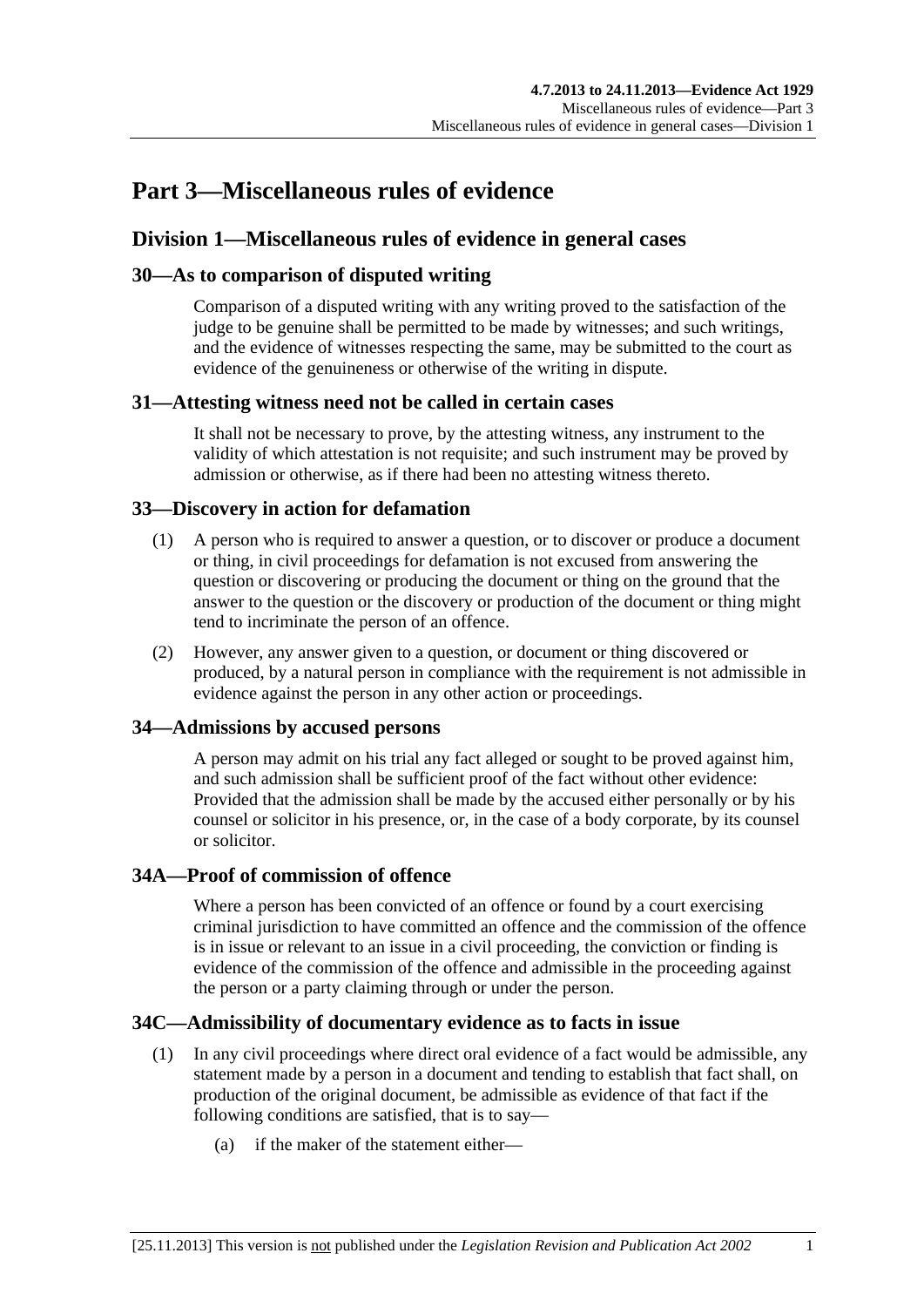- (i) had personal knowledge of the matters dealt with by the statement; or
- (ii) where the document in question is or forms part of a record purporting to be a continuous record, made the statement (in so far as the matters dealt with thereby are not within his personal knowledge) in the performance of a duty to record information supplied to him by a person who had, or might reasonably be supposed to have, personal knowledge of those matters; and
- (b) if the maker of the statement is called as a witness in the proceedings.
- (1a) However, the condition that the maker of the statement shall be called as a witness need not be satisfied if he is dead, or unfit by reason of his bodily or mental condition to attend as a witness, or if he is beyond the seas and it is not reasonably practicable to secure his attendance, or if all reasonable efforts to find him have been made without success.
- (2) In any civil proceedings, the court may at any stage of the proceedings, if having regard to all the circumstances of the case it is satisfied that undue delay or expense would otherwise be caused, order that such a statement as is mentioned in [subsection \(1\)](#page-24-0) of this section shall be admissible as evidence or may, without any such order having been made, admit such a statement in evidence—
	- (a) notwithstanding that the maker of the statement is available but is not called as a witness;
	- (b) notwithstanding that the original document is not produced, if in lieu thereof there is produced a copy of the original document or of the material part thereof certified to be a true copy in such manner as may be specified in the order or as the court may approve, as the case may be.
- (3) Nothing in this section shall render admissible as evidence any statement made by a person interested at a time when proceedings were pending or anticipated involving a dispute as to any fact which the statement might tend to establish.
- (4) For the purposes of this section, a statement in a document shall not be deemed to have been made by a person unless the document or the material part thereof was written, made or produced by him with his own hand, or was signed or initialled by him or otherwise recognised by him in writing as one for the accuracy of which he is responsible.
- (5) For the purpose of deciding whether or not a statement is admissible as evidence by virtue of the foregoing provisions, the court may draw any reasonable inference from the form or contents of the document in which the statement is contained, or from any other circumstances, and may, in deciding whether or not a person is fit to attend as a witness, act on a certificate purporting to be the certificate of a legally qualified medical practitioner and where the proceedings are with a jury, the court may in its discretion reject the statement notwithstanding that the requirements of this section are satisfied with respect thereto, if for any reason it appears to it to be inexpedient in the interests of justice that the statement should be admitted.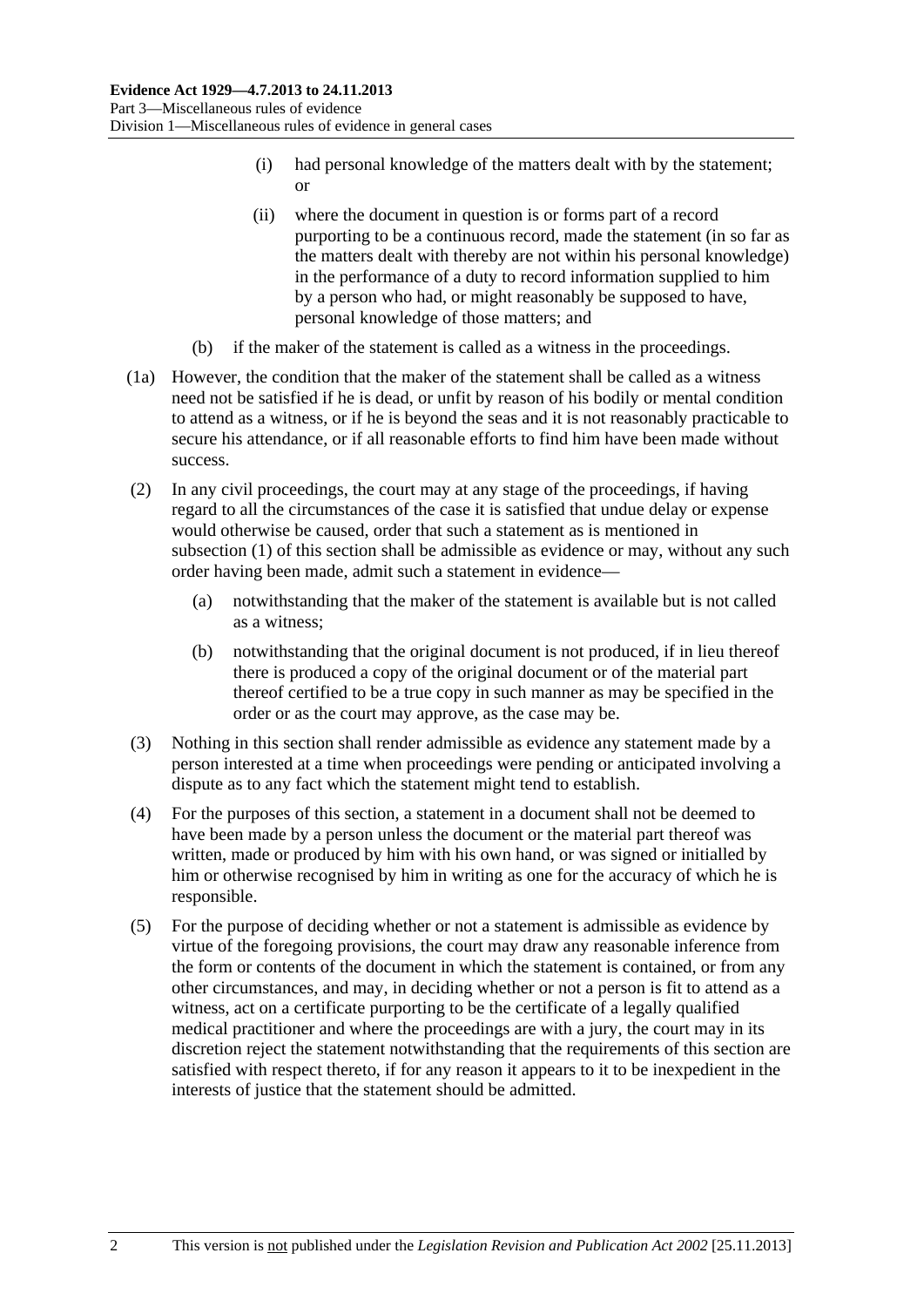# <span id="page-26-0"></span>**34CA—Statement of protected witness**

- (1) A court may admit evidence of the nature and contents of a statement made outside the court by a protected witness from the person to whom the statement was made if—
	- (a) the court, having regard to the circumstances in which the statement was made and any other relevant factors, is satisfied that the statement has sufficient probative value to justify its admission; and
	- $(b)$
- (i) the protected witness has been called, or is available to be called, as a witness in the proceedings; and
- (ii) the court gives permission for the protected witness to be cross-examined on matters arising from the evidence.
- (2) A court may only give permission to allow a protected witness to be cross-examined on such matters if satisfied that the cross-examination is likely to elicit material of substantial probative value or material that would substantially reduce the credibility of the evidence.
- (3) Evidence that is admitted in a trial under this section of the nature and contents of a statement made outside the court by a protected witness may be used to prove the truth of the facts asserted in the statement.
- (4) In a criminal trial, the judge must, if evidence of the nature and contents of a statement made outside the court by a protected witness has been admitted but the protected person has not, for some reason, been cross-examined on matters arising from the evidence, warn the jury that the evidence should be scrutinised with particular care because it has not been tested in the usual way.
- (5) In this section—

#### *protected witness* means—

- (a) a young child; or
- (b) a person who suffers from a mental disability that adversely affects the person's capacity to give a coherent account of the person's experiences or to respond rationally to questions.

# **34CB—Direction relating to delay where defendant forensically disadvantaged**

 (1) A rule of law or practice obliging a judge in a trial of a charge of an offence to give a warning of a kind known as a *Longman* warning is abolished.

**Note—** 

See *Longman v The Queen* (1989) 168 CLR 79

- (2) If, in a trial of a charge of an offence, the court is of the opinion that the period of time that has elapsed between the alleged offending and the trial has resulted in a significant forensic disadvantage to the defendant, the judge must—
	- (a) explain to the jury the nature of the forensic disadvantage; and
	- (b) direct that the jury must take the forensic disadvantage into account when scrutinising the evidence.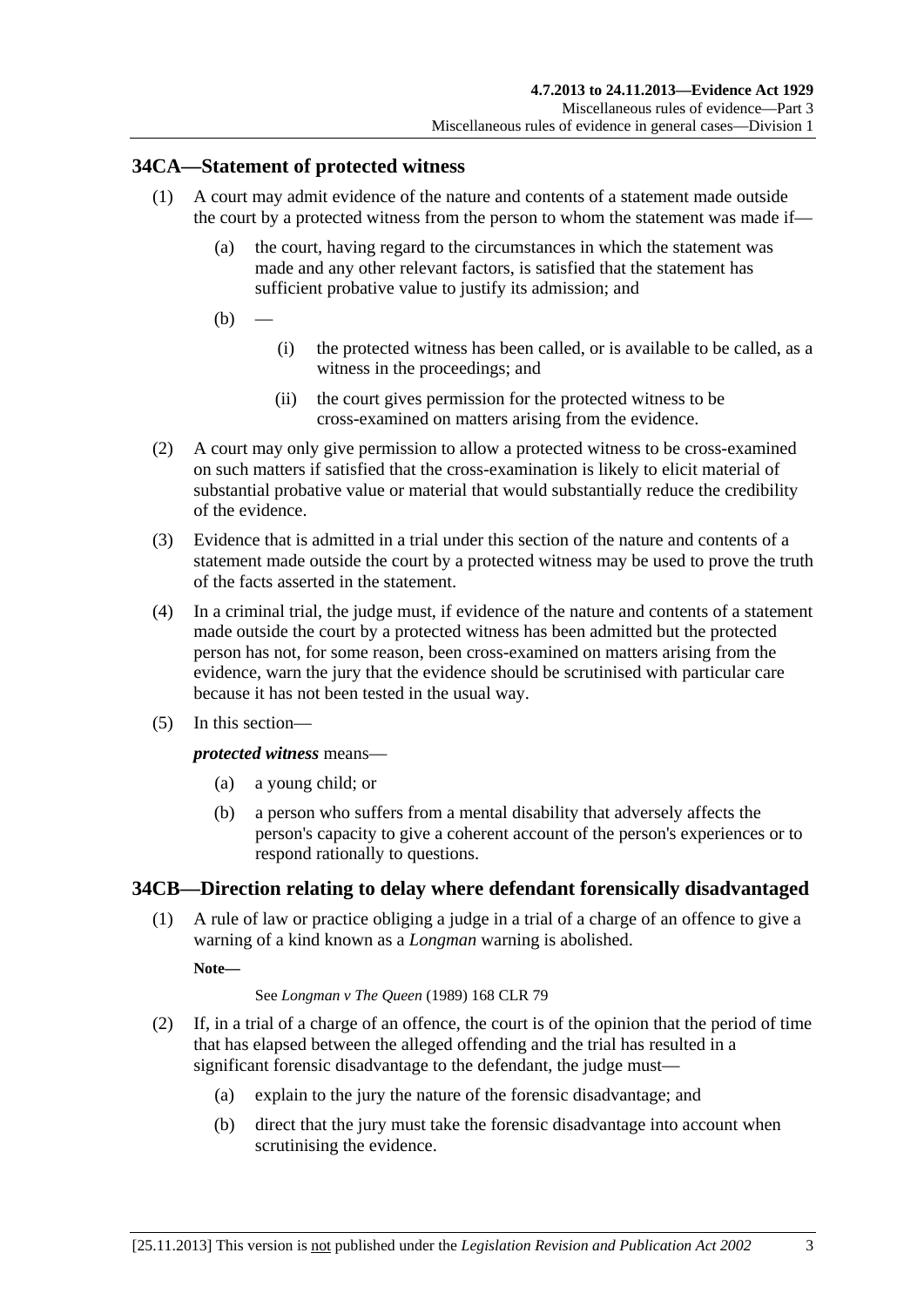- <span id="page-27-0"></span> (3) An explanation or direction under [subsection \(2\)](#page-26-0) may not take the form of a warning and—
	- (a) must be specific to the circumstances of the particular case; and
	- (b) must not include the phrase "dangerous or unsafe to convict" or similar words or phrases.

### **34D—Weight to be attached to evidence**

- (1) In estimating the weight, if any, to be attached to a statement rendered admissible as evidence by this Act, regard shall be had to all the circumstances from which any inference can reasonably be drawn as to the accuracy or otherwise of the statement, and in particular to the question whether or not the statement was made contemporaneously with the occurrence or existence of the facts stated, and to the question whether or not the maker of the statement had any incentive to conceal or misrepresent facts.
- (2) For the purpose of any rule of law or practice requiring evidence to be corroborated or regulating the manner in which uncorroborated evidence is to be treated, a statement rendered admissible as evidence by this Act shall not be treated as corroboration of evidence given by the maker of the statement.

#### **34E—Proof of instrument to validity of which attestation is necessary**

Subject as hereinafter provided, in any proceedings, whether civil or criminal, an instrument to the validity of which attestation is requisite may, instead of being proved by an attesting witness, be proved in the manner in which it might be proved if no attesting witness were alive: Provided that nothing in this section shall apply to the proof of wills or other testamentary documents.

#### **34F—Presumptions as to documents twenty years old**

In any proceedings, whether civil or criminal, there shall, in the case of a document proved, or purporting, to be not less than twenty years old, be made any presumption which immediately before the commencement of this Act would have been made in the case of a document of like character proved, or purporting, to be not less than thirty years old.

#### **34G—Interpretation and savings**

(1) In [sections 34C](#page-24-0) to [34F](#page-27-0) (inclusive) of this Act—

*document* includes books, maps, plans, drawings and photographs;

*statement* includes any representation of fact, whether made in words or otherwise;

*proceedings* includes arbitrations and references, and *court* shall be construed accordingly.

- (2) Nothing in [sections 34C](#page-24-0) to [34F](#page-27-0) (inclusive) of this Act shall—
	- (a) prejudice the admissibility of any evidence which would apart from the provisions of those sections be admissible; or
	- (b) enable documentary evidence to be given as to any declaration relating to a matter of pedigree, if that declaration would not have been admissible as evidence if those sections had not been enacted.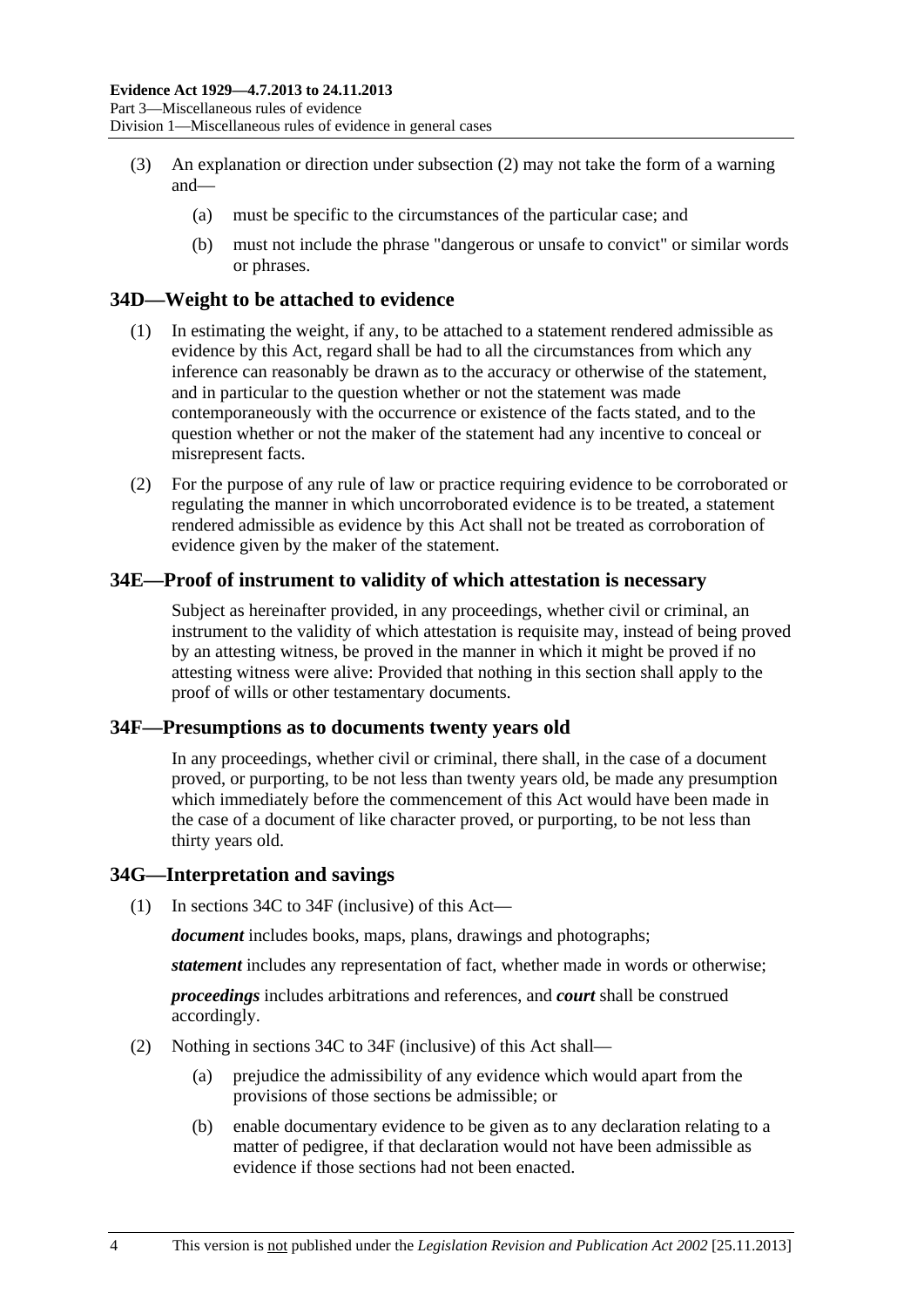#### <span id="page-28-0"></span>**34H—Evidence of access or non-access**

In any proceedings a husband or wife may give evidence proving or tending to prove that he or she did or did not have sexual relations with his or her spouse, notwithstanding that any such evidence would prove or tend to prove that any child born to the wife during marriage was illegitimate.

# **34J—Special provision for taking evidence where witness is seriously ill**

- (1) Where a person who may be in a position to give information in relation to an indictable offence is dangerously ill and, in the opinion of a medical practitioner, unlikely to recover from the illness, a magistrate or justice may take a statement from that person.
- (2) The statement is to be a sworn statement unless the magistrate or justice determines that the person making the statement does not have sufficient understanding of the obligation to be truthful entailed in giving sworn evidence.
- (3) Where a person is subsequently charged with an indictable offence to which the statement is relevant, the statement is admissible in evidence at the preliminary examination or trial of the charge if it is established—
	- (a) that the person from whom the statement was taken is dead or unable to give evidence because of illness or infirmity; and
	- (b) that the prosecutor or defendant (as the case requires) had reasonable notice of the proposal to take evidence and a reasonable opportunity to attend and cross-examine the person.

# **34K—Admissibility of depositions at trial**

- (1) Where—
	- (a) a statement from a witness is filed or tendered for the purpose of the preliminary examination of a charge of an indictable offence or oral evidence is taken from a witness at a preliminary examination; and
	- (b) the witness subsequently dies or becomes so ill or infirm that he or she cannot give evidence at the trial,

the record of the witness's evidence at the preliminary examination may, with the permission of the court of trial, be read as evidence at the trial.

 (2) Permission to admit evidence for the prosecution under this section will not be granted if the court considers that admission of the evidence without the opportunity of crossexamination would, in the circumstances of the case, be unfair to the defendant.

# **34KA—Admissibility of evidence of out of court statements by unavailable witnesses**

- (1) Subject to this section, in prescribed proceedings, a statement not made in oral evidence in the proceedings (an *out of court statement*) is admissible as evidence of any matter stated if—
	- (a) oral evidence given in the proceedings by the person who made the out of court statement would be admissible as evidence of that matter; and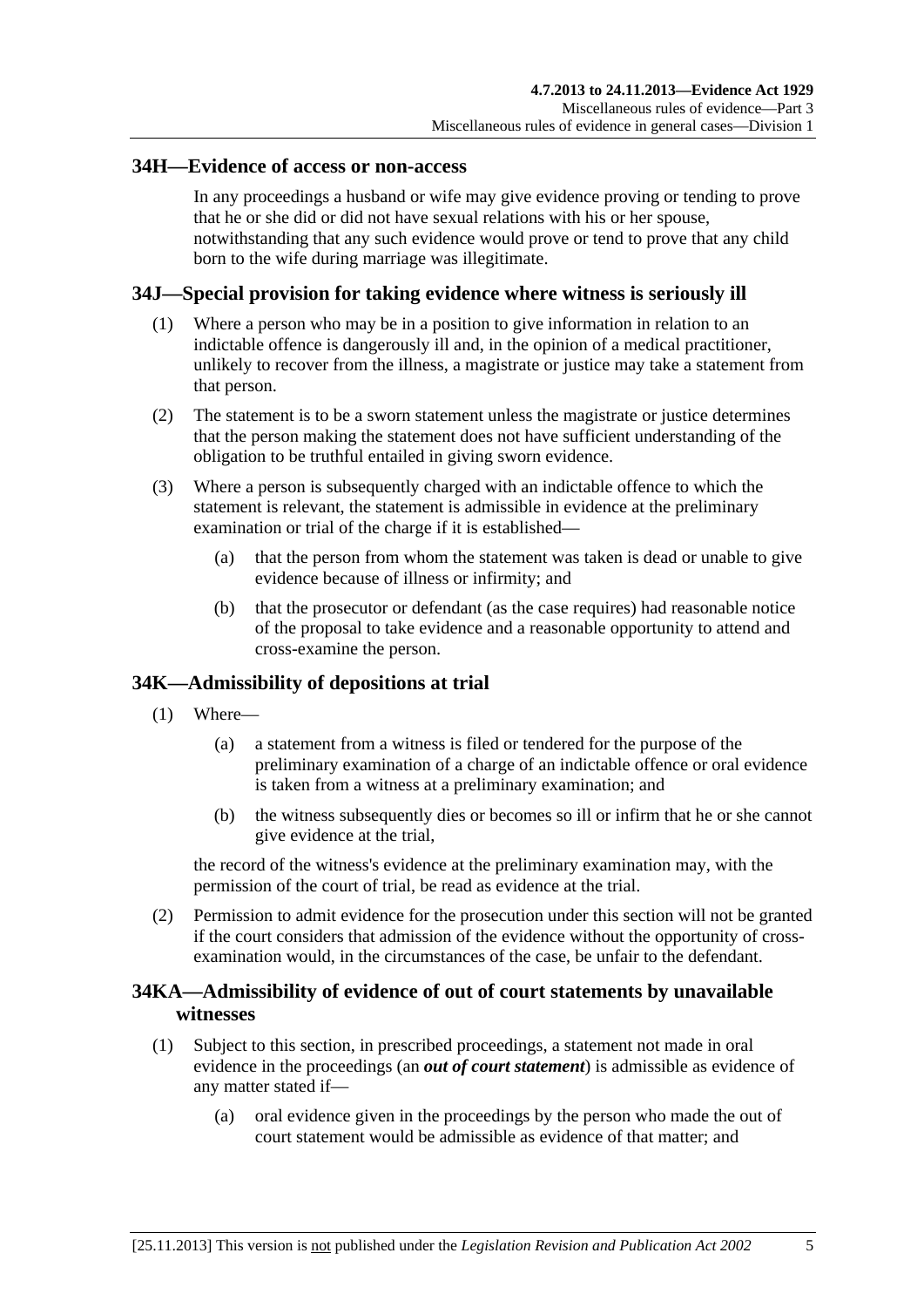- <span id="page-29-0"></span> (b) the person who made the out of court statement (the *relevant person*) is identified to the court's satisfaction; and
- (c) any 1 of the conditions specified in [subsection \(2\)](#page-29-0) is satisfied.
- (2) The conditions are as follows:
	- (a) that the relevant person is dead;
	- (b) that the relevant person is unfit to be a witness because of a bodily or mental condition;
	- (c) that the relevant person is outside of the State and it is not reasonably practicable to secure his or her attendance;
	- (d) that the relevant person cannot be found although such steps as it is reasonably practicable to take to find him or her have been taken;
	- (e) that through fear the relevant person does not give (or does not continue to give) oral evidence in the proceedings, either at all or in connection with the subject matter of the out of court statement, and the court gives leave for the out of court statement to be given in evidence.
- (3) For the purposes of [subsection \(2\)\(e\)](#page-29-0) *fear* is to be widely construed and includes, for example, fear of the death or injury of another person or of financial loss.
- (4) Leave may be given under [subsection \(2\)\(e\)](#page-29-0) only if the court considers that the out of court statement ought to be admitted in the interests of justice, having regard to—
	- (a) any information (whether or not given in evidence, or of a kind that could be given in evidence) suggesting threats have been made to the witness, whether directly or indirectly; and
	- (b) the statement's contents; and
	- (c) any risk that its admission or exclusion will result in unfairness to a defendant in the proceedings (and in particular to how difficult it will be to challenge the statement if the relevant person does not give oral evidence and the defendant is not able to cross-examine the person); and
	- (d) any other measures that could be taken by the court in relation to the relevant person; and
	- (e) any other relevant circumstances.
- (5) A condition set out in any paragraph of [subsection \(2\)](#page-29-0) which is in fact satisfied is to be treated as not satisfied if it is shown that the circumstances described in that paragraph are caused—
	- (a) by the person in support of whose case it is sought to give the out of court statement in evidence; or
	- (b) by a person acting on his or her behalf, in order to prevent the relevant person giving oral evidence in the proceedings (whether at all or in connection with the subject matter of the out of court statement).
- (6) Nothing in this section makes an out of court statement admissible as evidence if it was made by a person who was not competent at the time when he or she made the statement.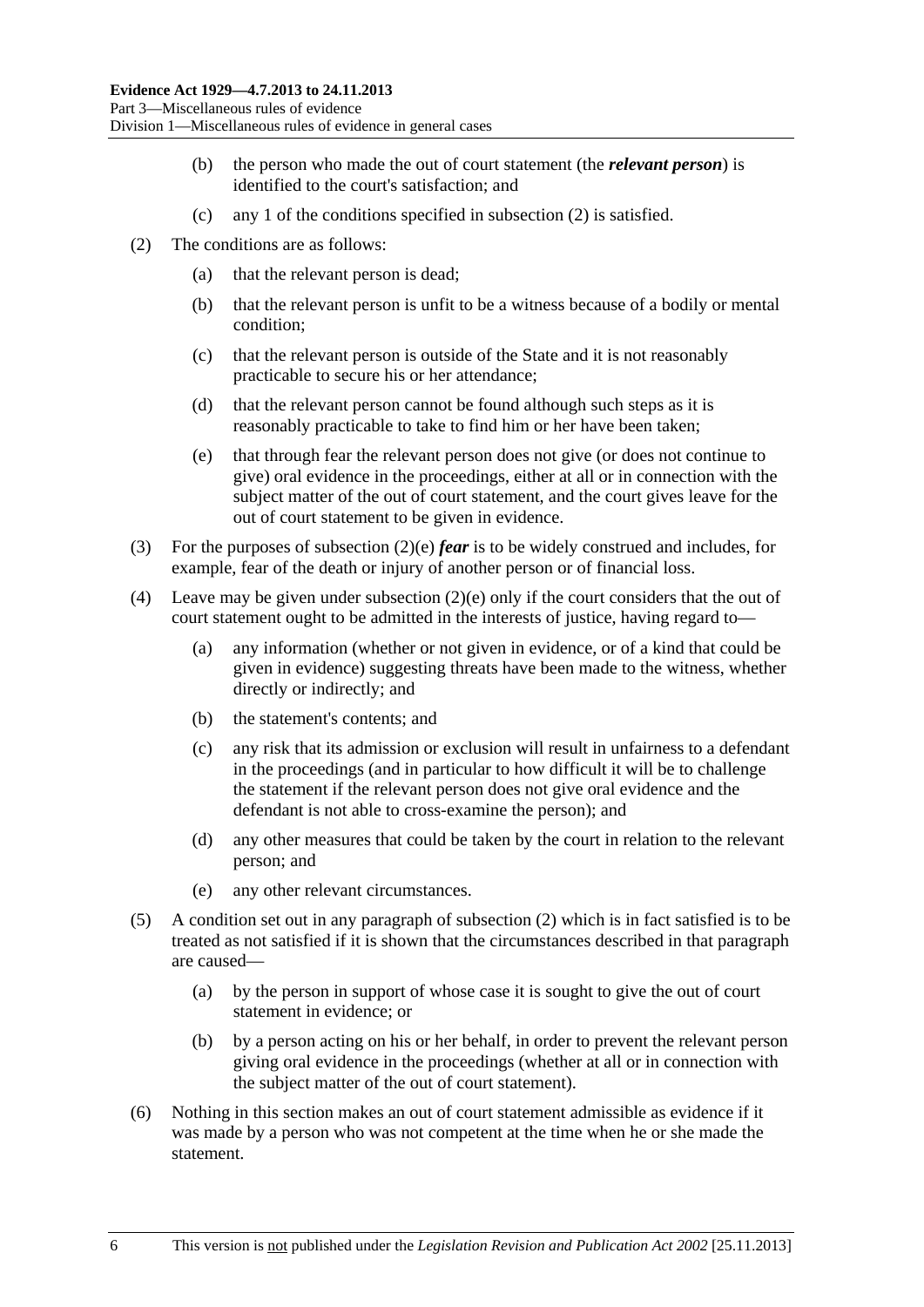- <span id="page-30-0"></span> (7) This section is in addition to, and does not derogate from, any other power of a court to admit an out of court statement into evidence.
- (8) In this section—

*prescribed proceedings* means—

- (a) proceedings for a criminal offence; or
- (b) proceedings under the *[Serious and Organised Crime \(Control\) Act 2008](http://www.legislation.sa.gov.au/index.aspx?action=legref&type=act&legtitle=Serious%20and%20Organised%20Crime%20(Control)%20Act%202008)*.

#### **34KB—Credibility**

- (1) This section applies if in prescribed proceedings—
	- (a) a statement not made in oral evidence in the proceedings (an *out of court statement*) is admitted as evidence of a matter stated; and
	- (b) the maker of the out of court statement does not give oral evidence in connection with the subject matter of the statement.
- (2) In a case to which this section applies—
	- (a) any evidence which (if the person who made the out of court statement had given such evidence) would have been admissible as relevant to the reliability of the statement and the person's credibility as a witness is so admissible in the proceedings; and
	- (b) evidence may, with the court's leave, be given of any matter which (if the person who made the out of court statement had given such evidence) could have been put to the person in cross-examination as relevant to the reliability of the statement and the person's credibility as a witness but of which evidence could not have been adduced by the cross-examining party; and
	- (c) evidence tending to prove that the person who made the out of court statement made (at whatever time) any other statement inconsistent with the statement admitted as evidence is admissible for the purpose of showing that the person contradicted himself or herself.
- (3) If as a result of evidence admitted under this section an allegation is made against the maker of a statement, the court may permit a party to lead additional evidence of such description as the court may specify for the purposes of denying or answering the allegation.
- (4) In this section—

*prescribed proceedings* means—

- (a) proceedings for a criminal offence; or
- (b) proceedings under the *[Serious and Organised Crime \(Control\) Act 2008](http://www.legislation.sa.gov.au/index.aspx?action=legref&type=act&legtitle=Serious%20and%20Organised%20Crime%20(Control)%20Act%202008)*.

#### **34KC—Stopping the case where evidence is unconvincing**

- (1) If on a defendant's trial before a judge and jury for an offence the judge is satisfied at any time after the close of the case for the prosecution that—
	- (a) the case against the defendant is based wholly or partly on a statement not made in oral evidence in the proceedings (an *out of court statement*); and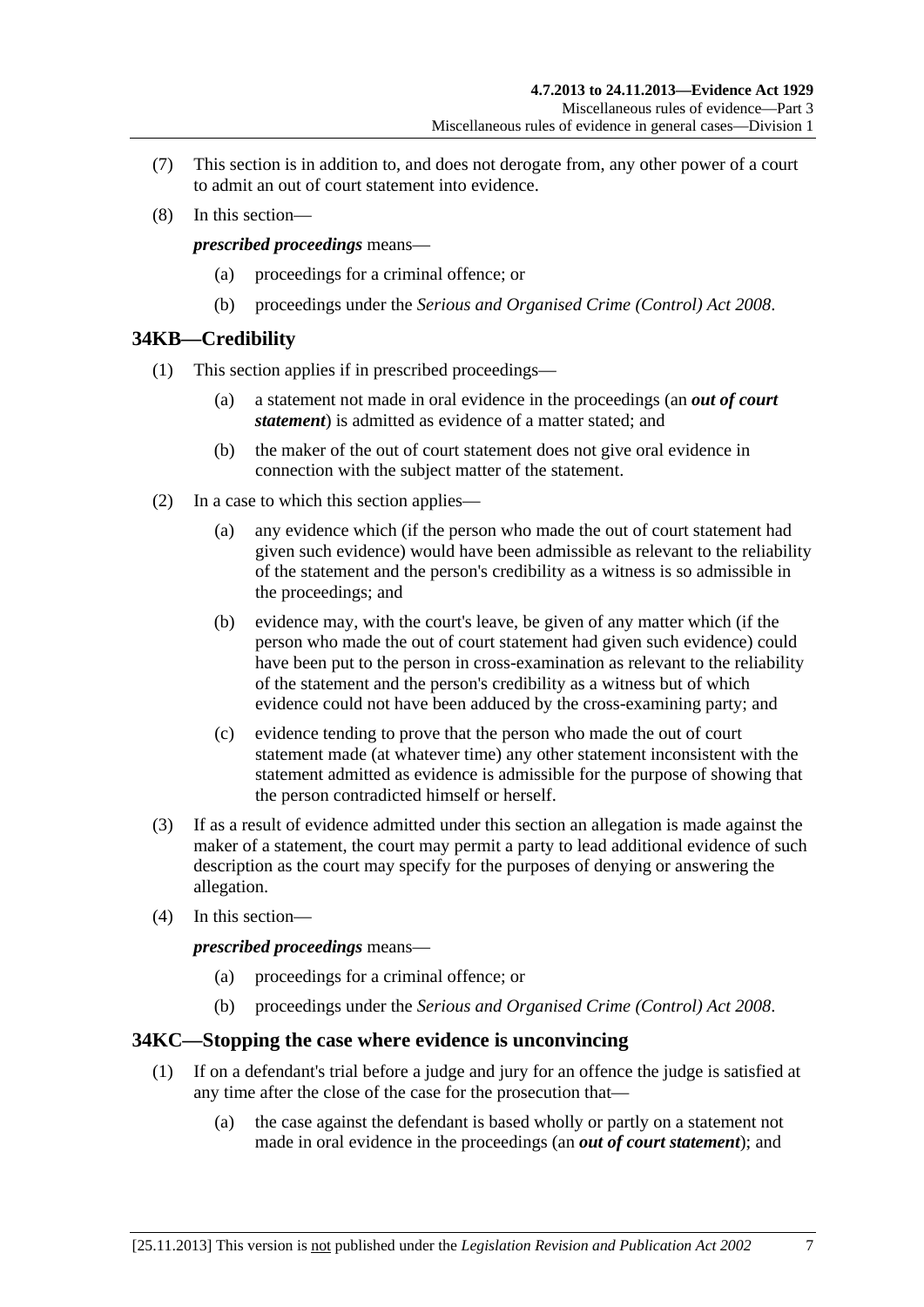<span id="page-31-0"></span> (b) the evidence provided by the out of court statement is so unconvincing that, considering its importance to the case against the defendant, a conviction of the offence would be unsafe,

the judge must either direct the jury to acquit the defendant of the offence or, if it considers that there ought to be a retrial, discharge the jury.

- (2) Where—
	- (a) a jury is directed under [subsection \(1\)](#page-30-0) to acquit a defendant of an offence; and
	- (b) the circumstances are such that, apart from this subsection, the defendant could if acquitted of that offence be found guilty of another offence,

the defendant may not be found guilty of that other offence if the judge is satisfied as mentioned in [subsection \(1\)](#page-30-0) in respect of it.

 (3) This section does not prejudice any other power a judge may have to direct a jury to acquit a person of an offence or to discharge a jury.

# **34KD—Court's general discretion to exclude evidence**

- (1) In prescribed proceedings the court may refuse to admit a statement as evidence of a matter stated if—
	- (a) the statement was made otherwise than in oral evidence in the proceedings; and
	- (b) the court is satisfied that the case for excluding the statement, taking account of the danger that to admit it would result in undue waste of time, substantially outweighs the case for admitting it, taking account of the value of the evidence.
- (2) Nothing in this section derogates from any other power of a court to exclude evidence at its discretion (whether by preventing questions from being put or otherwise).
- (3) In this section—

# *prescribed proceedings* means—

- (a) proceedings for a criminal offence; or
- (b) proceedings under the *[Serious and Organised Crime \(Control\) Act 2008](http://www.legislation.sa.gov.au/index.aspx?action=legref&type=act&legtitle=Serious%20and%20Organised%20Crime%20(Control)%20Act%202008)*.

# **Division 2—Miscellaneous rules of evidence in sexual cases**

# **34L—Evidence in sexual cases generally**

- (1) In proceedings in which a person is charged with a sexual offence, no question may be asked or evidence admitted—
	- (a) as to the sexual reputation of the alleged victim of the offence; or
	- (b) except with the permission of the judge—as to the alleged victim's sexual activities before or after the events of and surrounding the alleged offence (other than recent sexual activities with the accused).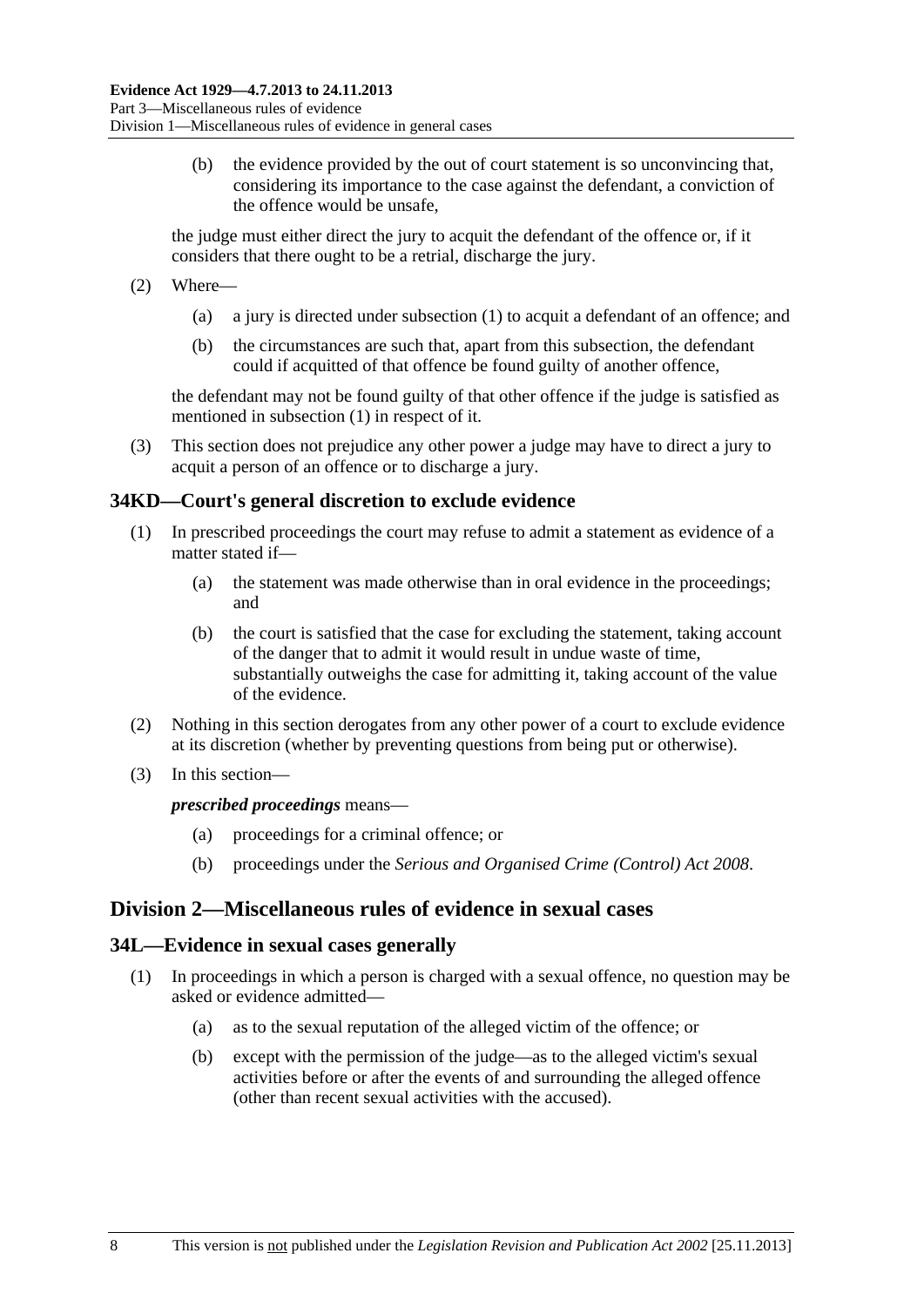- <span id="page-32-0"></span> (2) In deciding whether permission should be granted under [subsection \(1\)\(b\),](#page-31-0) the judge must give effect to the principle that alleged victims of sexual offences should not be subjected to unnecessary distress, humiliation or embarrassment through the asking of questions or admission of evidence of the kind referred to in that subsection, and must not grant permission unless satisfied that the evidence in respect of which permission is sought—
	- (a) is of substantial probative value; or
	- (b) would, in the circumstances, be likely materially to impair confidence in the reliability of the evidence of the alleged victim,

and that its admission is required in the interests of justice.

- (3) Permission must not be granted under [subsection \(1\)\(b\)](#page-31-0) authorising the asking of questions or the admission of evidence the purpose of which is only to raise inferences from some general disposition of the alleged victim.
- (4) An application for permission under subsection  $(1)(b)$  must be heard and determined in the absence of the jury (if any).
- (5) In a trial of a charge of a sexual offence, the judge is not required by any rule of law or practice to warn the jury that it is unsafe to convict the accused on the uncorroborated evidence of the alleged victim of the offence.
- (6) [Subsection \(5\)](#page-32-0) does not affect the operation of any provision of this or any other Act requiring that the evidence of a witness be corroborated.
- (7) In this section—

*evidence* includes an allegation or statement made by way of an unsworn statement;

*sexual activities* includes sexual experience or lack of sexual experience.

#### **34M—Evidence relating to complaint in sexual cases**

 (1) This section abolishes the common law relating to recent complaint in sexual cases. **Note—** 

See *Kilby v The Queen* (1973) 129 CLR 460; *Crofts v The Queen* (1996) 186 CLR 427

- (2) In a trial of a charge of a sexual offence, no suggestion or statement may be made to the jury that a failure to make, or a delay in making, a complaint of a sexual offence is of itself of probative value in relation to the alleged victim's credibility or consistency of conduct.
- (3) Despite any other rule of law or practice, evidence related to the making of an initial complaint of an alleged sexual offence is admissible in a trial of a charge of the sexual offence.

#### **Examples—**

Evidence may be given by any person about—

- when the complaint was made and to whom;
- the content of the complaint;
- how the complaint was solicited;
- why the complaint was made to a particular person at a particular time;
- why the alleged victim did not make the complaint at an earlier time.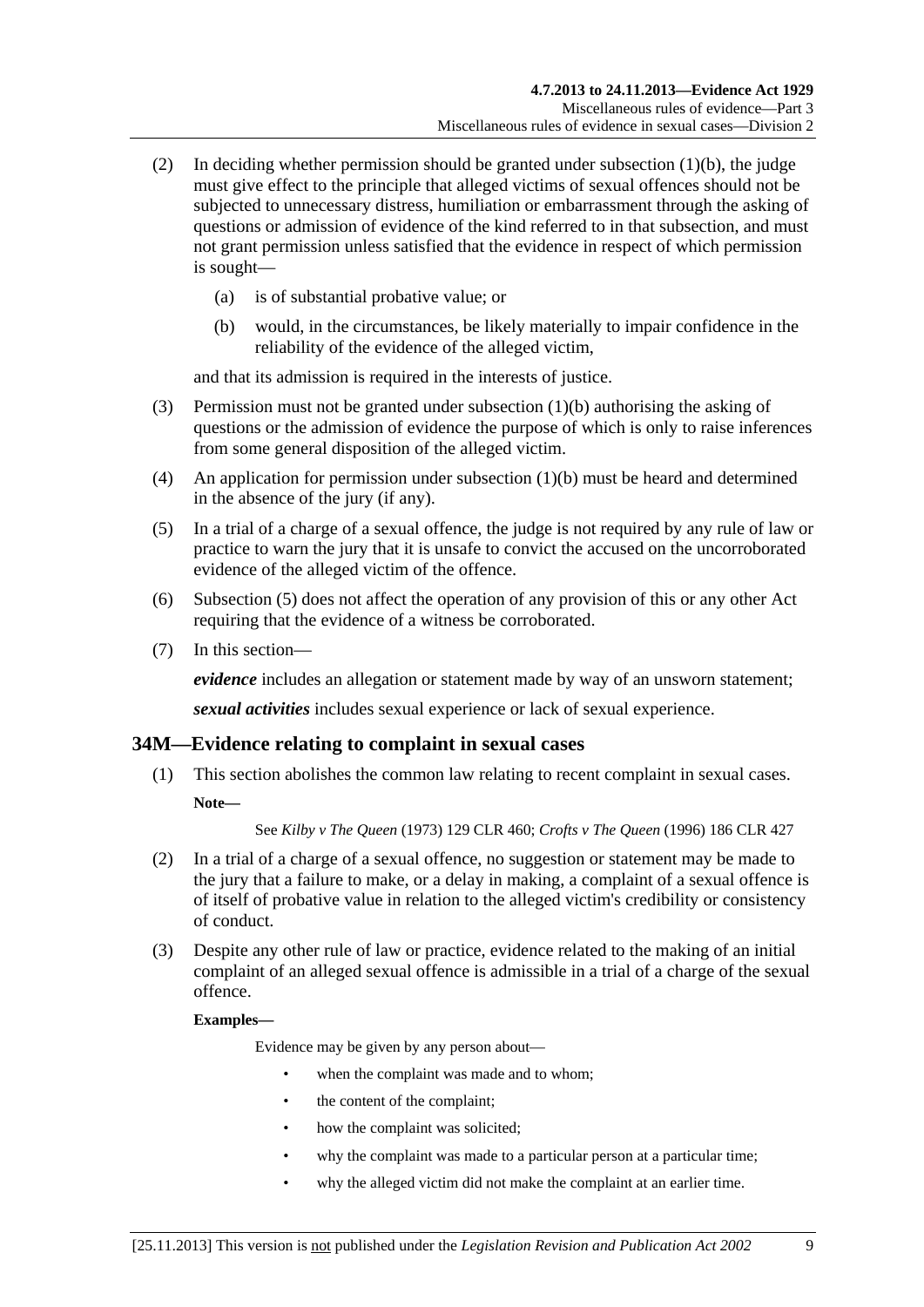- <span id="page-33-0"></span> (4) If evidence referred to in [subsection \(3\)](#page-32-0) is admitted in a trial, the judge must direct the jury that—
	- (a) it is admitted—
		- (i) to inform the jury as to how the allegation first came to light; and
		- (ii) as evidence of the consistency of conduct of the alleged victim; and
	- (b) it is not admitted as evidence of the truth of what was alleged; and
	- (c) there may be varied reasons why the alleged victim of a sexual offence has made a complaint of the offence at a particular time or to a particular person,

but that, otherwise, it is a matter for the jury to determine the significance (if any) of the evidence in the circumstances of the particular case.

- (5) It is not necessary that a particular form of words be used in giving the direction under subsection  $(4)$ .
- (6) In this section—

*complaint*, in relation to a sexual offence, includes a report or any other disclosure (whether to a police officer or otherwise);

*initial complaint*, in relation to a sexual offence, includes information provided by way of elaboration of the initial complaint (whether provided at the time of the initial complaint or at a later time).

#### **34N—Directions relating to consent in certain sexual cases**

- (1) In a trial of a charge of a sexual offence where a lack of consent of a person in relation to a particular sexual activity is in issue, the judge must direct the jury that the person is not to be regarded as having consented to the sexual activity the subject of the charge merely because—
	- (a) the person did not say or do anything to indicate that he or she did not freely and voluntarily agree to the sexual activity; or
	- (b) the person did not protest to or physically resist the sexual activity; or
	- (c) the person was not physically injured in the course of, or in connection with, the sexual activity; or
	- (d) 1 or more of the following circumstances apply:
		- (i) the person freely and voluntarily agreed to sexual activity of a different kind with the defendant;
		- (ii) the person had freely and voluntarily agreed to sexual activity (whether or not of the same kind) with the defendant on an earlier occasion;
		- (iii) the person had, on that or some other occasion, freely and voluntarily agreed to sexual activity (whether or not of the same kind) with another person.
- (2) The judge must, in a trial referred to in [subsection \(1\),](#page-33-0) give each of the directions referred to in that subsection as may be applicable in the circumstances of the particular case.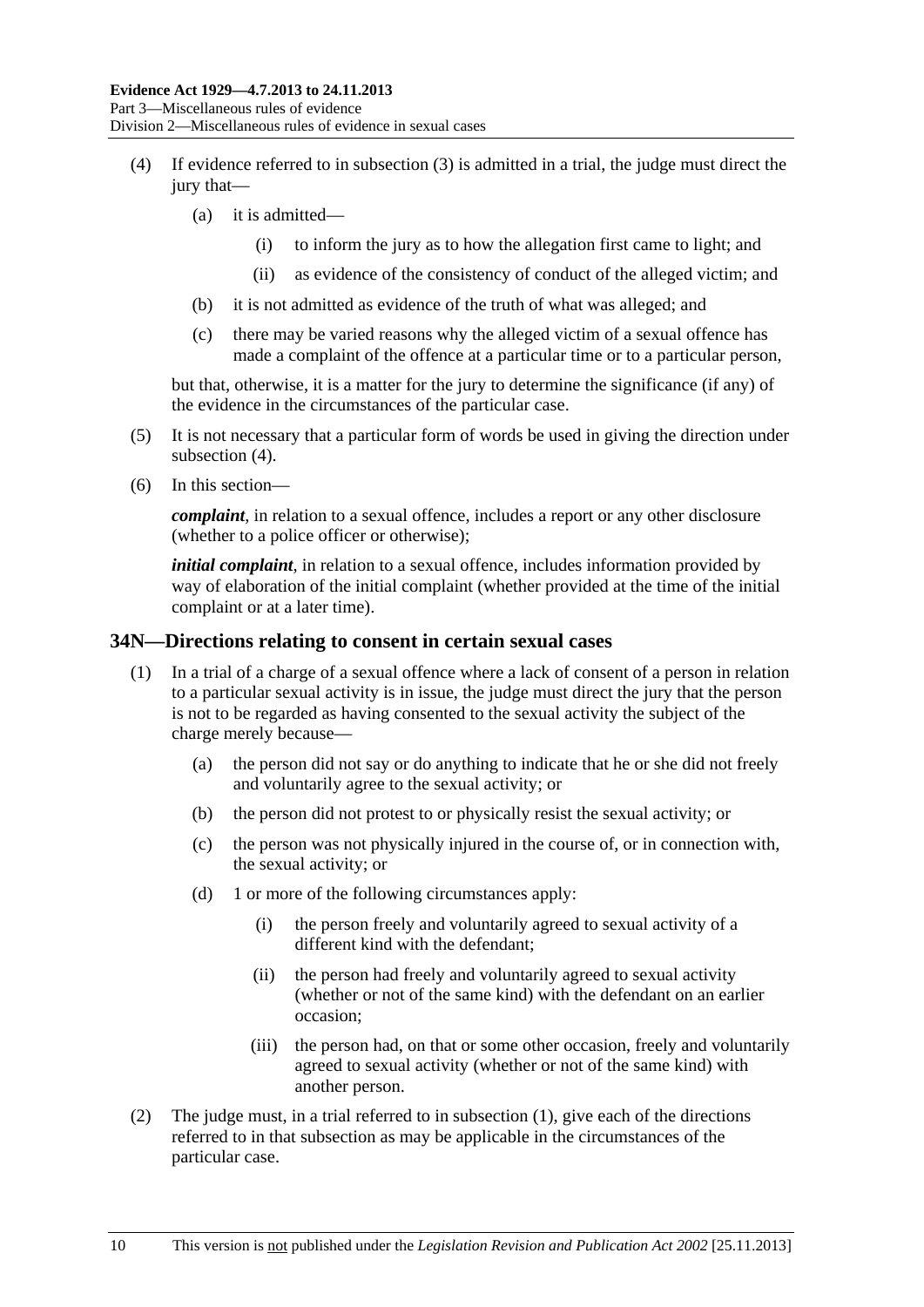<span id="page-34-0"></span>(3) In this section—

*consent*, in relation to a sexual activity, has the same meaning as in the *[Criminal Law](http://www.legislation.sa.gov.au/index.aspx?action=legref&type=act&legtitle=Criminal%20Law%20Consolidation%20Act%201935)  [Consolidation Act 1935](http://www.legislation.sa.gov.au/index.aspx?action=legref&type=act&legtitle=Criminal%20Law%20Consolidation%20Act%201935)*;

*sexual activity* includes sexual intercourse (within the meaning of the *[Criminal Law](http://www.legislation.sa.gov.au/index.aspx?action=legref&type=act&legtitle=Criminal%20Law%20Consolidation%20Act%201935)  [Consolidation Act 1935](http://www.legislation.sa.gov.au/index.aspx?action=legref&type=act&legtitle=Criminal%20Law%20Consolidation%20Act%201935)*).

# **Division 3—Admissibility of evidence showing discreditable conduct or disposition**

#### **34O—Application of Division**

- (1) This Division applies to the trial of a charge of an offence and prevails over any relevant common law rule of admissibility of evidence to the extent of any inconsistency.
- (2) This Division does not apply to—
	- (a) evidence adduced pursuant to [section 18;](#page-18-0) or
	- (b) evidence of the character, reputation, conduct or disposition of a person as a fact in issue.

#### **34P—Evidence of discreditable conduct**

- (1) In the trial of a charge of an offence, evidence tending to suggest that a defendant has engaged in discreditable conduct, whether or not constituting an offence, other than conduct constituting the offence (*discreditable conduct evidence*)—
	- (a) cannot be used to suggest that the defendant is more likely to have committed the offence because he or she has engaged in discreditable conduct; and
	- (b) is inadmissible for that purpose (*impermissible use*); and
	- (c) subject to [subsection \(2\),](#page-34-0) is inadmissible for any other purpose.
- (2) Discreditable conduct evidence may be admitted for a use (the *permissible use*) other than the impermissible use if, and only if—
	- (a) the judge is satisfied that the probative value of the evidence admitted for a permissible use substantially outweighs any prejudicial effect it may have on the defendant; and
	- (b) in the case of evidence admitted for a permissible use that relies on a particular propensity or disposition of the defendant as circumstantial evidence of a fact in issue—the evidence has strong probative value having regard to the particular issue or issues arising at trial.
- (3) In the determination of the question in [subsection \(2\)\(a\),](#page-34-0) the judge must have regard to whether the permissible use is, and can be kept, sufficiently separate and distinct from the impermissible use so as to remove any appreciable risk of the evidence being used for that purpose.
- (4) Subject to [subsection \(5\),](#page-34-0) a party seeking to adduce evidence under this section must give reasonable notice in writing to each other party in the proceedings in accordance with the rules of court.
- (5) The court may, if it thinks fit, dispense with the requirement in [subsection \(4\).](#page-34-0)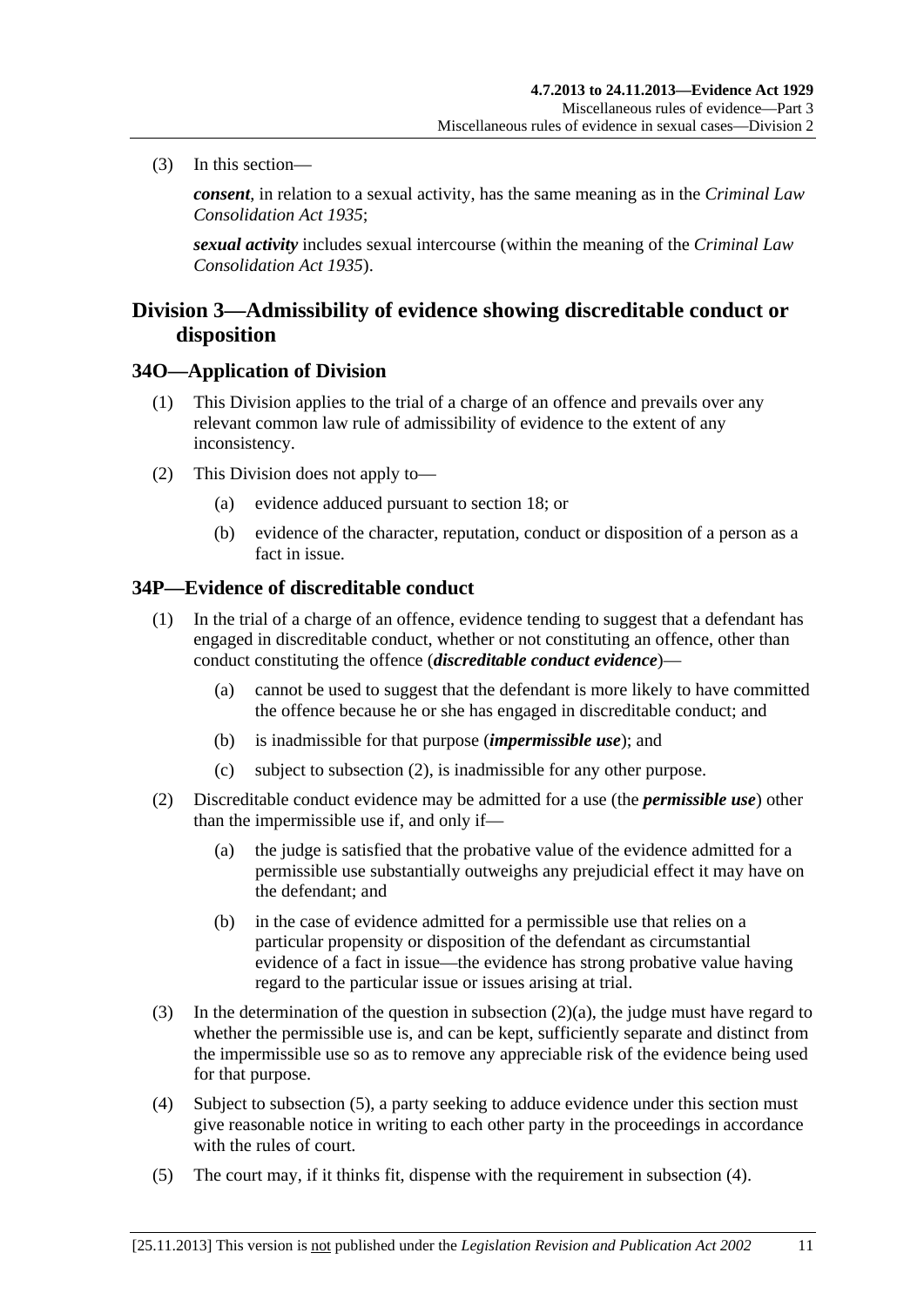### <span id="page-35-0"></span>**34Q—Use of evidence for other purposes**

Evidence that under this Division is not admissible for 1 use must not be used in that way even if it is relevant and admissible for another use.

# **34R—Trial directions**

- (1) If evidence is admitted under [section 34P](#page-34-0), the judge must (whether or not sitting with a jury) identify and explain the purpose for which the evidence may, and may not, be used.
- (2) If evidence is admitted under [section 34P](#page-34-0) and that evidence is essential to the process of reasoning leading to a finding of guilt, the evidence cannot be used unless on the whole of the evidence, the facts in proof of which the evidence was admitted are established beyond reasonable doubt, and the judge must (whether or not sitting with a jury) give a direction accordingly.

# **34S—Certain matters excluded from consideration of admissibility**

Evidence may not be excluded under this Division if the only grounds for excluding the evidence would be either (or both) of the following:

- (a) there is a reasonable explanation in relation to the evidence consistent with the innocence of the defendant;
- (b) the evidence may be the result of collusion or concoction.

#### **34T—Severance**

Where—

- (a) 2 or more defendants are charged in the same information; and
- (b) a party proposes to adduce discreditable conduct evidence; and
- (c) a defendant (the *applicant*) applies prior to or during a trial for a separate trial or for a charge to be severed from the information,

the court, when considering the application, must give strong weight to a real possibility that the applicant may be prejudiced by—

- (d) evidence proposed to be adduced by the prosecutor against another defendant which is not admissible against the applicant; or
- (e) evidence proposed to be adduced by another defendant which is not admissible against the applicant; or
- (f) the applicant's inability to adduce with respect to another defendant relevant evidence that would be admissible but for the operation of [section 34P.](#page-34-0)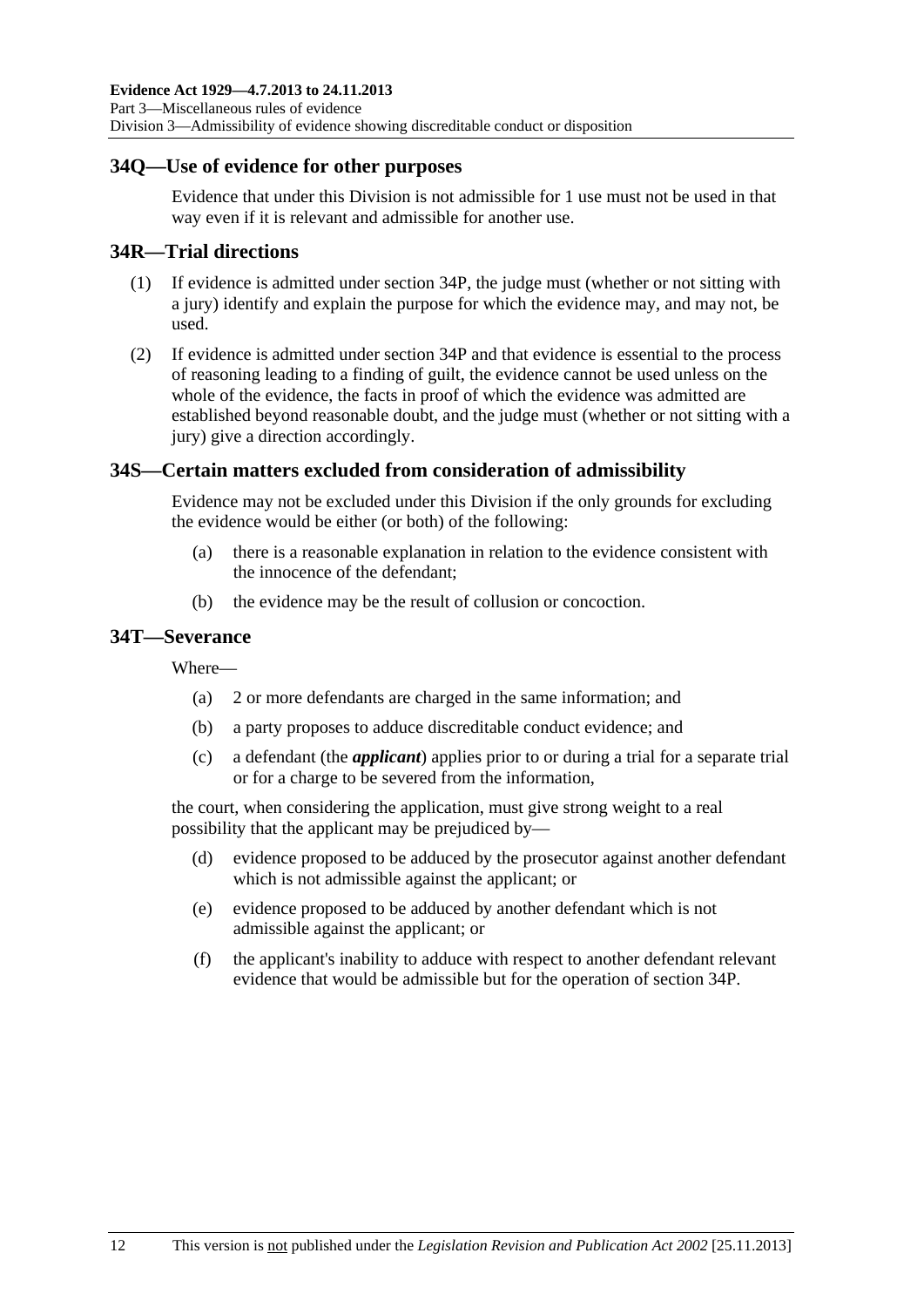# **Part 4—Public Acts and documents**

#### **35—Judicial notice of legislative instruments**

- (1) A court must take judicial notice of a legislative instrument.
- (2) In this section—

#### *legislative instrument* means—

- (a) an Act of this State, or an Act or ordinance of any other State or a Territory of the Commonwealth;
- (b) an Act of the Imperial Parliament that forms part of the law of this State or of any other State or a Territory of the Commonwealth;
- (c) a regulation, rule, by-law or other form of subordinate legislation made under the law of this State or of any other State or a Territory of the Commonwealth;
- (d) a proclamation, order or notice published in the Gazette or the corresponding official publication of some other State or a Territory of the Commonwealth;
- (e) an Act or other instrument of a kind referred to in a preceding paragraph as published or republished under—
	- (i) the *[Legislation Revision and Publication Act 2002](http://www.legislation.sa.gov.au/index.aspx?action=legref&type=act&legtitle=Legislation%20Revision%20and%20Publication%20Act%202002)*; or
	- (ii) a former Act, or provision of an Act, of this State that provided for the reprinting or consolidation of any such instruments; or
	- (iii) a corresponding Act or ordinance of any other State or a Territory of the Commonwealth.

#### **36—Proof of votes and proceedings of Parliament**

All documents purporting to be copies of the votes and proceedings or journals or minutes of either House of Parliament, or of papers presented to either House of Parliament, if purporting to be printed by the Government Printer, shall on their mere production be admitted as evidence thereof.

#### **37—Evidentiary value of official publications**

The Gazette or the corresponding official publication of some other State or a Territory of the Commonwealth is admissible in any legal proceedings as evidence of any legislative, judicial or administrative acts published or notified in it.

#### **37A—Proof of Gazette**

The mere production of a paper purporting to be the Gazette shall in all courts be evidence that the paper is the Gazette and was published on the day on which it bears date.

#### **37B—Proof of printing by Government Printer**

The mere production of a paper purporting to be printed by the Government Printer or by the authority of the Government of the State shall in all courts be evidence that the paper was printed by the Government Printer or by such authority.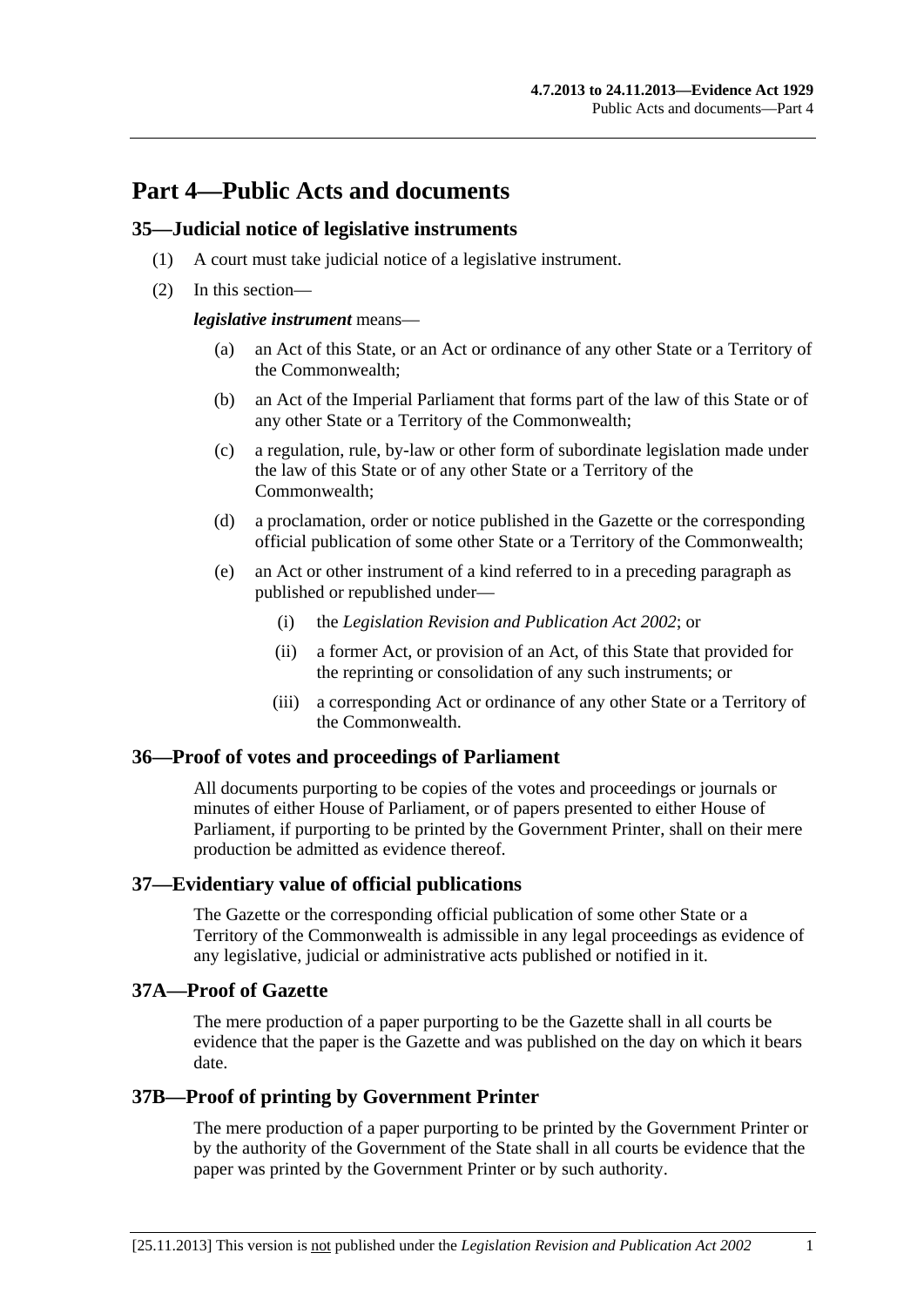## <span id="page-37-0"></span>**37C—Proof of Imperial orders-in-Council**

(1) In this section—

#### *Imperial order-in-Council* means—

- any letters patent or Imperial order-in-Council; or
- (b) any admiralty map or chart issued by, or under the authority of, the Government of Great Britain, or the United Kingdom.
- (2) Evidence of the making and contents of an Imperial order-in-Council may be given by production of a document purporting to be certified by the Secretary to the Attorney-General as a true copy of the Imperial order-in-Council.
- (3) A statement in a document produced in evidence under [subsection \(2\)](#page-37-0) of this section as to the date of publication of the Imperial order-in-Council shall be evidence that the Imperial order-in-Council was published on that date.

#### **38—Foreign and Colonial Acts of State, judgments etc provable by copies**

- (1) Evidence of any proclamation, treaty, or other act of State, of any foreign State, or in any part of His Majesty's Dominions outside the Commonwealth and other than the United Kingdom, may be given by the production of a document, purporting to be a copy thereof and—
	- (a) proved to be an examined copy thereof; or
	- (b) purporting to be sealed with the seal of the foreign State or of the said part of His Majesty's Dominions.
- (2) Evidence of any judgment, decree, order or other judicial proceeding of any court of justice in the United Kingdom or in any foreign State or part of His Majesty's Dominions outside the Commonwealth and other than the United Kingdom (including any affidavit, pleading, or other legal document filed or deposited in the court) may be given by the production of a document purporting to be a copy thereof; and
	- (a) proved to be an examined copy thereof; or
	- (b) purporting to be sealed with the seal of such court; or
	- (c) purporting to be signed by a judge of such court with a statement in writing attached by him to his signature that such court has no seal, and without proof of his judicial character, or of the truth of such statement.
- (3) If any such document as aforesaid purports to be sealed or signed as aforesaid it shall be admissible without proof of the seal or of the signature as the case may be.

#### **39—Public documents provable by examined or certified copy**

- (1) Whenever any book or other document is of such a public nature as to be admissible in evidence on its mere production from the proper custody, and no Act exists which renders its contents provable by means of a copy, any copy thereof or extract therefrom shall be admissible in evidence,
	- (a) if it is proved to be an examined copy or extract; or
	- (b) it purports to be signed and certified as a true copy or extract by the officer to whose custody the original is entrusted.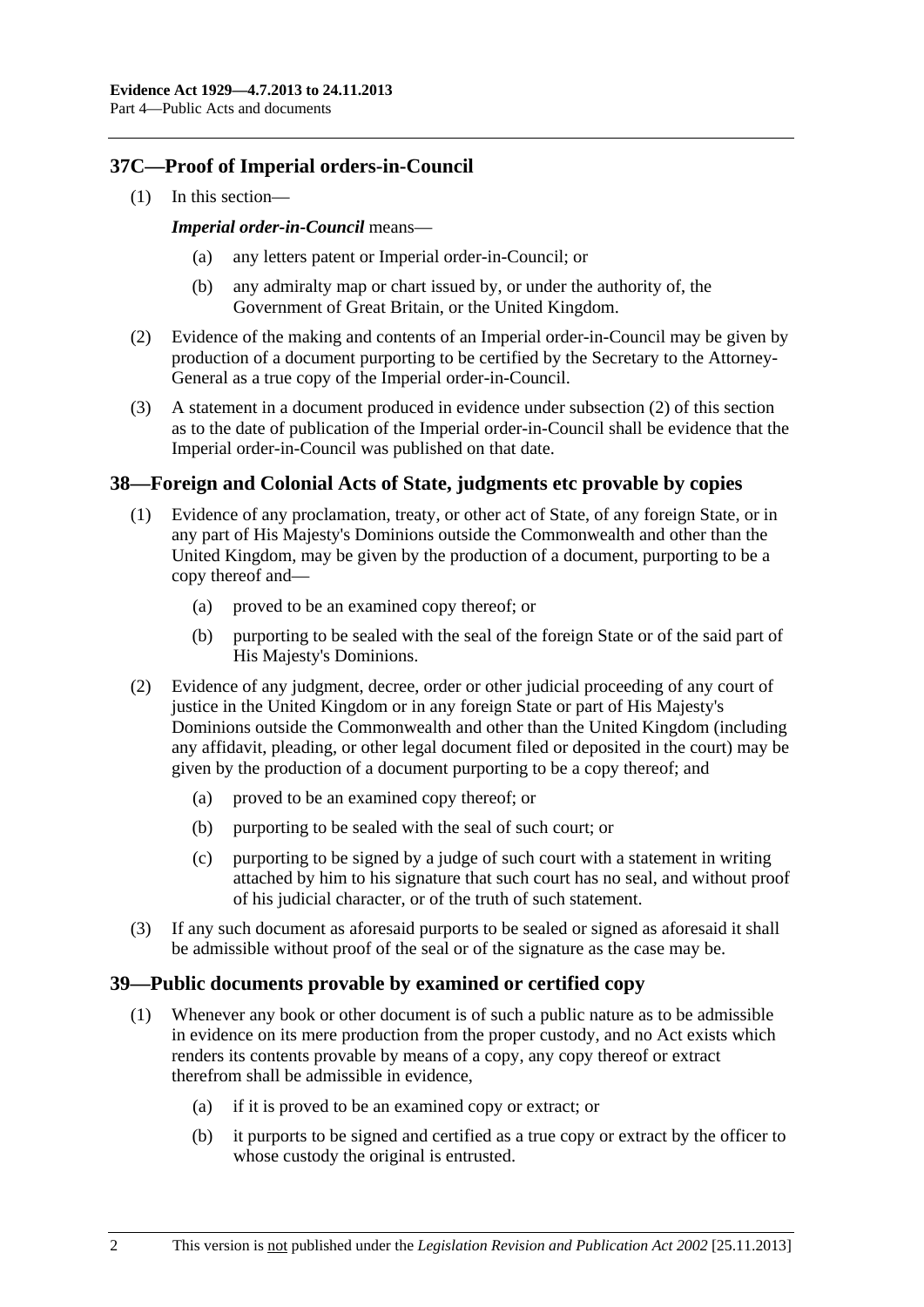(2) Every such officer is hereby required to furnish such certified copy or extract to any person applying for the same at a reasonable time, upon payment of a reasonable sum for the same, not exceeding five cents for every folio of ninety words.

#### **40—Proof of documents by examined or certified copies**

Whenever any book, or other document, in the United Kingdom, or in any part of His Majesty's Dominions outside the Commonwealth and other than the United Kingdom, is provable (according to the law of England, or of the said part of His Majesty's Dominions) by means of a copy, any copy thereof or extract therefrom shall be admissible in evidence if it—

- (a) is proved to be an examined copy or extract; or
- (b) purports to be signed and certified as a true copy or extract by some officer who shall further certify that he is the officer to whose custody the original is entrusted.

#### **41—Certifying a false document**

If any officer authorised or required by this Act to furnish any certified copy or extract shall wilfully certify any document as being a true copy or extract, knowing that the same is not a true copy or extract, as the case may be, he shall be guilty of an offence, and be liable, on conviction, to imprisonment for any term not less than eighteen months or more than three years.

#### **42—Proof of conviction or acquittal of an indictable offence**

- (1) The information, trial, and conviction, or acquittal of any person for an indictable offence may be proved by a certificate purporting to be under the hand of the Registrar of the Supreme Court or the District Court or the associate or other officer having the custody of the records of the court where such conviction, or acquittal took place, or of the deputy of such associate or other officer.
- (2) The certificate may set forth the substance and effect of the record omitting the formal parts thereof.
- (3) A conviction for any offence committed in any other State or any Territory of the Commonwealth may be proved by a like certificate.
- (4) No proof shall be required of the handwriting or official position of any person certifying in pursuance of this section.
- (5) The mode of proof authorised by this section shall be in addition to and not to the exclusion of any other authorised mode of proof.

#### **43—Proof of convictions and orders of courts of summary jurisdiction**

- (1) Any conviction, order of dismissal or other order made by a court of summary jurisdiction may be proved in any court whatever by the production of a copy of such conviction, order of dismissal or other order, purporting to be certified by the clerk of the court by which such conviction, order of dismissal or other order was made, or by the deputy of such clerk.
- (2) No proof shall be required of the signature or official character of the person appearing to have signed any such copy as aforesaid.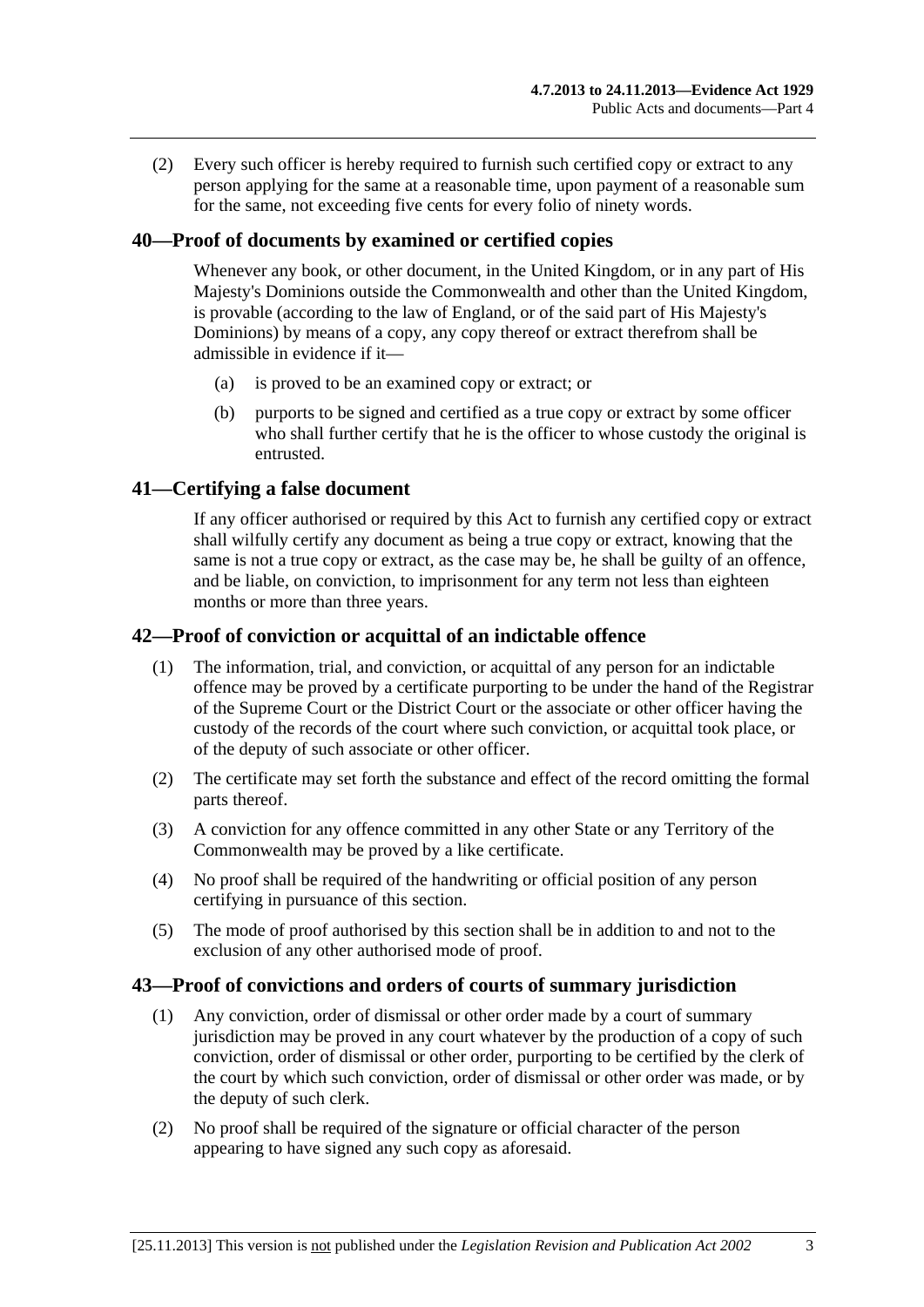- (3) This section shall apply to any conviction, order of dismissal or other order made before or after the commencement of this Act.
- (4) In this section the expression *court of summary jurisdiction* shall mean any court, by whatever name called, which in any State or Territory of the Commonwealth has jurisdiction to try offences summarily.

### **43A—Proof of identity of person convicted in another State**

For the purpose of proving the identity of any person alleged to have been convicted in any other State, or any Territory of the Commonwealth, an affidavit substantially in the form of [Schedule 4](#page-93-0) shall be admissible in evidence in all courts and shall be *prima facie* evidence that the person whose finger-prints are exhibited thereto—

- (a) is the person who in any document exhibited to the said affidavit and purporting to be a certificate of conviction or a certified copy of conviction, is referred to as having been convicted;
- (b) has been convicted of the offences mentioned in the said affidavit.

#### **44—Registers of British vessels and certificates of registry admissible as** *prima facie* **evidence of their contents**

- (1) Every register of vessels kept under any of the Acts of the Imperial Parliament relating to the registry of British vessels, may be proved either by the production of the original or by an examined copy thereof, or by a copy thereof purporting to be certified under the hand of the person having the charge of the original.
- (2) Every such register, or such copy of a register, and also every certificate of registry granted under any of the said Acts relating to the registry of British vessels, and purporting to be signed as required by law, shall be received in evidence as *prima facie* proof of all the matters contained or recited in such register when the register or such copy thereof as aforesaid is produced, and of all matters contained or recited in or endorsed on such certificate of registry when the said certificate is produced.

#### **45—Documents relating to transportation of persons or goods**

- (1) An apparently genuine document purporting to be a document of a prescribed nature and to relate to the transportation or shipment of any person or goods, from one place to another—
	- (a) shall be admissible in evidence on production without further proof; and
	- (b) shall be evidence of any fact stated, or referred to, in the document, or to be inferred from the document, and where the document relates to the shipment of goods, shall be evidence that the ownership of goods referred to in the document is in the consignee named in the document or his assignee.
- (2) Evidence of the description of any package or property, or of any inscription or mark upon any package or property shall be admissible (without production of the original inscription or mark) for the purpose of raising an inference as to the identity of the package or property with that referred to in a document admissible in evidence under this section.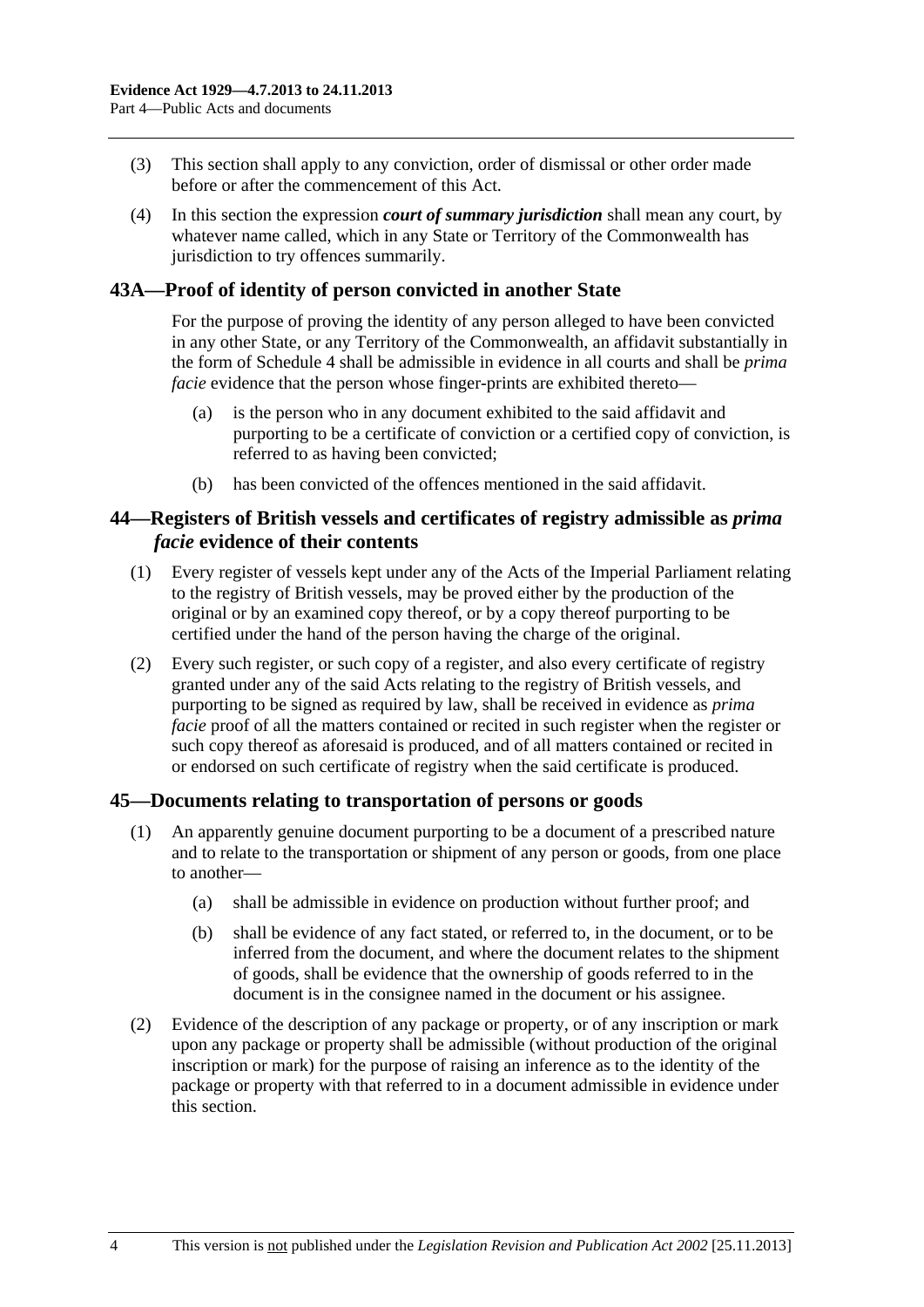- (3) For the purpose of determining the evidentiary weight, if any, of a document admitted in evidence under this section, consideration shall be given to the source from which the document is produced, the safeguards (if any) that have been taken to ensure its accuracy and any other relevant matters.
- (4) In this section—

#### *document of a prescribed nature* means—

- (a) bill of lading, manifest, shipping receipt, consignment note, way-bill, delivery sheet, register or order, invoice, ticket, passenger list or register, and any document of a like nature; or
- (b) any reproduction of any such document by photographic, photostatic, lithographic or other like process;

*shipment* means carriage by any means by air, land or water.

#### **45A—Admission of business records in evidence**

- (1) An apparently genuine document purporting to be a business record—
	- (a) shall be admissible in evidence without further proof; and
	- (b) shall be evidence of any fact stated in the record, or any fact that may be inferred from the record (whether the inference arises wholly from the matter contained in the record, or from that matter in conjunction with other evidence).
- (2) A document shall not be admitted in evidence under this section if the court is of the opinion—
	- (a) that the person by whom, or at whose direction, the document was prepared can and should be called by the party tendering the document to give evidence of the matters contained in the document; or
	- (b) that the evidentiary weight of the document is slight and is outweighed by the prejudice that might result to any of the parties from the admission of the document in evidence; or
	- (c) that it would be otherwise contrary to the interests of justice to admit the document in evidence.
- (3) For the purpose of determining the evidentiary weight, if any, of a document admitted in evidence under this section, consideration shall be given to the source from which the document is produced, the safeguards (if any) that have been taken to ensure its accuracy, and any other relevant matters.
- (4) In this section—

*business* means business, occupation, trade or calling and includes the business of any governmental or local governmental body or instrumentality;

*business record* means—

 (a) any book of account or other document prepared or used in the ordinary course of a business for the purpose of recording any matter relating to the business; or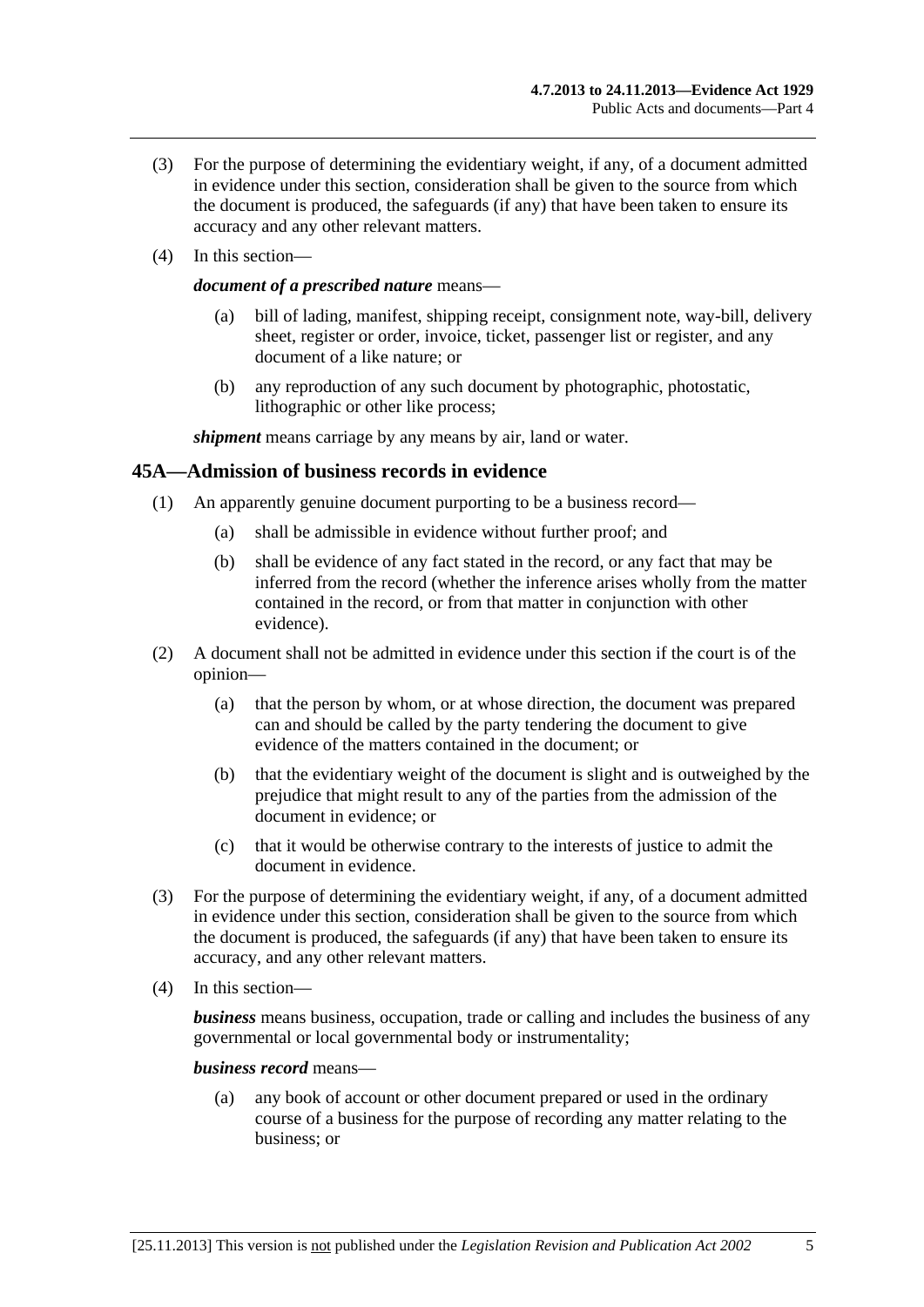(b) any reproduction of any such record by photographic, photostatic, lithographic or other like process.

#### **45B—Admission of certain documents in evidence**

- (1) An apparently genuine document purporting to contain a statement of fact, or written, graphical or pictorial matter in which a statement of fact is implicit, or from which a statement of fact may be inferred shall, subject to this section, be admissible in evidence.
- (2) A document shall not be admitted in evidence under this section where the court is not satisfied that the person by whom, or at whose direction, the document was prepared could, at the time of the preparation of the document have deposed of his own knowledge to the statement that is contained or implicit in, or may be inferred from, the contents of the document.
- (3) A document shall not be admitted in evidence under this section if the court is of the opinion—
	- (a) that the person by whom, or at whose direction, the document was prepared can and should be called by the party tendering the document to give evidence of the matters contained in the document; or
	- (b) that the evidentiary weight of the document is slight and is outweighed by the prejudice that might result to any of the parties from the admission of the document in evidence; or
	- (c) that it would be otherwise contrary to the interests of justice to admit the document in evidence.
- (4) In determining whether to admit a document in evidence under this section, the Court may receive evidence by affidavit of any matter pertaining to the admission of that document in evidence.
- (5) For the purpose of determining the evidentiary weight, if any, of a document admitted in evidence under this section, consideration shall be given to the source from which the document was produced, the safeguards (if any) that have been taken to ensure its accuracy, and any other relevant matters.
- (6) In this section—

#### *document* means—

- (a) any original document; or
- (b) any reproduction of an original document by photographic, photostatic or lithographic or other like process.

#### **45C—Modification of best evidence rule**

- (1) A document that accurately reproduces the contents of another document is admissible in evidence before a court in the same circumstances, and for the same purposes, as that other document (whether or not that other document still exists).
- (2) In determining whether a particular document accurately reproduces the contents of another, a court is not bound by the rules of evidence and, in particular—
	- (a) the court may rely on its own knowledge of the nature and reliability of the processes by which the reproduction was made;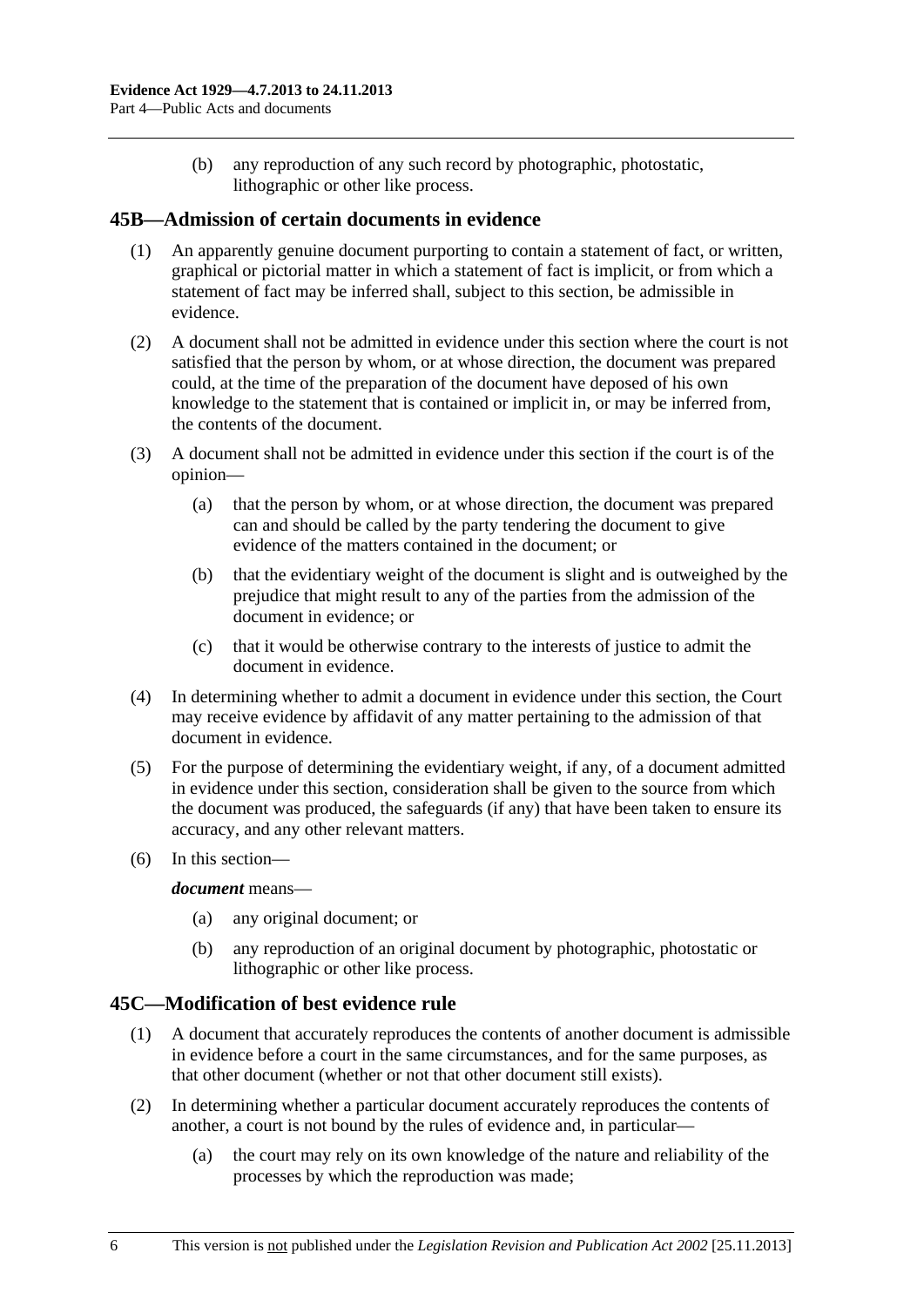- (b) the court may make findings based on the certificate of a person with knowledge and experience of the processes by which the reproduction was made;
- (c) the court may make findings based on the certificate of a person who has compared the contents of both documents and found them to be identical;
- (d) the court may act on any other basis it considers appropriate in the circumstances.
- (3) This section applies to reproductions made—
	- (a) by an instantaneous process; or
	- (b) by a process in which the contents of a document are recorded (by photographic, electronic or other means) and the reproduction is subsequently produced from that record; or
	- (c) in any other way.
- (4) Where a reproduction is made by an approved process, it will be presumed that it accurately reproduces the contents of the document purportedly reproduced unless the contrary is established.
- (5) The above reference to an approved process is a reference to a process prescribed by regulation for the purposes of this subsection.
- (6) Where a court admits or refuses to admit a document under this section, the court must, if so requested by a party to the proceedings, state the reason for its decision.
- (7) A person who gives a certificate for the purposes of this section knowing it to be false is guilty of an indictable offence.

Penalty: Division 5 imprisonment.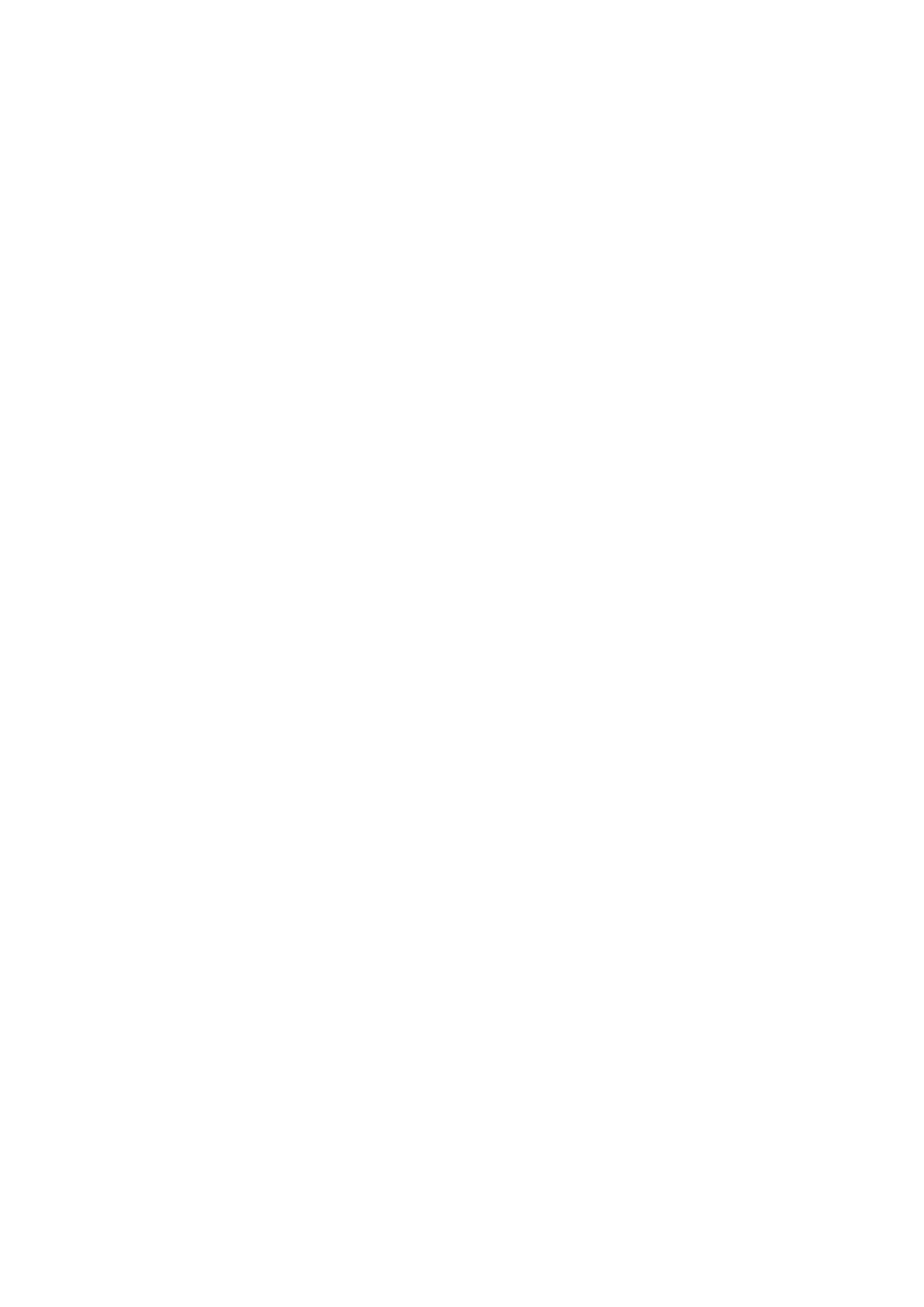# <span id="page-44-0"></span>**Part 5—Banking records**

#### **46—Interpretation**

#### In this Part—

#### *bank* means—

- (a) a body corporate carrying on the business of banking in a State or Territory of the Commonwealth; or
- (d) any other body that accepts money on deposit from the public;

#### *banking records* means—

- (a) books of account, accounts, and accounting records (including working papers and other documents necessary to explain the methods and calculations by which accounts are made up); and
- (b) books, diaries, or other records used in the course of carrying on the business of a bank; and
- (c) cheques, bills of exchange, promissory notes, deposit slips, orders for the payment of money, invoices, receipts and vouchers; and
- (d) securities, and documents of title to securities,

in the possession or control of a bank;

*copy*, in relation to a banking record made by microfilming or by a mechanical or electronic process, means a document produced from the record containing, in an intelligible form, the information stored in the record.

#### **47—Admission of banking record in evidence**

- (1) Subject to [subsection \(2\),](#page-44-0) a copy of a banking record is admissible in legal proceedings as evidence—
	- (a) of the record; and
	- (b) of the transactions or matters to which the record relates.
- (2) The copy shall not be admitted in evidence unless it is first proved—
	- (a) that the record was compiled in the ordinary course of business; and
	- (b) that the record is in the custody or control of the bank; and
	- (c) that reasonable steps have been taken to ensure that the copy is an accurate copy of the record, or accurately reproduces information stored in the record.
- (3) Evidence may be given orally or by affidavit by an officer of the bank for the purpose of proving the matters referred to in [subsection \(2\)](#page-44-0).

#### **48—Evidence of non-existence of account may be given by affidavit**

An affidavit made by an officer of a bank stating that a person named in the affidavit had at a time, or over a period, specified in the affidavit no account at the bank, or at a specified branch, is admissible in legal proceedings as evidence of the fact stated.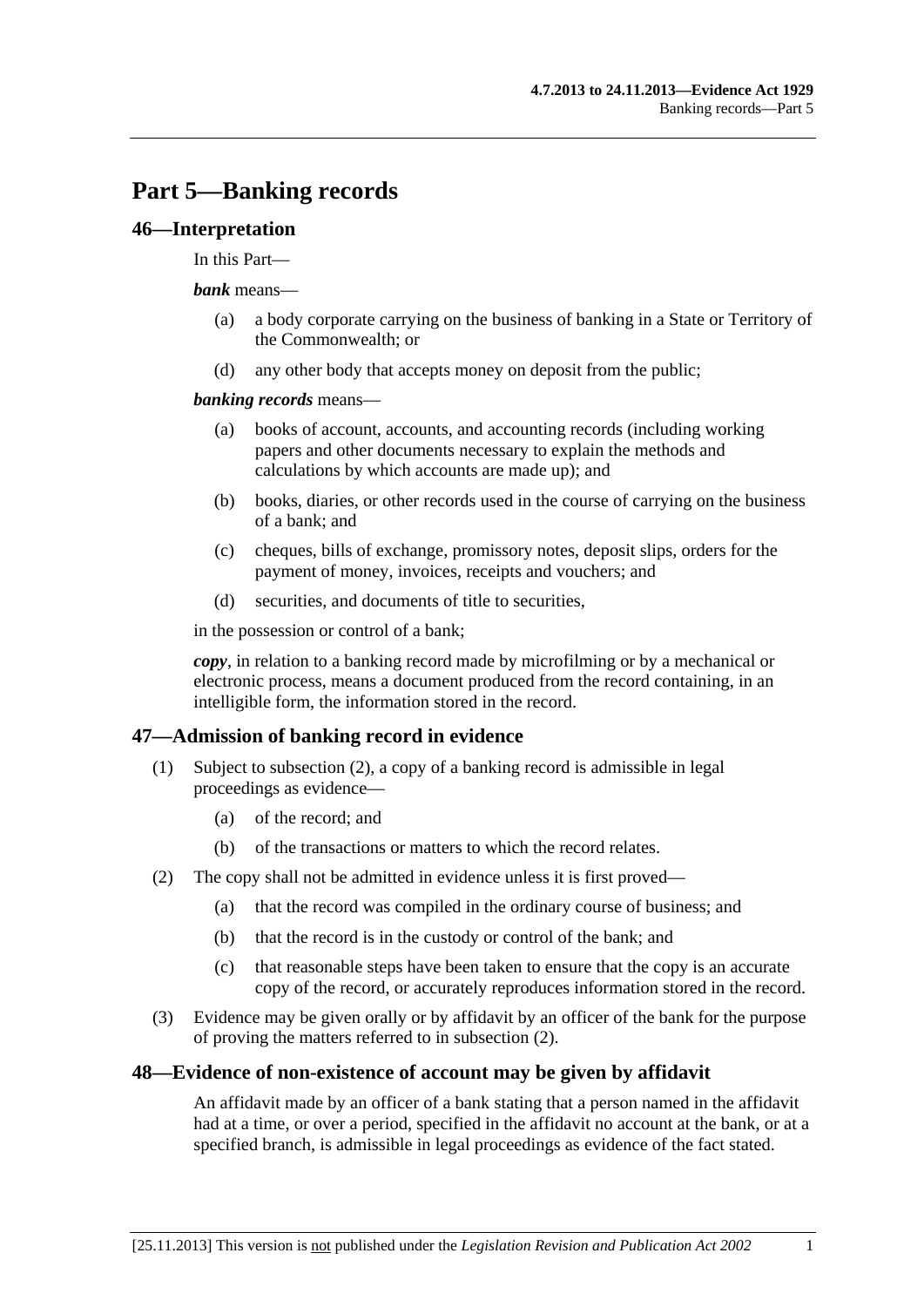#### <span id="page-45-0"></span>**49—Power to order inspection of banking records etc**

- (1) On the application of any party to a legal proceeding a judge may order that such party be at liberty to inspect and take copies of a banking record for any of the purposes of such proceedings.
- (1a) Where—
	- (a) a Judge of the Supreme Court; or
	- (b) a District Court Judge; or
	- (c) a Magistrate,

is satisfied on the application of a member of the police force or an officer of the Corporate Affairs Commission that it would be in the interests of the administration of justice to permit the applicant to inspect and take copies of banking records, the Judge may order that the applicant be at liberty to inspect and take copies of those banking records.

- (2) An order under this section may be made either with or without summoning the bank or any other person, and shall be served on the bank three clear days before the same is to be obeyed, unless the judge otherwise directs. Any Sunday or public holiday shall be excluded from the computation of time under this section.
- (3) Subject to [subsection \(4\),](#page-45-0) where an order is made under [subsection \(1a\),](#page-45-0) the applicant shall cause a copy of the order to be served personally or by post on the person subject to investigation within six months of the date of the order or such further period as may be allowed by a Judge.

Penalty: One thousand dollars.

- (4) Service of a copy of an order is not required under [subsection \(3\)](#page-45-0)
	- (a) if evidence of the commission of an offence was obtained in pursuance of the order and, within the period allowed under [subsection \(3\)](#page-45-0) for service of a copy of the order, the person subject to investigation is charged with that offence; or
	- (b) if the whereabouts of the person on whom the copy is to be served is unknown and not ascertainable by reasonable inquiry.
- (5) A reference in [subsection \(3\)](#page-45-0) or [\(4\)](#page-45-0) to the person subject to investigation shall be construed as a reference to the person to whose financial transactions the banking records subject to inspection in pursuance of an order under [subsection \(1a\)](#page-45-0) relate.
- (6) Copies of applications made under [subsection \(1a\)](#page-45-0) shall be retained for a period of six years—
	- (a) in the case of applications made by members of the police force—by the Commissioner of Police; and
	- (b) in the case of applications made by officers of the Corporate Affairs Commission—by the Corporate Affairs Commission.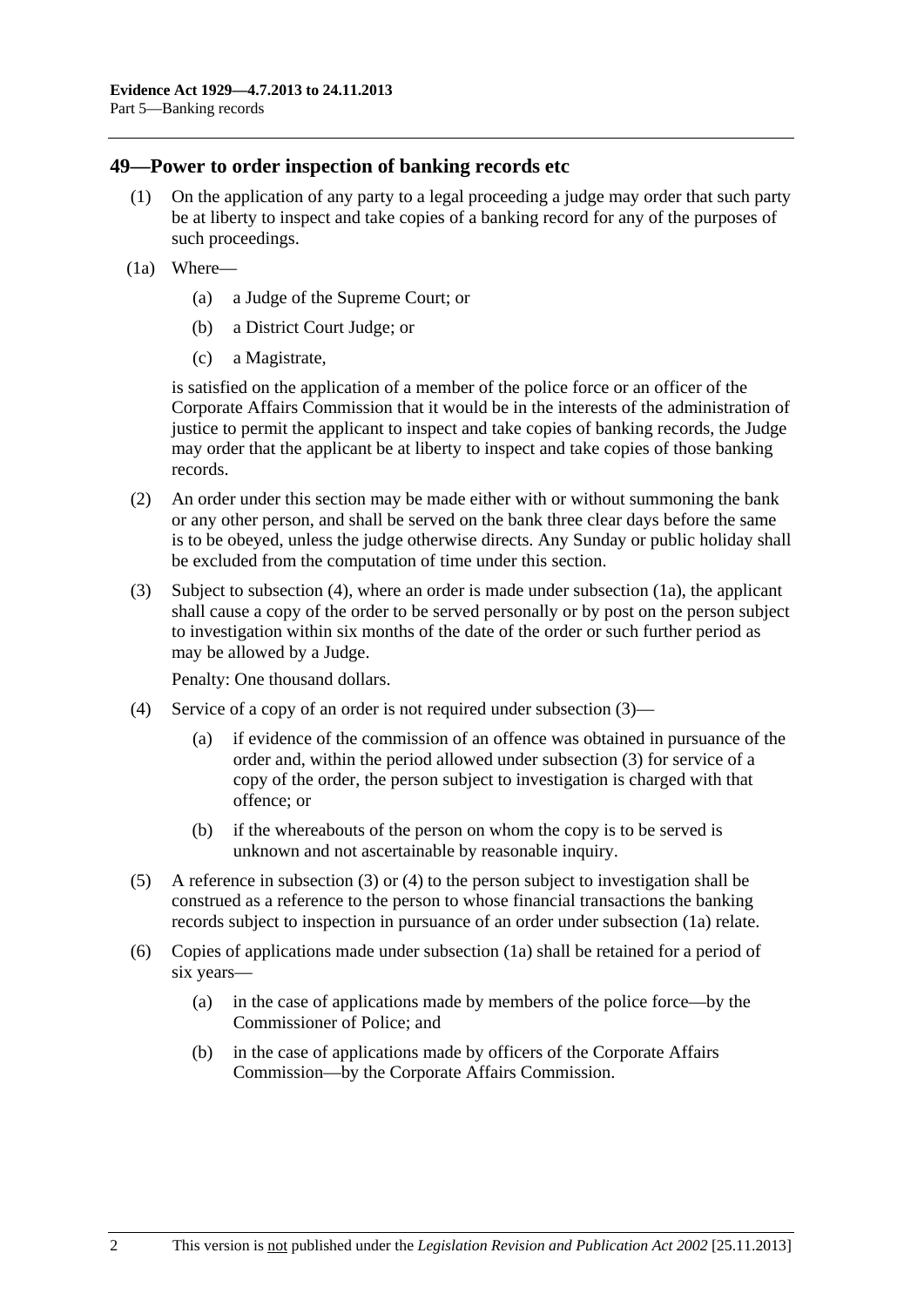- <span id="page-46-0"></span> (7) The Commissioner of Police shall in each calendar year report to the Minister responsible for the police force the number of applications made under [subsection \(1a\)](#page-45-0) by members of the police force during the previous calendar year, and the Corporate Affairs Commission shall in each calendar year report to the Minister to whom it is responsible the number of applications made under [subsection \(1a\)](#page-45-0) by officers of the Commission during the previous calendar year.
- (8) A report under [subsection \(7\)](#page-46-0) may be incorporated in any other annual report that the Commissioner of Police or the Corporate Affairs Commission (as the case may be) is required by or under statute to make to the Minister to whom the report under that subsection is to be submitted.
- (9) A person who divulges, otherwise than in the course of his official duties, information obtained by him by virtue of an order under [subsection \(1a\)](#page-45-0) shall be guilty of an offence and liable to a penalty not exceeding five thousand dollars.

#### **50—Bank not compellable to produce records except under order**

A bank or officer of a bank shall not in any legal proceeding to which the bank is not a party be compellable—

- (a) to produce any banking record, the contents of which can be proved under this Act; or
- (b) to appear as a witness to prove the matters, transactions, and accounts recorded in a banking record,

unless by order of a judge made for special cause.

#### **51—Costs occasioned by default of bank**

- (1) Costs occasioned by a default or delay by a bank in complying with an order under this Part (not being an order under [section 49\(1a\)\)](#page-45-0) may be awarded by the judge against the bank.
- (2) Any such order against a bank may be enforced as if the bank were a party to the proceedings in aid of which the application is made.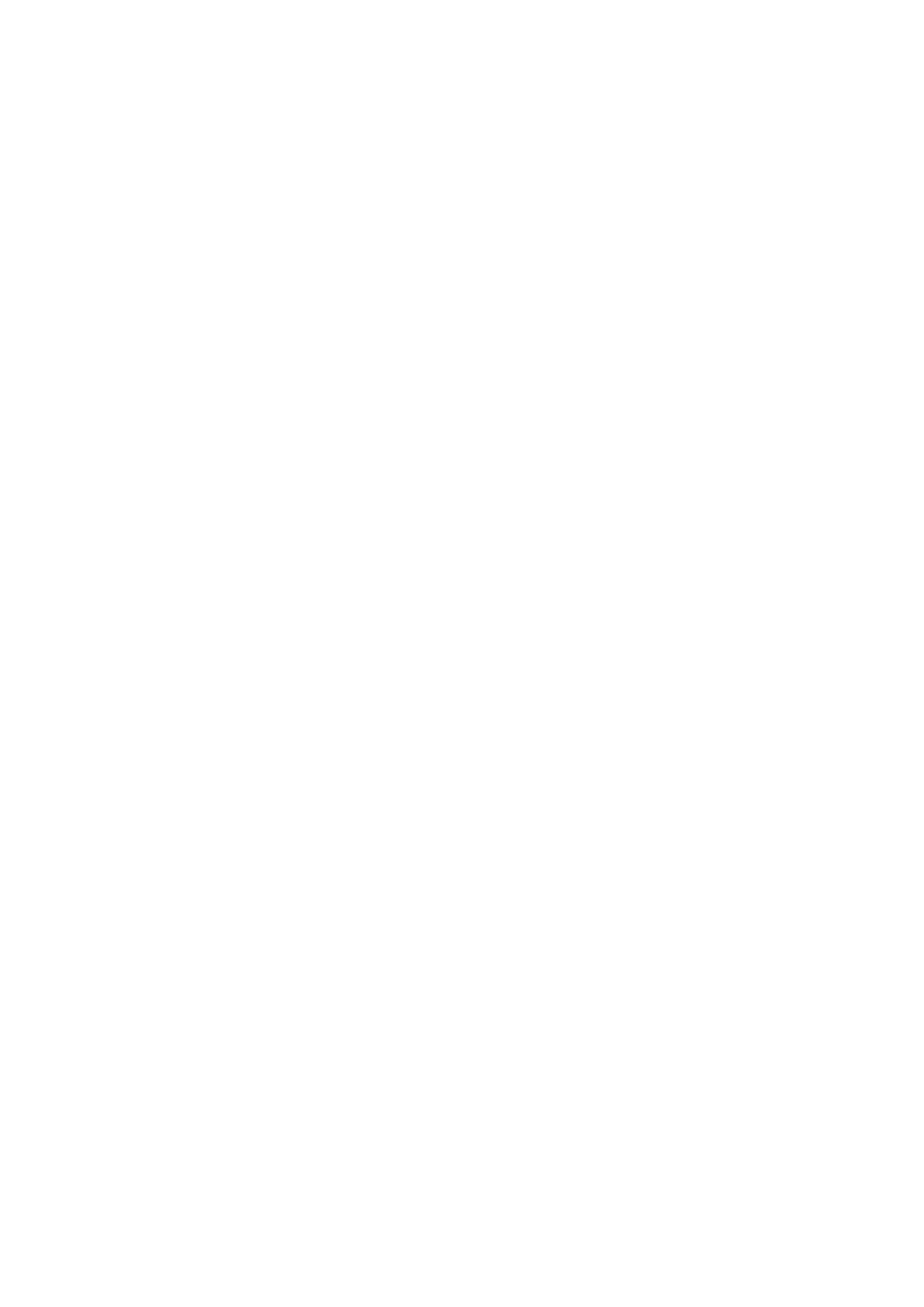# **Part 6—Telegraphic messages**

#### **53—Party may give notice of intention to adduce telegraphic message in evidence**

- (1) Any party to any legal proceedings may at any time after the commencement thereof give notice to any other party that he proposes to adduce in evidence at the trial or hearing any telegraphic message that has been sent by electric telegraph from any station in the Commonwealth to any other station within the Commonwealth: Provided that the time between the giving of such notice and the day on which such evidence shall be tendered shall not in any case be less than two days.
- (2) Every such notice shall specify the names of the sender and receiver of the message, the subject matter thereof, and the date as nearly as may be.

### **54—And thereupon may produce message received with evidence that same received from telegraph station**

When such a notice has been given the production of any telegraphic message described in the notice, and purporting to have been sent by any person, together with evidence that the same was duly received from a telegraph station, shall be *prima facie* evidence that such message was signed and sent by the person so purporting to be the sender thereof to the person to whom the same shall be addressed without any further proof of the identity of the sender; but the party against whom any such message shall be given in evidence shall be at liberty, nevertheless, to prove that the same was not in fact sent by the person by whom it purports to have been sent.

## **55—After notice, sending a message may be proved by production of copy message and evidence of payment of fees for transmission**

In any legal proceedings, the production of any telegraphic message, or of a machine copy or press copy thereof, or a copy thereof verified on oath or affirmation together with evidence that such message was duly taken to a telegraph station, and that the fees (if any) for the transmission thereof were duly paid, shall be *prima facie* evidence that such message was duly delivered to the person named therein as the person to whom the same was to be transmitted; and the burden of proving that such message was not in fact received, shall be upon the person against whom such message shall be given in evidence: Provided that the party adducing the same in evidence shall give notice to the other party of his intention so to do in such manner and at such time as the practice of the court requires with respect to a notice to produce documents at the trial or hearing.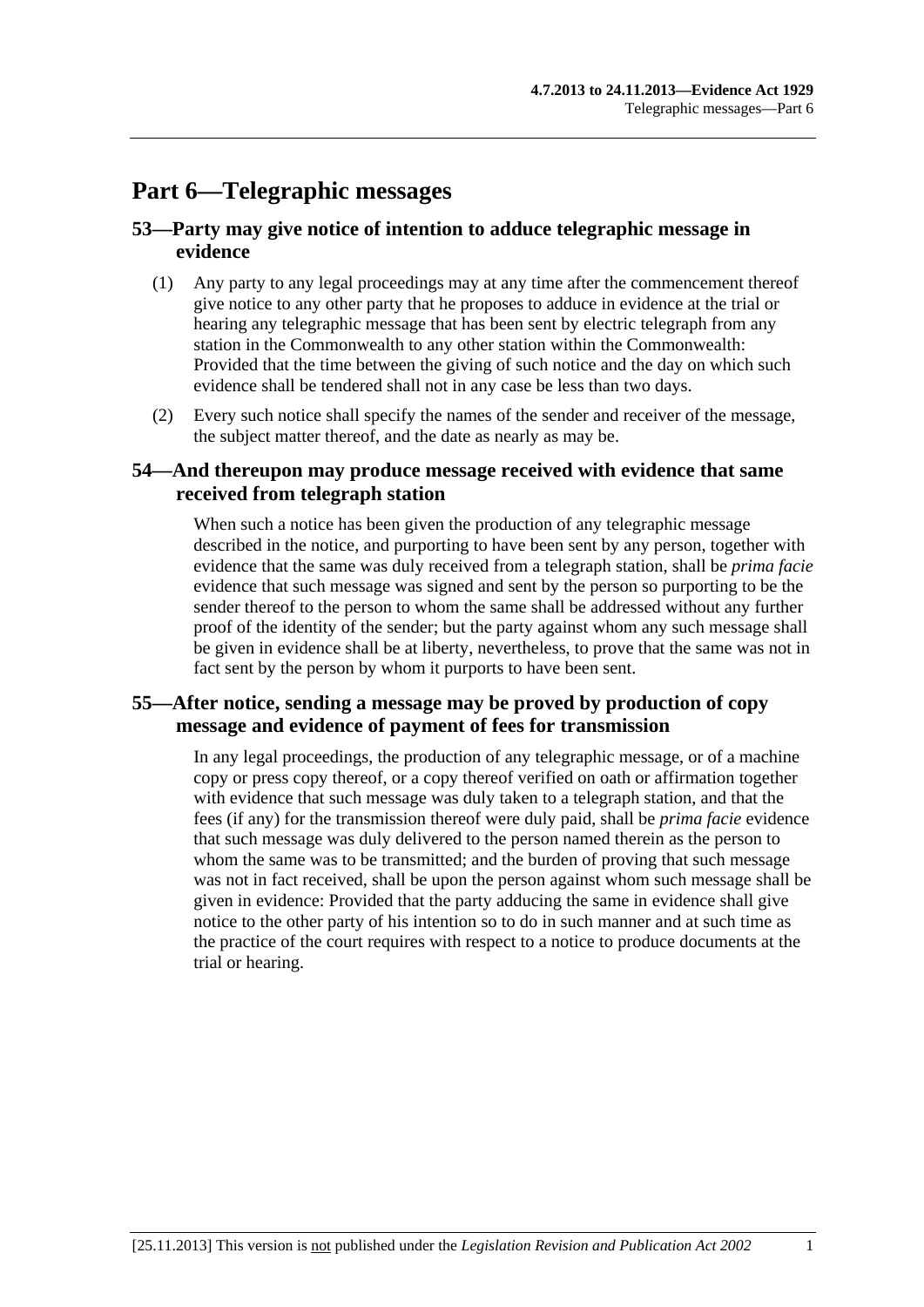# **56—Certain documents may be transmitted by electric telegraph under restriction**

- (1) The Governor, any Minister of the Crown, the President of the Legislative Council, the Speaker of the House of Assembly, a Judge of the Supreme Court, a Local Court Judge, or District Criminal Court Judge, the Judge in Insolvency, any special magistrate, and any principal officer of Government, or solicitor, may cause to be transmitted by electric telegraph the contents of any writ, warrant, rule, order, authority, or other communication requiring signature or seal subject to the provisions following, that is to say—
	- (a) the original document shall be delivered at the telegraph station in the presence and under the inspection of some justice of the peace or notary public;
	- (b) the person to whom the contents of any such document shall be so sent shall, forthwith and in the presence and under the supervision of a justice of the peace or notary public, cause to be sent back by electric telegraph, a copy of the message received by him; and in the event of any error appearing therein, the process shall be repeated under the like supervision, until it appears that a true copy of such document has been received by the person to whom it has been sent;
	- (c) when it appears that such true copy has been so received, such firstmentioned justice, or notary public, shall endorse upon the original document a certificate that a true copy thereof has been sent, under the provisions of this Act, to the person to whom the same has been so sent; and shall forthwith, by electric telegraph, inform such person that such certificate has been so endorsed;
	- (d) the person so receiving such true copy shall, upon receiving information of such certificate, endorse upon the copy of the original document received by him a certificate that the same has been duly received, under the provisions of this Act, which certificate shall be signed by him and by the justice or notary public so supervising the receipt of such copy as hereinbefore provided.
- (2) In this section—

*any principal officer of Government* includes the Auditor-General, the Under Secretary, the Under Treasurer, the Solicitor-General, the Crown Solicitor, the Director of Public Prosecutions and the secretary to any department presided over by a Minister of the Crown, the Clerk of the Legislative Council, the Clerk of the House of Assembly, the Surveyor-General, the Registrar-General, the Sheriff, the Master of the Supreme Court, the Commissioner of Police, inspectors of police, the Returning Officer for the State; and for the purposes of returns to writs of election, but not otherwise, also includes any returning officer or deputy returning officer of an electoral district.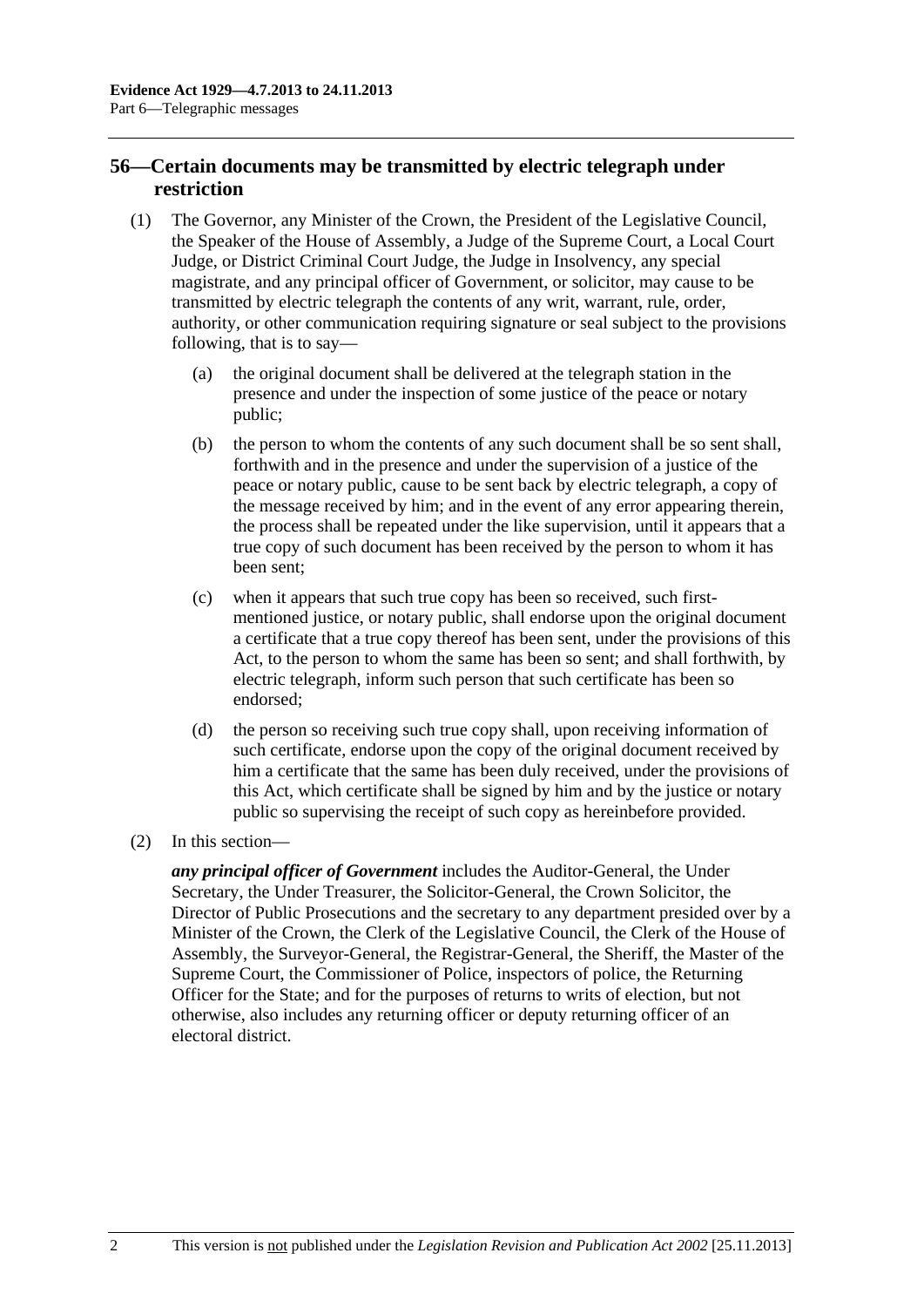## **57—Copies so transmitted to be as valid and effectual as originals**

- (1) Every copy so endorsed and certified as aforesaid shall be as valid to all intents and purposes as the original, whereof it purports to be a copy, would have been, and shall be admissible in evidence in any case in which the original would have been so admissible; and any person by whom such copy has been received, or who is thereby authorised, instructed, or commanded, or who is lawfully charged with any duty in respect thereof, shall have and become liable to the same rights and duties in respect thereof as if he had received the original document duly signed and sealed, or signed or sealed, as the case may be.
- (2) In the case of any document intended to be served, or the efficacy or use whereof depends upon service, every such copy shall for the purpose of such service be deemed to be the original document whereof it purports to be a copy.

#### **58—Penalty for false certificate of sending message**

Any justice or notary public who wilfully and falsely endorses upon any original document, delivered at a telegraph station for the purpose of being transmitted under the provisions of this Act, a certificate that a true copy thereof has been sent under this Act, or who by telegraph wilfully and falsely informs any person to whom such has been so sent that a certificate under the provisions of this Act has been endorsed thereon, shall forfeit a sum not exceeding two hundred dollars, which may be sued for and recovered by the first person who shall, for his own benefit and without collusion, sue for the same.

#### **59—Signing false certificate upon copy**

Any person by this Part of this Act required to sign a certificate upon any copy of a document that such copy has been duly received under the provisions of this Act, who shall wilfully sign such certificate, knowing the same to be false, shall be guilty of an offence, and, being convicted thereof, shall be liable to be imprisoned for any term not exceeding two years.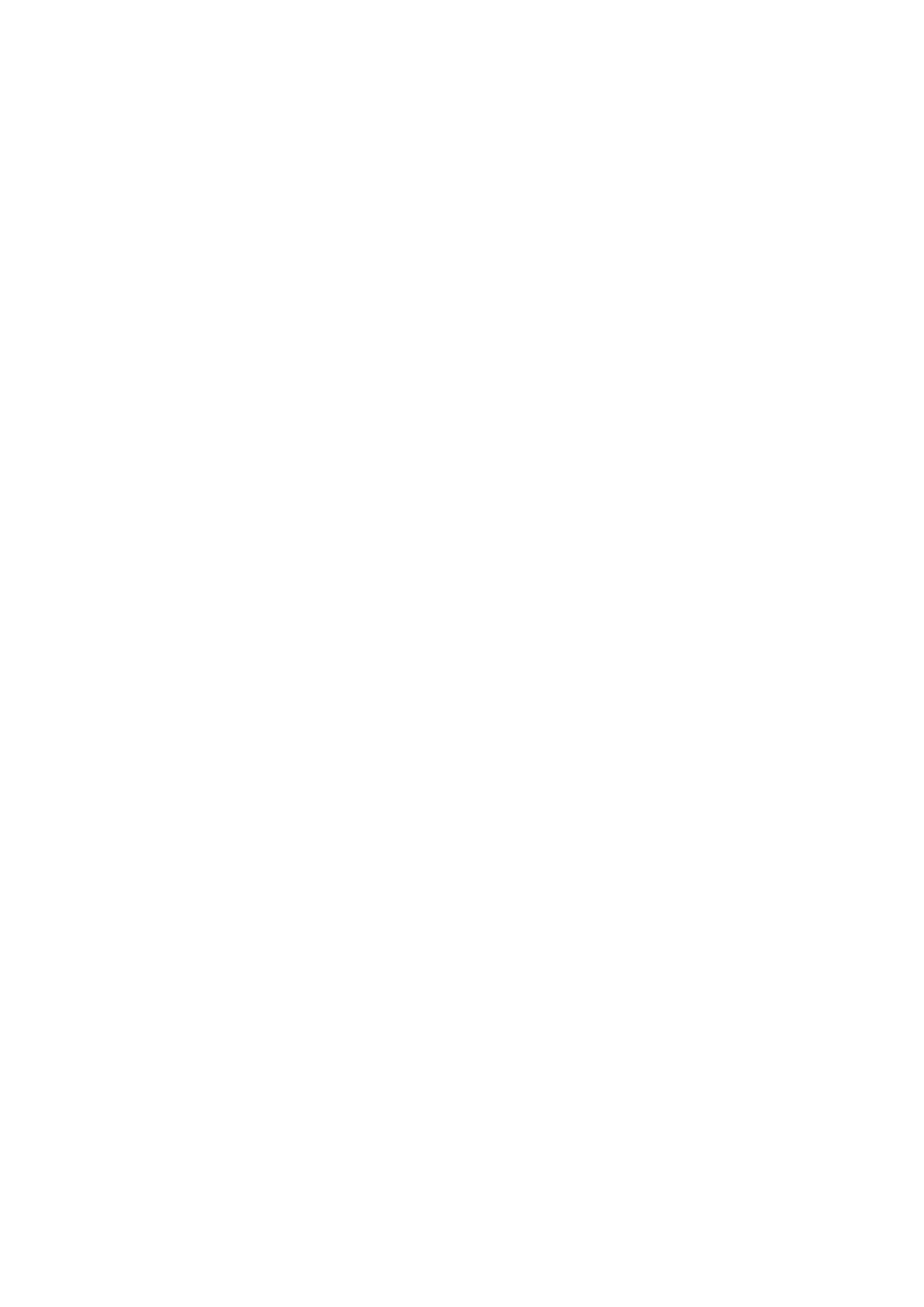# <span id="page-52-0"></span>**Part 6A—Computer evidence**

#### **59A—Interpretation**

In this Part, unless the contrary intention appears—

*computer* means a device that is by electronic, electro-mechanical, mechanical or other means capable of recording and processing data according to mathematical and logical rules and of reproducing that data or mathematical or logical consequences thereof;

*computer output* or *output* means a statement or representation (whether in written, pictorial, graphical or other form) purporting to be a statement or representation of fact—

- (a) produced by a computer; or
- (b) accurately translated from a statement or representation so produced;

*data* means a statement or representation of fact that has been transcribed by methods, the accuracy of which is verifiable, into the form appropriate to the computer into which it is, or is to be, introduced.

#### **59B—Admissibility of computer output**

- (1) Subject to this section, computer output shall be admissible as evidence in any civil or criminal proceedings.
- (2) The court must be satisfied—
	- (a) that the computer is correctly programmed and regularly used to produce output of the same kind as that tendered in evidence pursuant to this section; and
	- (b) that the data from which the output is produced by the computer is systematically prepared upon the basis of information that would normally be acceptable in a court of law as evidence of the statements or representations contained in or constituted by the output; and
	- (c) that, in the case of the output tendered in evidence, there is, upon the evidence before the court, no reasonable cause to suspect any departure from the system, or any error in the preparation of the data; and
	- (d) that the computer has not, during a period extending from the time of the introduction of the data to that of the production of the output, been subject to a malfunction that might reasonably be expected to affect the accuracy of the output; and
	- (e) that during that period there have been no alterations to the mechanism or processes of the computer that might reasonably be expected adversely to affect the accuracy of the output; and
	- (f) that records have been kept by a responsible person in charge of the computer of alterations to the mechanism and processes of the computer during that period; and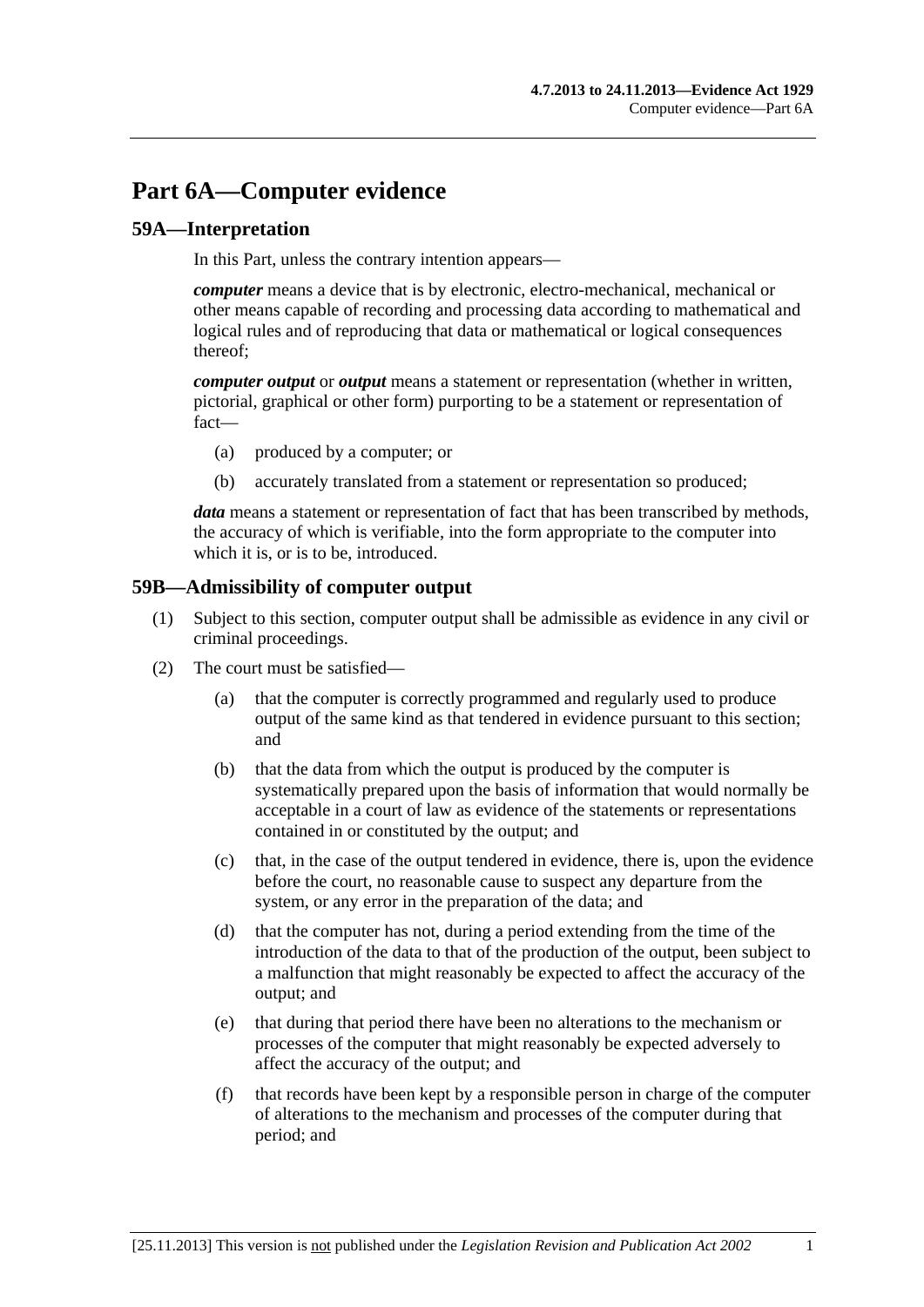- <span id="page-53-0"></span> (g) that there is no reasonable cause to believe that the accuracy or validity of the output has been adversely affected by the use of any improper process or procedure or by inadequate safeguards in the use of the computer.
- (3) Where two or more computers have been involved, in combination or succession, in the recording of data and the production of output derived therefrom and tendered in evidence under this section, the court must be satisfied that the requirements of [subsection \(2\)](#page-52-0) of this section have been satisfied in relation to each computer so far as those requirements are relevant in relation to that computer to the accuracy or validity of the output, and that the use of more than one computer has not introduced any factor that might reasonably be expected adversely to affect the accuracy or validity of the output.
- (4) A certificate under the hand of a person having prescribed qualifications in computer system analysis and operation or a person responsible for the management or operation of the computer system as to all or any of the matters referred to in [subsection \(2\)](#page-52-0) or [\(3\)](#page-53-0) of this section shall, subject to [subsection \(6\)](#page-53-0) of this section, be accepted in any legal proceedings, in the absence of contrary evidence, as proof of the matters certified.
- (5) An apparently genuine document purporting to be a record kept in accordance with [subsection \(2\)](#page-52-0) of this section, or purporting to be a certificate under [subsection \(4\)](#page-53-0) of this section shall, in any legal proceedings, be accepted as such in the absence of contrary evidence.
- (6) The court may, if it thinks fit, require that oral evidence be given of any matters comprised in a certificate under this section, or that a person by whom such a certificate has been given attend for examination or cross-examination upon any of the matters comprised in the certificate.

#### **59C—Regulations**

The Governor may make such regulations as he deems necessary or expedient for the purposes of this Part, and without limiting the generality of the foregoing those regulations may—

- (a) make any provision for the purposes of this Part with respect to the preparation, auditing or verification of data, or the methods by which it is prepared; and
- (b) prescribe the qualifications of a person by whom a certificate may be given, or a translation made, under this Part.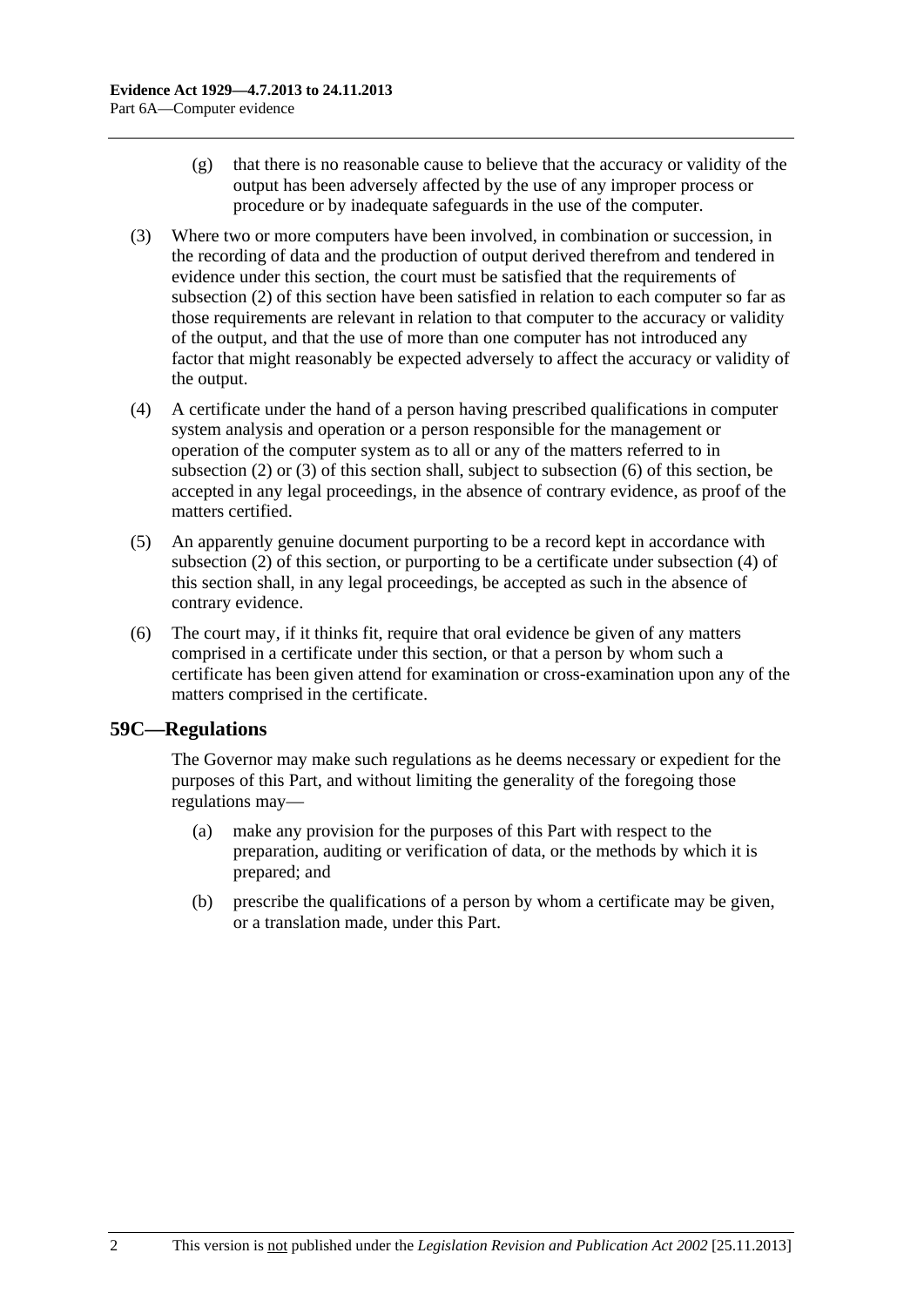# **Part 6B—Obtaining evidence from outside a court's territorial jurisdiction**

## **59D—Interpretation**

(1) In this Part—

#### *authorised South Australian court* means—

- (a) the Supreme Court;
- (b) the District Court;
- (c) the Magistrates Court;
- (e) a court or tribunal declared by the Attorney-General, by notice in the Gazette, to be an authorised South Australian court for the purposes of this Part;

*foreign court* means a court established under the law of some country, state or territory other than this State.

- (2) This Part applies in respect of—
	- (a) civil proceedings originating in courts within or outside Australia;
	- (b) criminal proceedings originating in Australian courts.

## **59E—Taking of evidence outside the State**

- (1) Where, in the opinion of an authorised South Australian court, it is necessary or expedient that evidence relating to proceedings before it be taken outside the State, the court may—
	- (a) sit outside the State for the purpose of taking the evidence; or
	- (b) issue a commission to an officer of the court or some other appropriate person to take the evidence; or
	- (c) request a foreign court to take the evidence.
- (2) Subject to any just exception—
	- (a) any depositions taken on commission or by a foreign court that takes evidence in pursuance of a request under this Part may be put in as evidence at the hearing of the proceedings to which they relate; and
	- (b) any documents produced to a commissioner or a foreign court that takes evidence in pursuance of a request under this Part are admissible at the hearing of the proceedings to which they relate as if produced at the hearing.
- (3) Any documents appearing to be depositions or documents so taken or produced, will, in the absence of evidence to the contrary, be accepted as such.
- (4) An authorised South Australian court may take evidence from a place outside the State by video link or any other form of telecommunication that the court thinks appropriate in the circumstances.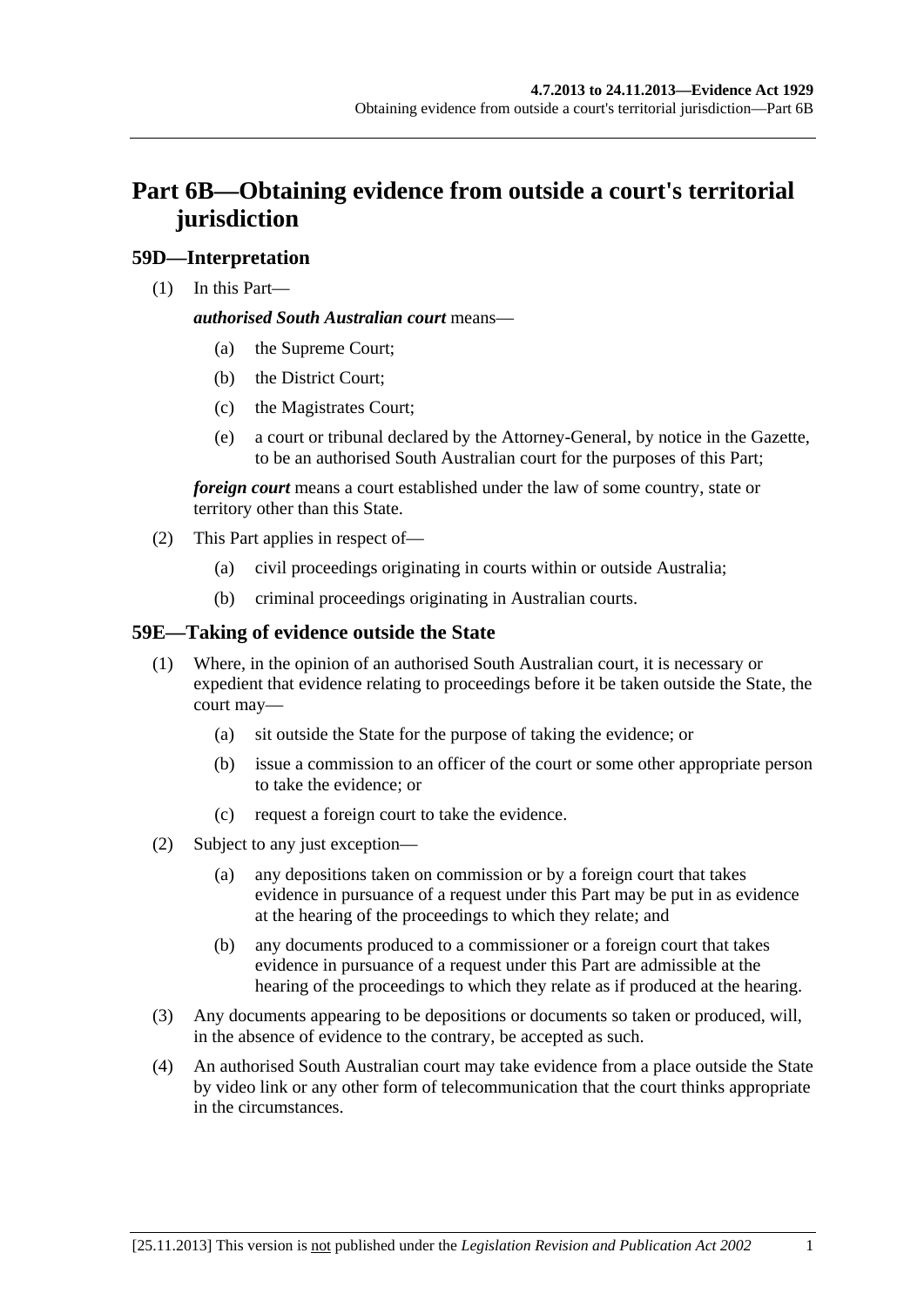<span id="page-55-0"></span>Part 6B—Obtaining evidence from outside a court's territorial jurisdiction

#### **59F—Power of South Australian Court to take evidence on request**

- (1) Where a foreign court requests an authorised South Australian court to take evidence in this State for the purpose of proceedings before that foreign court the South Australian court may summon any person to appear before it for the purpose of giving evidence or for the purpose of producing documents.
- (2) A witness summoned to appear before an authorised South Australian court under this section may be examined, cross-examined or re-examined before that court.
- (3) Subject to this Part, the South Australian court in taking evidence under this section shall have the same powers as if the proceedings originated in that court.
- (4) If, while any person is being examined before an authorised South Australian court, objection is taken to any question, or to answering any question, the ground of the objection and the answer (if any) to the question shall be set out in the deposition of that person.
- (5) Subject to [subsections \(6\)](#page-55-0) and [\(7\),](#page-55-0) the validity of the ground of any such objection shall not be determined by the authorised South Australian court but by the foreign court at whose request the examination is being conducted.
- (6) The authorised South Australian court may permit a witness to decline to answer a question where in the opinion of the court the answer to that question might incriminate him or where it would in the opinion of the court be unfair to the witness, or to any other person, that the answer should be given and recorded.
- (7) A witness cannot be compelled to give evidence on a particular subject if he or she could not be compelled to give evidence on that subject in the foreign court from which the request to take evidence originated.

#### **59G—Depositions to be signed**

Where pursuant to this Part—

- (a) a witness has given evidence before an authorised South Australian court, his deposition shall be signed by him and by the person presiding over the court; or
- (b) a document has been produced before an authorised South Australian court, the person presiding over the court shall attach to that document a certificate signed by him stating the name of the person by whom the document was produced.

#### **59H—Transmission of request**

Where an authorised South Australian court receives a request from a foreign court for the examination of a witness, or the production of documents, and it appears to the court that the witness or person by whom the evidence is to be given, or the documents produced, is not in South Australia and is not proceeding to South Australia, but is in, or proceeding to, some other country or State, the South Australian court—

 (a) may transmit the request to a foreign court in that other country or State together with such information as it possesses concerning the whereabouts of that person; and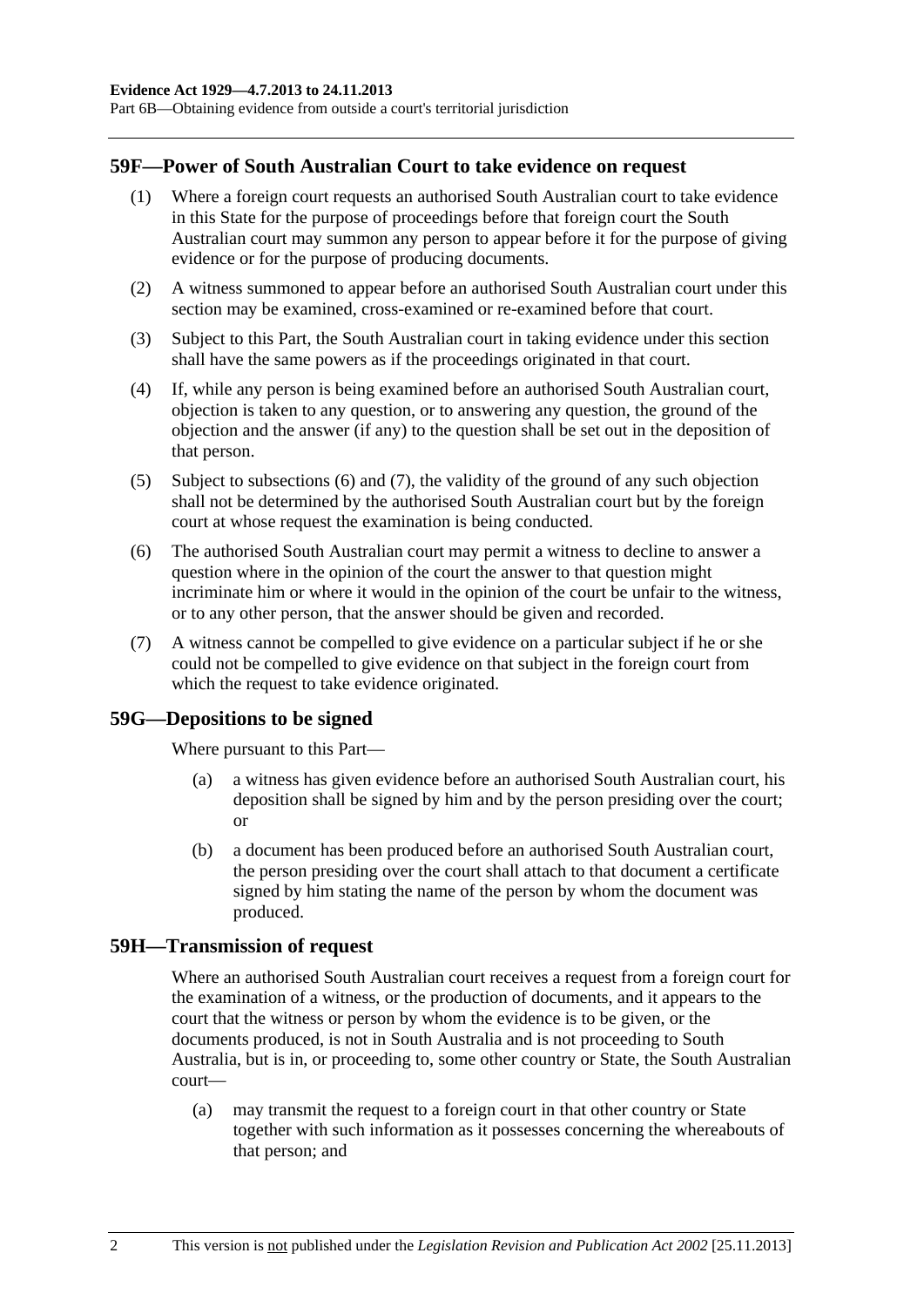(b) shall give notice to the foreign court from which it received the request of the fact that the request has been so transmitted.

# **59I—Saving provision**

- (1) Nothing in this Part limits the power of a court to require a witness to attend in person before the court.
- (2) The provisions of this Part are supplementary to, and do not derogate from, the provisions of any other Act or law.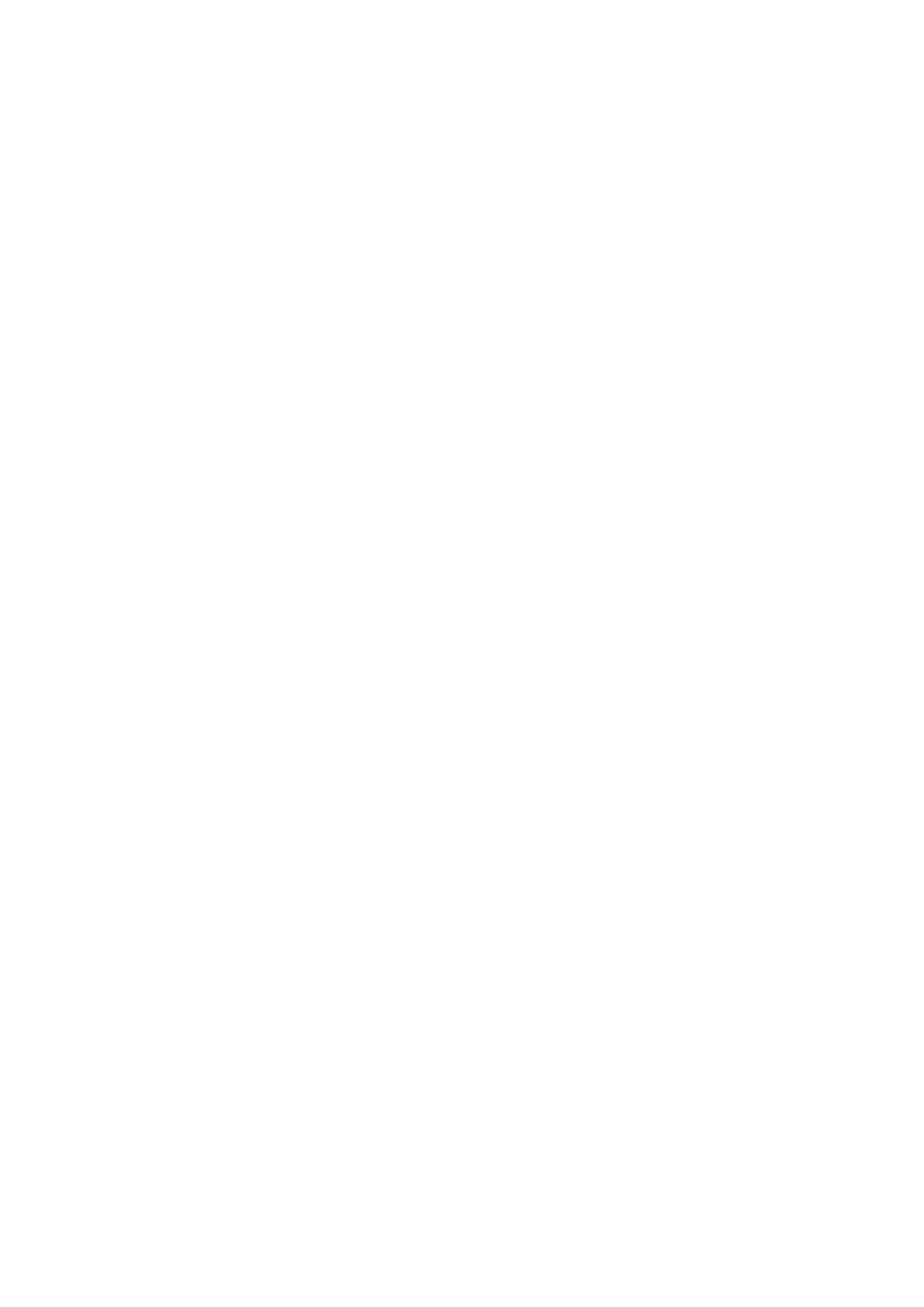# **Part 6C—Use of audio and audio visual links**

# **Division 1—Preliminary**

#### **59IA—Interpretation**

In this Part—

*audio link* means a system of two-way communication linking different places so that a person speaking at any one of the places can be heard at the other;

#### **Example—**

An audio link may be established by facilities such as a two-way radio or telephone.

*audio visual link* means a system of two-way communication linking different places so that a person speaking at any one of the places can be seen and heard at the other;

#### **Example—**

An audio visual link may be established by facilities such as a closed-circuit television.

*participating State* means another State in which statutory provisions substantially corresponding to this Part are in force;

*recognised court* means a court or tribunal of a participating State that is authorised by the provisions of an Act of that State in terms substantially corresponding to this Part to direct that evidence be taken or submissions made by audio, or audio visual, link from South Australia;

*South Australian court* means—

- (a) the Supreme Court;
- (b) the District Court;
- (c) the Magistrates Court;
- (d) the Coroner's Court;
- (e) a court or tribunal prescribed by regulation to be a South Australian court for the purposes of this Part;

*State* includes Territory;

*tribunal* of a State means a person or body authorised by or under a law of the State to take evidence on oath or affirmation.

#### **59IB—Transitional**

This Part extends to proceedings whether the proceedings were commenced, or the cause of action arose, before or after the commencement of this Part.

#### **59IC—Application of Part**

This Part is in addition to, and does not derogate from, other provisions of this Act or of any other law authorising the taking of evidence, or the conduct of proceedings, outside this State.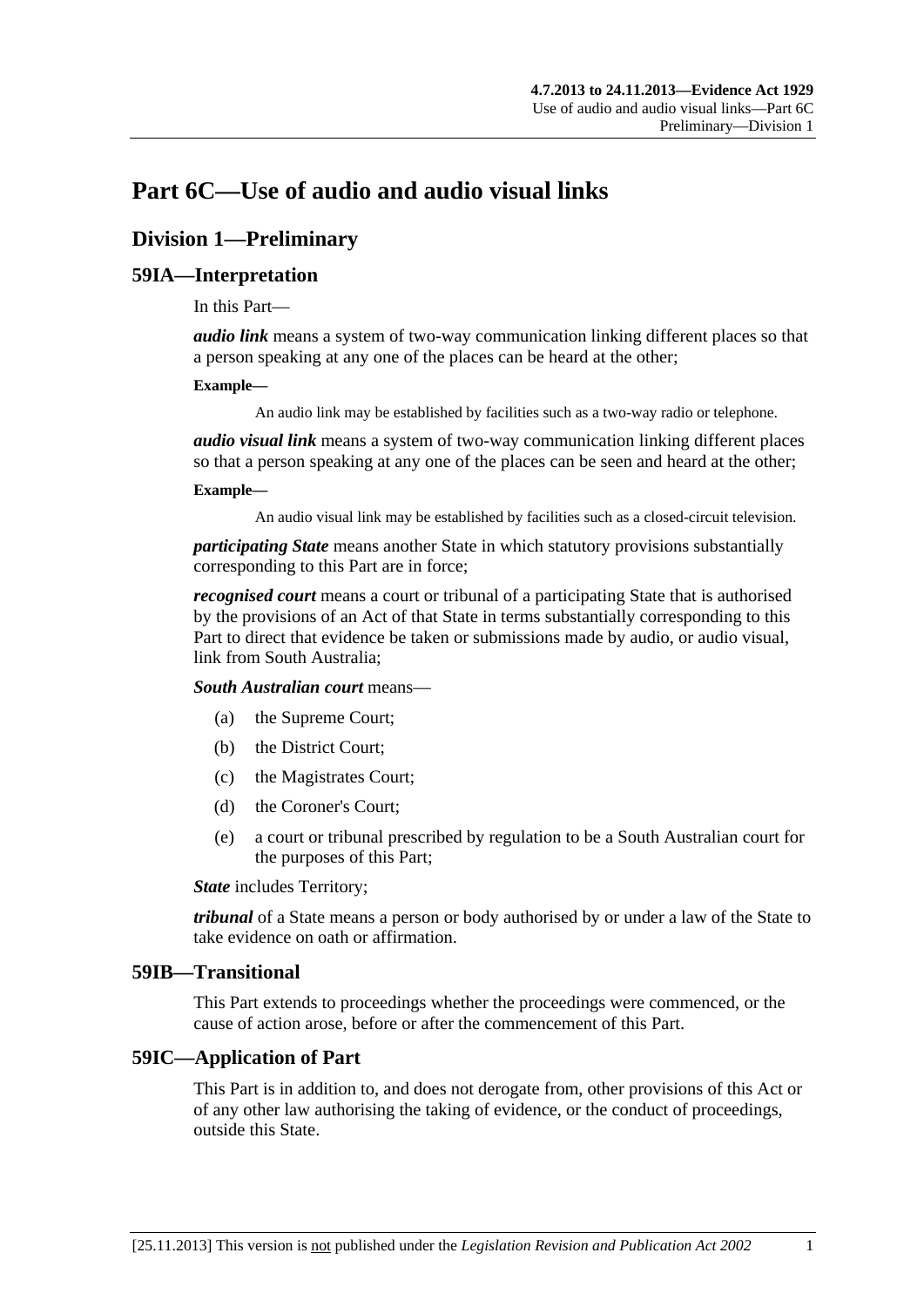# **Division 2—Use of interstate audio or audio visual link in proceedings before South Australian courts**

#### **59ID—Application of this Division**

This Division applies to any proceeding (including a criminal proceeding) before a South Australian court.

#### **59IE—State courts may take evidence and submissions from outside State**

- (1) A South Australian court may, on the application of a party to a proceeding before the court, direct that evidence be taken or submissions made by audio, or audio visual, link from a participating State.
- (2) The court must not make such a direction if—
	- (a) the necessary facilities are unavailable or cannot reasonably be made available; or
	- (b) the court is satisfied that the evidence or submission can be more conveniently given or made in this State; or
	- (c) the court is satisfied by a party opposing the making of the direction that the direction would be unfair to the party.
- (3) The court may exercise in the participating State in connection with taking evidence or receiving submissions by audio, or audio visual, link any of its powers that the court is permitted, under the law of the participating State, to exercise in the participating State.

#### **59IF—Expenses**

If a South Australian court directs evidence to be taken, or submissions to be made, by audio, or audio visual, link from a person in a participating State, the court may make such orders as it considers just for payment of expenses incurred in connection with—

- (a) taking the evidence or making the submissions; or
- (b) providing the audio, or audio visual, link.

#### **59IG—Counsel entitled to practise**

A person who is entitled to practise as a legal practitioner in a participating State is entitled to practise as a barrister, solicitor or both—

- (a) in relation to the examination-in-chief, cross-examination or re-examination of a witness in the participating State whose evidence is being given by audio, or audio visual, link in a proceeding before a South Australian court; and
- (b) in relation to the making of submissions by audio, or audio visual, link from the participating State in a proceeding before a South Australian court.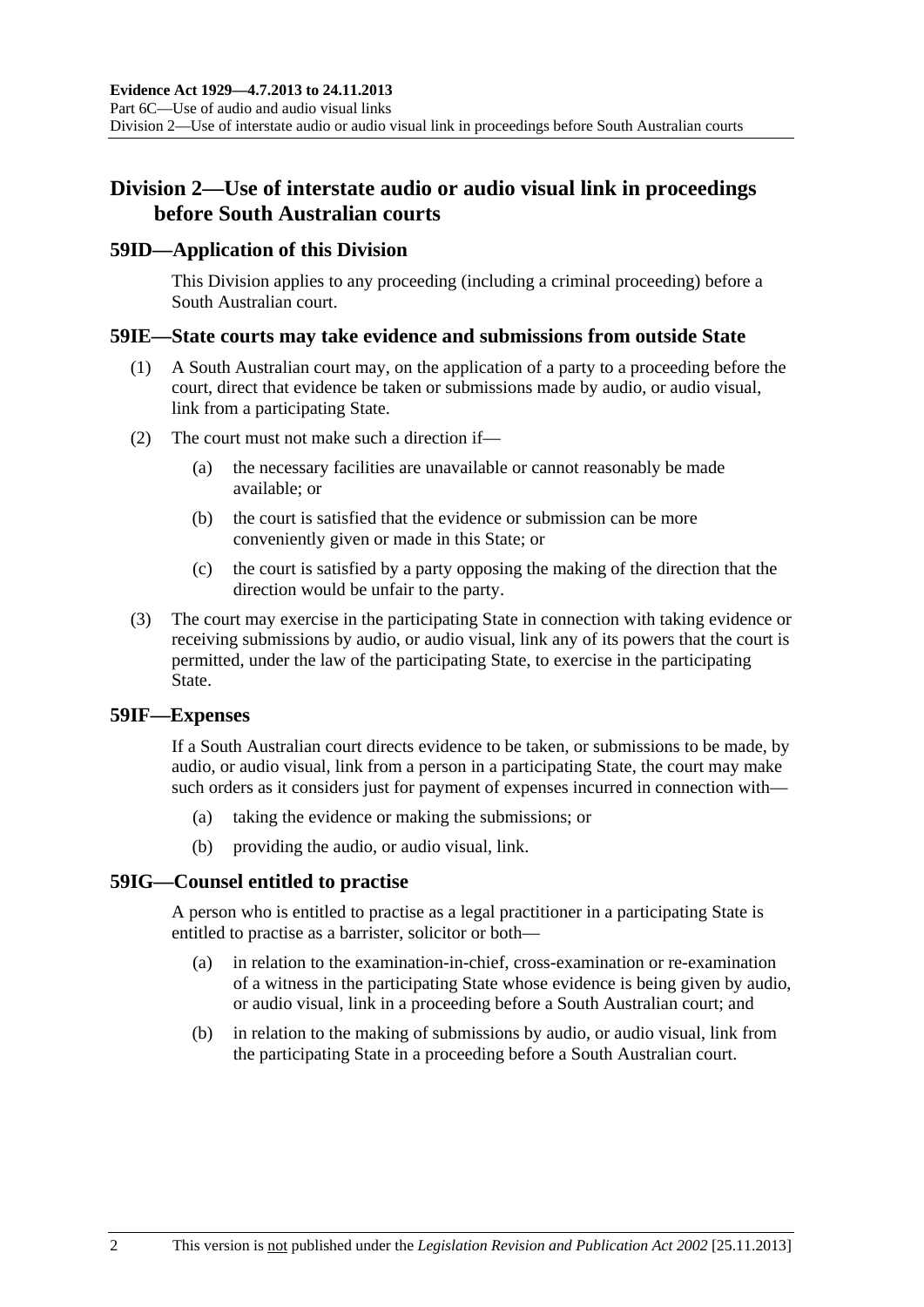# <span id="page-60-0"></span>**Division 3—Use of interstate audio or audio visual link in proceedings in participating States**

## **59IH—Application of Division**

This Division applies to any proceeding (including a criminal proceeding) before a recognised court.

## **59II—Recognised courts may take evidence or receive submissions from persons in South Australia**

A recognised court may, for the purposes of a proceeding before it, take evidence or receive submissions by audio, or audio visual, link from a person in South Australia.

#### **59IJ—Powers of recognised courts**

- (1) The recognised court may, for the purposes of the proceeding, exercise in South Australia, in connection with taking evidence or receiving submissions by audio, or audio visual, link any of its powers, except its powers—
	- (a) to punish for contempt; and
	- (b) to enforce or execute its judgments or process.
- (2) The laws of the participating State (including rules of court) that apply to the proceeding in that State also apply, by force of this subsection, to the practice and procedure of the recognised court in taking evidence or receiving submissions by audio, or audio visual, link from a person in South Australia.
- (3) For the purposes of the recognised court exercising its powers, the place in South Australia where evidence is given or submissions are made is taken to be part of the court.

# **59IK—Orders made by recognised court**

Without limiting [section 59IJ,](#page-60-0) the recognised court may, by order—

- (a) direct that the proceeding, or a part of the proceeding, be conducted in private; or
- (b) require a person to leave a place in South Australia where the giving of evidence or the making of submissions is taking place or is going to take place; or
- (c) prohibit or restrict the publication of evidence given in the proceeding or of the name of a party to, or a witness in, the proceeding.

# **59IL—Enforcement of order**

- (1) An order of a recognised court under this Division must be complied with.
- (2) Subject to rules of court, the order may be enforced by the Supreme Court as if the order were an order of the Supreme Court.
- (3) Without limiting [subsection \(2\),](#page-60-0) a person who contravenes the order—
	- (a) is taken to be in contempt of the Supreme Court; and
	- (b) is punishable accordingly,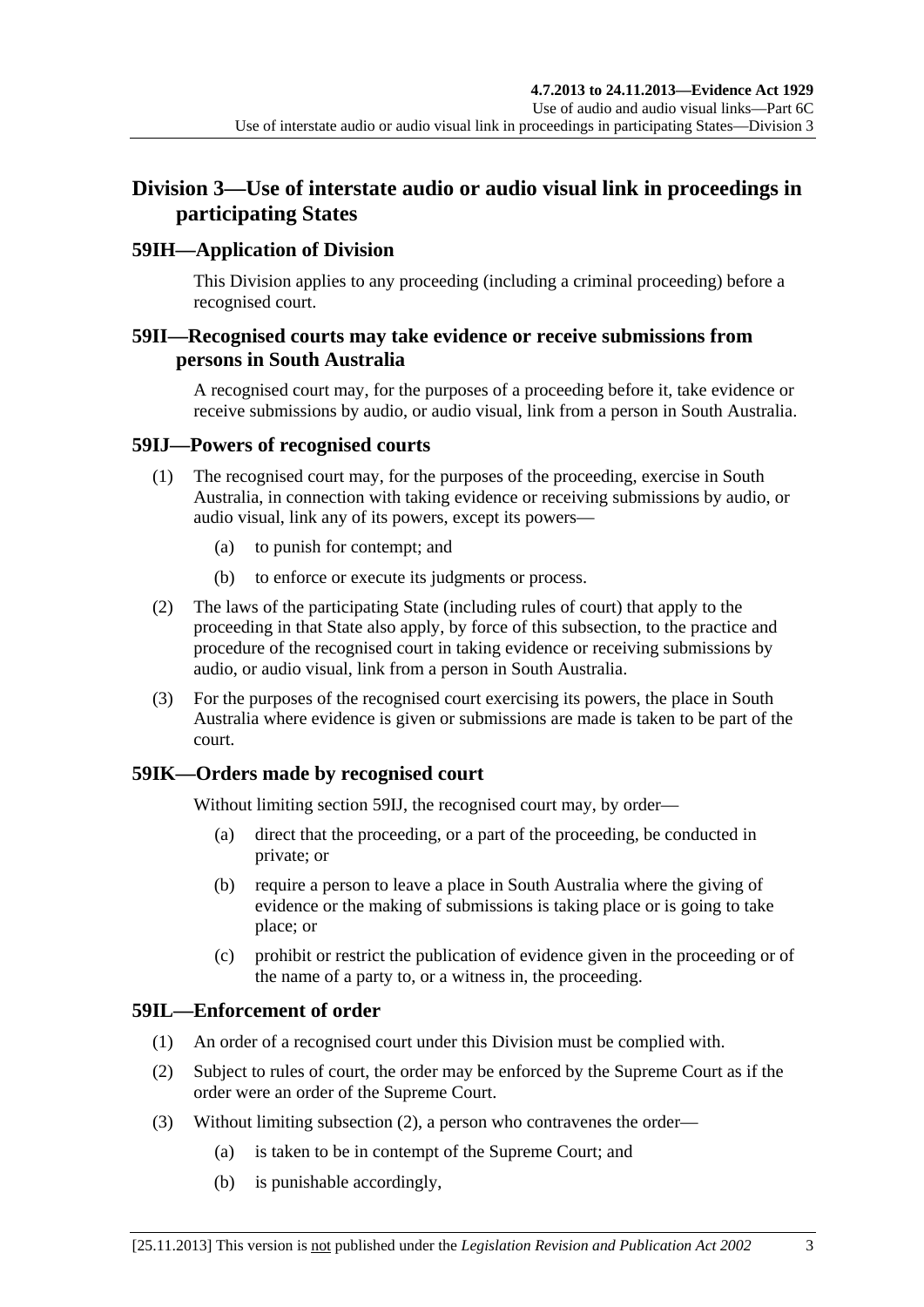unless the person establishes that the contravention should be excused.

## <span id="page-61-0"></span>**59IM—Privileges, protection and immunity of participants in proceedings in courts of participating States**

- (1) A judge or other person presiding at a proceeding before a recognised court has, in connection with evidence taken or submissions received by audio, or audio visual, link from a person in South Australia, the same privileges, protection and immunity as a judge of the Supreme Court.
- (2) A person appearing as a legal practitioner in a proceeding before a recognised court has, in connection with evidence taken or submissions received by audio, or audio visual, link from a person in South Australia, the same protection and immunity as a legal practitioner has in appearing for a party in a proceeding before the Supreme Court.
- (3) A person appearing as a witness in a proceeding before a recognised court by audio, or audio visual, link from South Australia has the same protection as a witness in a proceeding before the Supreme Court.

## **59IN—Recognised court may administer oath in South Australia**

- (1) A recognised court may, for the purpose of obtaining in the proceeding by audio, or audio visual, link the testimony of a person in South Australia, administer an oath or affirmation in accordance with the practice and procedure of the recognised court.
- (2) Evidence given by a person on oath or affirmation so administered is, for the purposes of the law of South Australia, testimony given in a judicial proceeding.

#### **59IO—Assistance to recognised court**

An officer of a South Australian court may, at the request of a recognised court—

- (a) attend at the place in the State where evidence is to be or is being taken, or submissions are to be or are being made, in the proceeding; and
- (b) take such action as the recognised court directs to facilitate the proceeding; and
- (c) assist with the administering by the recognised court of an oath or affirmation.

#### **59IP—Contempt of recognised courts**

- (1) A person must not, in relation to proceedings in South Australia for the purpose of taking of evidence or the receiving of submissions by a recognised court by audio, or audio visual, link, engage in conduct that would, if the proceeding were before the Supreme Court, constitute—
	- (a) an offence; or
	- (b) a contempt of the Supreme Court.
- (2) A person who contravenes [subsection \(1\)](#page-61-0) is liable to—
	- (a) if the conduct would have constituted an offence—the same penalty as if the offence had been committed in relation to proceedings before the Supreme Court; or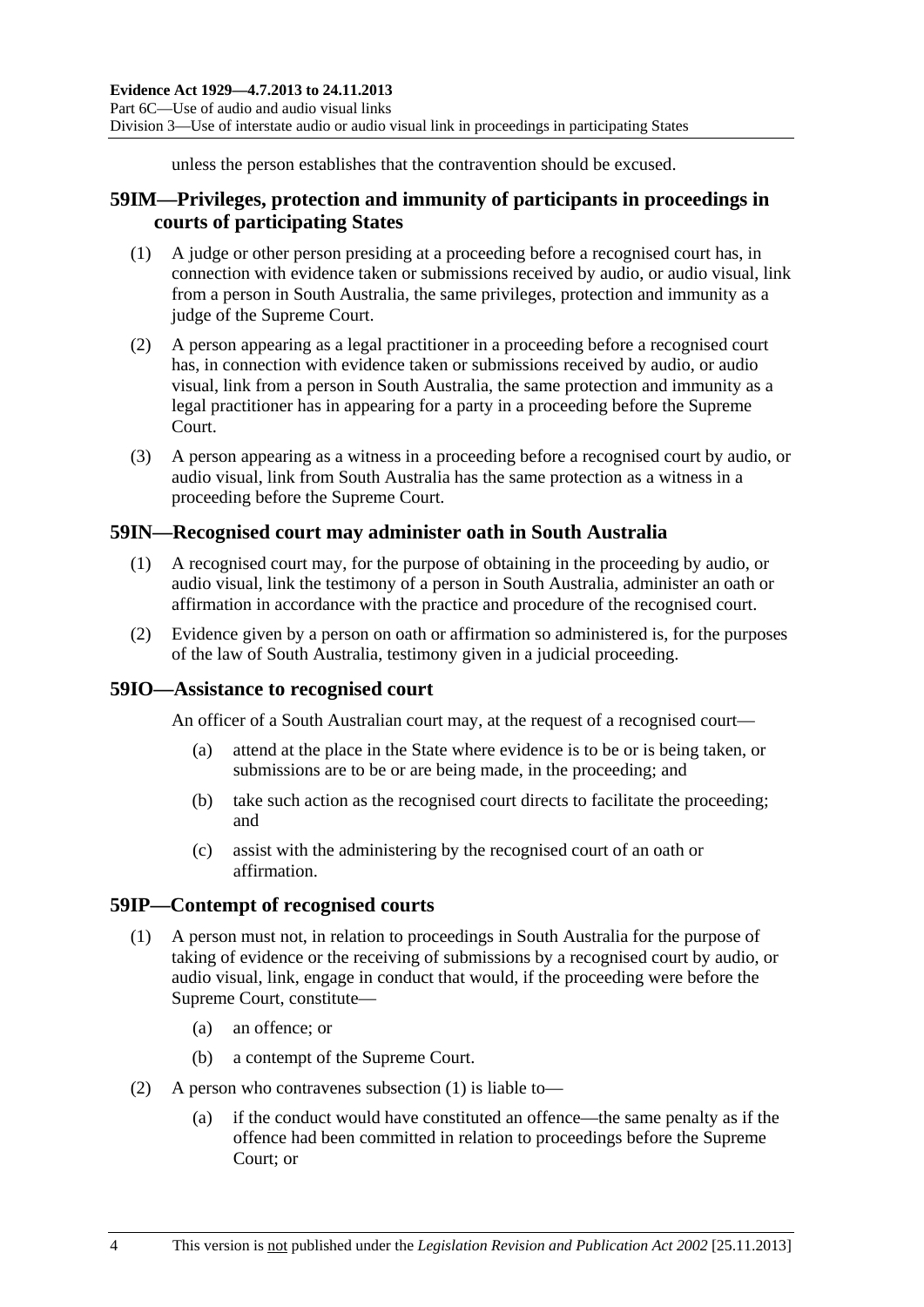(b) if the conduct would have constituted a contempt—imprisonment for 3 months.

# <span id="page-62-0"></span>**Division 4—Use of audio visual link or audio link generally**

## **59IQ—Appearance etc by audio visual link or audio link**

- (1) A court may, subject to this Division and any relevant rules of court, receive evidence or submissions from a person who is in the State but not physically present in the courtroom by means of an audio visual link or an audio link.
- (2) The court may administer an oath or affirmation by means of the link for the purpose of taking evidence (and may adapt its normal practice in that regard to the extent necessary in the circumstances).
- (3) While the link is in operation the person from whom evidence or submissions are taken, and anyone else present in the place from which that person gives evidence or makes submissions, is taken to be before the court.

Any law or rule of practice relevant to contempt of the court applies accordingly.

Any law or rule of practice requiring the personal appearance of a person before the court is taken to be satisfied while the link between the court and the person remains in operation.

- $(4)$  If—
	- (a) a defendant is in custody prior to trial and is to be dealt with by a court to which the provisions of this subsection are extended by regulation; and
	- (b) facilities exist for dealing with the proceedings by audio visual link,

the court should, subject to [subsection \(5\)](#page-62-0) and relevant rules of court, deal with the proceedings by audio visual link and without requiring the personal attendance of the defendant.

- (5) The personal attendance of a defendant who is in custody is, however, required if—
	- (a) the proceeding is—
		- (i) the defendant's first appearance before a court in connection with the charge or charges for which the defendant is in custody; or
		- (ii) a preliminary examination of an indictable offence that involves the taking of oral evidence (but this subparagraph does not prevent the use of an audio visual link for parts of the proceeding that do not involve the taking of oral evidence or for incidental proceedings such as an adjournment or an application for bail or further remand in custody that do involve the taking of oral evidence); or
		- (iii) a proceeding for which the defendant's personal attendance is required by regulation,

(but in any of the above cases, the defendant may ask the court to be allowed to use an audio visual link and, if the court agrees, the defendant need not attend personally before the court); or

(b) the proceeding is an investigation into the defendant's fitness to stand trial; or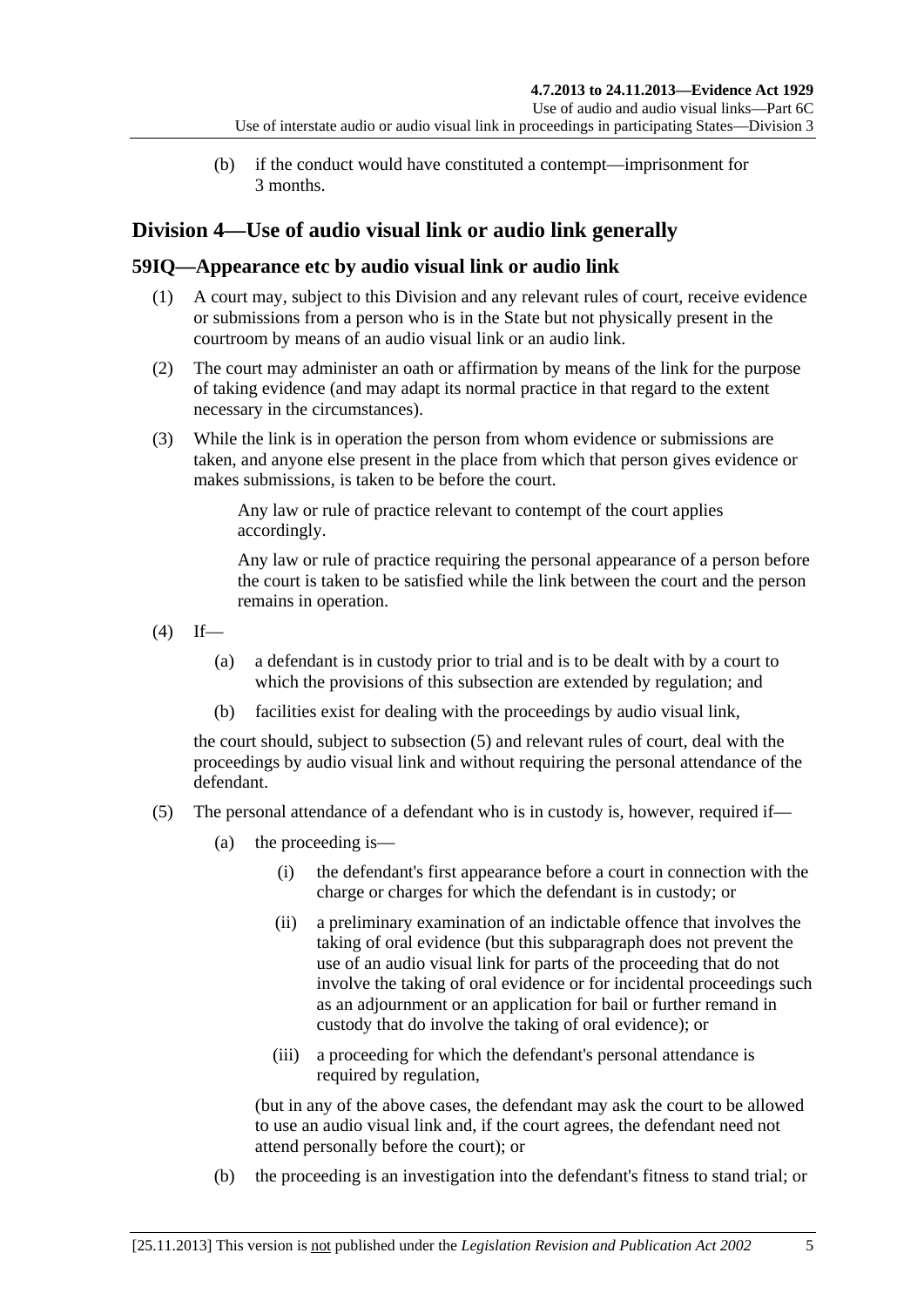- <span id="page-63-0"></span> (c) the court is of the opinion that there are good reasons in the circumstances of the particular case for requiring the defendant's personal attendance and directs accordingly; or
- (d) there are other matters to be dealt with on the same occasion for which the defendant's personal attendance is necessary or desirable.
- (6) The court should give the parties a reasonable opportunity to object to the use of an audio visual link or an audio link under this Division (but may, if it is convenient to do so, use the link for the purpose of hearing the objection).
- (7) In proceedings relating to an offence (other than proceedings to which [subsection \(4\)](#page-62-0) applies), the prosecuting authority must object to the use by the court of an audio visual link or an audio link if requested to do so by—
	- (a) an alleged victim of the offence; or
	- (b) if an alleged victim of the offence—
		- (i) is a child—a parent or guardian of the alleged victim; or
		- (ii) is deceased or unable to represent himself or herself because of some physical or medical condition—a member of the alleged victim's immediate family.

#### (8) In [subsection \(7\)—](#page-63-0)

*immediate family* of an alleged victim means—

- (a) a spouse or domestic partner; or
- (b) a parent or guardian; or
- (c) a grandparent; or
- (d) an adult child; or
- (e) an adult grandchild; or
- (f) a brother or sister;

*victim*, in relation to an offence, means—

- (a) a person who suffers physical or mental injury, damage or loss as a result of the commission of the offence;
- (b) a person who suffers psychological injury as a result of being directly involved in the circumstances of the offence or in operations in the immediate aftermath of the offence to deal with its consequences.

#### **59IR—Communication between lawyer and client**

- (1) This section applies where—
	- (a) a person who is to give evidence or make submissions (or on whose behalf submissions are to be made) is represented by a lawyer; and
	- (b) the lawyer and the client are physically separated—the lawyer being in the courtroom and the client in the remote location.
- (2) Evidence or submissions are not to be taken by audio visual link or by audio link if facilities do not exist to enable private oral communication between the lawyer and the client.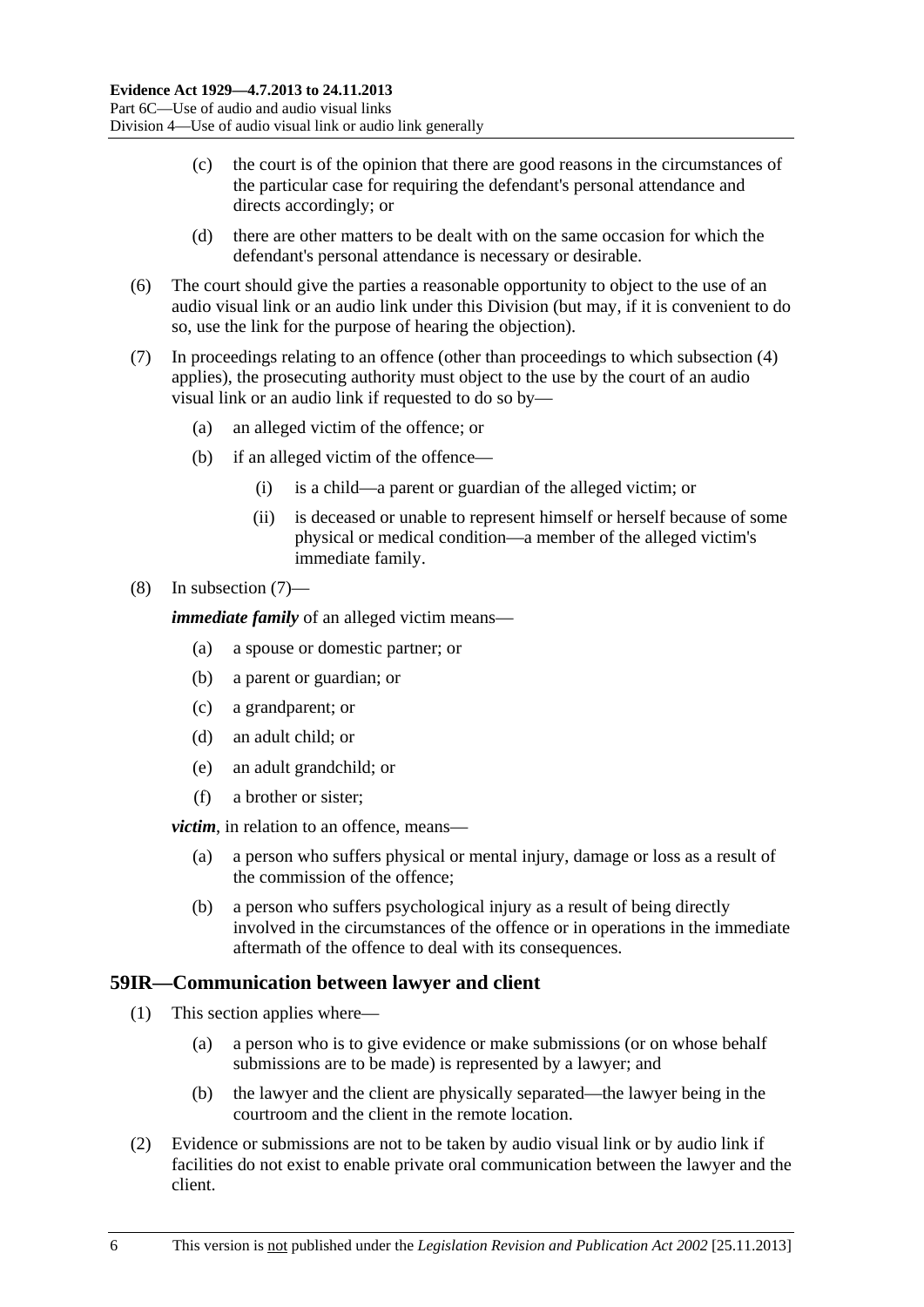- (3) The court must, at the lawyer's request, make appropriate arrangements for the private communication of a document between the lawyer and the client.
- (4) Any communication between lawyer and client is absolutely privileged.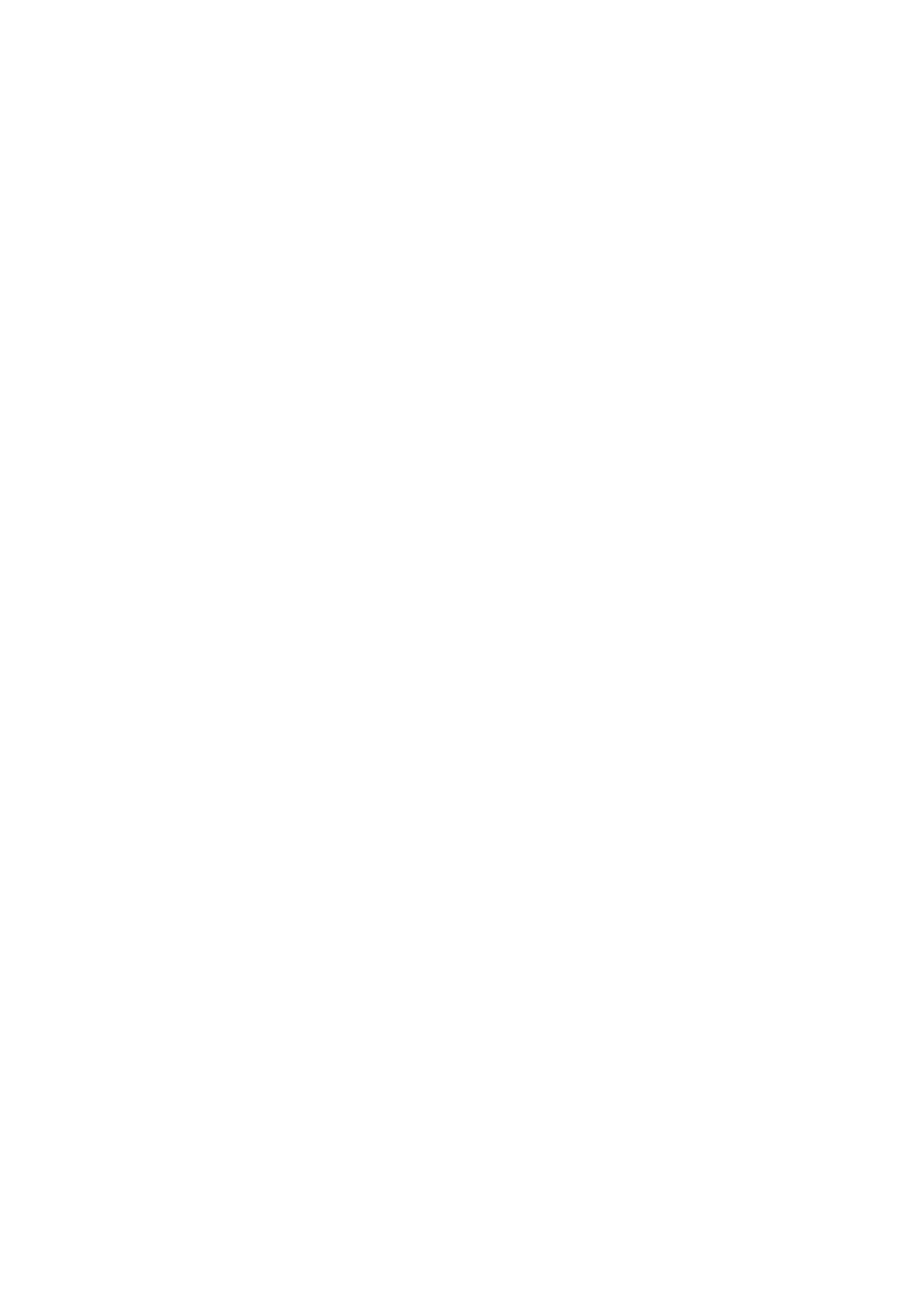# <span id="page-66-0"></span>**Part 7—General provisions**

# **Division 1—Power to dispense with formal proof**

### **59J—Court's power to dispense with formal proof**

- (1) A court may at any stage of civil or criminal proceedings—
	- (a) dispense with compliance with the rules of evidence for proving any matter that is not genuinely in dispute; or
	- (b) dispense with compliance with the rules of evidence where compliance might involve unreasonable expense or delay.
- (2) In exercising its power under [subsection \(1\)](#page-66-0) the court may, for example, dispense with proof of—
	- (a) a document or the execution of a document;
	- (b) handwriting;
	- (c) the identity of a party;
	- (d) the conferral of an authority to do a particular act.
- (3) A court is not bound by the rules of evidence in informing itself on any matter relevant to the exercise of its discretion under this section.

# **Division 2—Notice of action**

#### **60—Sufficiency of notice of action**

In any action or other proceeding in any court of justice in which notice of action is required, such notice shall be deemed sufficient if, in the opinion of the person presiding, such notice shall have given the defendant reasonable notice of the cause of such action, and the sufficiency of such notice shall be a question of fact and not of law; and no notice of action shall be held insufficient merely for want of form.

# **Division 3—Facilitation of proof of certain matters**

#### **62—Proof of "public place" in certain cases**

Whenever in any proceedings before justices, in respect of any offence, it is an essential ingredient of the offence that the place (where any fact or matter occurred or was done) should be a public place, an allegation, in the complaint or information, that the place (specified as that in which the fact or matter charged occurred or was done) was a public place, shall be *prima facie* evidence of that fact, but the court may, if it thinks fit, and at any stage of the proceedings, permit evidence to be called with respect to the said fact.

# **62A—Proof of place being within municipality etc**

 (1) In any complaint or information an allegation that any place is within a municipality, district council district, town or township, shall be *prima facie* evidence of the fact so alleged.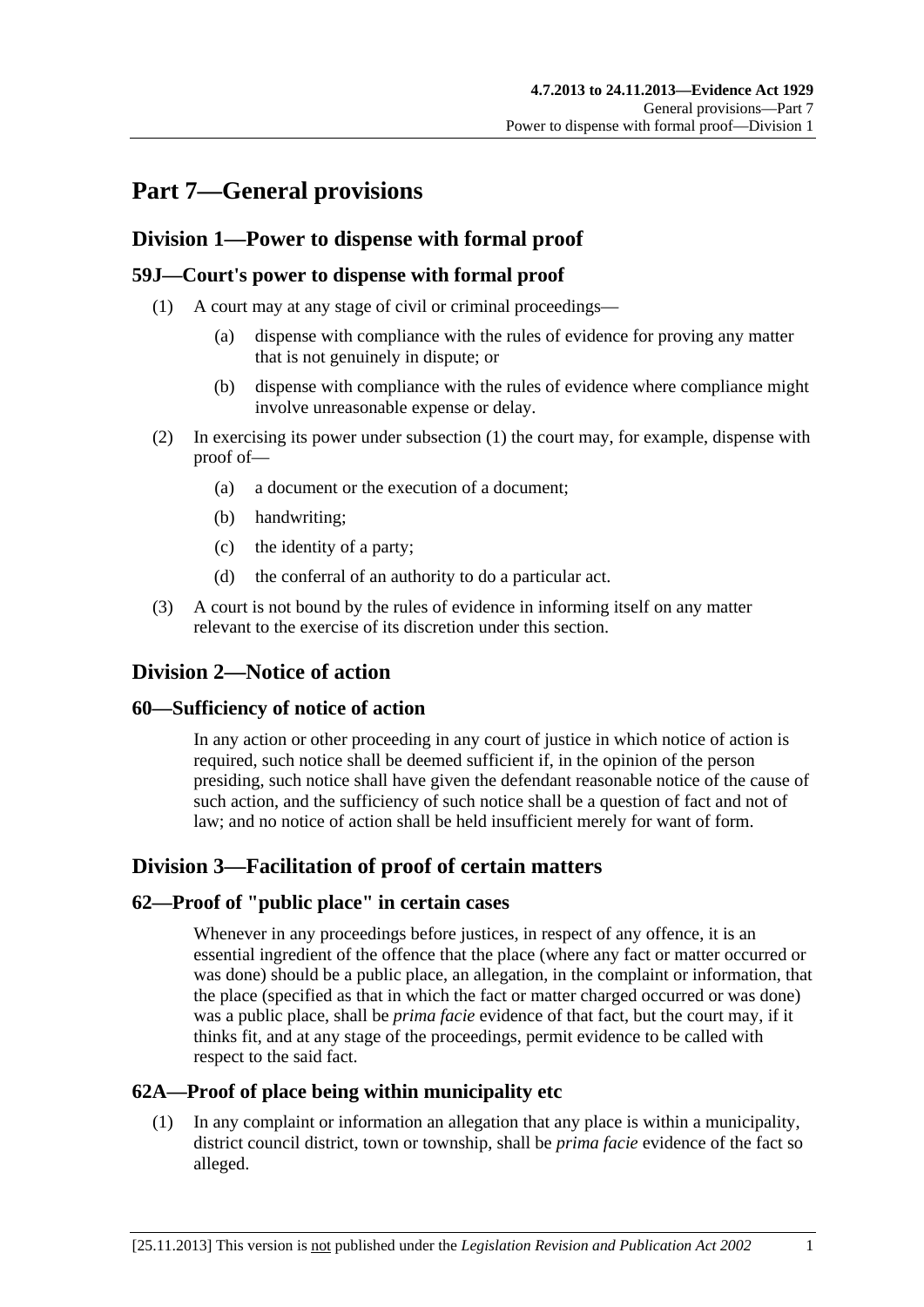(2) In this section the word *place* shall include any place, public or private, however described in the complaint or information, including any street road or other thoroughfare, or part thereof, and any building or structure or part thereof.

#### **63—Proof of foreign law**

Printed books purporting to contain statutes, ordinances or other written laws in force in any country, although not purporting to have been printed or published by authority, and books purporting to contain reports of decisions of courts or judges in such country, and text books treating of the laws of such country, may be referred to by all courts for the purpose of ascertaining the laws in force in such country; but such courts shall not be bound to accept or act on the statements in any such books as evidence of such laws.

#### **63A—Evidence as to foreign law**

Where upon trial of any proceedings by judge and jury it is necessary to ascertain the law of any other country or state applicable to the proceedings, any question as to the effect of evidence given with respect to that law shall, instead of being submitted to the jury, be decided by the judge.

#### **64—Proof of matters of history, science etc**

All courts may, in matters of public history, literature, science, or art, refer, for the purposes of evidence, to such published books, calendars, maps, or charts as such courts consider to be of authority on the subjects to which they respectively relate: Provided that nothing herein contained shall be deemed to require any such court to accept or act upon any such evidence when tendered, unless it thinks fit.

#### **65—Reference by court to books, official certificates etc**

- (1) In any matter relating to—
	- (a) the ordinary course of the post between any place within the Commonwealth and any other place, whether within or without the Commonwealth, or to the public business and transactions of the Australian Postal Commission; or
	- (b) the territorial limits of the area controlled by any municipal or district council or other local governing body, or of any other area designated or proclaimed or appointed by or under any statute or to the inclusion in any such area or the exclusion therefrom of any particular place; or
	- (c) the distance between any two places in the State;

every court may refer to—

- (d) any such published book, map, chart, or document as the court considers to be of authority upon the subject to which it relates; or
- (e) any certificate purporting to be signed by some person occupying any official position which, in the opinion of the court, qualifies him to certify to the fact in question.
- (2) However nothing herein contained shall be deemed to require any such court to accept or act upon any such evidence when tendered unless it thinks fit.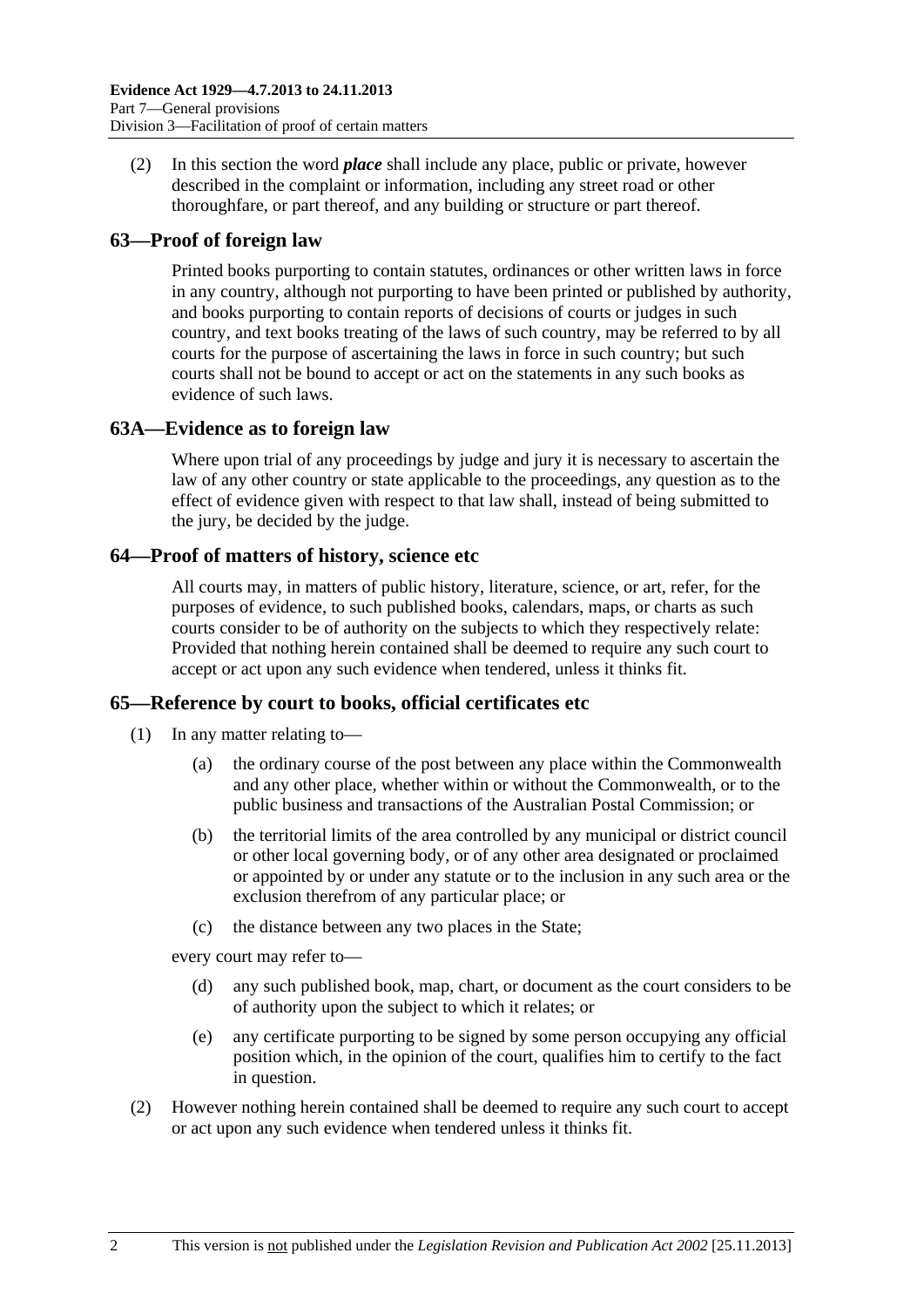#### <span id="page-68-0"></span>**65A—Proof of age**

If—

- (a) the age of a person is relevant to proceedings before a court; and
- (b) a document that appears to be a certified copy of, or extract from, a register of births kept under an Australian law, or under the law of the country in which the person was born, is produced to the court; and
- (c) the name of the person to whom the document relates is the name or a former name of the person whose age is to be established,

it will be presumed, in the absence of evidence to the contrary, that the person whose age is to be established is the person named in the document produced to the court and that the date of his or her birth is the date of birth shown in that document.

# **Division 4—Taking affidavits etc outside the State**

#### **66—Taking of affidavits out of the State**

- (1) Any oath or affidavit required for the purpose of any court or matter in the State may be taken or made, in any place out of the State, before—
	- (a) a commissioner for taking affidavits in the Supreme Court empowered and authorised to act in that place; or
	- (b) a British diplomatic or consular agent exercising his function in that place; or
	- (ba) any person appointed to hold or act in any of the following offices of the Commonwealth in that place:
		- (i) ambassador;
		- (ii) high commissioner;
		- (iii) minister;
		- (iv) head of mission;
		- (v) commissioner;
		- (vi) charge d'affaires;
		- (vii) counsellor or secretary at an embassy, high commissioner's office, legation or other post;
		- (viii) consul-general;
		- (ix) consul;
		- (x) vice-consul;
		- (xi) trade commissioner;
		- (xii) consular agent; or
	- (bb) an employee of the Commonwealth, or the Australian Trade Commission, authorised under section 3 of the *Consular Fees Act 1955* (Commonwealth) and exercising his or her function in that place; or
	- (c) any person having authority to administer an oath in that place.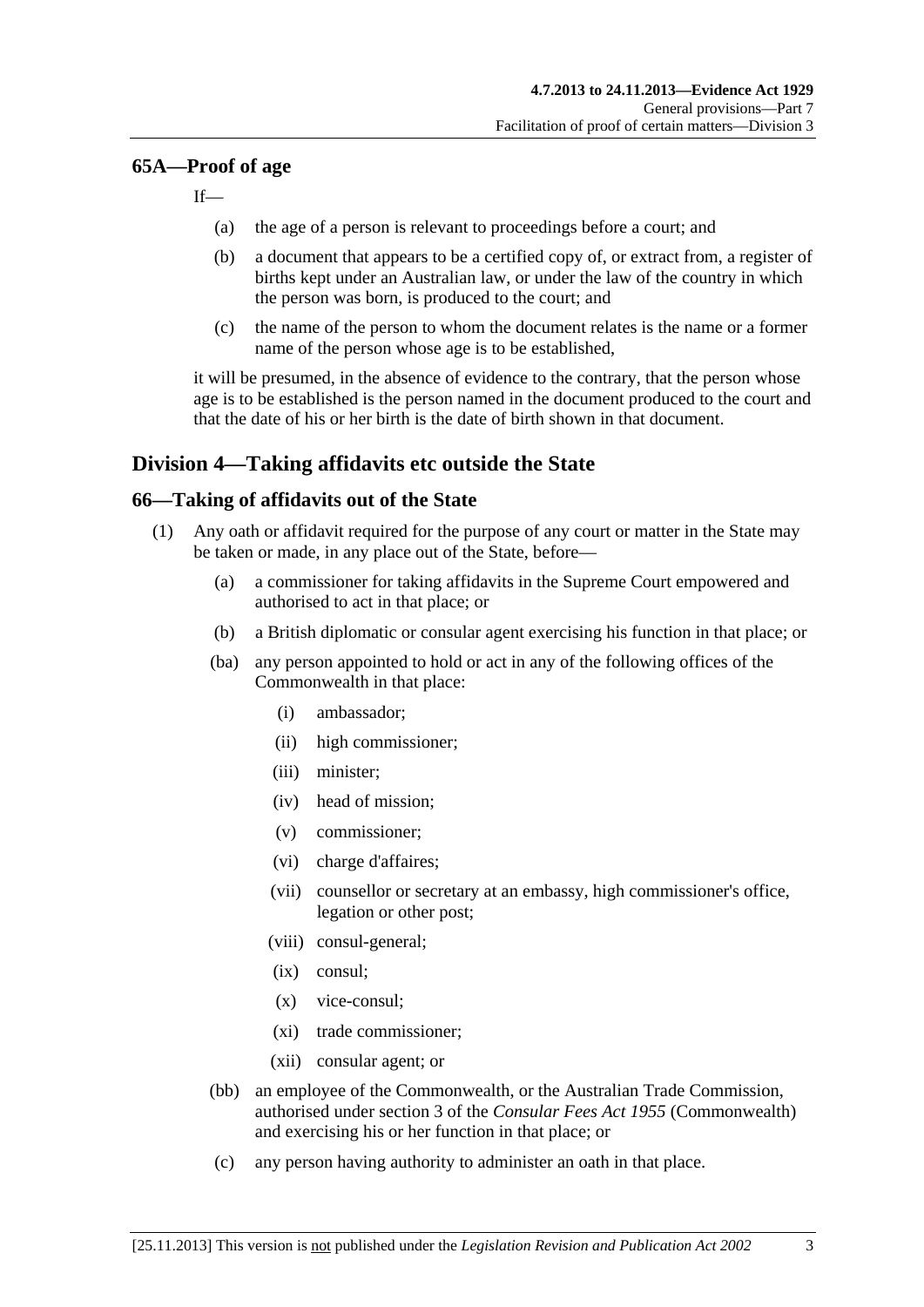- <span id="page-69-0"></span> (2) Judicial and official notice may be taken—
	- (a) of the signature or seal of any such commissioner or agent or of any person appointed as aforesaid, or of any person having authority as aforesaid if he purports to have such authority, otherwise than by the law of a foreign country not under the dominion of His Majesty; and
	- (b) of the fact that any particular place is under the dominion of His Majesty.
- (3) In the case of a person purporting to have such authority by the law of a foreign country not under the dominion of His Majesty, such authority may be verified by any of the persons mentioned in [paragraphs \(a\)](#page-68-0), [\(b\)](#page-68-0) and [\(ba\)](#page-68-0) of [subsection \(1\)](#page-68-0) hereof, or by the certificate of the superior court of such place, and if such authority purports to be so verified the oath or affidavit may be admitted or received without further proof of the signature or seal, or of the judicial, official, or other character of such first mentioned person.
- (4) In this section—

*oath* includes affirmation and declaration;

*affidavit* includes any statutory or other declaration, acknowledgment, or examination;

*diplomatic agent* means ambassador, envoy, minister, charge d'affaires, or secretary of embassy or legation;

*consular agent* means consul-general, consul, vice-consul, or consular agent, or acting consul-general, acting consul, acting vice-consul, or acting consular agent.

#### **66A—Taking of affidavits out of the State by sailors, soldiers and airmen**

- (1) Any oath or affidavit required to be made by any member of a fighting force, for the purpose of any court or matter in the State, may be taken or made in any place out of the State before any officer of any naval, military or air force of any part of His Majesty's dominions who holds a rank not below the following, namely:
	- (a) in the case of a naval officer, lieutenant;
	- (b) in the case of a military officer, captain;
	- (c) in the case of an officer of an air force, flight-lieutenant,

or before any person having authority to administer an oath in the State.

- (2) An officer administering an oath or taking an affidavit by virtue of the powers conferred by this section shall state in the jurat or attestation to the oath or affidavit the following matters, namely:
	- (a) the date on which the oath or affidavit is taken or sworn;
	- (b) the full name and rank of the officer.
- (3) An apparently genuine signature purporting to be the signature of a person administering an oath or taking an affidavit, and purporting to be the signature of an officer of a naval, military or air force of any part of His Majesty's dominions who holds a rank not below that specified in [subsection \(1\)](#page-69-0) of this section, may be deemed to be the signature of such an officer unless the contrary is shown.
- (5) In this section—

*affidavit* includes any statutory or other declaration, acknowledgment, or examination;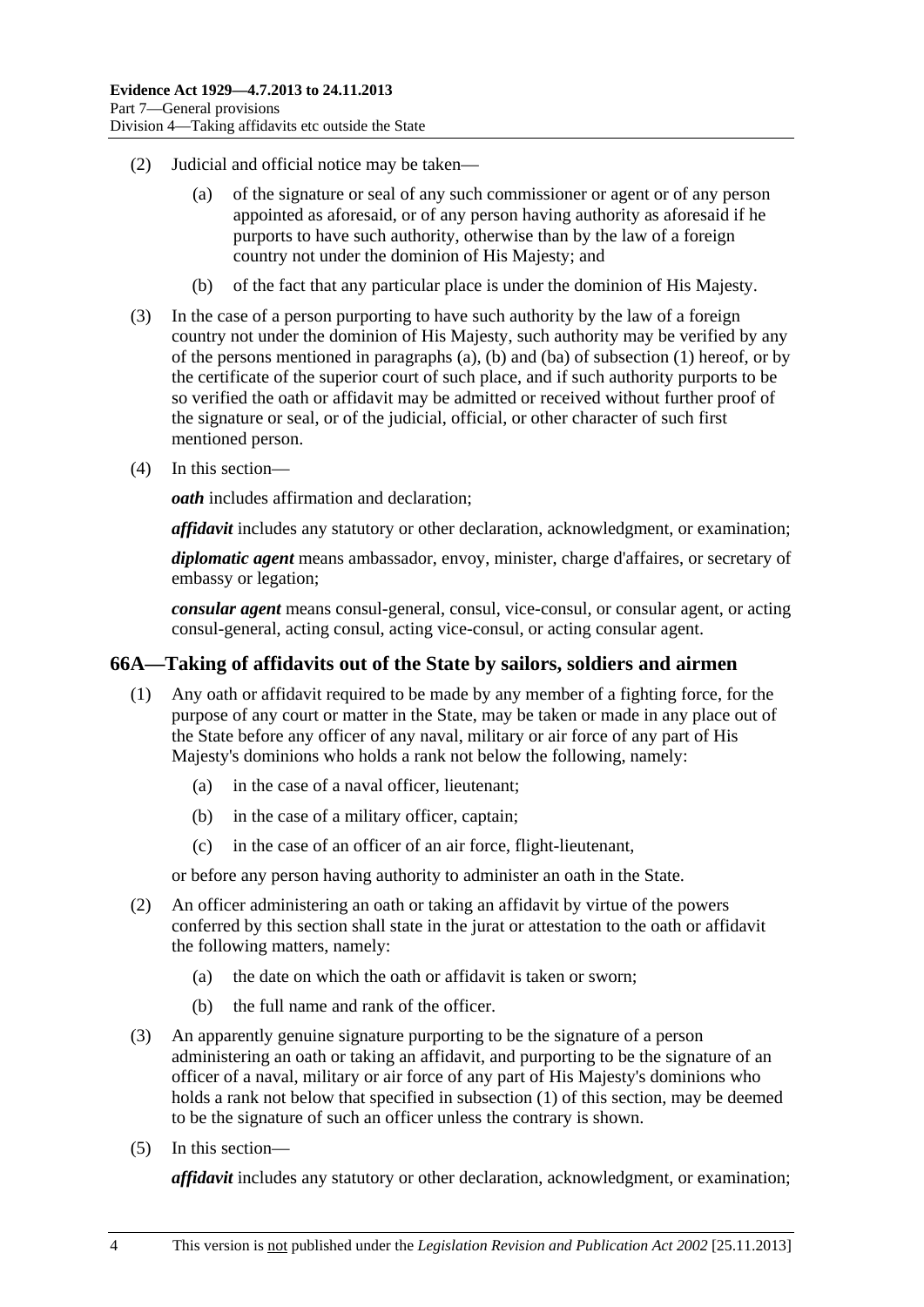<span id="page-70-0"></span>*His Majesty's dominions* includes the United Kingdom of Great Britain and Northern Ireland, and all self-governing dominions, dependencies, colonies, protectorates, protected states, and mandated territories of His Majesty;

*member of a fighting force* includes any man or woman who is a member of a naval, military or air force of any country, and any person who, as a representative or employee of any charitable, religious or other organisation for promoting the welfare of members of any such force, is attached to any such force;

*oath* includes affirmation and declaration.

## **67—Extension of provisions relating to affidavits to attestation etc of other documents**

- (1) The provisions of [section 66](#page-68-0) and [66A](#page-69-0) shall, as far as applicable, extend to every attestation, verification, acknowledgment, or signature in relation to any document required, authorised, or permitted by or under any statute or by custom or otherwise to be attested, verified, acknowledged, or signed, and to the doing of all notarial acts as if such provisions had been re-enacted in this section, excluding words relating to the administration of oaths or affirmations and the taking of affidavits and substituting therefor words relating to attestation, verification, acknowledgment, or signature, as the case may be.
- (1a) Notwithstanding the provisions of [section 66](#page-68-0) of this Act as affected by [subsection \(1\)](#page-70-0) of this section, judicial and official notice may be taken of the signature or seal of a person who, in connection with any of the matters to which those provisions so extend, appears to have signed that signature or affixed that seal while acting in the capacity of a notary public under the law for the time being in force in any country state or territory that is declared by proclamation to be a place within the Commonwealth of Nations to which this subsection applies, whether or not his authority for so acting has been verified in accordance with the provisions of [subsection \(3\)](#page-70-0) of [section 66](#page-68-0) as so extended.
- (1b) A proclamation referred to in [subsection \(1a\)](#page-70-0) of this section may be made, and may be varied or cancelled by subsequent proclamation, as the Governor thinks fit.
- (2) *Notarial act* includes any act, matter, or thing which in South Australia or elsewhere a notary public can attest or verify or otherwise do by or under any Act of Parliament or custom or otherwise for the purpose of being used in the State.
- (3) The provisions of this section apply to documents required, authorised, or permitted by or under the *[Real Property Act 1886](http://www.legislation.sa.gov.au/index.aspx?action=legref&type=act&legtitle=Real%20Property%20Act%201886)*.

# **Division 5—Admission of official documents in evidence**

#### **67A—Admissibility of documents without proof of seal etc**

Every document admissible in evidence for any purpose in any court of justice in England or Wales without proof of the seal, or stamp, or signature authenticating the document, or of the judicial or official character of the person appearing to have signed it, shall be admissible in evidence for the like purpose in any court of the State or before any person acting judicially under any law of the State, without proof of the seal, or stamp, or signature authenticating the document, or of the judicial or official character of the person appearing to have signed it.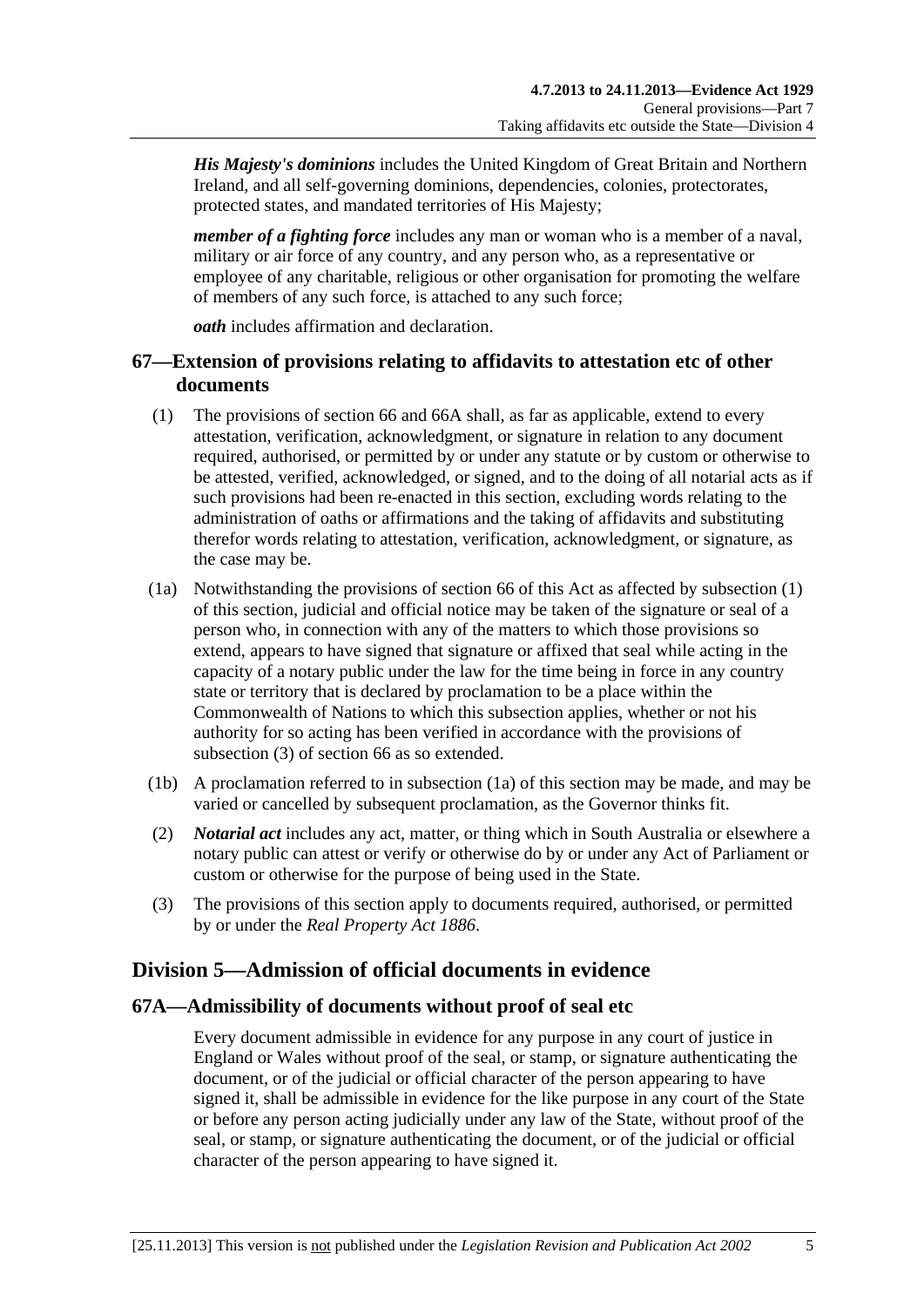# <span id="page-71-0"></span>**Division 6—Power of foreign authority to take evidence**

### **67AB—Taking of evidence in this State by foreign authorities**

- (1) Subject to [subsection \(2\)](#page-71-0) of this section, a foreign authority may—
	- (a) take evidence; and
	- (b) administer an oath or affirmation to any witness for the purpose of taking evidence,

in this State.

- (2) Where—
	- (a) the foreign authority is not a court constituted of a person who holds judicial office under the laws of the place in which the court is established; or
	- (b) the evidence to be taken by the foreign authority relates to criminal proceedings,

it shall not be lawful for the foreign authority to take evidence, or to administer an oath or affirmation, in this State without the authority of the Attorney-General.

(3) In this section—

*foreign authority* means—

- (a) a court established under the law of a place outside this State; or
- (b) any body or person authorised under the law of a place outside this State to take evidence; or
- (c) any person commissioned or otherwise authorised by any such court, body or person to act on its behalf in taking evidence in this State.

# **Division 7—Select Committee evidence**

## **67B—Evidence before the Parliamentary Select Committee of Inquiry into Prostitution**

- (1) Where a person in evidence, or in a submission, to the Select Committee makes a statement tending to incriminate himself of an offence, no proceedings in respect of that offence shall be commenced against him in respect of that offence except upon the authorisation of the Attorney-General.
- (2) Notwithstanding any law to the contrary no Minister or other person shall have power to give an authorisation under [subsection \(1\)](#page-71-0) of this section on behalf of or in place of the Attorney-General.
- (3) An apparently genuine document purporting to be under the hand of the Attorney-General and to authorise the commencement of proceedings in respect of an offence shall be accepted, in the absence of proof to the contrary, as proof of the authorisation required by [subsection \(1\)](#page-71-0) of this section.
- (4) A person who, without the authority of the Select Committee, publishes—
	- (a) the name of any person who gives evidence, or makes a submission, to the Select Committee; or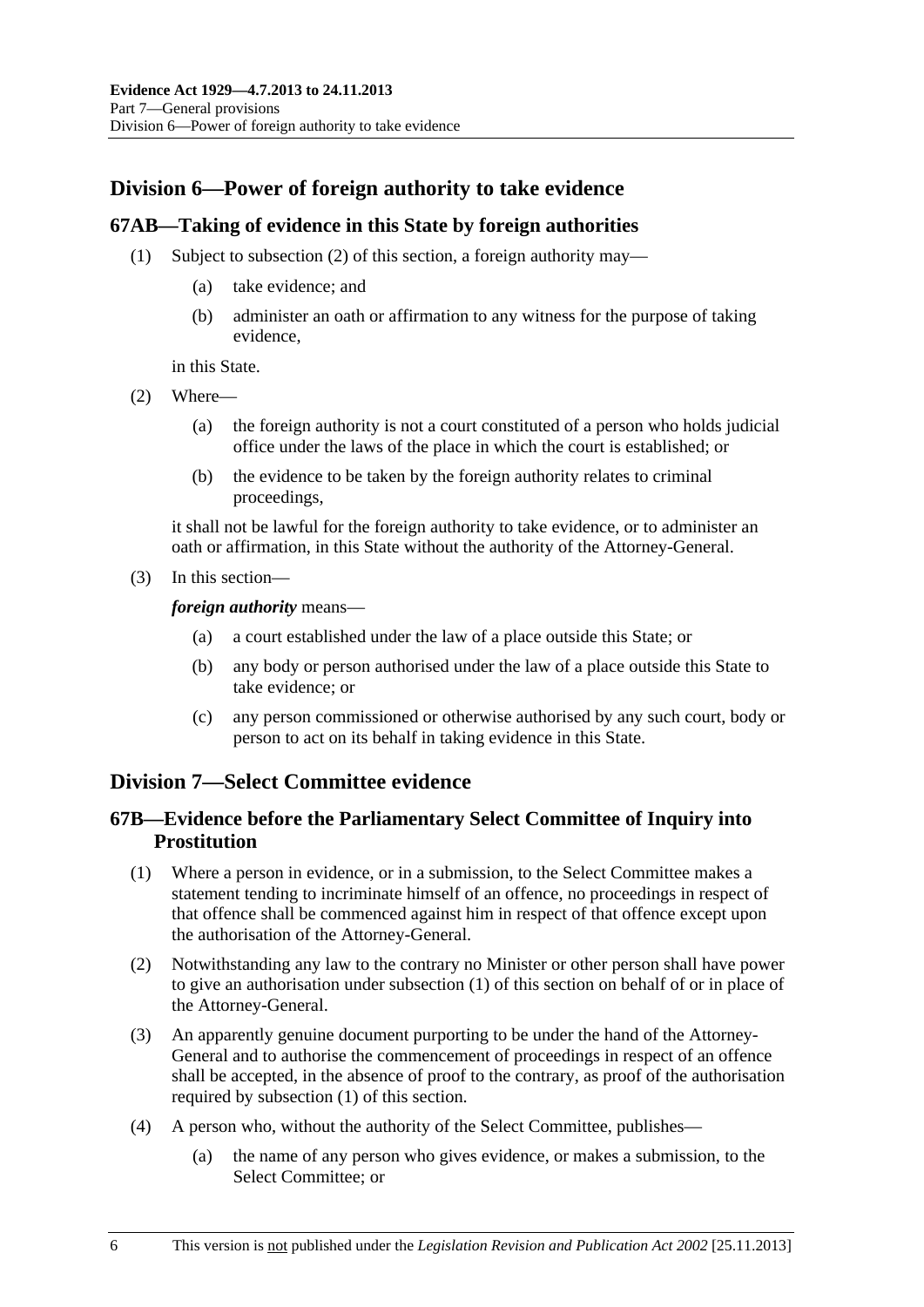<span id="page-72-0"></span> (b) any information or material tending to identify any person who gives evidence, or makes a submission, to the Select Committee,

shall be guilty of an offence and liable, upon summary conviction, to a penalty not exceeding five thousand dollars.

(5) In this section—

*the Select Committee* means the Parliamentary Select Committee of Inquiry into Prostitution.

# **Division 8—Evidence of settlement negotiations**

### **67C—Exclusion of evidence of settlement negotiations**

- (1) Subject to this section, evidence of a communication made in connection with an attempt to negotiate the settlement of a civil dispute, or of a document prepared in connection with such an attempt, is not admissible in any civil or criminal proceedings.
- (2) Such evidence is, however, admissible if—
	- (a) the parties to the dispute consent; or
	- (b) the substance of the evidence has been disclosed with the express or implied consent of the parties to the dispute; or
	- (c) the substance of the evidence has been partly disclosed with the express or implied consent of the parties to the dispute, and full disclosure of the evidence is reasonably necessary to—
		- (i) enable a proper understanding of the other evidence that has already been adduced; or
		- (ii) avoid unfairness to any of the parties to the dispute; or
	- (d) the communication or document included a statement to the effect that it was not to be treated as confidential; or
	- (e) the proceeding in which the evidence is to be adduced is a proceeding to enforce an agreement for the settlement of the dispute or a proceeding in which the making of such an agreement is in issue; or
	- (f) the evidence tends to contradict or to qualify evidence that has already been admitted about the course of an attempt to settle the dispute; or
	- (g) the making of the communication, or the preparation of the document, affects the rights of a party to the dispute; or
	- (h) the communication was made, or the document was prepared, in furtherance of—
		- (i) the commission of a fraud or an offence; or
		- (ii) the doing of an act that renders a person liable to a civil penalty; or
		- (iii) the abuse of a statutory power.
- (3) [Subsection \(1\)](#page-72-0) does not apply to parts of a document that do not concern attempts to negotiate a settlement of a dispute, if it would not be misleading to adduce evidence of only those parts of the document.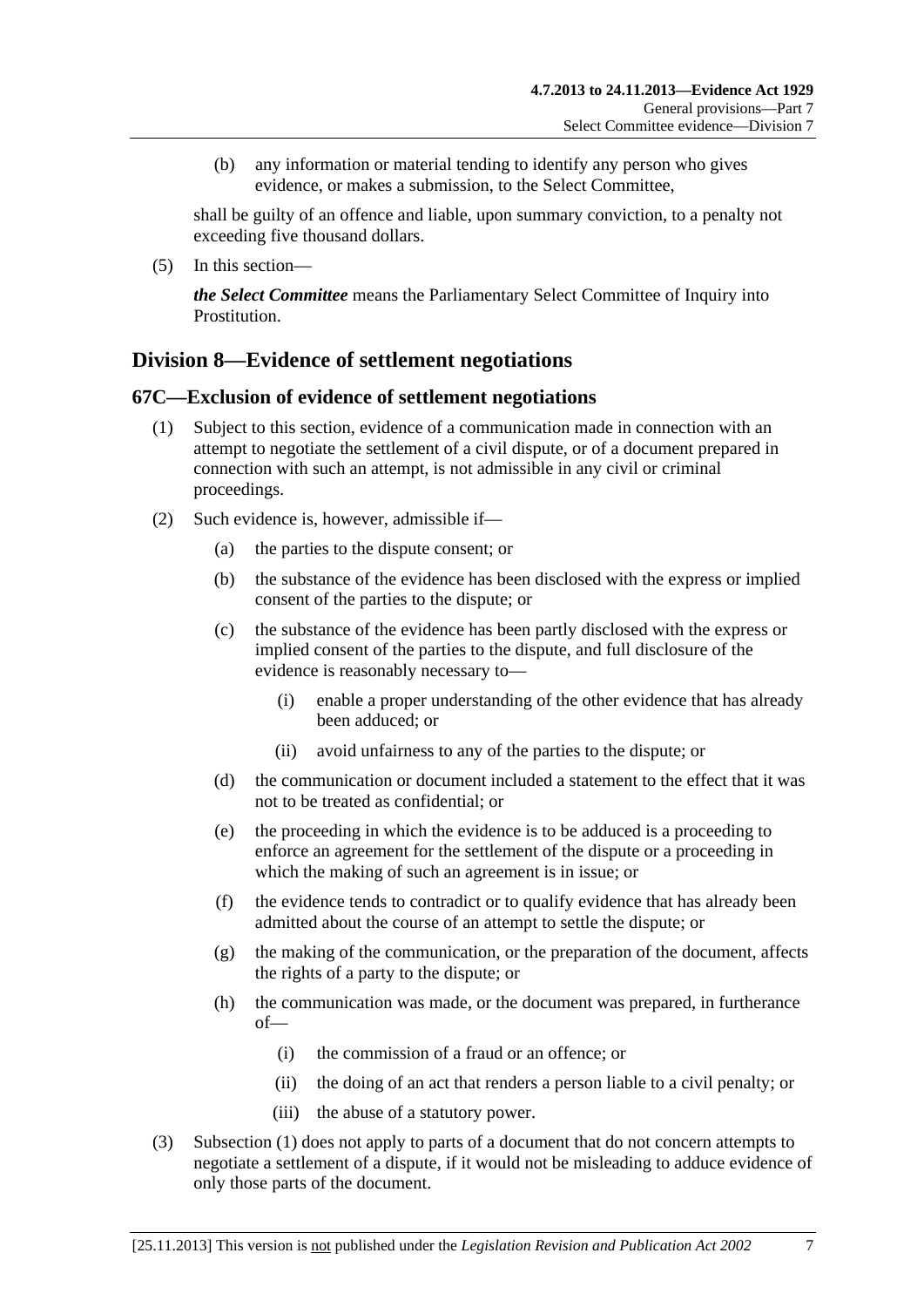# <span id="page-73-0"></span>**Division 9—Protected communications**

### **67D—Interpretation**

In this Division—

*committal proceedings* means proceedings for the preliminary examination of a charge of an indictable offence;

*counsellor or therapist* means a person whose profession or work consists of, or includes, providing psychiatric or psychological therapy to victims of trauma (and includes a person who works voluntarily in that field);

*protected communication* means a communication that is protected by public interest immunity under [section 67E](#page-73-0);

*psychiatric or psychological therapy* includes counselling;

*therapeutic context*—a communication relating to a victim or alleged victim of a sexual offence is made in a therapeutic context if—

- (a) the communication is made—
	- (i) to enable a counsellor or therapist to assess the nature and severity of the trauma suffered by the victim or alleged victim, or consequent psychiatric, psychological or emotional harm; or
	- (ii) for the purposes, or in the course, of psychiatric or psychological therapy provided to the victim or alleged victim; and
- (b) the communication is made in circumstances that give rise to a duty of confidentiality or a reasonable expectation of confidentiality.

### **67E—Certain communications to be protected by public interest immunity**

- (1) A communication relating to a victim or alleged victim of a sexual offence is, if made in a therapeutic context, protected from disclosure in legal proceedings by public interest immunity.
- (2) However, the following communications are not subject to public interest immunity:
	- (a) a communication made for the purposes of, or in the course of, a physical examination of the victim or alleged victim of a sexual offence by a registered medical practitioner or registered nurse; or
	- (b) a communication made for the purposes of legal proceedings arising from the commission of the alleged offence or for commencing such legal proceedings; or
	- (c) a communication as to which reasonable grounds exist to suspect that the communication evidences a criminal fraud, an attempt to pervert the administration of justice, perjury or another offence.
- (3) A public interest immunity arising under this section cannot be waived by—
	- (a) the counsellor or therapist; or
	- (b) a party to the protected communication; or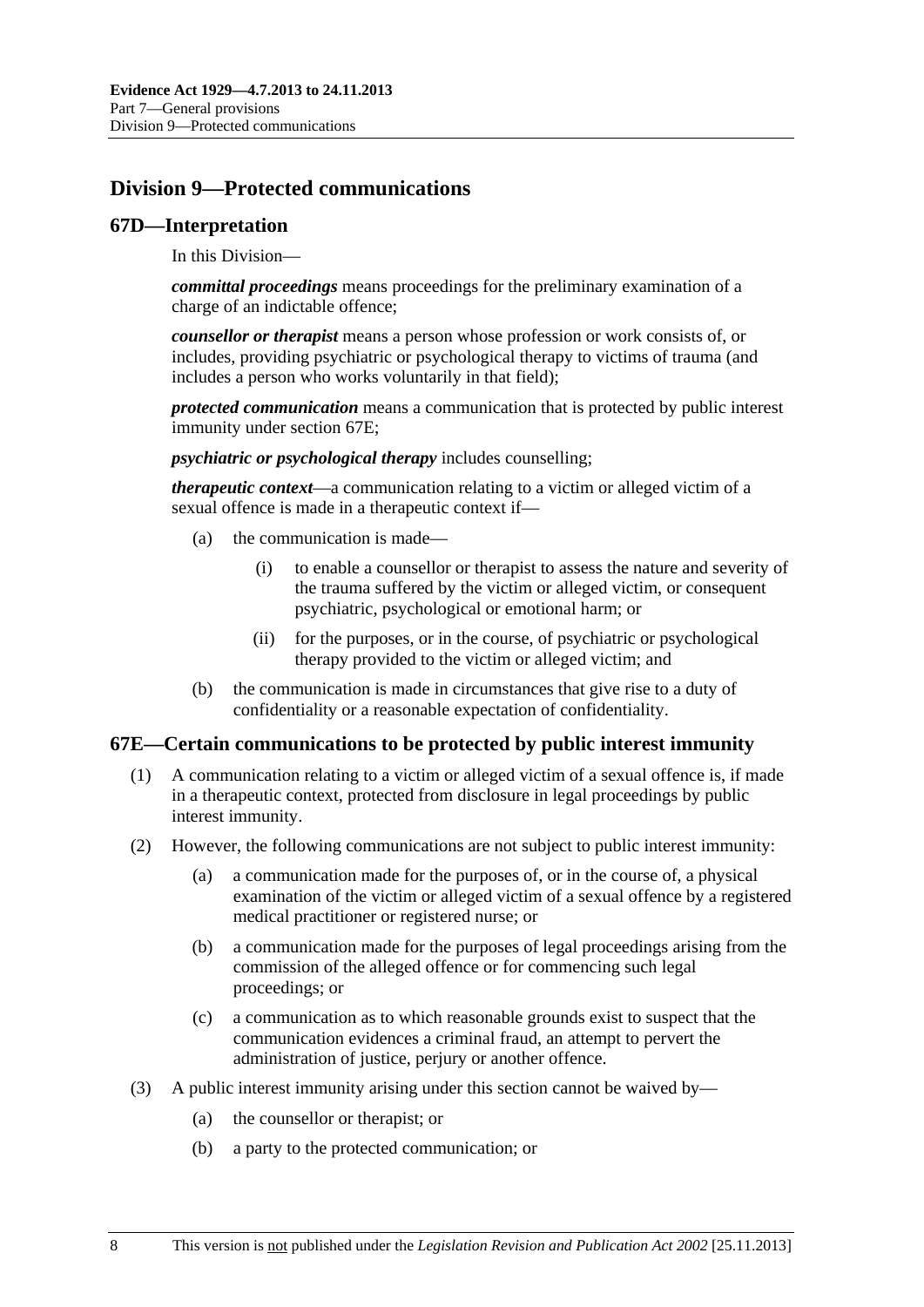(c) the victim or alleged victim of the sexual offence or the guardian of the victim or alleged victim.

## **67F—Evidence of protected communications**

- (1) Evidence of a protected communication—
	- (a) is entirely inadmissible in committal proceedings; and
	- (b) cannot be admitted in other legal proceedings unless—
		- (i) the court gives permission to a party to the proceedings to adduce the evidence; and
		- (ii) the admission of the evidence is consistent with any limitations or restrictions fixed by the court; and
	- (c) is not liable to discovery or any other form of pre-trial disclosure.
- (2) On an application for permission to adduce evidence of a protected communication, the judge may make a preliminary examination of the relevant evidence if satisfied that—
	- (a) the applicant has a legitimate forensic purpose for seeking permission to adduce the evidence; and
	- (b) there is an arguable case that the evidence would materially assist the applicant in the presentation or furtherance of his or her case.
- (3) For the purposes of a preliminary examination of evidence, the court may order the counsellor or therapist to do one or more of the following:
	- (a) to provide written answers to questions;
	- (b) to produce written materials relating to the relevant protected communications;
	- (c) to appear for oral examination.

### **Exceptions—**

- 1 If the counsellor or therapist who provided the counselling or therapy is an employee, answerable to another (the *principal*) in the organisation in which the counsellor or therapist is employed, an order under this subsection is to be addressed to the principal unless the court is satisfied that there are good reasons for not taking that course in the circumstances of the particular case.
- 2 An order requiring a person to appear for oral examination is not to be made unless the court is satisfied that the examination cannot otherwise be effectively conducted.
- (4) The following provisions govern the conduct of a preliminary examination:
	- (a) the preliminary examination is to be conducted—
		- (i) in the absence of the jury (if any); and
		- (ii) in a room closed to the public; and
	- (b) the evidence taken at the preliminary examination is not to be disclosed to the parties or their legal representatives except to the extent determined by the court; and
	- (c) no record of the preliminary examination is to be available for public access.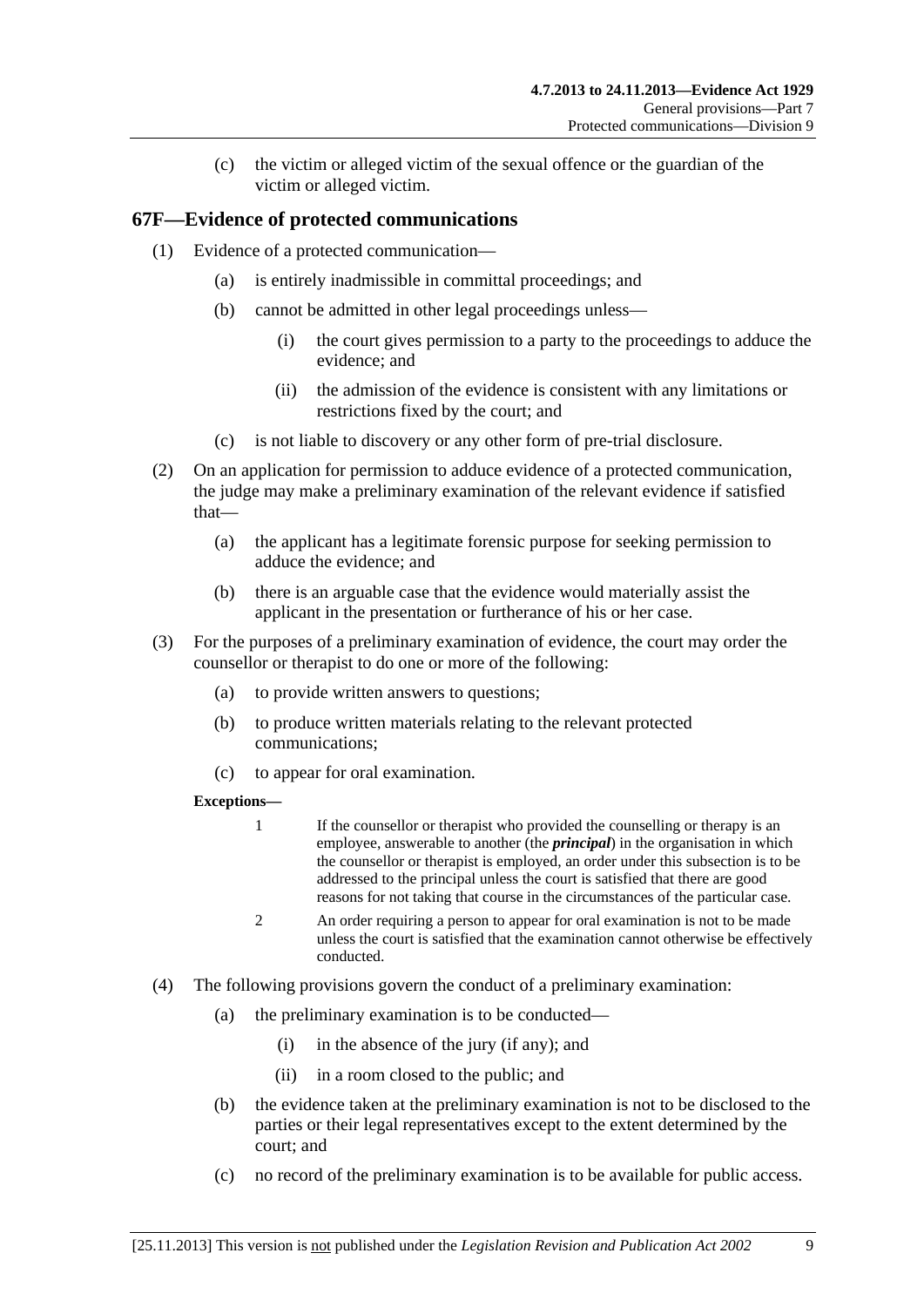- (5) In deciding whether to grant permission to adduce evidence of a protected communication, the court is to weigh—
	- (a) the public interest in preserving the confidentiality of protected communications;

against—

- (b) the public interest in preventing a miscarriage of justice that might arise from suppression of relevant evidence.
- (6) In weighing the above considerations, the court is to have regard to—
	- (a) the need to encourage victims of sexual offences to seek psychiatric or psychological therapy and the extent to which the effectiveness of such therapy is dependent on the maintenance of confidentiality between the counsellor or therapist and the victim;
	- (b) the probative value of the evidence and whether its exclusion may lead to a miscarriage of justice;
	- (c) the attitude of the victim or alleged victim to whom the communication relates (or the guardian of the victim or alleged victim) to the admission of the evidence;
	- (d) whether admission of the evidence is being sought on the basis of a discriminatory belief or bias;
	- (e) the extent to which admission of the evidence would infringe a reasonable expectation of privacy and the potential prejudice to any person who would otherwise be protected by public interest immunity.
- (7) The court is not to grant permission to adduce evidence of a protected communication unless satisfied that the public interest in preserving the confidentiality of protected communications is outweighed, in the circumstances of the case, by the public interest in preventing a miscarriage of justice that might arise from suppression of relevant evidence.
- (8) If the court decides to grant permission to adduce evidence of a protected communication, it may make ancillary orders—
	- (a) to prevent further publication or dissemination of the evidence; or
	- (b) for any other purpose the court considers appropriate.

# **Division 10—Sensitive material**

### **67G—Interpretation and application**

- (1) In this Division
	- *access*—a person gives another person access to sensitive material if the person—
		- (a) allows the other to view the material; or
		- (b) gives the other a copy of the material; or
		- (c) gives the other a tape, disk or device from which the material may be produced or reproduced; or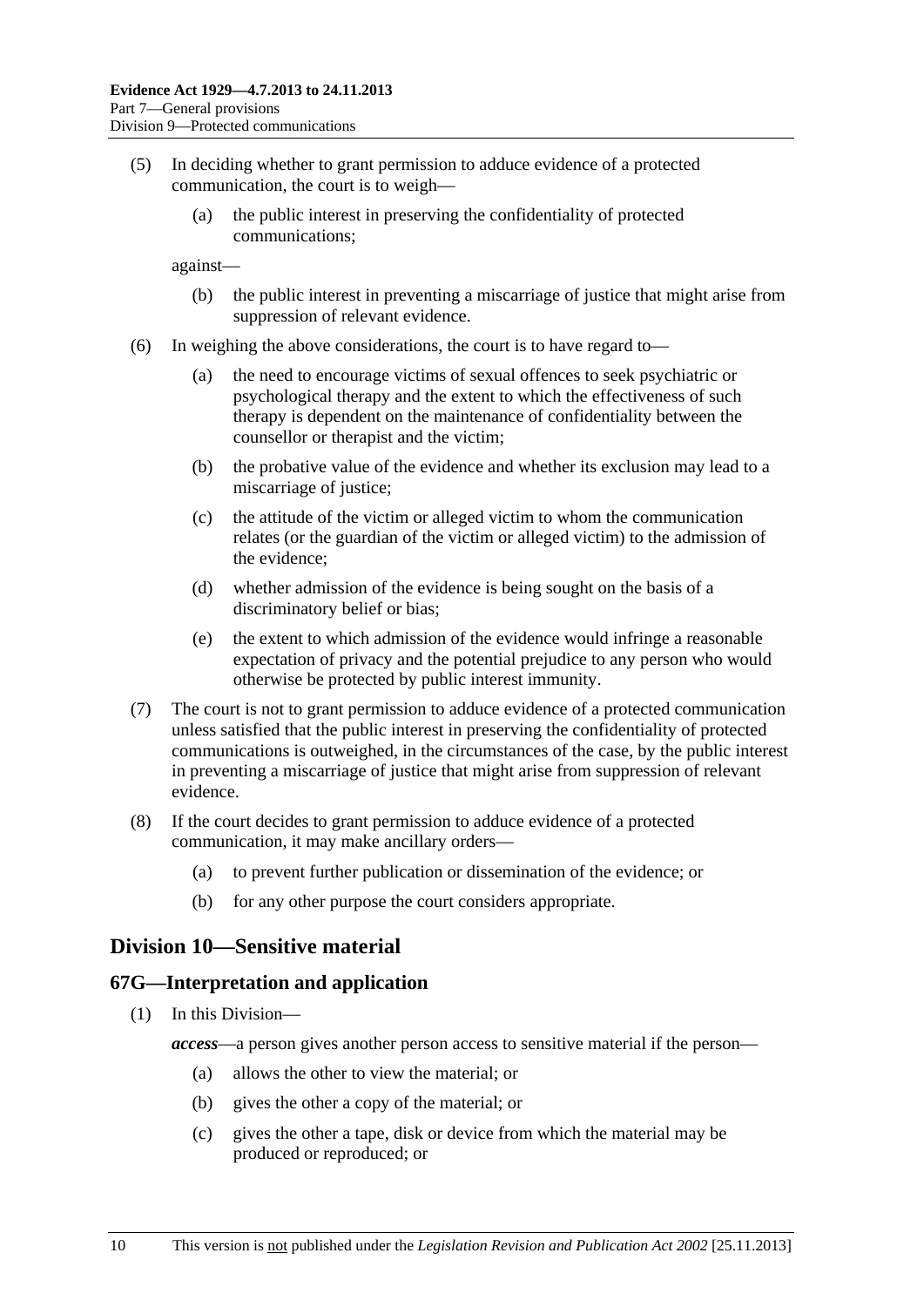(d) transmits the material, or a copy of the material, to the other in the form of computer data;

*conditions of access*—see [section 67I\(4\);](#page-77-0)

*criminal investigation* means the investigation of an offence, or alleged offence;

*criminal proceedings* means proceedings against a person for an offence (whether summary or indictable), including the following:

- (a) proceedings for the preliminary examination of an indictable offence;
- (b) proceedings relating to bail;
- (c) proceedings for the trial of an offence;
- (d) proceedings relating to sentencing;
- (e) proceedings on an appeal against conviction or sentence;

*private act* means—

- (a) a sexual act; or
- (b) an act involving an intimate bodily function such as using a toilet; or
- (c) an activity involving nudity or exposure or partial exposure of sexual organs, pubic area, buttocks or female breasts;

*prosecuting authority* means—

- (a) in relation to criminal proceedings—the Director of Public Prosecutions, a delegate of the Director of Public Prosecutions, a police officer, or any other person acting in a public official capacity, who is responsible for commencing or conducting a prosecution; and
- (b) in relation to a criminal investigation—a police officer or any other person acting in a public official capacity who is responsible for conducting a criminal investigation;

*public official* means—

- (a) a police officer; or
- (b) a person who holds an office or position in the employment of the State or an instrumentality or agency of the State; or
- (c) any person classified by regulation as a public official;

*restricted access* to sensitive material means access subject to conditions imposed under this Division;

*sensitive material* has the meaning given by [section 67H](#page-77-0);

*sensitive material notice*—see [section 67I](#page-77-0);

*unrestricted access* to sensitive material means access that is not subject to conditions imposed under this Division.

 (2) In this Division, a reference to a *prosecuting authority* includes a reference to a legal practitioner representing the prosecuting authority.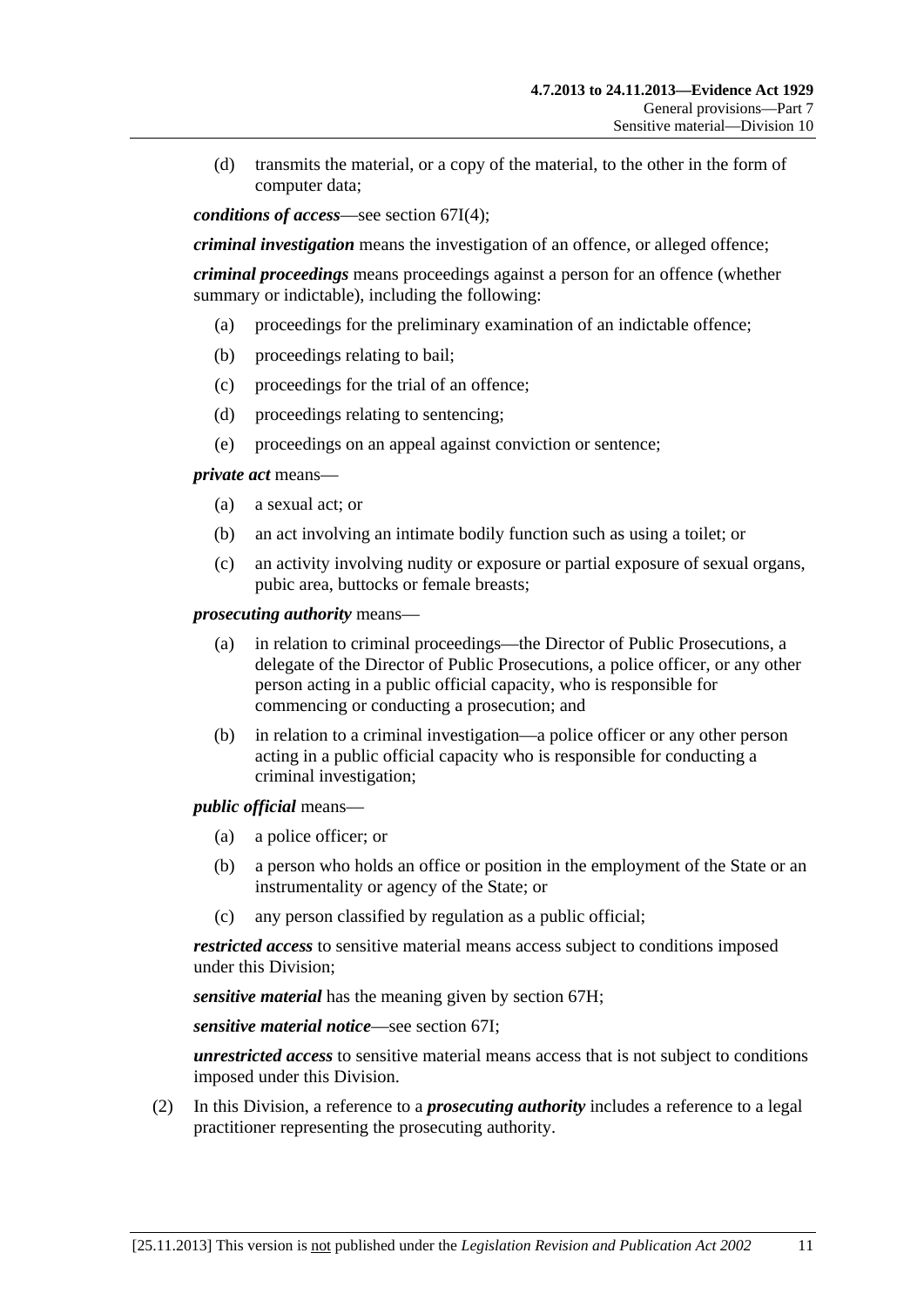### <span id="page-77-0"></span>**67H—Meaning of sensitive material**

- (1) For the purposes of this Division, anything that contains or displays an image of a person is *sensitive material* if—
	- (a) the image is of the person engaged or apparently engaged in a private act; or
	- (b) the image is of the victim, or alleged victim, of a sexual offence or an offence of stalking under section 19AA of the *[Criminal Law Consolidation Act 1935](http://www.legislation.sa.gov.au/index.aspx?action=legref&type=act&legtitle=Criminal%20Law%20Consolidation%20Act%201935)*; or
	- (c) the image is of the person taken or made after the person's death.
- (2) A reference to *sensitive material* extends to anything in a prosecuting authority's possession that the prosecuting authority reasonably considers to be sensitive material.

### **67I—Procedures for giving restricted access to sensitive material**

- (1) If, but for this Division, a prosecuting authority would be required to give unrestricted access to sensitive material, the prosecuting authority has a discretion to give either unrestricted or restricted access to the sensitive material.
- (2) A prosecuting authority cannot, however, exercise its powers under this Division to restrict access to sensitive material by—
	- (a) a court; or
	- (b) a public official who reasonably requires access to the sensitive material for purposes connected with his or her official functions.
- (3) If the prosecuting authority decides to give restricted access, the authority must give the person entitled to access a notice (a *sensitive material notice*) that complies with this section.
- (4) The sensitive material notice must—
	- (a) describe the sensitive material; and
	- (b) indicate that the prosecuting authority has decided to exercise its powers under this section to restrict the person's access to the sensitive material; and
	- (c) state that the restricted access to the sensitive material is subject to the following conditions:
		- (i) the condition that the material will be available for examination by the person under the supervision of the prosecuting authority at a place specified in the notice and at a time to be arranged at the request of the person;
		- (ii) any other condition the prosecuting authority considers necessary or desirable to protect the integrity of the material and to prevent unauthorised reproduction or dissemination; and
	- (d) set out the name and contact details of the person who is responsible for arranging restricted access to the material on behalf of the prosecuting authority.
- (5) After receiving a sensitive material notice, the person entitled to restricted access may ask the prosecuting authority to give the person access to the sensitive material.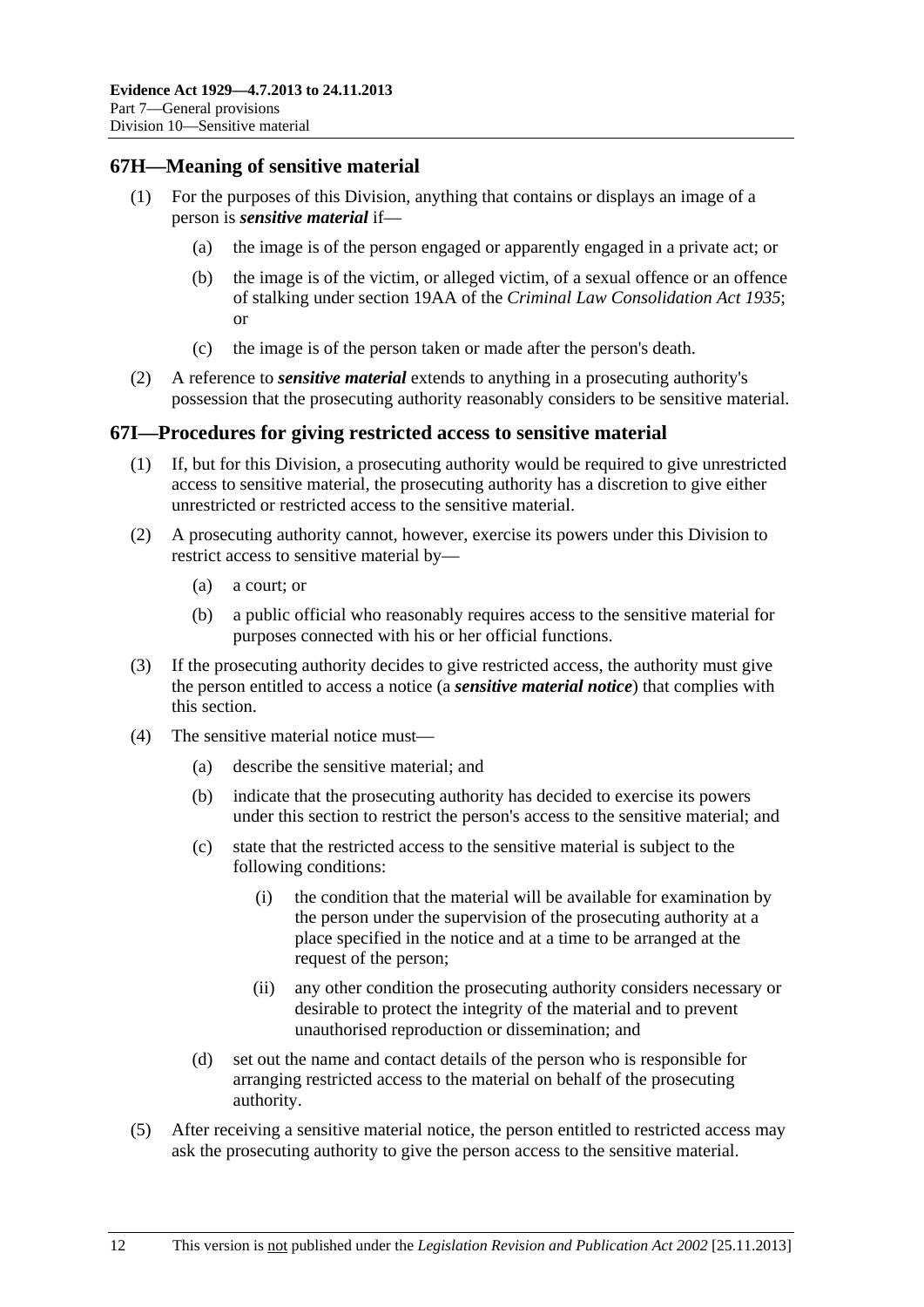- <span id="page-78-0"></span> (6) The prosecuting authority must, as soon as practicable after receiving such a request, give the person entitled to restricted access such opportunity or opportunities as may be reasonable in the circumstances to access the sensitive material under the conditions of access.
- (7) A decision by a prosecuting authority under this section to restrict access to sensitive material is administrative and final and not subject to any form of review.
- (8) A person who is given restricted access to sensitive material by a prosecuting authority under this section must not contravene a condition of access. Maximum penalty: \$8 000 or imprisonment for 2 years or both.

### **67J—Improper dissemination of sensitive material**

- (1) A person who creates sensitive material for a prosecuting authority, or who obtains possession of sensitive material on behalf of or from a prosecuting authority, in connection with a criminal investigation, or criminal or civil proceedings, must not allow access to the material except—
	- (a) for the legitimate purposes of the investigation or proceedings; or
	- (b) as may be authorised by the prosecuting authority.

Maximum penalty: \$8 000 or imprisonment for 2 years or both.

 (2) A public official who creates, or obtains possession of, sensitive material in connection with official functions must not allow access to the material except as reasonably required for purposes connected with his or her official functions (which may include functions relating to education or training).

Maximum penalty: \$8 000 or imprisonment for 2 years or both.

 (3) In proceedings for an offence against [subsection \(1\)](#page-78-0) or [\(2\)](#page-78-0), it is a defence to prove that the act or omission constituting the offence was attributable to an honest and reasonable mistake on the defendant's part.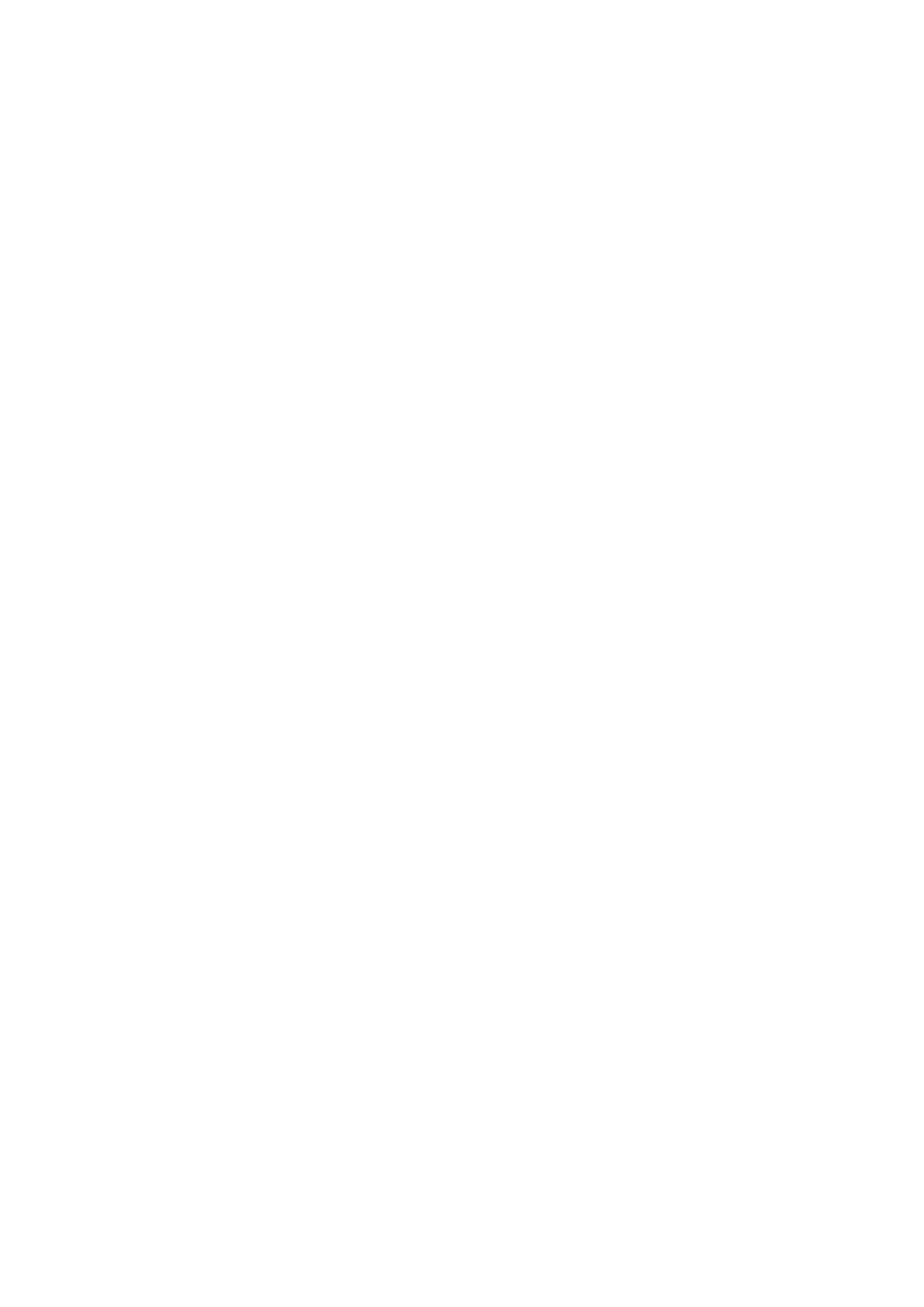# <span id="page-80-0"></span>**Part 8—Publication of evidence**

# **Division 1—Preliminary**

### **68—Interpretation**

In this Part—

*court* includes any person acting judicially;

*evidence* includes any statement made before a court whether or not the statement constitutes evidence for the purposes of the proceedings before the court;

*interim suppression order* means a suppression order under [section 69A\(3\)](#page-81-0);

*news media* means those who carry on the business of publishing;

*newspaper* means a newspaper, journal, magazine or other publication that is published at periodic intervals;

*primary court*, in relation to an appeal, means the court by which the decision or order subject to appeal was made;

*publish* means publish by newspaper, radio or television, or on the internet, or by other similar means of communication to the public;

*suppression order* means an order—

- (a) forbidding the publication of specified evidence or of any account or report of specified evidence; or
- (b) forbidding the publication of the name of—
	- (i) a party or witness; or
	- (ii) a person alluded to in the course of proceedings before the court,

and of any other material tending to identify any such person.

# **Division 2—Orders for clearing court or suppressing publication of evidence etc**

### **69—Order for clearing the court**

- (1) Where a court considers it desirable in the interests of the administration of justice, or in order to prevent hardship or embarrassment to any person, to exercise the powers conferred by this section, it may order specified persons, or all persons except those specified, to absent themselves from the place in which the court is being held during the whole or any part of the proceedings before the court.
- (1a) Where the alleged victim of a sexual offence is a child and is to give evidence in proceedings related to the offence, an order must be made under [subsection \(1\)](#page-80-0)  requiring all persons except—
	- (a) those whose presence is required for the purposes of the proceedings; and
	- (b) a person who is present at the request or with the consent of the child to provide emotional support for the child; and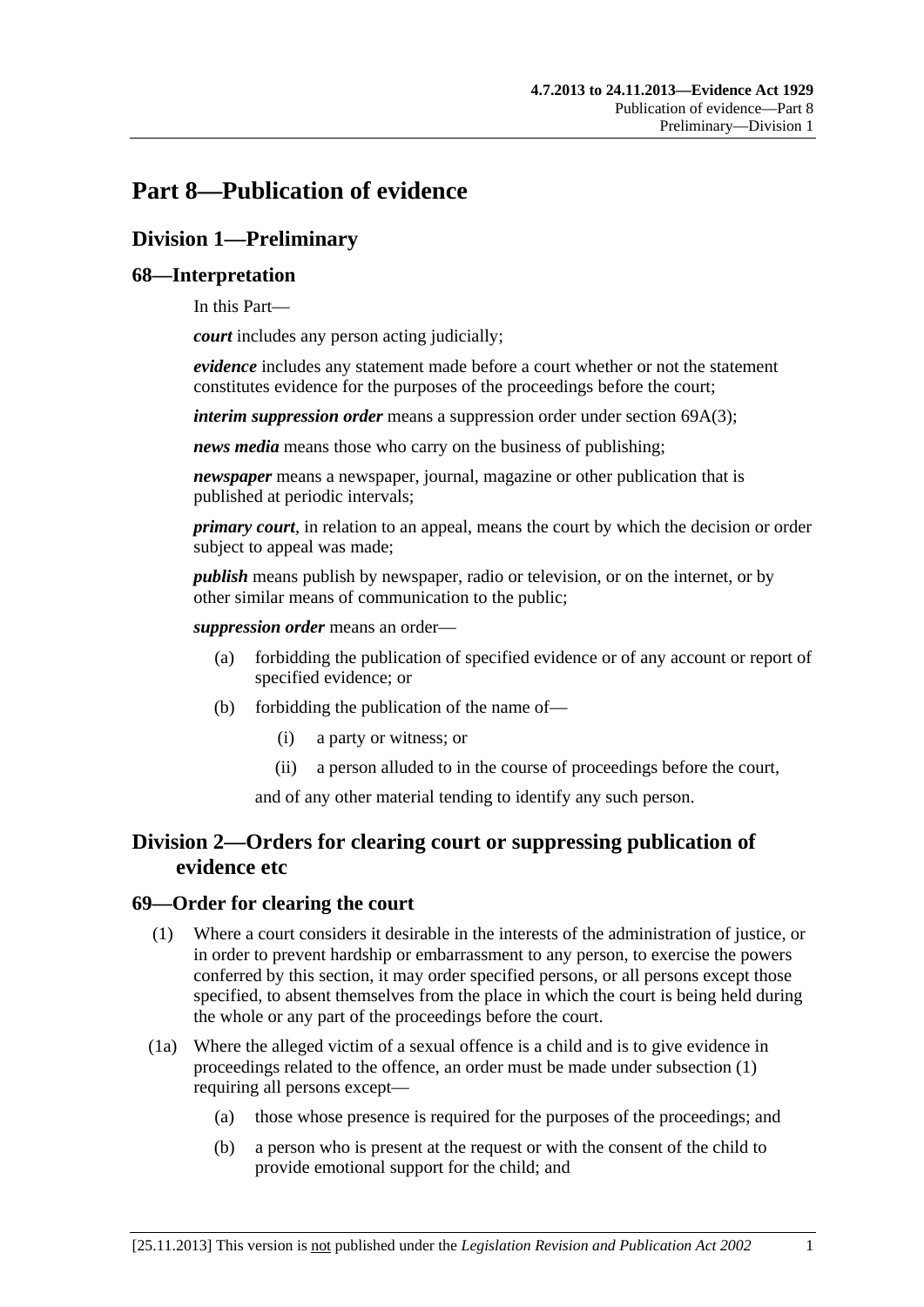<span id="page-81-0"></span> (c) any other person who, in the opinion of the court, should be allowed to be present,

to absent themselves from the place in which the court is being held while the child is giving evidence.

- (2) The court may, on the application of a person against whom an order under [subsection \(1\)](#page-80-0) operates, make available to him a transcript of evidence, and a record of proceedings, taken before the court during the operation of the order.
- (3) Where a court refuses an application under [subsection \(2\),](#page-81-0) the applicant may appeal against the refusal.

### **69A—Suppression orders**

- (1) Where a court is satisfied that a suppression order should be made—
	- (a) to prevent prejudice to the proper administration of justice; or
	- (b) to prevent undue hardship—
		- (i) to an alleged victim of crime; or
		- (ii) to a witness or potential witness in civil or criminal proceedings who is not a party to those proceedings; or
		- (iii) to a child,

the court may, subject to this section, make such an order.

- (2) If a court is considering whether to make a suppression order (other than an interim suppression order), the court—
	- (a) must recognise that a primary objective in the administration of justice is to safeguard the public interest in open justice and the consequential right of the news media to publish information relating to court proceedings; and
	- (b) may only make a suppression order if satisfied that special circumstances exist giving rise to a sufficiently serious threat of prejudice to the proper administration of justice, or undue hardship, to justify the making of the order in the particular case.
- (3) Where an application is made to a court for a suppression order, the court may, without inquiring into the merits of the application, make such an order (an *interim suppression order*) to have effect, subject to revocation by the court, until the application is determined; but if such an order is made the court must determine the application as a matter of urgency and, wherever practicable, within 72 hours after making the interim suppression order.
- (4) A suppression order may be made subject to such exceptions and conditions as the court thinks fit and specifies in the order.
- (5) Where an application is made to a court for a suppression order—
	- (a) any of the following persons, namely:
		- (i) the applicant for the suppression order;
		- (ii) a party to the proceedings in which the suppression order is sought;
		- (iii) a representative of a newspaper or a radio or television station;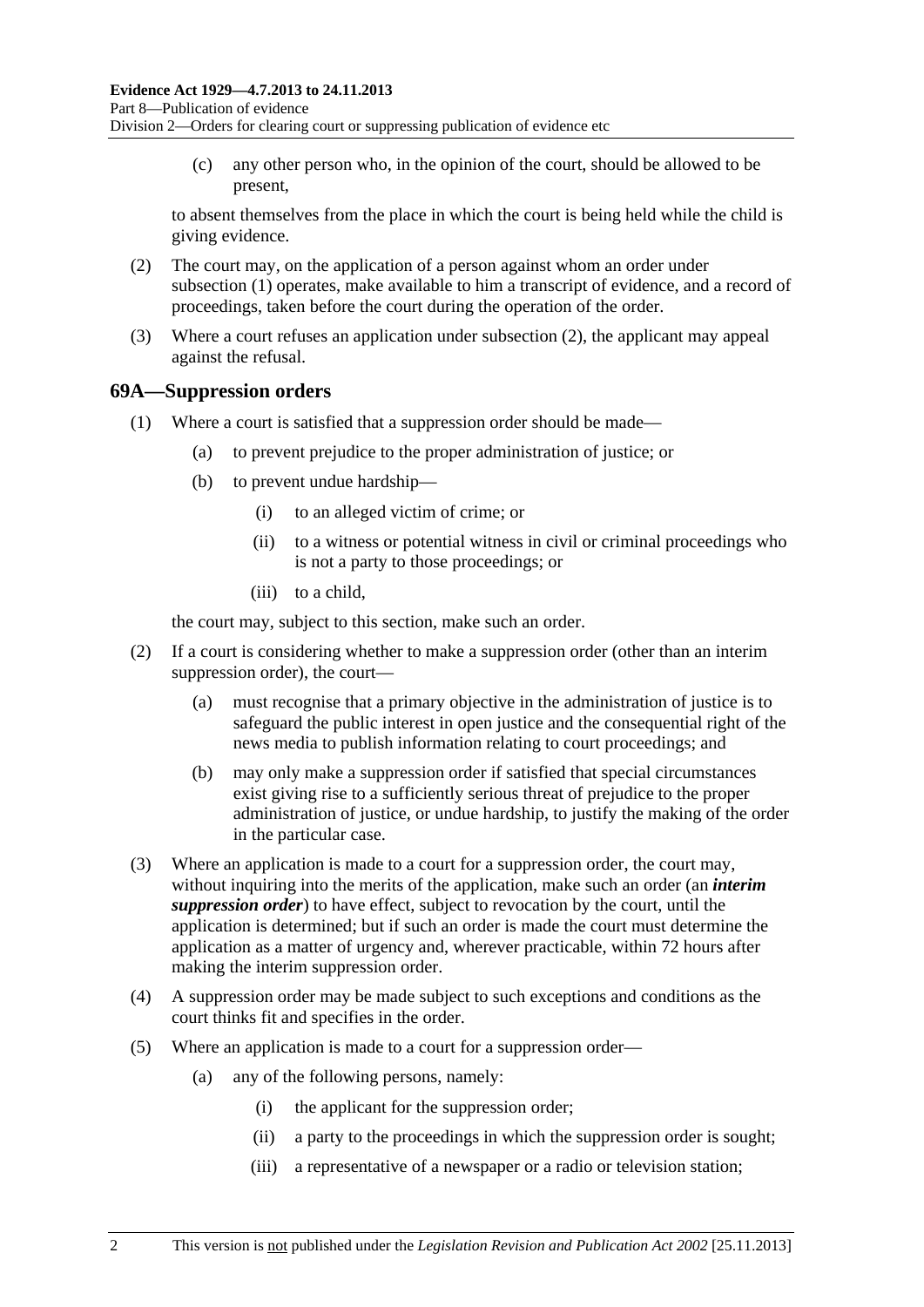<span id="page-82-0"></span> (iv) any person who has, in the opinion of the court, a proper interest in the question of whether a suppression order should be made,

is entitled to make submissions to the court on the application and may, with the permission of the court, call or give evidence in support of those submissions;

- (b) the court may (but is not obliged to) delay determining the application to make possible or facilitate non-party intervention in the proceedings under [paragraph \(a\)\(iii\)](#page-81-0) or [\(iv\)](#page-82-0).
- (6) A suppression order may be varied or revoked by the court by which it was made, on the application of any of the persons entitled to make submissions by virtue of subsection  $(5)(a)$ .
- (7) On an application for the making, variation or revocation of a suppression order—
	- (a) a matter of fact is sufficiently proved if proved on the balance of probabilities;
	- (b) if there appears to be no serious dispute as to a particular matter of fact, the court (having regard to the desirability of dealing expeditiously with the application) may—
		- (i) dispense with the taking of evidence on that matter; and
		- (ii) accept the relevant fact as proved.
- (8) If a court makes a suppression order, the court must—
	- (a) as soon as reasonably practicable forward to the Registrar a copy of the order; and
	- (b) except in the case of an interim suppression order—within 30 days, forward to the Attorney-General a report setting out—
		- (i) the terms of the order; and
		- (ii) the name of any person whose name is suppressed from publication; and
		- (iii) a transcript or other record of any evidence suppressed from publication; and
		- (iv) full particulars of the reasons for which the order was made.
- (9) If a court orders the variation or revocation of a suppression order, the court must as soon as reasonably practicable forward a copy of the order to the Registrar.
- (10) The Registrar—
	- (a) will establish and maintain a register of all suppression orders; and
	- (b) will, immediately after receiving a copy of a suppression order, or an order for the variation or revocation of a suppression order, enter the order in the register; and
	- (c) will, when an order is entered in the register, immediately transmit by fax, email or other electronic means notice of the order to the nominated address of each authorised news media representative.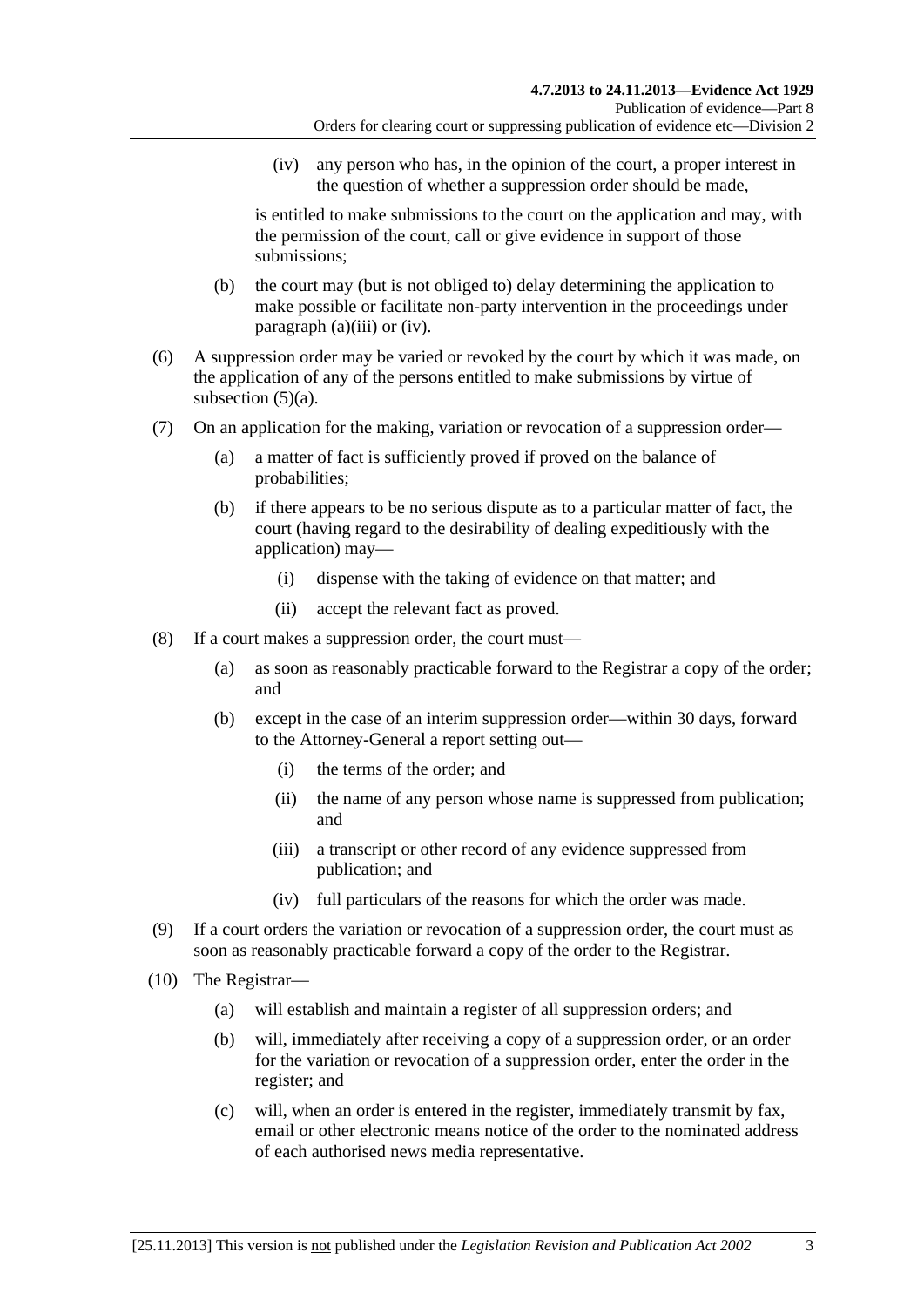- (11) The register will be made available for inspection by members of the public free of charge during ordinary office hours.
- (12) Without limiting the ways in which notice of a suppression order, or an order varying or revoking a suppression order, may be given, the entry of such an order in the register is notice to the news media and the public generally (within and outside the State) of the making and terms of the order.
- (13) In this section—

*authorised news media representative* means a person—

- (a) who is nominated by a member of the news media to be the member's authorised representative for the purpose of receiving notices under subsection  $(10)(c)$ ; and
- (b) who has given the Registrar a notice specifying the representative's nominated address for the receipt of notices under [subsection \(10\)\(c\);](#page-82-0) and
- (c) who has paid the relevant fee or fees (which may consist of, or include, periodic fees) fixed by the regulations;

*nominated address* of a nominated representative means the fax number, email address or other address for the receipt of electronic communications nominated by the representative as the address to which notices may be sent to the representative by the Registrar under subsection  $(10)(c)$ ;

*Registrar* means a person to whom the functions of the Registrar under this section are assigned by the Attorney-General.

### **69AB—Review of suppression orders**

- (1) Subject to the regulations, a suppression order becomes liable to review as follows:
	- (a) if the order relates to criminal proceedings and is in force at the time, the order becomes liable to review as follows:
		- (i) on the completion or termination of a preliminary examination;
		- (ii) on the withdrawal of a charge after the completion of a preliminary examination;
		- (iii) on the acquittal of the defendant;
		- (iv) when an appeal against conviction or sentence has been determined or all rights to appeal against conviction or sentence have been exhausted or expired;
		- (v) on the defendant being declared under Part 8A of the *[Criminal Law](http://www.legislation.sa.gov.au/index.aspx?action=legref&type=act&legtitle=Criminal%20Law%20Consolidation%20Act%201935)  [Consolidation Act 1935](http://www.legislation.sa.gov.au/index.aspx?action=legref&type=act&legtitle=Criminal%20Law%20Consolidation%20Act%201935)* to be liable to supervision;
		- (vi) in any other case—when the proceedings are otherwise concluded or terminated,

(and, if more than 1 such occasion for review occurs in the course of the same proceedings, the order becomes liable to review on each such occasion);

 (b) if the order relates to a coronial inquest, the order becomes liable to review when the coroner gives his or her findings on the inquest;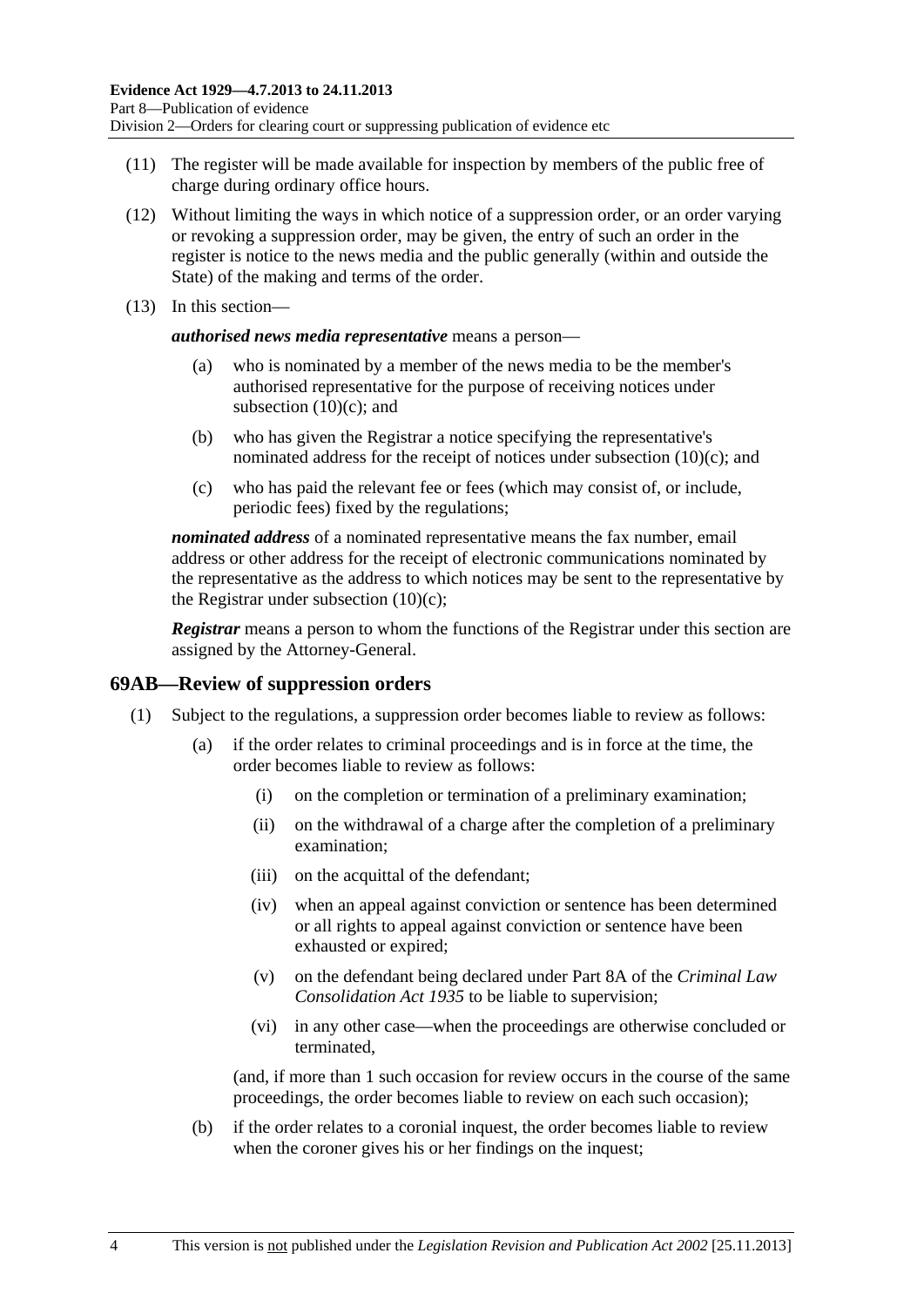- (c) if the order relates to civil proceedings, the order becomes liable to review when the court gives its judgment in the proceedings or the proceedings are settled or withdrawn.
- (2) When a suppression order becomes liable to review, the court that made the order must conduct a review as soon as practicable.
- (3) The following persons are entitled to be heard on a review:
	- (a) the applicant for the suppression order;
	- (b) a party to the proceedings in which the suppression order was made;
	- (c) a representative of a newspaper or a radio or television station;
	- (d) any other person who has, in the opinion of the court, a proper interest in the matters to be considered on the review.
- (4) On a review, the court may confirm, vary or revoke the suppression order.

# **69AC—Appeal against suppression order etc**

- (1) An appeal lies against—
	- (a) a suppression order or a decision by a court not to make a suppression order; or
	- (b) the variation or revocation of a suppression order or a decision by a court not to vary or revoke a suppression order; or
	- (c) a decision by a court on the review of a suppression order.
- (2) Any of the following persons is entitled to bring, or to be heard on, an appeal under this section:
	- (a) the applicant for the suppression order;
	- (b) a party to the proceedings in which the order or decision subject to appeal was made;
	- (c) a representative of a newspaper or a radio or television station;
	- (d) a person who appeared in proceedings before the primary court related to the making or review of the suppression order;
	- (e) a person who—
		- (i) did not appear in proceedings before the primary court related to the making or review of the suppression order but has, in the opinion of the appellate court, a proper interest in the subject matter of the appeal or proposed appeal; and
		- (ii) satisfies the appellate court that the failure to appear in the proceedings before the primary court is not attributable to a lack of proper diligence.

# **69B—Appeals**

- (1) An appeal under this Division lies to—
	- (a) the court to which appeals lie against final judgments or orders of the primary court; and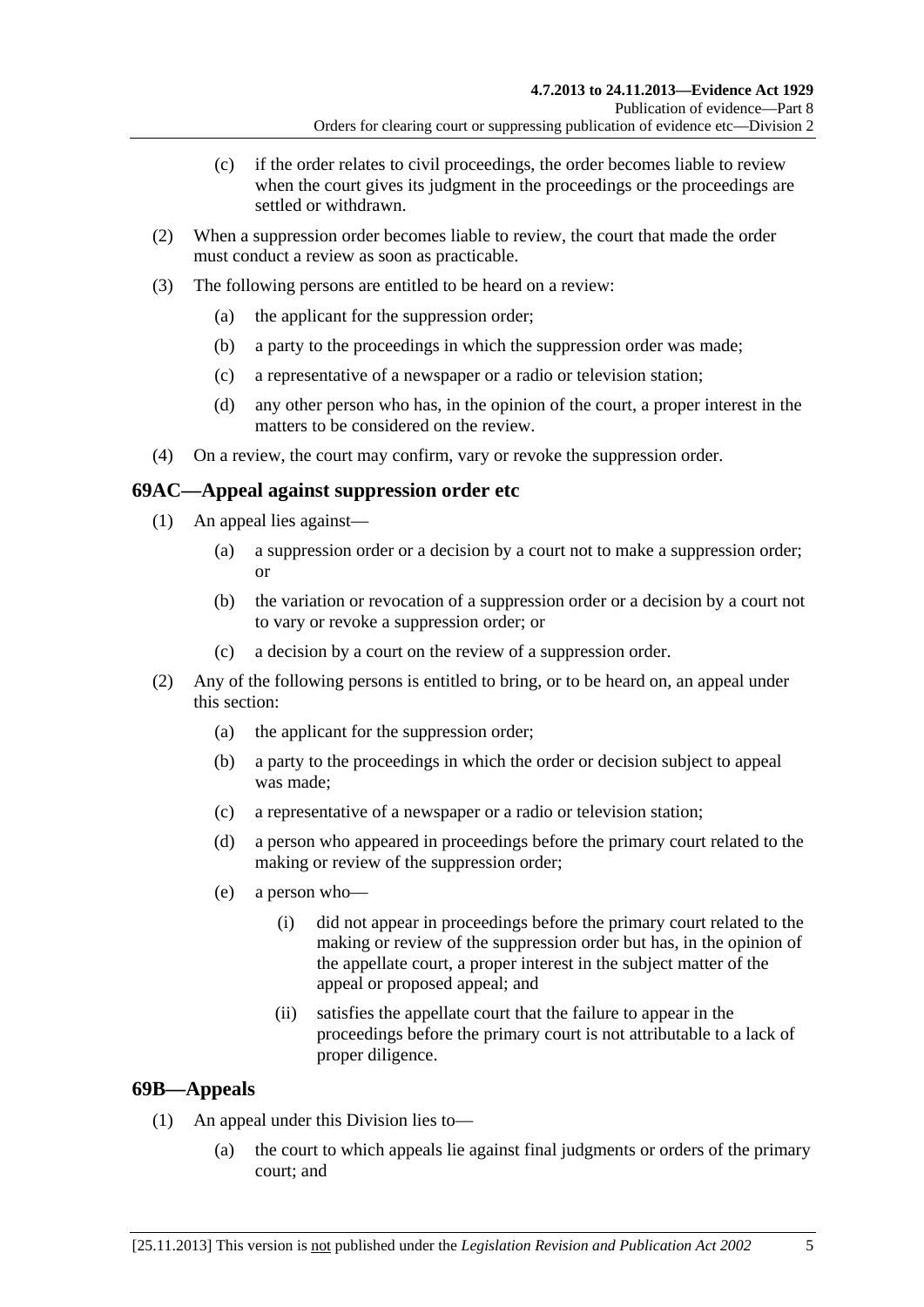(b) where there is no such court—the Supreme Court constituted of a single judge,

and where the appeal lies in accordance with the above principles to some court other than the Full Court, a further appeal lies to the Full Court from a judgment or order of the primary appellate court.

- (2) An appeal under this Division shall be heard and determined as expeditiously as possible.
- (3) Upon an appeal under this Division, the appellate court—
	- (a) may confirm, vary or revoke the order or decision subject to the appeal; and
	- (b) may make any order or decision under this Division that could have been made in the first instance; and
	- (c) may make orders for costs and orders dealing with any other incidental or ancillary matters.
- (4) Except as provided in this Division, no appeal lies against a decision or order of a court made under this Division.

### **70—Disobedience to orders under this Division**

- (1) If a person disobeys an order under this Division and the court by which the order was made has power to punish for contempt, the person is guilty of a contempt of the court.
- (1a) If a person disobeys an order under this Division, whether or not the court by which the order was made has power to punish for contempt, the person is guilty of an offence.

Maximum penalty:

- (a) in the case of a natural person—\$10 000 or imprisonment for 2 years;
- (b) in the case of a body corporate—\$120 000.
- (2) A person shall not, in respect of the same act or default, be proceeded against under this section both for a contempt of court and a summary offence.

### **71—Attorney-General to provide annual report**

- (1) The Attorney-General shall, on or before the thirty-first day of October in each year, prepare a report relating to the preceding financial year specifying—
	- (a) the total number of orders made under this Division or a corresponding previous enactment; and
	- (b) the number of such orders made by each of the various courts; and
	- (c) a summary of the reasons assigned by the courts for making such orders.
- (2) The Attorney-General shall, as soon as practicable after the report is prepared, cause a copy of the report to be laid before each House of Parliament.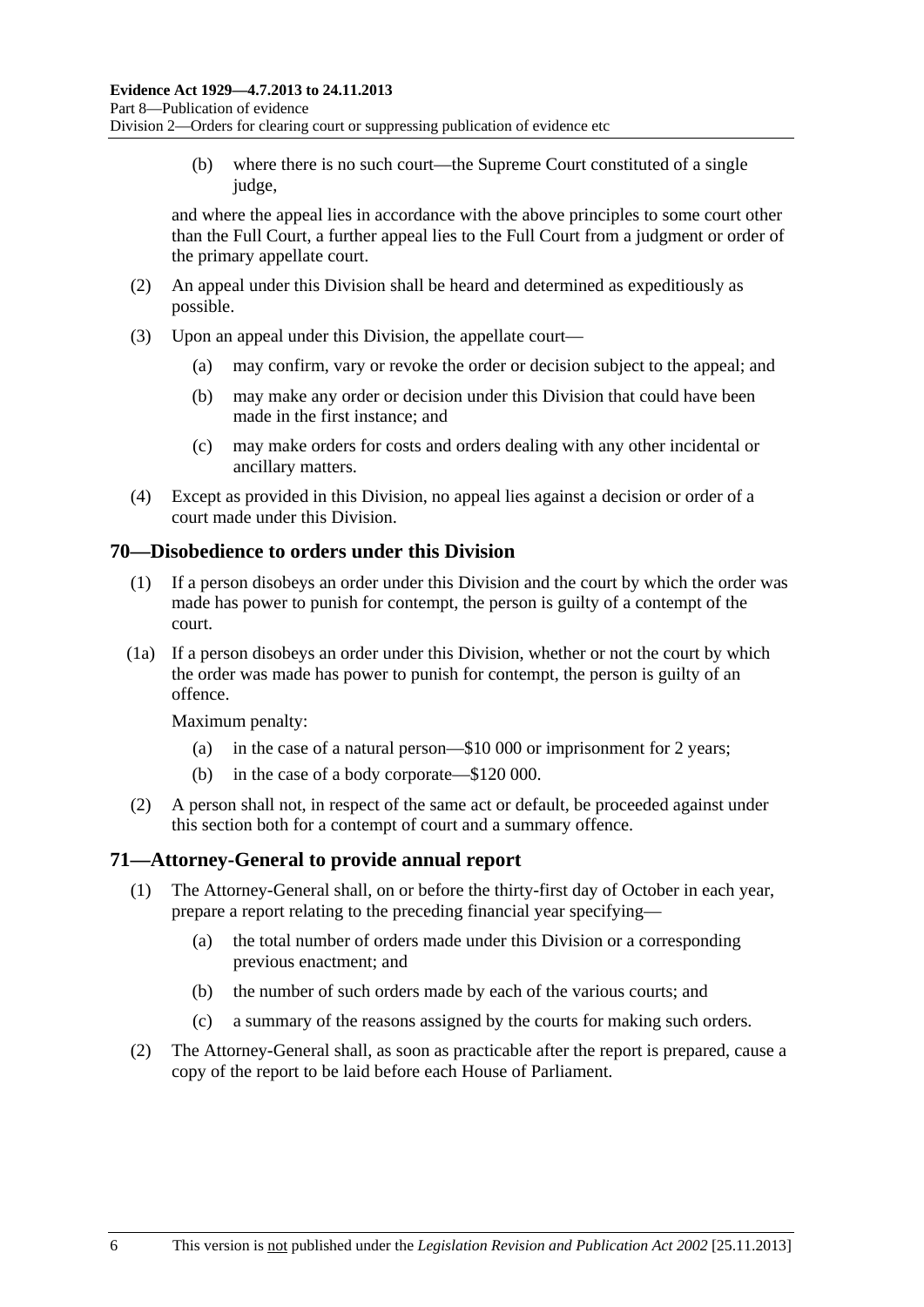# <span id="page-86-0"></span>**Division 3—Sexual cases**

### **71A—Restriction on reporting on sexual offences**

- (1) Subject to this section, a person must not, before the relevant date, publish—
	- (a) any evidence given in proceedings against a person charged with a sexual offence (whether the evidence is given in the course of proceedings for a summary or minor indictable offence or in a preliminary examination of an indictable offence); or
	- (b) any report on such proceedings; or
	- (c) any evidence given in, or report of, related proceedings in which the accused person is involved after the accused person is charged but before the relevant date,

unless the accused person consents to the publication.

Maximum penalty:

- (a) in the case of a natural person—\$10 000;
- (b) in the case of a body corporate—\$120 000.
- (2) Subject to this section, a person must not, before the relevant date, publish any statement or representation—
	- (a) by which the identity of a person who has been, or is about to be, charged with a sexual offence is revealed; or
	- (b) from which the identity of a person who has been, or is about to be, charged with a sexual offence, might reasonably be inferred,

unless the accused person consents to the publication.

Maximum penalty:

- (a) in the case of a natural person—\$10 000;
- (b) in the case of a body corporate—\$120 000.
- (3) If an accused person has not consented to the publication of material under [subsection \(1\)](#page-86-0) or [\(2\)](#page-86-0), the court may, on application, make an order (a *publication order*) that the restriction on publication under the relevant subsection be varied or removed altogether, if satisfied that to do so—
	- (a) may assist in the investigation of an offence; or
	- (b) is otherwise in the public interest.
- (3a) A publication order may be subject to such exceptions and conditions as the court thinks fit and specifies in the order.
- (3b) An application for a publication order may be made, with the permission of the court, by any person who has, in the opinion of the court, a proper interest in the question of whether an order should be made.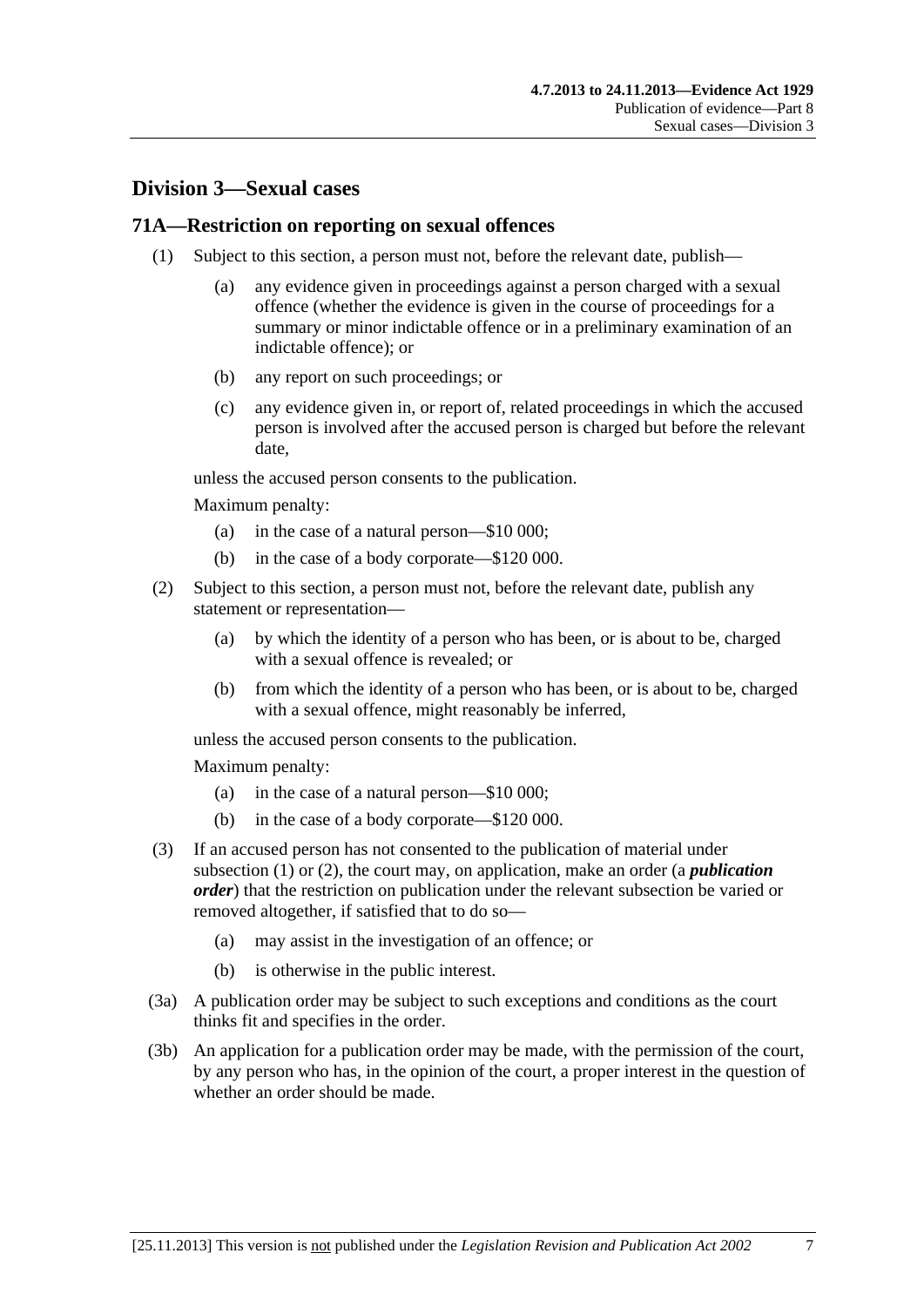- <span id="page-87-0"></span> (3c) If the court permits an application for a publication order to be made, any of the following persons may make submissions to the court on the application and, with the permission of the court, call or give evidence in support of those submissions:
	- (a) the applicant for the publication order;
	- (b) a party to the proceedings in which the order is sought;
	- (c) a representative of a newspaper or a radio or television station;
	- (d) any other person who has, in the opinion of the court, a proper interest in the question of whether an order should be made.
- (3d) A publication order may be varied or revoked by the court by which it was made, on the application of any of the persons entitled to make submissions by virtue of [subsection \(3c\).](#page-87-0)
- (3e) On an application for the making, variation or revocation of a publication order—
	- (a) a matter of fact is sufficiently proved if proved on the balance of probabilities; and
	- (b) if there appears to be no serious dispute as to a particular matter of fact, the court (having regard to the desirability of dealing expeditiously with the application) may—
		- (i) dispense with the taking of evidence on that matter; and
		- (ii) accept the relevant fact as proved.
- (4) A person must not publish any statement or representation—
	- (a) by which the identity of a person alleged in any legal proceedings to be the victim of a sexual offence is revealed; or
	- (b) from which the identity of a person alleged in any legal proceedings to be the victim of a sexual offence might reasonably be inferred,

unless the judge authorises, or the alleged victim consents to, the publication (but no such authorisation or consent can be given where the alleged victim is a child).

Maximum penalty:

- (a) in the case of a natural person—\$10 000;
- (b) in the case of a body corporate—\$120 000.
- (5) In this section—

### *relevant date* means—

- (a) in relation to a charge of a major indictable offence or a charge of a minor indictable offence for which the accused person has elected to be tried by a superior court—the date on which the accused person is committed for trial or sentence; or
- (b) in relation to a charge of any other minor indictable offence or a charge of a summary offence—the date on which a plea of guilty is entered by the accused person or the date on which the accused person is found guilty following a trial; or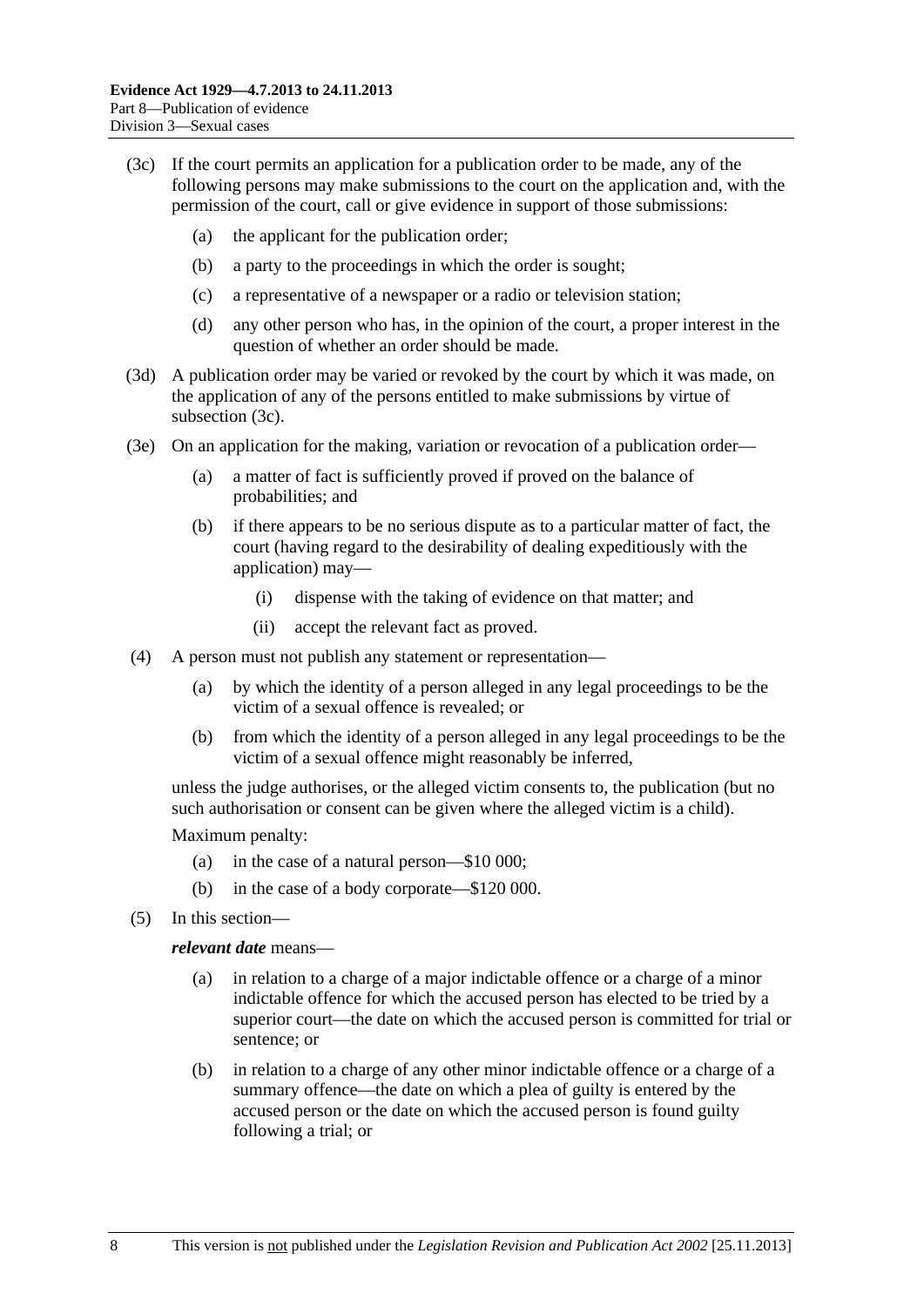<span id="page-88-0"></span> (c) in any case—the date on which the charge is dismissed or the proceedings lapse by reason of the death of the accused person, for want of prosecution, or for any other reason.

# **Division 4—Cases generally**

# **71B—Publishers required to report result of certain proceedings**

- (1) Where—
	- (a) a report of proceedings taken against a person for an offence is published;
	- (b) the report identifies the person against whom the proceedings have been taken or contains information tending to identify that person;
	- (c) the report is published before the result of the proceedings is known;
	- (d) those proceedings do not result in conviction of the person to whom the report relates of the offence with which he was charged,

the person by whom the publication is made shall, as soon as practicable after the determination of the proceedings, publish a fair and accurate report of the result of the proceedings with reasonable prominence having regard to the prominence given to the earlier report.

Maximum penalty:

- (a) in the case of a natural person—\$10 000;
- (b) in the case of a body corporate—\$120 000.
- (2) A person required under [subsection \(1\)](#page-88-0) to publish a report of the result of proceedings may apply to the Supreme Court for directions in relation to the manner in which he should comply with that subsection.
- (3) Where—
	- (a) a report of proceedings taken against a person for an offence is published;
	- (b) the report identifies the person against whom the proceedings have been taken or contains information tending to identify that person;
	- (c) the report is published after the result of the proceedings is known;
	- (d) those proceedings did not result in conviction of the person to whom the report relates of the offence with which he was charged,

the person by whom the publication is made shall include prominently in the report a statement of the result of the proceedings.

Maximum penalty:

- (a) in the case of a natural person—\$10 000;
- (b) in the case of a body corporate—\$120 000.
- (4) In this section—

*proceedings* includes, in relation to an offence, the laying of a charge of the offence.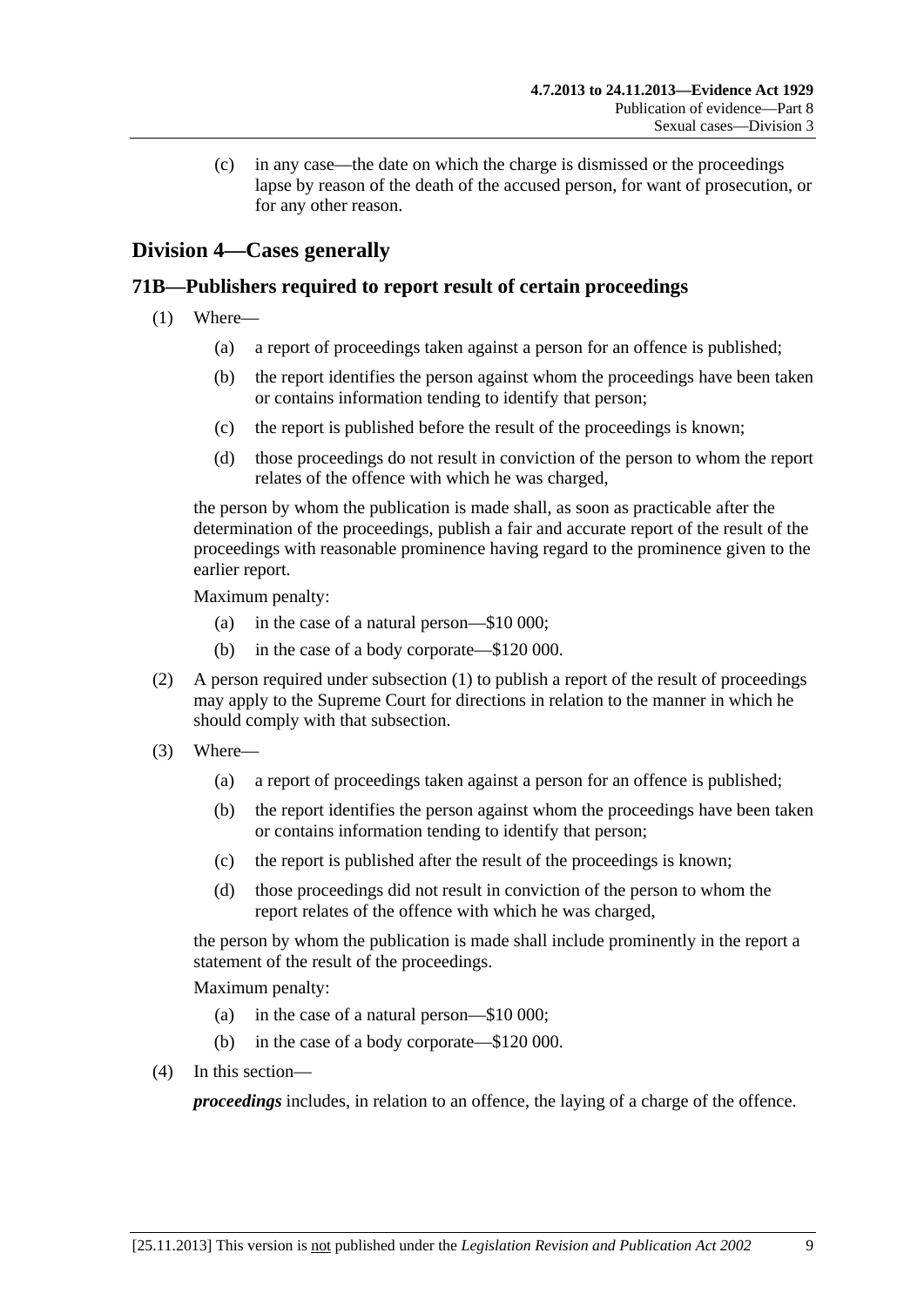## **71C—Restriction on reporting of proceedings following acquittals**

- (1) Where an application has been made for the reservation of a question of law arising at the trial of a person who was tried on information and acquitted, a person must not publish any report, statement or representation in relation to the application or any consequent proceedings—
	- (a) by which the identity of the acquitted person is revealed; or
	- (b) from which the identity of the acquitted person might reasonably be inferred,

unless the acquitted person consents to the publication.

Maximum penalty:

- (a) in the case of a natural person—\$10 000;
- (b) in the case of a body corporate—\$120 000.
- (2) This section does not apply to the publication in printed or electronic form of material that—
	- (a) consists solely or primarily of the reported judgements or decisions of a court or courts; or
	- (b) is of a technical nature designed primarily for use by legal practitioners.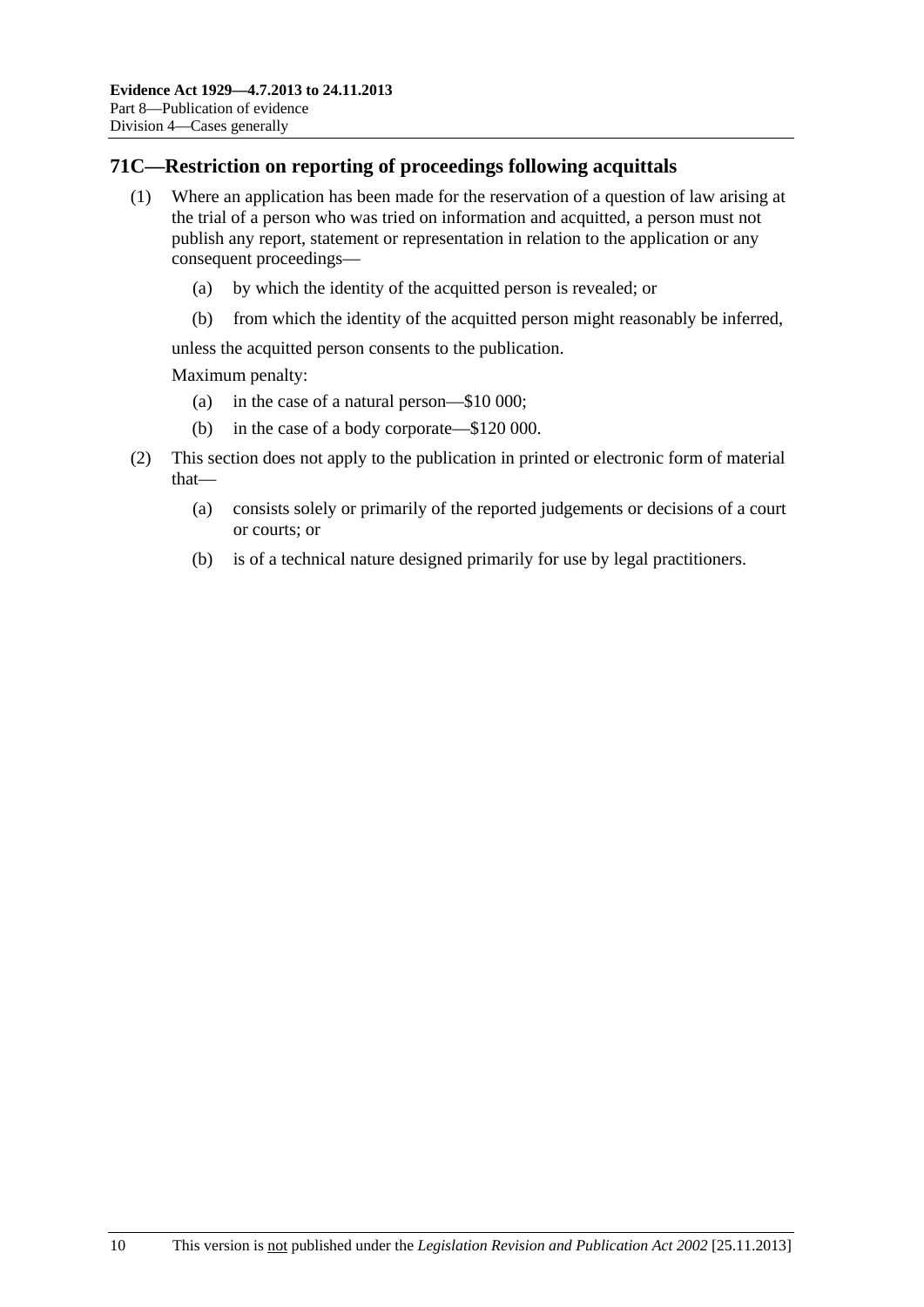# **Part 9—Miscellaneous**

# **73—Regulations**

The Governor may make such regulations as are necessary or expedient for the purposes of, or as are contemplated by, this Act.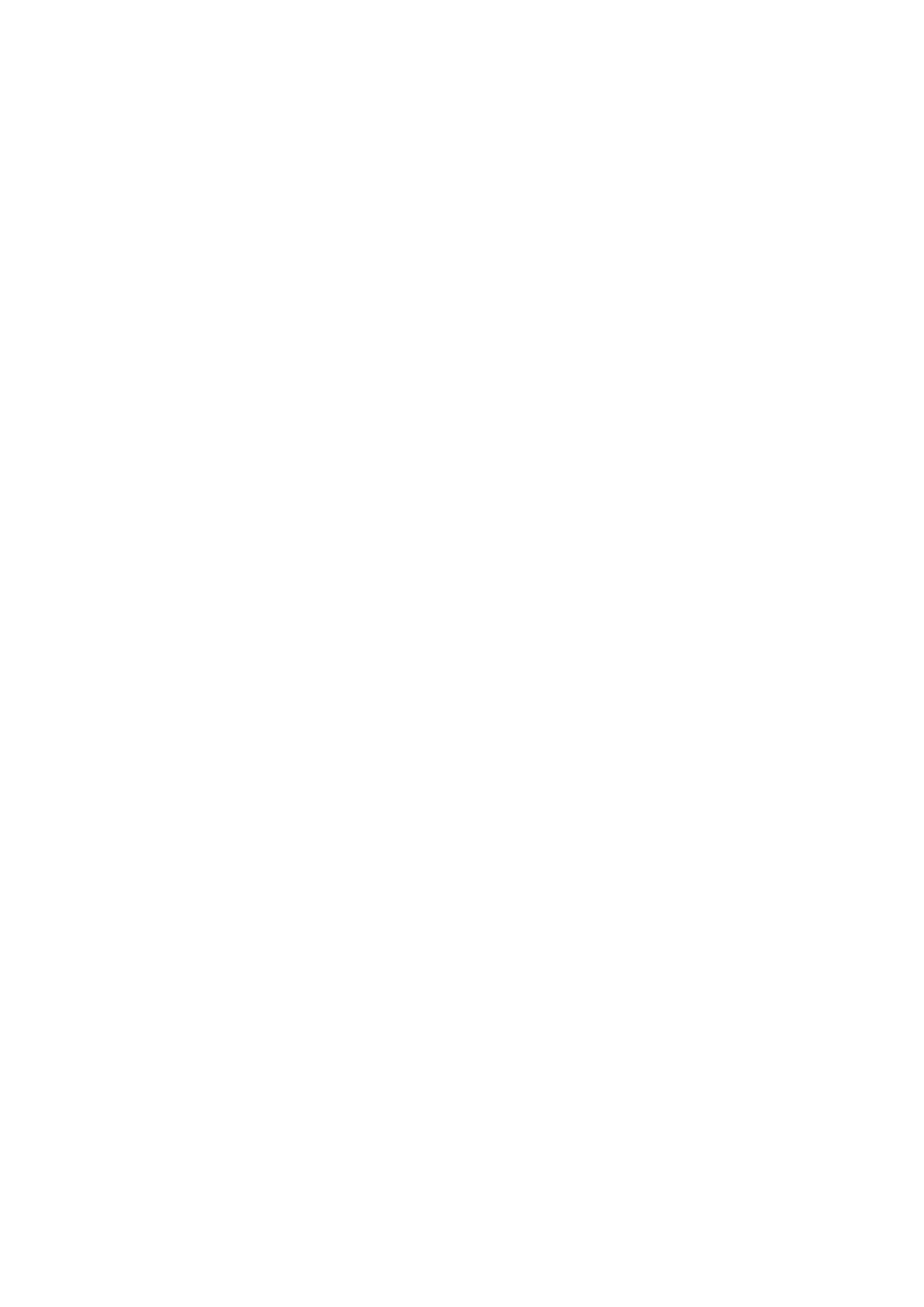| Number and year                                                   | <b>Title of Act</b>                                                                                                                          | <b>Extent of repeal</b>                                                                    |
|-------------------------------------------------------------------|----------------------------------------------------------------------------------------------------------------------------------------------|--------------------------------------------------------------------------------------------|
| Imperial 6 & 7 Vic.<br>c. 85 (adopted by<br>Ordinance 17 of 1846) | An Act for Improving the Law of Evidence                                                                                                     | The whole as the same<br>is adopted and<br>subsisting pursuant to<br>Ordinance 17 of 1846. |
| 3 of 1848                                                         | Ordinance to Facilitate the Admission of the unsworn<br>Testimony of the Aboriginal Inhabitants of South<br>Australia and the parts adjacent | The whole.                                                                                 |
| 4 of 1849                                                         | Ordinance to amend Ordinance 3 of 1848                                                                                                       | The whole.                                                                                 |
| 2 of 1852                                                         | An Act to amend the Law of Evidence                                                                                                          | The whole.                                                                                 |
| 24 of 1855–6                                                      | The Supreme Court Procedure Act 1855                                                                                                         | Sections 16 to 21<br>inclusive.                                                            |
| 13 of 1866–7                                                      | An Act for amending the Law of Evidence and<br>Practice on Criminal trials                                                                   | Sections 3 to 8<br>inclusive.                                                              |
| 3 of 1867                                                         | <b>Matrimonial Causes Act 1867</b>                                                                                                           | Section 57.                                                                                |
| 10 of 1869-70                                                     | Evidence Further Amendment Act 1869                                                                                                          | The whole.                                                                                 |
| 9 of 1872                                                         | An Act for Shortening and Explaining the Language<br>used in Acts of Parliament, and for other purposes                                      | The whole as unrepealed<br>by 1215 of 1915.                                                |
| 3 of 1873                                                         | The Telegraphic Messages Act 1873                                                                                                            | The whole.                                                                                 |
| 38 of 1876                                                        | The Criminal Law Consolidation Act 1876                                                                                                      | Sections 377 and 378.                                                                      |
| 162 of 1879                                                       | The Bankers Books Evidence Act 1879                                                                                                          | The whole.                                                                                 |
| 435 of 1888                                                       | <b>Evidence Further Amendment Act 1888</b>                                                                                                   | The whole.                                                                                 |
| 1056 of 1911                                                      | The Oaths and Affirmations Act 1911                                                                                                          | The whole.                                                                                 |
| 1287 of 1917                                                      | <b>Evidence Publication Act 1917</b>                                                                                                         | The whole.                                                                                 |
| 1669 of 1925                                                      | Evidence Amendment Act 1925                                                                                                                  | The whole.                                                                                 |

# **Schedule 1—Acts repealed or amended**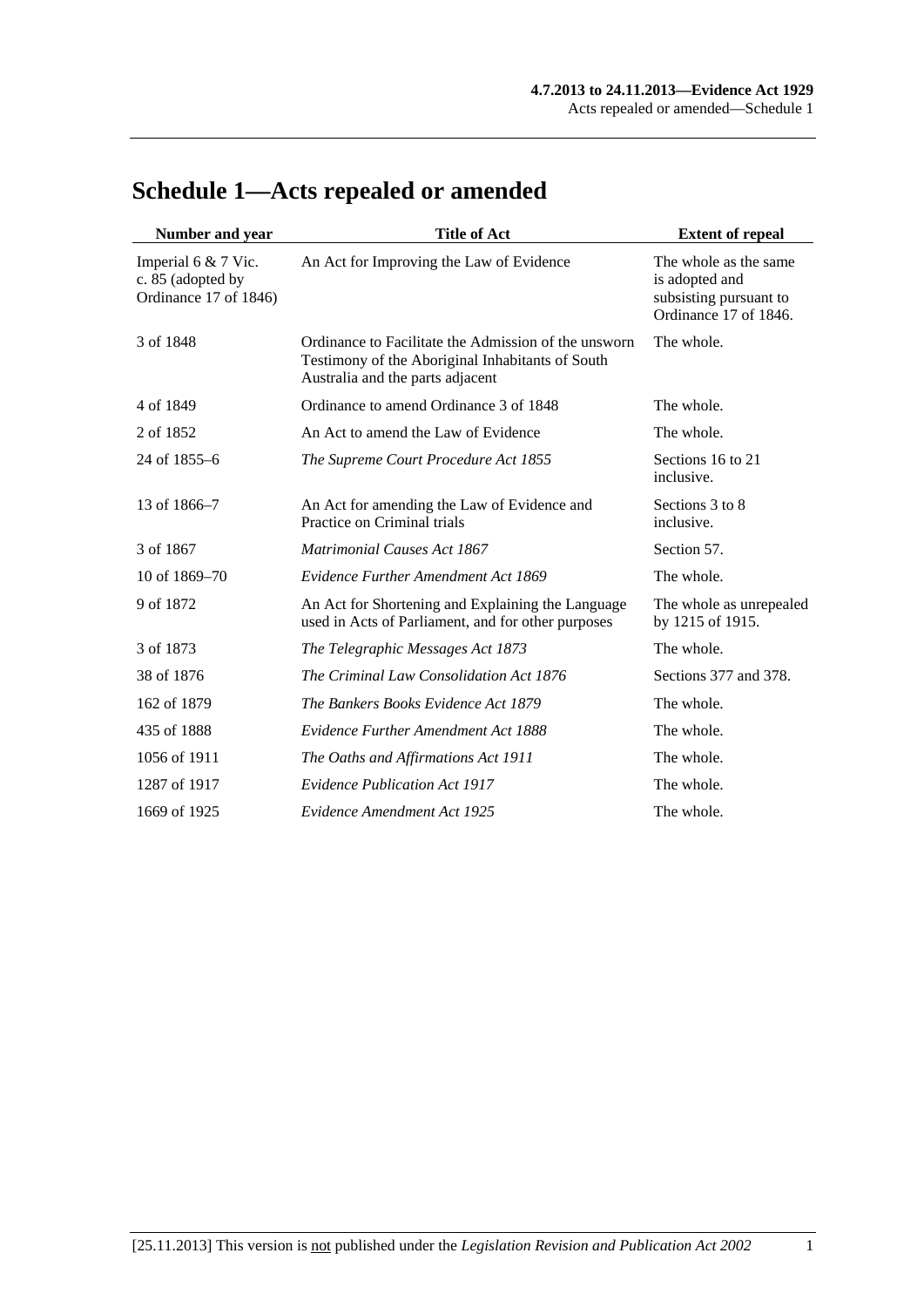#### **Evidence Act 1929—4.7.2013 to 24.11.2013**

Schedule 4—Affidavit about proof of identity of person convicted in another State or Territory

# **Schedule 4—Affidavit about proof of identity of person convicted in another State or Territory**

South Australia

|                | [In the]<br>Court]                     |                                                                                                                                                                                                                                                                               |
|----------------|----------------------------------------|-------------------------------------------------------------------------------------------------------------------------------------------------------------------------------------------------------------------------------------------------------------------------------|
|                | or as the case may be]                 |                                                                                                                                                                                                                                                                               |
|                |                                        | a fingerprint expert attached to the Police Department of the State [or Territory] of                                                                                                                                                                                         |
| $\mathbf{1}$   |                                        | I have examined the fingerprint card now produced and shown to me marked "A". The<br>fingerprints on the said card are identical with those on a fingerprint card portion of the                                                                                              |
| $\overline{2}$ | of the offences set out below, namely: |                                                                                                                                                                                                                                                                               |
|                | the dates of the convictions]          | [Here insert description of offences, the Courts in which the convictions took place and                                                                                                                                                                                      |
| 3              |                                        | From an examination of the said records I believe that the person referred to as having<br>been convicted, in the document(s) now shown to me and marked respectively "B" ["C",<br>"D" etc], is identical with the person whose fingerprints are on the said card marked "A". |
|                |                                        |                                                                                                                                                                                                                                                                               |
|                |                                        |                                                                                                                                                                                                                                                                               |
|                |                                        |                                                                                                                                                                                                                                                                               |
| Before me      |                                        |                                                                                                                                                                                                                                                                               |

A person having authority to take affidavits in the State [or Territory] in which the affidavit is sworn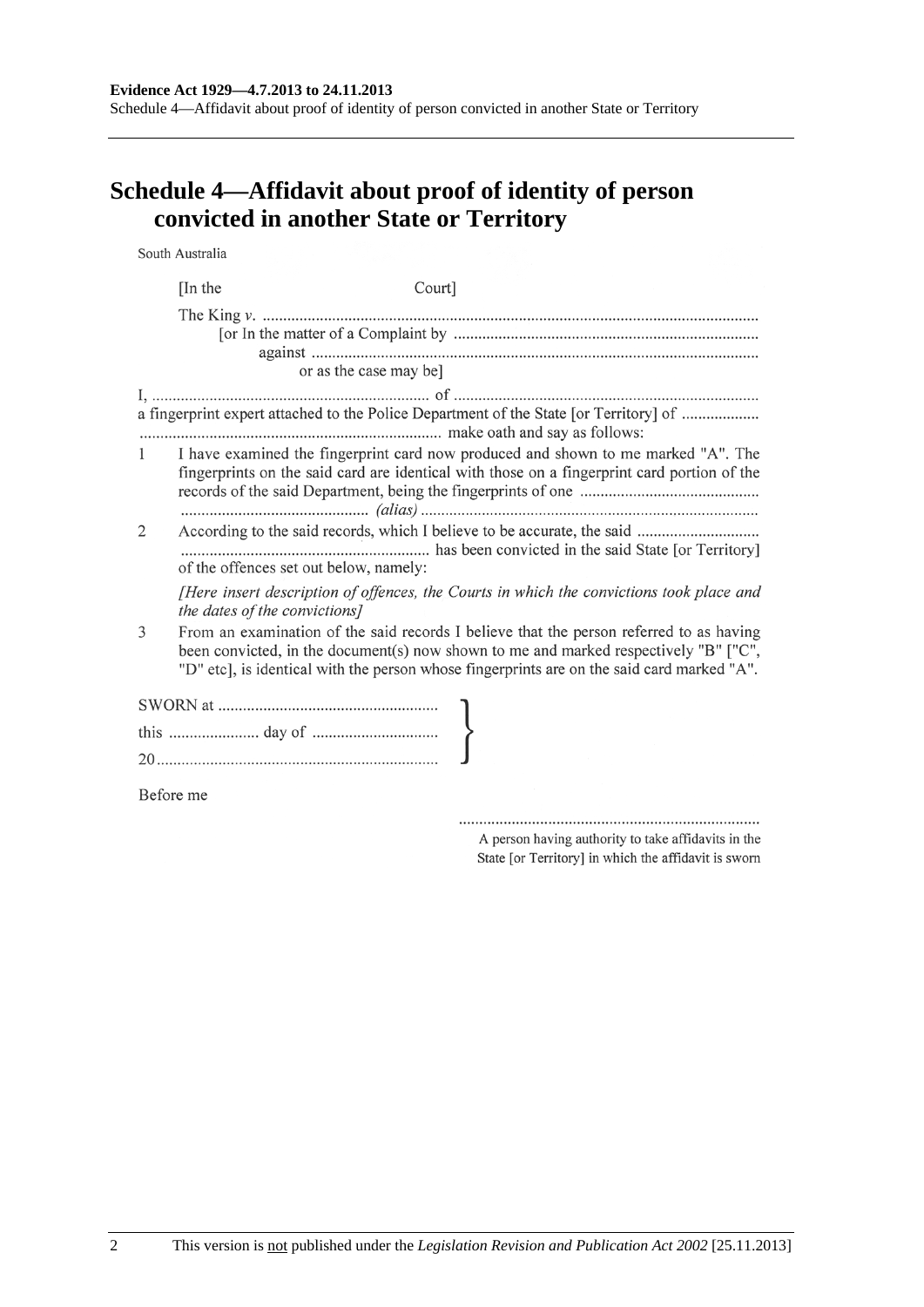# **Legislative history**

# **Notes**

• This version is comprised of the following:

| Part 1    | 17.6.2012                  |
|-----------|----------------------------|
| Part 2    | 9.6.2013                   |
| Part 3    | 17.6.2012                  |
| Part 4    | 18.1.2007                  |
| Part 5    | 1.1.2003 (Reprint No 13)   |
| Part 6    | 24.11.2003 (Reprint No 15) |
| Part 6A   | 1.1.2003 (Reprint No 13)   |
| Part 6B   | 1.1.2003 (Reprint No 13)   |
| Part 6C   | 23.11.2008                 |
| Part 7    | 4.7.2013                   |
| Part 8    | 11.2.2013                  |
| Part 9    | 1.1.2003 (Reprint No 13)   |
| Schedules | 24.11.2003 (Reprint No 15) |
|           |                            |

- Amendments of this version that are uncommenced are not incorporated into the text.
- Please note—References in the legislation to other legislation or instruments or to titles of bodies or offices are not automatically updated as part of the program for the revision and publication of legislation and therefore may be obsolete.
- Earlier versions of this Act (historical versions) are listed at the end of the legislative history.
- For further information relating to the Act and subordinate legislation made under the Act see the Index of South Australian Statutes or www.legislation.sa.gov.au.

# **Principal Act and amendments**

New entries appear in bold.

| Year    | N <sub>0</sub> | Title                                | Assent     | Commencement |
|---------|----------------|--------------------------------------|------------|--------------|
| 1929    | 1907           | Evidence Act 1929                    | 30.10.1929 | 30.10.1929   |
| 1933    | 2110           | Evidence Act Amendment Act 1933      | 31.8.1933  | 31.8.1933    |
| 1940    | 40             | Evidence Act Amendment Act 1940      | 28.11.1940 | 28.11.1940   |
| 1941 27 |                | Evidence Act Amendment Act 1941      | 13.11.1941 | 13.11.1941   |
| 1945 29 |                | Evidence Act Amendment Act 1945      | 3.1.1946   | 3.1.1946     |
| 1947 5  |                | Evidence Act Amendment Act 1947      | 2.10.1947  | 2.10.1947    |
| 1949    | 36             | Evidence Act Amendment Act 1949      | 24.11.1949 | 24.11.1949   |
| 1952 42 |                | <i>Statute Law Revision Act 1952</i> | 4.12.1952  | 4.12.1952    |
| 1955    | 26             | Evidence Act Amendment Act 1955      | 1.12.1955  | 1.12.1955    |
| 1957    | 36             | Evidence Act Amendment Act 1957      | 14.11.1957 | 14.11.1957   |
| 1960    | 25             | Evidence Act Amendment Act 1960      | 27.10.1960 | 27.10.1960   |
| 1968    | 46             | Evidence Act Amendment Act 1968      | 19.12.1968 | 19.12.1968   |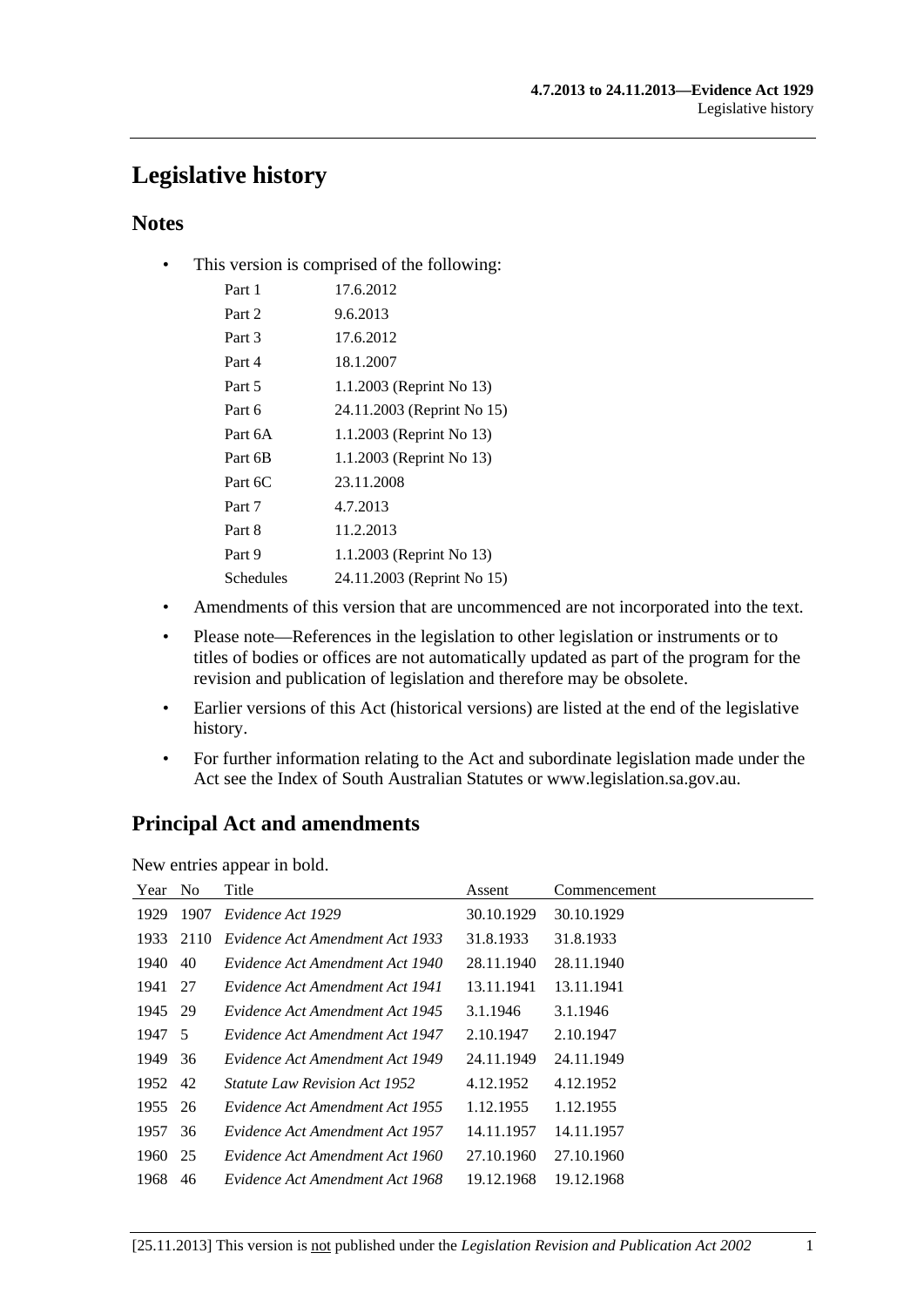| 1969    | 72  | Evidence Act Amendment Act 1969                                                  | 11.12.1969 | 31.8.1970 (Gazette 20.8.1970 p701)                  |
|---------|-----|----------------------------------------------------------------------------------|------------|-----------------------------------------------------|
| 1972    | 53  | Evidence Act Amendment Act 1972                                                  | 27.4.1972  | 1.2.1973 (Gazette 1.2.1973 p377)                    |
| 1972    | 54  | <b>Local and District Criminal Courts</b><br><b>Act Amendment Act 1972</b>       | 27.4.1972  | 9.11.1972 (Gazette 9.11.1972 p2252)                 |
| 1974    | 71  | Evidence Act Amendment Act 1974                                                  | 17.10.1974 | 28.11.1974 (Gazette 28.11.1974 p3372)               |
| 1976    | 84  | Evidence Act Amendment Act 1976                                                  | 9.12.1976  | 9.12.1976                                           |
| 1978    | 65  | Evidence Act Amendment Act 1978                                                  | 28.9.1978  | 28.9.1978                                           |
| 1979    | 9   | Evidence Act Amendment Act 1979                                                  | 1.3.1979   | 1.3.1979                                            |
| 1982    | 40  | Evidence Act Amendment Act 1982                                                  | 22.4.1982  | 6.5.1982 (Gazette 6.5.1982 p1438)                   |
| 1983    | 47  | Evidence Act Amendment Act 1983                                                  | 16.6.1983  | 16.6.1983                                           |
| 1983    | 55  | Evidence Act Amendment Act<br>$(No. 2)$ 1983                                     | 16.6.1983  | 1.8.1983 (Gazette 7.7.1983 p5)                      |
| 1984    | 24  | Evidence Act Amendment Act 1984                                                  | 10.5.1984  | 10.5.1984                                           |
| 1984    | 56  | Statutes Amendment (Oaths and<br>Affirmations) Act 1984                          | 24.5.1984  | 1.7.1984 (Gazette 28.6.1984 p1897)                  |
| 1984    | 90  | Evidence Act Amendment Act<br>$(No. 2)$ 1984                                     | 29.11.1984 | 1.1.1985 (Gazette 13.12.1984 p1811)                 |
| 1984    | 107 | Evidence Act Amendment Act<br>$(No. 3)$ 1984                                     | 20.12.1984 | 20.12.1984                                          |
| 1985    | 96  | Evidence Act Amendment Act 1985                                                  | 1.11.1985  | 1.12.1985 (Gazette 7.11.1985 p1361)                 |
| 1986    | 107 | Evidence Act Amendment Act 1986                                                  | 18.12.1986 | 5.4.1987 (Gazette 26.2.1987 p434)                   |
| 1988    | 32  | Evidence Act Amendment Act 1988                                                  | 21.4.1988  | 1.5.1988 (Gazette 28.4.1988 p1066)                  |
| 1988    | 45  | Evidence Act Amendment Act<br>$(No. 2)$ 1988                                     | 5.5.1988   | 5.5.1988                                            |
| 1989    | 43  | Evidence Act Amendment Act 1989                                                  | 4.5.1989   | 15.5.1989 (Gazette 11.5.1989 p1250)                 |
| 1990    | 72  | Evidence Act Amendment Act 1990                                                  | 20.12.1990 | 20.12.1990                                          |
| 1991    | 41  | Evidence Amendment Act 1991                                                      | 31.10.1991 | 16.7.1992 (Gazette 16.7.1992 p622)                  |
| 1991    | 49  | <b>Director of Public Prosecutions</b><br>Act 1991                               | 21.11.1991 | 6.7.1992 (Gazette 25.6.1992 p1869)                  |
| 1992    | 26  | <b>Statutes Amendment (Attorney-</b><br>General's Portfolio) Act 1992            | 14.5.1992  | 6.7.1992 (Gazette 2.7.1992 p209)                    |
| 1992 76 |     | <b>Statutes Amendment (Right of Reply)</b><br>Act 1992                           | 26.11.1992 | s 5-1.1.1993 (Gazette 10.12.1992<br><i>p1752</i> )  |
| 1993    | 37  | Evidence (Miscellaneous)<br>Amendment Act 1993                                   | 13.5.1993  | 15.7.1993 (Gazette 15.7.1993 p520)                  |
| 1993    | 53  | Evidence (Vulnerable Witnesses)<br>Amendment Act 1993                            | 27.5.1993  | 1.9.1993 (Gazette 15.7.1993 p520)                   |
| 1994    | 59  | Criminal Law Consolidation<br>(Felonies and Misdemeanours)<br>Amendment Act 1994 | 27.10.1994 | 1.1.1995 (Gazette 8.12.1994 p1942)                  |
| 1995    | 27  | <b>Statutes Amendment (Attorney-</b><br>General's Portfolio) Act 1995            | 27.4.1995  | s 13-10.7.1995 (Gazette 29.6.1995<br><i>p</i> 2973) |
| 1996    | 26  | Evidence (Settlement Negotiations)<br>Amendment Act 1996                         | 2.5.1996   | 2.5.1996                                            |
| 1997    | 59  | <b>Statutes Amendment (Attorney-</b><br>General's Portfolio) Act 1997            | 31.7.1997  | Pt 4 (s 6)-14.9.1997 (Gazette<br>11.9.1997 p704)    |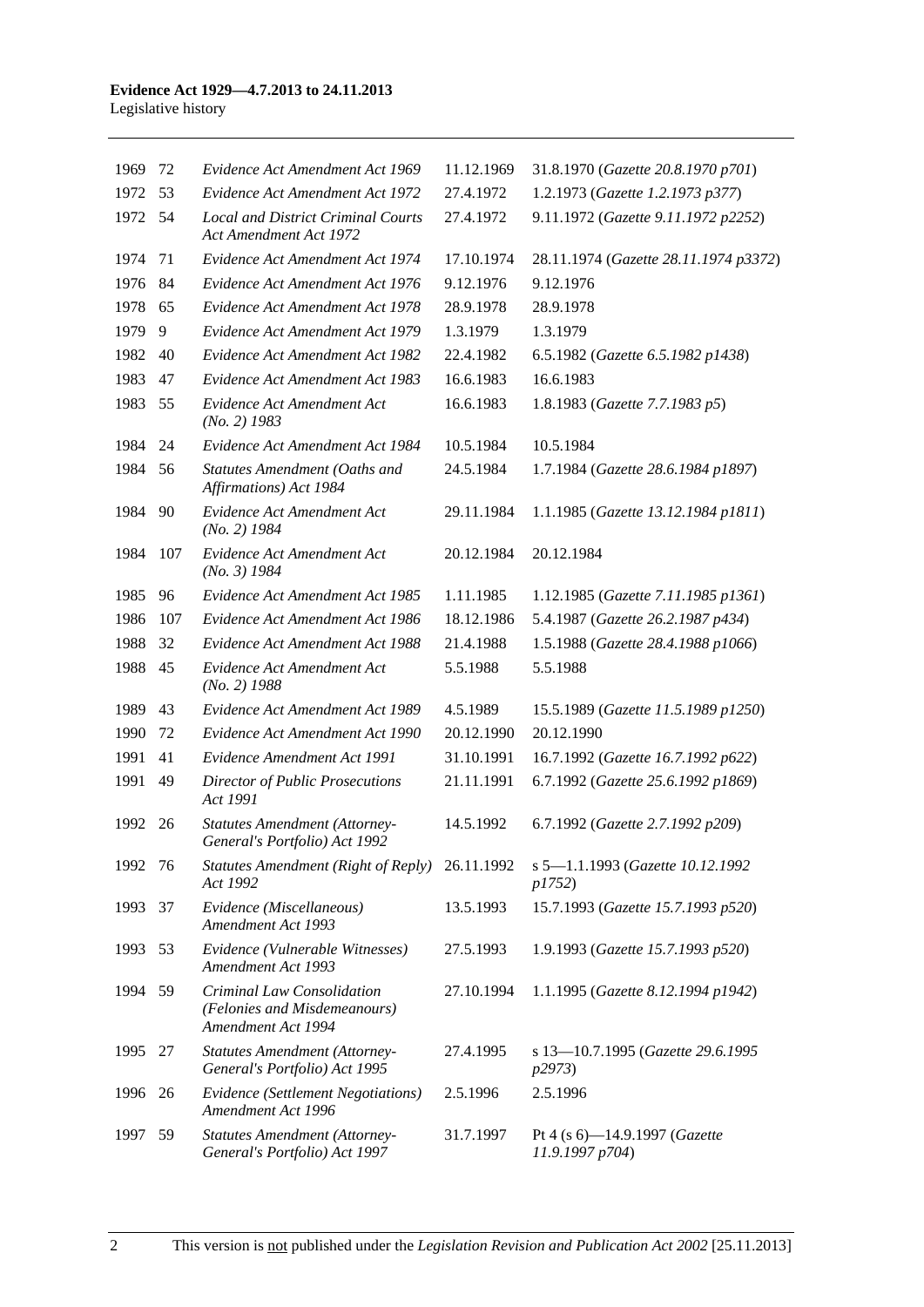| 1998 9  |    | Evidence (Use of Audio and Audio<br>Visual Links) Amendment Act 1998               | 2.4.1998   | 27.6.1999 (Gazette 17.6.1999 p3090)                                                                                                                                                                                                                       |
|---------|----|------------------------------------------------------------------------------------|------------|-----------------------------------------------------------------------------------------------------------------------------------------------------------------------------------------------------------------------------------------------------------|
| 1999    | 17 | Evidence (Confidential<br>Communications) Amendment<br>Act 1999                    | 1.4.1999   | 27.6.1999 (Gazette 17.6.1999 p3090)                                                                                                                                                                                                                       |
| 1999    | 18 | Evidence (Miscellaneous)<br>Amendment Act 1999                                     | 1.4.1999   | 27.6.1999 (Gazette 17.6.1999 p3090)                                                                                                                                                                                                                       |
| 1999    | 33 | Financial Sector Reform (South<br>Australia) Act 1999                              | 17.6.1999  | Sch (item $21$ )—1.7.1999 being the date<br>specified under s 3(16) of the Financial<br>Sector Reform (Amendments and<br>Transitional Provisions) Act (No. 1)<br>1999 of the Commonwealth as the<br>transfer date for the purposes of that<br>Act: $s(2)$ |
| 2000 57 |    | <b>Statutes Amendment and Repeal</b><br>(Attorney-General's Portfolio)<br>Act 2000 | 20.7.2000  | Pt 11 (s 25)-14.8.2000 (Gazette<br>10.8.2000 p444)                                                                                                                                                                                                        |
| 2002    | 32 | Legislation Revision and Publication 28.11.2002<br>Act 2002                        |            | Sch (cl 2)-1.1.2003 (Gazette<br>19.12.2002 p4735)                                                                                                                                                                                                         |
| 2002    | 33 | <b>Statutes Amendment (Attorney-</b><br>General's Portfolio) Act 2002              | 28.11.2002 | Pt 6 (ss 8 & 9)-3.3.2003 (Gazette<br>27.2.2003 p807)                                                                                                                                                                                                      |
| 2003    | 33 | Coroners Act 2003                                                                  | 31.7.2003  | Sch (cll 10-12)-1.7.2005 (Gazette<br>23.6.2005 p1899)                                                                                                                                                                                                     |
| 2003    | 44 | <b>Statute Law Revision Act 2003</b>                                               | 23.10.2003 | Sch 1-24.11.2003 (Gazette 13.11.2003)<br>p4048)                                                                                                                                                                                                           |
| 2005    | 50 | Defamation Act 2005                                                                | 27.10.2005 | Sch 1 (cl 5)-1.1.2006: s 2                                                                                                                                                                                                                                |
| 2006    | 17 | <b>Statutes Amendment (New Rules of</b><br>Civil Procedure) Act 2006               | 6.7.2006   | Pt 31 (ss 113-118)-4.9.2006 (Gazette<br>17.8.2006 p2831)                                                                                                                                                                                                  |
| 2006    | 30 | Evidence (Suppression Orders)<br>Amendment Act 2006                                | 23.11.2006 | 1.4.2007 (Gazette 29.3.2007 p929)                                                                                                                                                                                                                         |
| 2006    | 33 | Evidence (Use of Audio and Audio<br>Visual Links) Amendment Act 2006               | 30.11.2006 | 1.4.2007 (Gazette 22.3.2007 p864)                                                                                                                                                                                                                         |
| 2006    | 43 | <b>Statutes Amendment (Domestic</b><br>Partners) Act 2006                          | 14.12.2006 | Pt 33 (s 97)-1.6.2007 (Gazette<br>26.4.2007 p1352)                                                                                                                                                                                                        |
| 2006    | 44 | <b>Statutes Amendment (Justice</b><br>Portfolio) Act 2006                          | 14.12.2006 | Pt 13 (s 21)-18.1.2007 (Gazette<br>18.1.2007 p234)                                                                                                                                                                                                        |
| 2007    | 48 | <b>Statutes Amendment (Victims of</b><br>Crime) Act 2007                           | 8.11.2007  | Pt 4 (s 6)-17.7.2008 (Gazette<br>17.7.2008 p3372)                                                                                                                                                                                                         |
| 2008    | 7  | Statutes Amendment (Evidence and<br>Procedure) Act 2008                            | 17.4.2008  | Pt 4 (ss 10-22)-23.11.2008 (Gazette<br>20.11.2008 p5171) except new ss 13A,<br>13C & 13D (as inserted by s 12)—<br>4.10.2009 (Gazette 1.10.2009 p4764)                                                                                                    |
| 2008    | 10 | Criminal Law Consolidation (Rape<br>and Sexual Offences) Amendment<br>Act 2008     | 17.4.2008  | Sch 1 (cl 5)-23.11.2008 (Gazette<br>20.11.2008 p5171)                                                                                                                                                                                                     |
| 2009    | 85 | Intervention Orders (Prevention of<br>Abuse) Act 2009                              | 10.12.2009 | Sch 1 (cl 14)-9.12.2011 (Gazette<br>20.10.2011 p4269)                                                                                                                                                                                                     |
| 2011    | 34 | Evidence (Discreditable Conduct)<br>Amendment Act 2011                             | 22.9.2011  | Pt 2 (s 4) & Sch 1-1.6.2012 (Gazette<br>31.5.2012 p2637)                                                                                                                                                                                                  |
| 2012    | 12 | <b>Statutes Amendment (Serious and</b><br>Organised Crime) Act 2012                | 10.5.2012  | Pt 8 (ss 40-42)-17.6.2012 (Gazette<br>14.6.2012 p2756)                                                                                                                                                                                                    |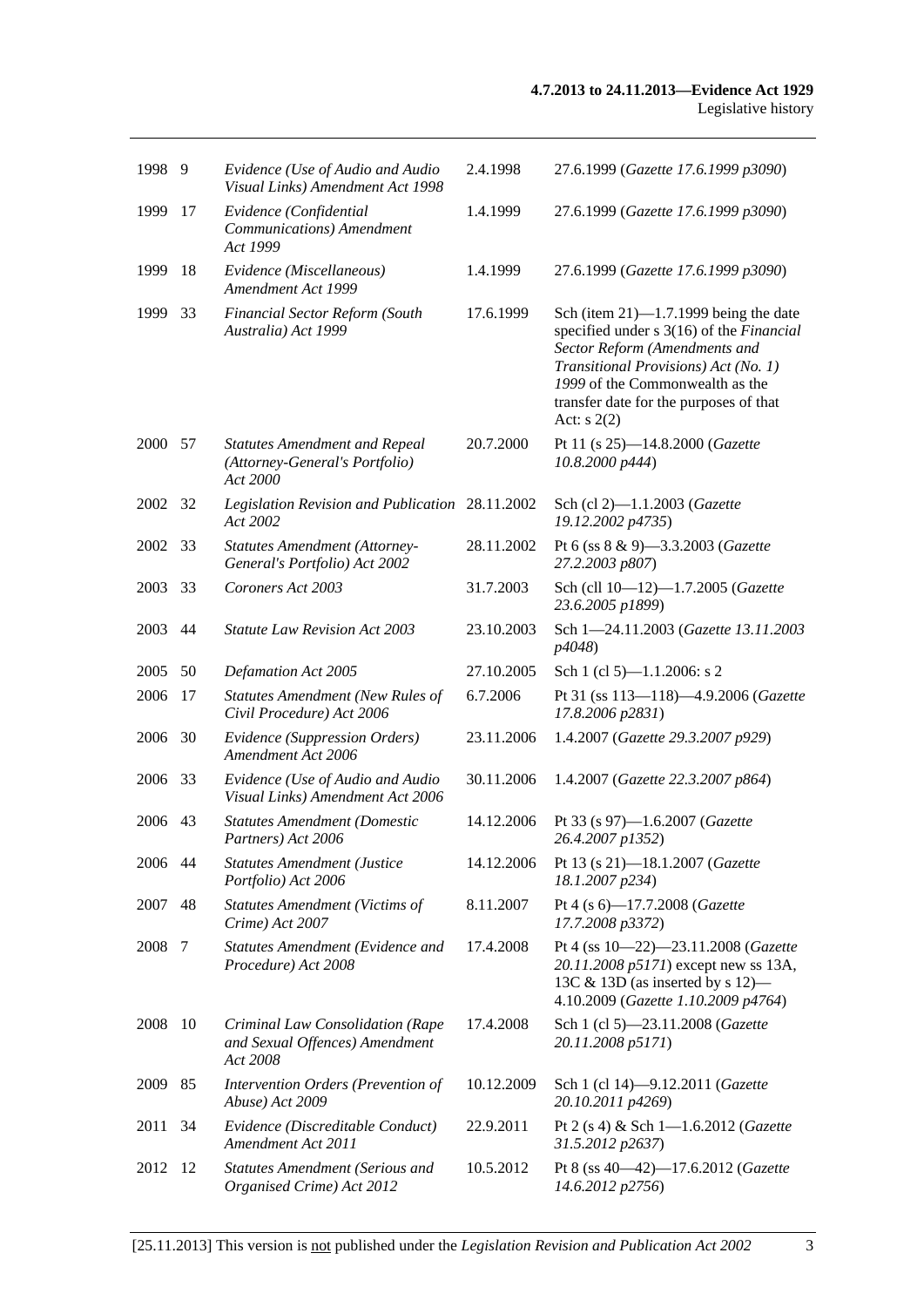| 2012 44 |     | Evidence (Reporting on Sexual<br>Offences) Amendment Act 2012              | 22.11.2012 | 11.2.2013 ( <i>Gazette 7.2.2013 p262</i> )                       |
|---------|-----|----------------------------------------------------------------------------|------------|------------------------------------------------------------------|
| 2013    | -11 | <b>Statutes Amendment (Attorney-</b><br>General's Portfolio) Act 2013      | 18.4.2013  | Pt 6 (s 14)–9.6.2013 ( <i>Gazette</i> 6.6.2013<br><i>p</i> 2498) |
| 2013 26 |     | <i>Magistrates (Miscellaneous)</i><br><b>Amendment Act 2013</b>            | 27.6.2013  | Sch 1 (cl 2)-4.7.2013 (Gazette<br>$4.7.2013$ $p2970$ )           |
| 2013    | 47  | <b>Statutes Amendment (Attorney-</b><br>General's Portfolio No 2) Act 2013 | 24.10.2013 | Pt 5 (ss $7 & 8$ )—uncommenced                                   |
| 2013    | 50  | Evidence (Discreditable Conduct)<br>Amendment Act 2013                     | 24.10.2013 | 25.11.2013 (Gazette 21.11.2013 p4276)                            |
| 2013    | 58  | Evidence (Identification Evidence)<br>Amendment Act 2013                   | 7.11.2013  | uncommenced                                                      |

# **Provisions amended since 3 February 1976**

 • Legislative history prior to 3 February 1976 appears in marginal notes and footnotes included in the consolidation of this Act contained in Volume 3 of The Public General Acts of South Australia 1837-1975 at page 790.

New entries appear in bold.

Entries that relate to provisions that have been deleted appear in italics.

| Provision                             | How varied                                                            | Commencement |
|---------------------------------------|-----------------------------------------------------------------------|--------------|
| Pt1                                   |                                                                       |              |
| s <sub>2</sub>                        | amended by $40/1982 s3$                                               | 6.5.1982     |
|                                       | omitted under Legislation Revision and<br><b>Publication Act 2002</b> | 1.1.2003     |
| s <sub>4</sub>                        |                                                                       |              |
| bank                                  | deleted by $40/1982$ s 4                                              | 6.5.1982     |
| banker                                | deleted by $40/1982$ s 4                                              | 6.5.1982     |
| banker's book                         | deleted by $40/1982$ s 4                                              | 6.5.1982     |
| child                                 | inserted by $32/1988$ s $3(a)$                                        | 1.5.1988     |
| court                                 | substituted by $56/1984$ s $3(a)$                                     | 1.7.1984     |
| domestic partner                      | inserted by $7/2008$ s $10(1)$                                        | 23.11.2008   |
| electric telegraph                    | amended by 9/1979 s 2                                                 | 1.3.1979     |
| mental disability                     | inserted by $7/2008$ s $10(2)$                                        | 23.11.2008   |
| serious offence<br>against the person | inserted by $7/2008$ s $10(2)$                                        | 23.11.2008   |
| sexual offence                        | inserted by 84/1976 s 2                                               | 9.12.1976    |
|                                       | amended by 26/1992 s 7                                                | 6.7.1992     |
|                                       | amended by 10/2008 Sch 1 cl 5                                         | 23.11.2008   |
| spouse                                | inserted by $7/2008$ s $10(3)$                                        | 23.11.2008   |
| statement                             | inserted by $12/2012$ s $40(1)$                                       | 17.6.2012    |
| sworn evidence                        | inserted by 18/1999 s 3                                               | 27.6.1999    |
| telegraph station                     | amended by 9/1979 s 2                                                 | 1.3.1979     |
| vulnerable witness                    | inserted by $7/2008$ s $10(4)$                                        | 23.11.2008   |
|                                       | amended by 12/2012 s 40(2)                                            | 17.6.2012    |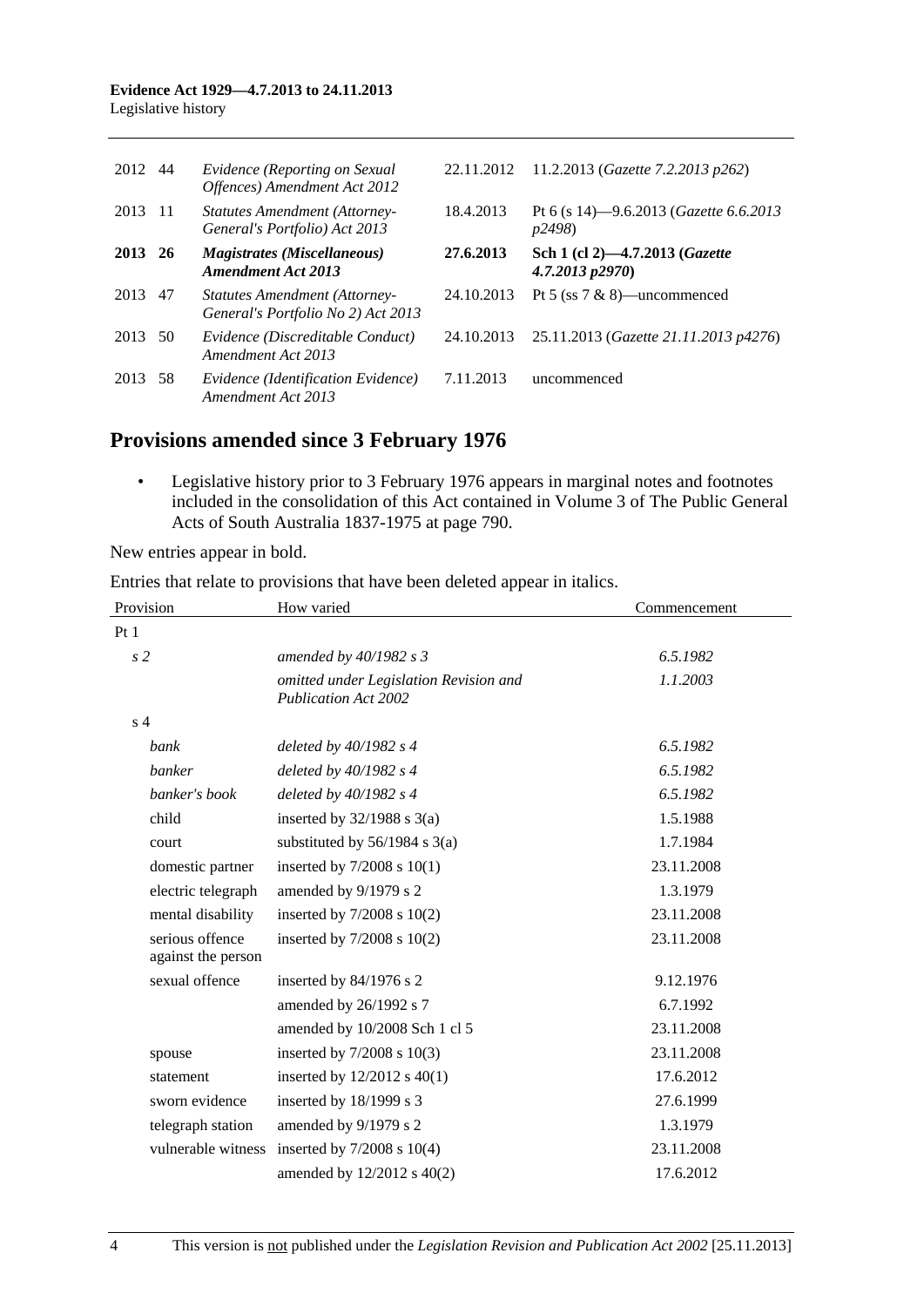#### **4.7.2013 to 24.11.2013—Evidence Act 1929**  Legislative history

| young child                              | inserted by $32/1988$ s $3(b)$                       | 1.5.1988   |
|------------------------------------------|------------------------------------------------------|------------|
| Pt 2                                     |                                                      |            |
| s <sub>6</sub>                           | substituted by $56/1984$ s $3(b)$                    | 1.7.1984   |
| s(6(3))                                  | substituted by 18/1999 s 4                           | 27.6.1999  |
| s(6(4)                                   | substituted by 33/2002 s 8                           | 3.3.2003   |
| s 7                                      | substituted by $56/1984$ s 3(b)                      | 1.7.1984   |
| $s\delta$                                | deleted by $56/1984 s 3(b)$                          | 1.7.1984   |
| s 9                                      | amended by 32/1988 s 4                               | 1.5.1988   |
|                                          | substituted by 18/1999 s 5                           | 27.6.1999  |
| $s\,9(4)$                                | amended by 7/2008 s 11                               | 23.11.2008 |
| s 12                                     | substituted by 32/1988 s 5                           | 1.5.1988   |
| s $12(1)$ —(3)                           | deleted by $18/1999 s 6$                             | 27.6.1999  |
| $s$ 12A                                  | inserted by 37/1993 s 3                              | 15.7.1993  |
|                                          | substituted by 18/1999 s 7                           | 27.6.1999  |
|                                          | substituted by 7/2008 s 12                           | 23.11.2008 |
| s 13 before<br>substitution by<br>7/2008 | deleted by 32/1988 s 5                               | 1.5.1988   |
|                                          | inserted by $53/1993$ s 3                            | 1.9.1993   |
| s 13(4)                                  | amended by 18/1999 s 8                               | 27.6.1999  |
| s 13                                     | substituted by 7/2008 s 12                           | 23.11.2008 |
| s 13A                                    | inserted by 7/2008 s 12                              | 4.10.2009  |
| s 13B                                    | inserted by 7/2008 s 12                              | 23.11.2008 |
| s 13B(1)                                 | amended by 85/2009 Sch 1 cl 14(1)                    | 9.12.2011  |
| $s$ 13B(2)                               | deleted by 85/2009 Sch 1 cl 14(2)                    | 9.12.2011  |
| s 13B(5)                                 |                                                      |            |
| offence to which<br>this section applies | amended by 85/2009 Sch 1 cl 14(3)                    | 9.12.2011  |
| s 13C                                    | inserted by 7/2008 s 12                              | 4.10.2009  |
| s $13C(2)$                               | amended by 11/2013 s 14(1)                           | 9.6.2013   |
| s $13C(2a)$                              | inserted by $11/2013$ s $14(2)$                      | 9.6.2013   |
| s 13D                                    | inserted by 7/2008 s 12                              | 4.10.2009  |
| s 14                                     | inserted by 107/1986 s 3                             | 5.4.1987   |
| s 14(1a)                                 | inserted by 18/1999 s 9                              | 27.6.1999  |
| s 18                                     |                                                      |            |
| s 18(1)                                  | s 18 amended by 47/1983 s 2(a)–(d)                   | 16.6.1983  |
|                                          | s 18 redesignated as s $18(1)$ by $47/1983$ s $2(e)$ | 16.6.1983  |
|                                          | amended by $55/1983$ s $3(a)$ , (b)                  | 1.8.1983   |
|                                          | III and IV deleted by $55/1983$ s $3(c)$             | 1.8.1983   |
|                                          | amended by 44/2003 s 3(1) (Sch 1)                    | 24.11.2003 |
| s $18(2)$ and $(3)$                      | inserted by $47/1983$ s $2(e)$                       | 16.6.1983  |
|                                          | amended by 44/2003 s 3(1) (Sch 1)                    | 24.11.2003 |
| s 18A                                    | inserted by 47/1983 s 3                              | 16.6.1983  |
|                                          | substituted by 96/1985 s 3                           | 1.12.1985  |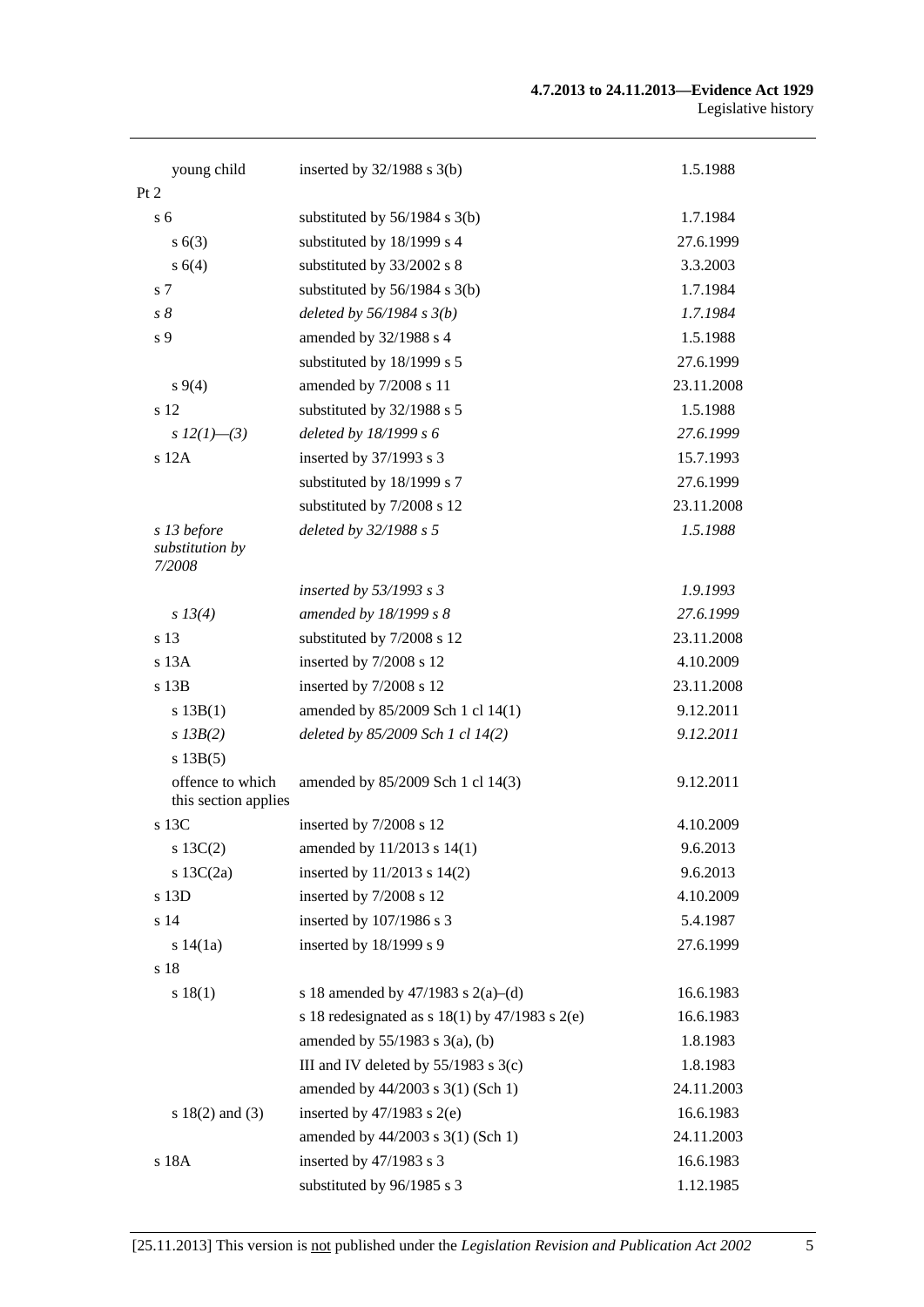|                                    | substituted by 18/1999 s 10                                                                                                                   | 27.6.1999  |
|------------------------------------|-----------------------------------------------------------------------------------------------------------------------------------------------|------------|
| ss 19 and 20                       | deleted by 76/1992 s 5                                                                                                                        | 1.1.1993   |
| s 21                               | substituted by 55/1983 s 4                                                                                                                    | 1.8.1983   |
| s21(3a)                            | inserted by 37/1993 s 4                                                                                                                       | 15.7.1993  |
| $s \, 21(5)$                       | substituted by 27/1995 s 13                                                                                                                   | 10.7.1995  |
| $s\ 21(7)$                         |                                                                                                                                               |            |
| close relative                     | amended by 43/2006 s 97(1)                                                                                                                    | 1.6.2007   |
| domestic partner                   | inserted by $43/2006$ s $97(2)$                                                                                                               | 1.6.2007   |
|                                    | deleted by 7/2008 s 13                                                                                                                        | 23.11.2008 |
| spouse                             | substituted by $43/2006$ s $97(2)$                                                                                                            | 1.6.2007   |
|                                    | deleted by 7/2008 s 13                                                                                                                        | 23.11.2008 |
| s <sub>23</sub>                    | amended by 44/2003 s 3(1) (Sch 1)                                                                                                             | 24.11.2003 |
| s <sub>25</sub>                    | substituted by 7/2008 s 14                                                                                                                    | 23.11.2008 |
| s <sub>26</sub>                    | amended by 59/1994 Sch 2                                                                                                                      | 1.1.1995   |
| s 27                               | amended by 17/2006 s 113                                                                                                                      | 4.9.2006   |
| s 29A                              | inserted by 48/2007 s 6                                                                                                                       | 17.7.2008  |
| Pt 3                               |                                                                                                                                               |            |
| Pt 3 Div 1                         |                                                                                                                                               |            |
| heading                            | inserted by 7/2008 s 15                                                                                                                       | 23.11.2008 |
| s <sub>32</sub>                    | deleted by $9/1979 s 3$                                                                                                                       | 1.3.1979   |
| s 33                               | substituted by 50/2005 Sch 1 cl 5                                                                                                             | 1.1.2006   |
| s 34A                              | substituted by 33/2002 s 9                                                                                                                    | 3.3.2003   |
| $s\,34B$                           | deleted by 18/1999 s 11                                                                                                                       | 27.6.1999  |
| s 34C                              |                                                                                                                                               |            |
| s $34C(1)$                         | amended by 44/2003 s 3(1) (Sch 1)                                                                                                             | 24.11.2003 |
| s $34C(1a)$                        | contents commencing "Provided that" amended<br>and designated as $s \frac{34C(1a)}{y}$ by $\frac{44}{2003} \frac{s \cdot 3(1)}{y}$<br>(Sch 1) | 24.11.2003 |
| s 34CA                             | inserted by 32/1988 s 6                                                                                                                       | 1.5.1988   |
|                                    | substituted by 7/2008 s 16                                                                                                                    | 23.11.2008 |
| s 34CB                             | inserted by 7/2008 s 16                                                                                                                       | 23.11.2008 |
| s 34I before deletion<br>by 7/2008 | inserted by $84/1976 s3$                                                                                                                      | 9.12.1976  |
|                                    | amended by 47/1983 s 4                                                                                                                        | 16.6.1983  |
|                                    | substituted by $90/1984 s 3$                                                                                                                  | 1.1.1985   |
| $s \, 34I(1)$                      | amended by 17/2006 s 114(1)                                                                                                                   | 4.9.2006   |
| $s \, 34I(2)$                      | amended by 17/2006 s 114(2)                                                                                                                   | 4.9.2006   |
| $s \, 34I(3)$                      | amended by 17/2006 s 114(3)                                                                                                                   | 4.9.2006   |
| $s \, 34I(4)$                      | amended by 17/2006 s 114(4)                                                                                                                   | 4.9.2006   |
| $s \frac{34I(6a)}{2}$              | inserted by 18/1999 s 12                                                                                                                      | 27.6.1999  |
| $s\,34I$                           | deleted by 7/2008 s 17                                                                                                                        | 23.11.2008 |
| s 34J                              | inserted by 41/1991 s 3                                                                                                                       | 16.7.1992  |
| s $34J(2)$                         | substituted by 18/1999 s 13                                                                                                                   | 27.6.1999  |
| s 34K                              | inserted by 41/1991 s 3                                                                                                                       | 16.7.1992  |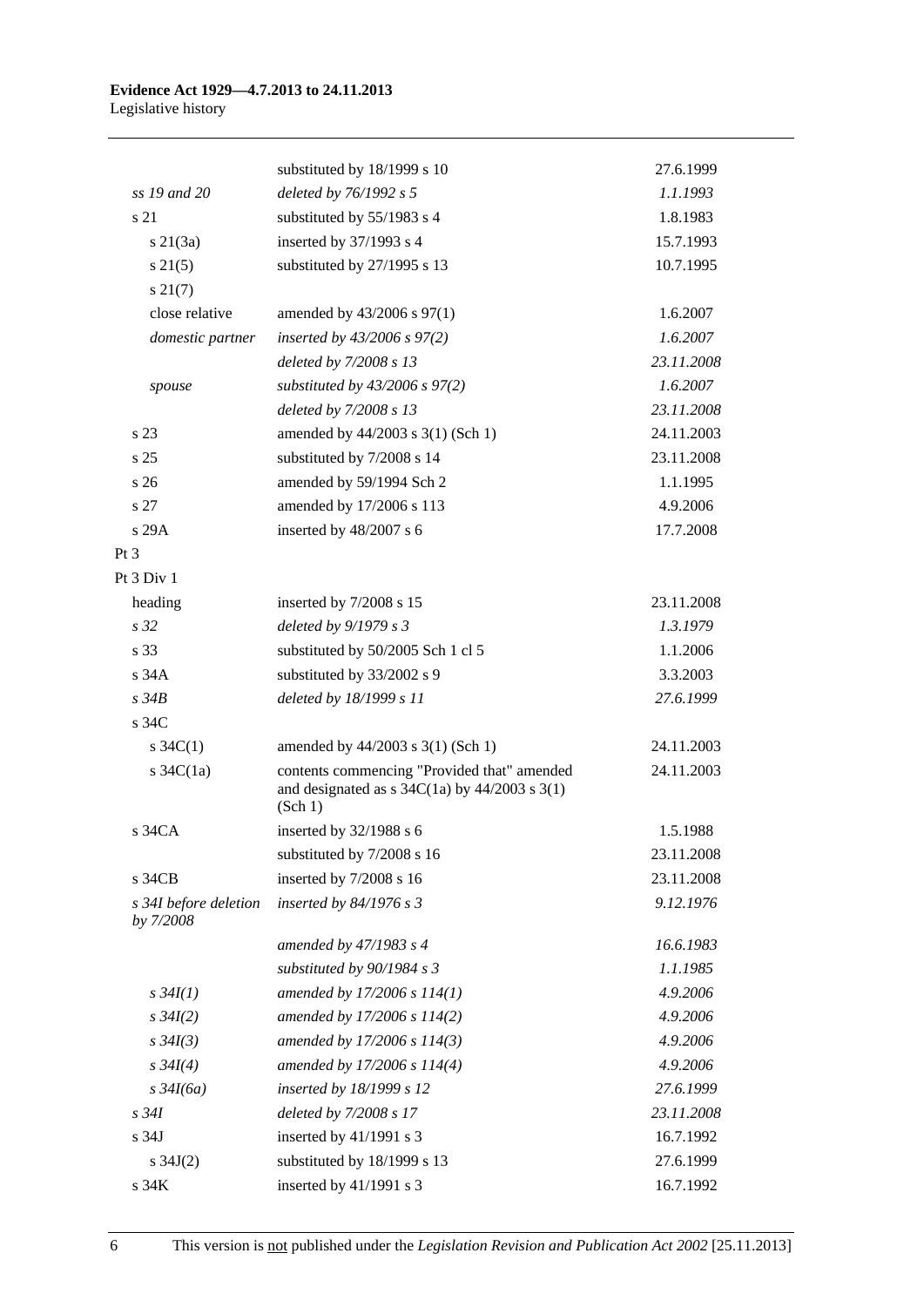#### **4.7.2013 to 24.11.2013—Evidence Act 1929**  Legislative history

| s $34K(1)$                | amended by 17/2006 s 115(1)                    | 4.9.2006   |
|---------------------------|------------------------------------------------|------------|
| $s \, 34K(2)$             | amended by 17/2006 s 115(2)                    | 4.9.2006   |
| ss 34KA-34KD              | inserted by 12/2012 s 41                       | 17.6.2012  |
| Pt $3$ Div $2$            | inserted by 7/2008 s 18                        | 23.11.2008 |
| Pt 3 Div 3                | inserted by 34/2011 s 4                        | 1.6.2012   |
| Pt 4                      |                                                |            |
| s <sub>35</sub>           | substituted by 72/1990 s 2                     | 20.12.1990 |
| $s \, 35(2)$              |                                                |            |
| legislative<br>instrument | amended by 32/2002 Sch cl 2                    | 1.1.2003   |
| s 37                      | amended by 9/1979 s 4                          | 1.3.1979   |
|                           | substituted by 72/1990 s 3                     | 20.12.1990 |
| s 37C                     | inserted by 9/1979 s 5                         | 1.3.1979   |
| s 41                      | amended by 59/1994 Sch 2                       | 1.1.1995   |
|                           | amended by 44/2006 s 21                        | 18.1.2007  |
| s 42                      |                                                |            |
| $s\ 42(1)$                | amended by 33/2002 s 10                        | 3.3.2003   |
| s 45A                     |                                                |            |
| s 45A(2)                  | amended by 9/1979 s 6                          | 1.3.1979   |
| s 45B                     |                                                |            |
| $s\,45B(3)$               | amended by 9/1979 s 7                          | 1.3.1979   |
| s 45C                     | inserted by 24/1984 s 2                        | 10.5.1984  |
|                           | substituted by 72/1990 s 4                     | 20.12.1990 |
| $Pt\,5$                   | heading amended by 40/1982 s 5                 | 6.5.1982   |
| $s\,46$                   | substituted by 40/1982 s 6                     | 6.5.1982   |
| bank                      | (b) and (c) deleted by $33/1999$ Sch (item 21) | 1.7.1999   |
| ss 47 and 48              | substituted by 40/1982 s 6                     | 6.5.1982   |
| ss 48A and 48B            | deleted by 40/1982 s 6                         | 6.5.1982   |
| s 49                      |                                                |            |
| $s\,49(1)$                | amended by $40/1982$ s $7(a)$                  | 6.5.1982   |
| $s\,49(1a)$               | inserted by $40/1982$ s $7(b)$                 | 6.5.1982   |
|                           | amended by 37/1993 s 5                         | 15.7.1993  |
| $s\,49(2)$                | amended by $40/1982$ s $7(c)$                  | 6.5.1982   |
| $s\ 49(3)$ (9)            | inserted by $40/1982$ s $7(d)$                 | 6.5.1982   |
| s 50                      | amended by 40/1982 s 8                         | 6.5.1982   |
| s 51                      |                                                |            |
| s 51(1)                   | substituted by 40/1982 s 9                     | 6.5.1982   |
| s <sub>52</sub>           | deleted by 40/1982 s 10                        | 6.5.1982   |
| Pt 6                      |                                                |            |
| s 55                      | amended by 18/1999 s 14                        | 27.6.1999  |
| s 56                      |                                                |            |
| s 56(1)                   | amended by 44/2003 s 3(1) (Sch 1)              | 24.11.2003 |
| s 56(2)                   | amended by 49/1991 Sch 2                       | 6.7.1992   |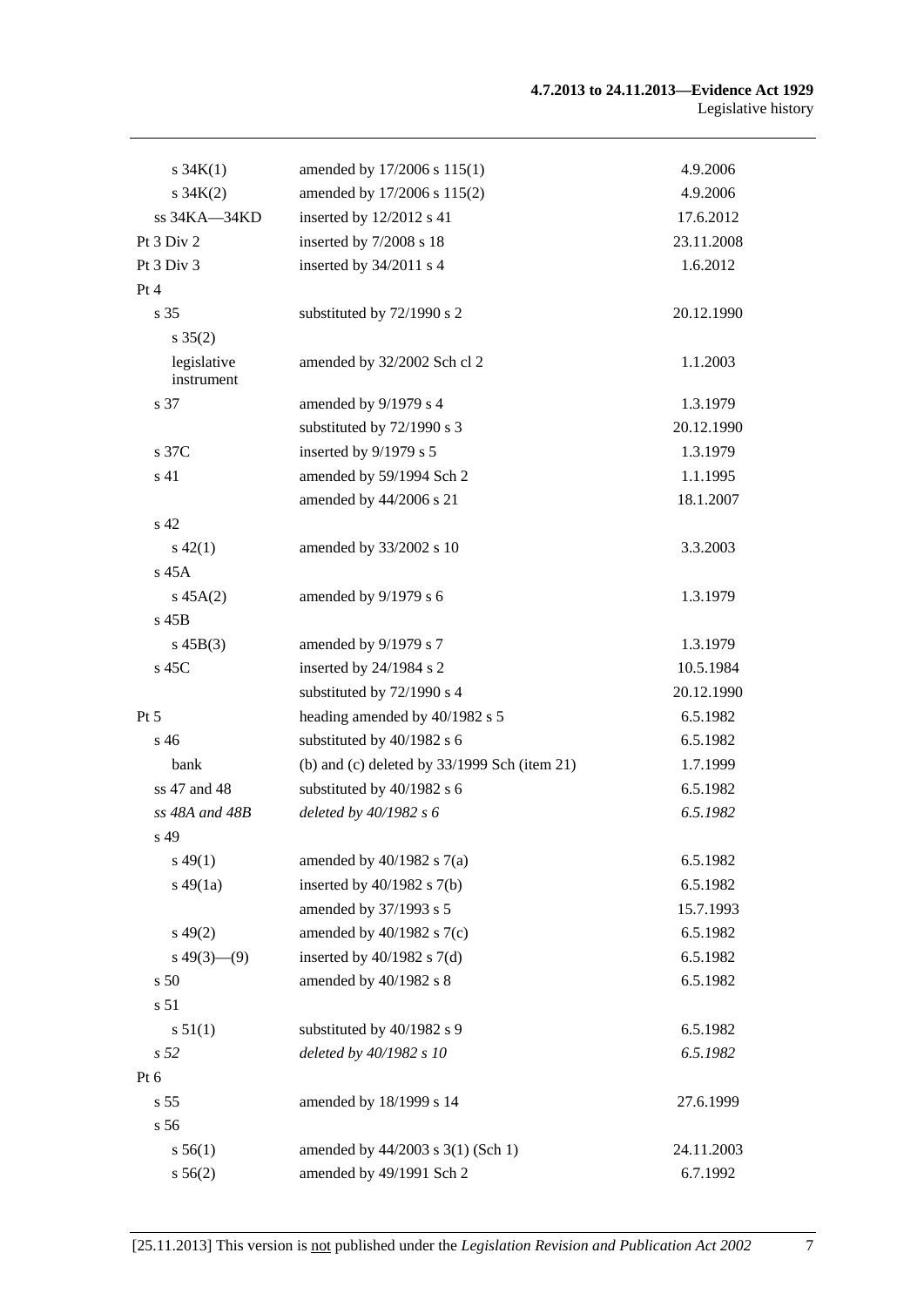### **Evidence Act 1929—4.7.2013 to 24.11.2013**

Legislative history

| s 59                                 | amended by 59/1994 Sch 2                                                  | 1.1.1995   |
|--------------------------------------|---------------------------------------------------------------------------|------------|
| Pt 6A                                |                                                                           |            |
| $s$ 59B                              |                                                                           |            |
| s 59B(1)                             | amended by 9/1979 s 8                                                     | 1.3.1979   |
| Pt 6B                                | heading substituted by 45/1988 s 2                                        | 5.5.1988   |
| $s$ 59D                              | substituted by 45/1988 s 3                                                | 5.5.1988   |
| $s$ 59D(1)                           |                                                                           |            |
| authorised South<br>Australian court | amended by $37/1993$ s $6(a)$                                             | 15.7.1993  |
|                                      | (d) deleted by $37/1993$ s $6(a)$                                         | 15.7.1993  |
| foreign court                        | amended by 37/1993 s 6(b)                                                 | 15.7.1993  |
| s 59D(2)                             | substituted by 72/1990 s 5                                                | 20.12.1990 |
| s 59E                                | substituted by 45/1988 s 4                                                | 5.5.1988   |
| s 59E(4)                             | inserted by 37/1993 s 7                                                   | 15.7.1993  |
| s 59F                                |                                                                           |            |
| $s$ 59 $F(1)$                        | amended by 45/1988 s 5                                                    | 5.5.1988   |
| s 59F(5)                             | amended by 45/1988 s 5                                                    | 5.5.1988   |
|                                      | amended by $72/1990$ s $6(a)$                                             | 20.12.1990 |
| s 59F(7)                             | inserted by $72/1990$ s $6(b)$                                            | 20.12.1990 |
| s 59H                                | amended by 45/1988 s 6                                                    | 5.5.1988   |
| Pt 6C                                | inserted by 9/1998 s 3                                                    | 27.6.1999  |
| Pt 6C Div 1                          |                                                                           |            |
| s 59IA                               |                                                                           |            |
| South Australian<br>court            | amended by 33/2003 Sch (cl 10)                                            | 1.7.2005   |
| Pt 6C Div 4                          | inserted by 33/2006 s 4                                                   | 1.4.2007   |
| s 59IQ                               |                                                                           |            |
| $s$ 59IQ(8)                          |                                                                           |            |
| immediate family                     | amended by 7/2008 s 19                                                    | 23.11.2008 |
| Pt 7                                 |                                                                           |            |
| Pt 7 Div 1                           | heading inserted by $17/1999$ s $3(a)$                                    | 27.6.1999  |
| s 59J                                | inserted by 26/1992 s 8                                                   | 6.7.1992   |
| Pt 7 Div 2                           | heading inserted by $17/1999$ s $3(b)$                                    | 27.6.1999  |
| s 60                                 | amended by 17/2006 s 116                                                  | 4.9.2006   |
|                                      | amended by 26/2013 Sch 1 cl 2                                             | 4.7.2013   |
| s 61                                 | deleted by $9/1979 s 9$                                                   | 1.3.1979   |
| Pt 7 Div 3                           | heading inserted by $17/1999$ s $3(c)$                                    | 27.6.1999  |
| s 65                                 |                                                                           |            |
| s 65(1)                              | s 65 amended by 9/1979 s 10                                               | 1.3.1979   |
|                                      | s 65 amended and redesignated as $s$ 65(1) by<br>$44/2003$ s 3(1) (Sch 1) | 24.11.2003 |
| s 65(2)                              | s 65 amended and redesignated as s 65(2) by<br>$44/2003$ s 3(1) (Sch 1)   | 24.11.2003 |
| s 65A                                | inserted by 32/1988 s 7                                                   | 1.5.1988   |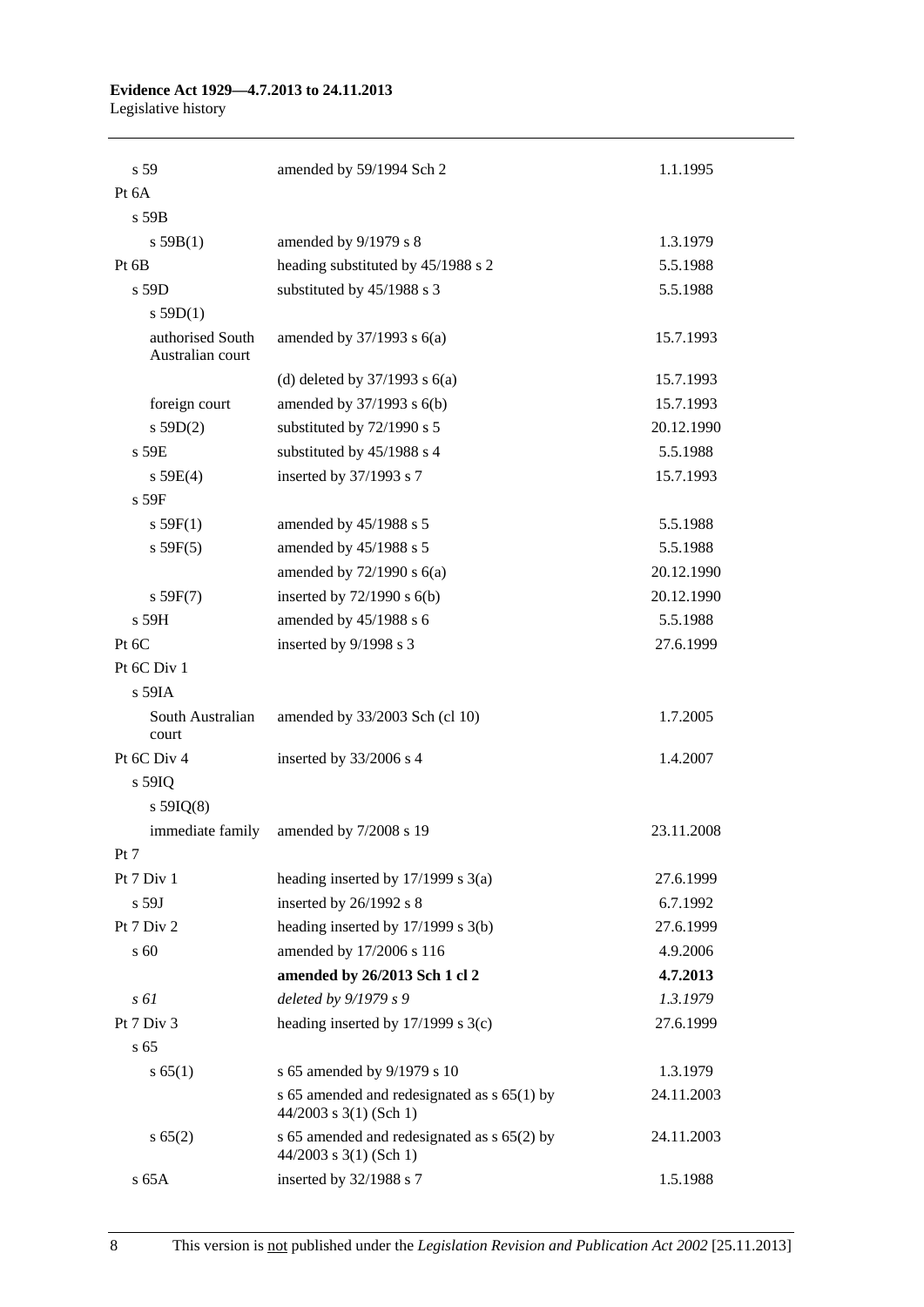#### **4.7.2013 to 24.11.2013—Evidence Act 1929**  Legislative history

| Pt 7 Div 4<br>$\sqrt{66}$        | heading inserted by $17/1999$ s $3(d)$ | 27.6.1999  |
|----------------------------------|----------------------------------------|------------|
| s 66(1)                          | amended by 57/2000 s 25                | 14.8.2000  |
|                                  | amended by 44/2003 s 3(1) (Sch 1)      | 24.11.2003 |
| $s\,66(3)$                       | amended by 44/2003 s 3(1) (Sch 1)      | 24.11.2003 |
| s 67                             |                                        |            |
| s 67(1)                          | amended by 18/1999 s 15                | 27.6.1999  |
| Pt 7 Div 5                       | heading inserted by $17/1999$ s $3(e)$ | 27.6.1999  |
| Pt 7 Div 6                       | heading inserted by 17/1999 s 3(f)     | 27.6.1999  |
| $s$ 67AB                         | inserted by 9/1979 s 11                | 1.3.1979   |
|                                  |                                        | 27.6.1999  |
| $s$ 67AB $(1)$                   | amended by 18/1999 s 16(a)             |            |
| $s$ 67AB $(2)$                   | amended by 18/1999 s 16(b)             | 27.6.1999  |
| Pt 7 Div 7                       | heading inserted by $17/1999$ s $3(g)$ | 27.6.1999  |
| s 67B                            | inserted by 65/1978 s 2                | 28.9.1978  |
| Pt 7 Div 8                       | heading inserted by $17/1999$ s $3(h)$ | 27.6.1999  |
| s 67C                            | inserted by 37/1993 s 8                | 15.7.1993  |
| $s \, 67C(2)$                    | amended by 26/1996 s 2                 | 2.5.1996   |
| Pt 7 Div 9                       | inserted by 17/1999 s 4                | 27.6.1999  |
| $s$ 67F                          |                                        |            |
| s 67F(1)                         | amended by 17/2006 s 117(1)            | 4.9.2006   |
| s 67F(2)                         | amended by 17/2006 s 117(2)            | 4.9.2006   |
| $s$ 67F(5)                       | amended by 17/2006 s 117(3)            | 4.9.2006   |
| s 67F(7)                         | amended by 17/2006 s 117(4)            | 4.9.2006   |
| $s$ 67F(8)                       | amended by 17/2006 s 117(5)            | 4.9.2006   |
| Pt 7 Div 10                      | inserted by 7/2008 s 20                | 23.11.2008 |
| Pt 8                             |                                        |            |
| Pt 8 Div 1                       | heading inserted by 107/1984 s 2       | 20.12.1984 |
| s 68                             | substituted by 47/1983 s 5             | 16.6.1983  |
| court                            | substituted by 33/2003 Sch (cl 11)     | 1.7.2005   |
| court of summary<br>jurisdiction | inserted by $107/1984$ s $3(a)$        | 20.12.1984 |
|                                  | deleted by 33/2003 Sch (cl 11)         | 1.7.2005   |
| interim<br>suppression order     | inserted by 107/1984 s 3(b)            | 20.12.1984 |
| news media                       | inserted by $43/1989$ s $3(a)$         | 15.5.1989  |
|                                  | substituted by $18/1999$ s $17(a)$     | 27.6.1999  |
| newspaper                        | inserted by $18/1999$ s $17(a)$        | 27.6.1999  |
| primary court                    | inserted by $107/1984$ s $3(b)$        | 20.12.1984 |
| publish                          | inserted by 18/1999 s 17(b)            | 27.6.1999  |
| suppression order                | inserted by $107/1984$ s $3(b)$        | 20.12.1984 |
|                                  | substituted by $43/1989$ s $3(b)$      | 15.5.1989  |
| Pt 8 Div 2                       | heading inserted by 107/1984 s 4       | 20.12.1984 |
| s 69                             | substituted by 9/1979 s 12             | 1.3.1979   |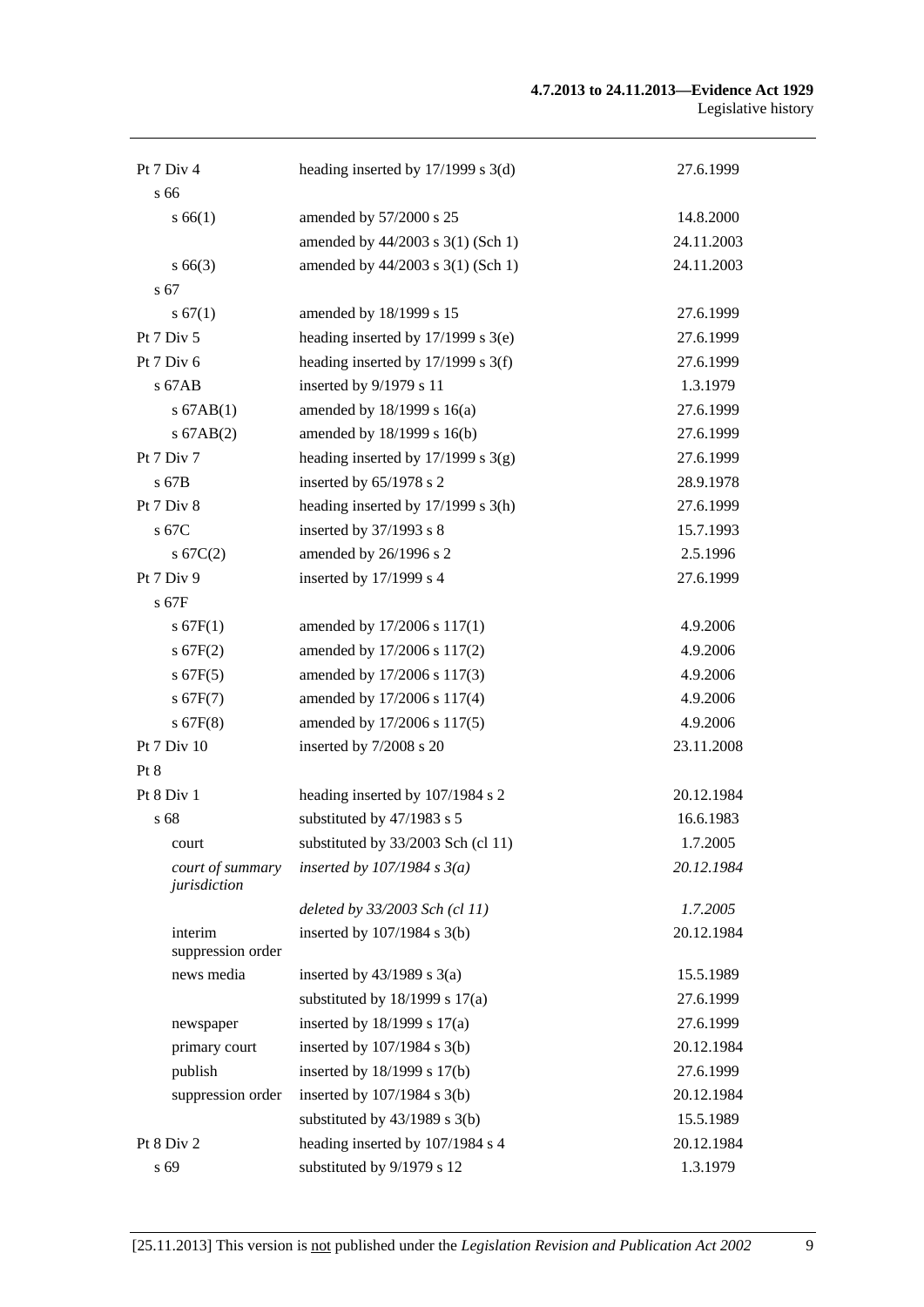|                     | substituted by 107/1984 s 4         | 20.12.1984 |
|---------------------|-------------------------------------|------------|
| s 69(1a)            | inserted by 32/1988 s 8             | 1.5.1988   |
| s 69A               | inserted by 107/1984 s 4            | 20.12.1984 |
|                     | substituted by 43/1989 s 4          | 15.5.1989  |
| s 69A(1)            | amended by 72/1990 s 7              | 20.12.1990 |
|                     | amended by 18/1999 s 18             | 27.6.1999  |
| s 69A(2)            | substituted by $30/2006$ s 4(1)     | 1.4.2007   |
| s 69A(5)            | amended by 17/2006 s 118(1)         | 4.9.2006   |
| s 69A(8)            | substituted by $30/2006$ s $4(2)$   | 1.4.2007   |
| s 69A(9)            | amended by 17/2006 s 118(2)         | 4.9.2006   |
|                     | substituted by $30/2006$ s $4(2)$   | 1.4.2007   |
| s $69A(10)$ (13)    | substituted by $30/2006$ s $4(2)$   | 1.4.2007   |
| $s\,69A(14)$        | deleted by $30/2006$ s $4(2)$       | 1.4.2007   |
| ss 69AB and 69AC    | inserted by 30/2006 s 5             | 1.4.2007   |
| s 69B               | inserted by 107/1984 s 4            | 20.12.1984 |
| $s$ 69B(1)          | amended by $43/1989$ s $5(a)$       | 15.5.1989  |
| $s$ 69B(3)          | amended by $43/1989$ s $5(b)$ , (c) | 15.5.1989  |
| s 70                | substituted by 107/1984 s 4         | 20.12.1984 |
| 570(1)              | substituted by 30/2006 s 6          | 1.4.2007   |
| $s \, 70(1a)$       | inserted by 30/2006 s 6             | 1.4.2007   |
| $s \, 70(3)$        | deleted by 33/2003 Sch (cl 12)      | 1.7.2005   |
| s 71                | amended by 9/1979 s 13              | 1.3.1979   |
|                     | amended by 40/1982 s 11             | 6.5.1982   |
|                     | substituted by 107/1984 s 4         | 20.12.1984 |
| Pt 8 Div 3          | heading inserted by 107/1984 s 5    | 20.12.1984 |
| s 71A               | inserted by 84/1976 s 4             | 9.12.1976  |
| s 71A(1)            | amended by 40/1982 s 12             | 6.5.1982   |
|                     | amended by 37/1993 s 9              | 15.7.1993  |
|                     | amended by $59/1997$ s $6(a)$       | 14.9.1997  |
|                     | amended by 18/1999 s 19(a)          | 27.6.1999  |
|                     | amended by 30/2006 s 7(1)           | 1.4.2007   |
|                     | amended by 44/2012 s 4(1), (2)      | 11.2.2013  |
| s 71A(2)            | amended by 40/1982 s 12             | 6.5.1982   |
|                     | amended by 18/1999 s 19(b)          | 27.6.1999  |
|                     | amended by 30/2006 s 7(2)           | 1.4.2007   |
|                     | amended by 44/2012 s 4(3)           | 11.2.2013  |
| $s$ 71A(3)          | amended by 40/1982 s 12             | 6.5.1982   |
|                     | deleted by $107/1984 s 6(a)$        | 20.12.1984 |
| s $71A(3)$ — $(3e)$ | inserted by $44/2012$ s $4(4)$      | 11.2.2013  |
| s 71A(4)            | amended by 40/1982 s 12             | 6.5.1982   |
|                     | amended by 32/1988 s 9              | 1.5.1988   |
|                     | amended by 18/1999 s 19(c)          | 27.6.1999  |
|                     | amended by 30/2006 s 7(3)           | 1.4.2007   |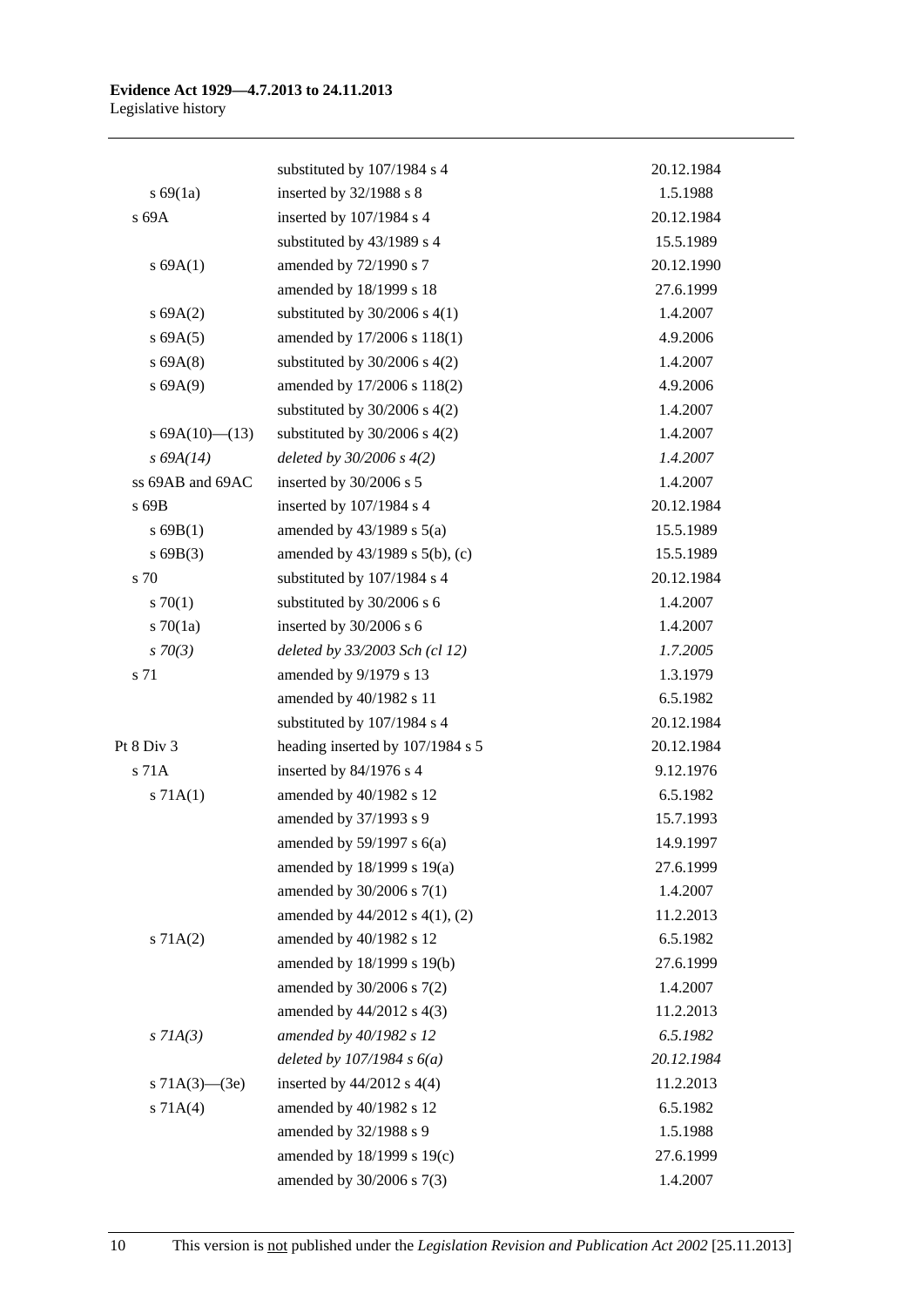|                  | amended by $44/2012$ s $4(5)$                   | 11.2.2013  |
|------------------|-------------------------------------------------|------------|
| s 71A(5)         |                                                 |            |
| acquittal        | deleted by $107/1984 s 6(b)$                    | 20.12.1984 |
| newspaper        | deleted by $18/1999 s 19(d)$                    | 27.6.1999  |
| relevant date    | substituted by 59/1997 s 6(b)                   | 14.9.1997  |
| Pt 8 Div 4       | heading inserted by 107/1984 s 7                | 20.12.1984 |
| $s$ 71 $B$       | inserted by 107/1984 s 7                        | 20.12.1984 |
| $s$ 71B(1)       | amended by $18/1999$ s $20(a)$                  | 27.6.1999  |
|                  | amended by 7/2008 s 21(1)                       | 23.11.2008 |
| $s$ 71B(2)       | amended by $30/2006$ s $8(1)$                   | 1.4.2007   |
|                  | amended by $7/2008$ s $21(2)$                   | 23.11.2008 |
| $s \, 71B(3)$    | amended by 18/1999 s 20(b)                      | 27.6.1999  |
|                  | amended by $30/2006$ s $8(2)$                   | 1.4.2007   |
| $s$ 71 $C$       | inserted by 37/1993 s 10                        | 15.7.1993  |
| $s \, 71C(1)$    | amended by 18/1999 s 21(a)                      | 27.6.1999  |
|                  | amended by 30/2006 s 9                          | 1.4.2007   |
| $s \, 71C(2)$    | substituted by $18/1999$ s $21(b)$              | 27.6.1999  |
| Pt 8 Div 5       | amended by 107/1984 s 8                         | 20.12.1984 |
|                  | deleted by $44/2003$ s $3(1)$ (Sch 1)           | 24.11.2003 |
| Pt 9             | inserted by 72/1990 s 8                         | 20.12.1990 |
| Sch 1            | heading substituted by $44/2003$ s 3(1) (Sch 1) | 24.11.2003 |
| Sch <sub>3</sub> | deleted by 55/1983 s 5                          | 1.8.1983   |
| Sch 4            | heading substituted by $44/2003$ s 3(1) (Sch 1) | 24.11.2003 |

# **Transitional etc provisions associated with Act or amendments**

### *Evidence (Settlement Negotiations) Amendment Act 1996*

### **3—Application of amendment**

The amendment made by this Act applies to proceedings commenced before or after the commencement of this Act, but does not affect any order made before the commencement of this Act.

### *Statutes Amendment (Evidence and Procedure) Act 2008*

### **22—Transitional provision**

The amendments made by [Part 4](#page-0-0) of this Act to the *[Evidence Act 1929](http://www.legislation.sa.gov.au/index.aspx?action=legref&type=act&legtitle=Evidence%20Act%201929)* apply to proceedings commenced after the commencement of that Part.

### *Evidence (Discreditable Conduct) Amendment Act 2011, Sch 1*

### **1—Transitional provision**

- (1) The amendments made by [Part 2](#page-0-0) of this Act to the *[Evidence Act 1929](http://www.legislation.sa.gov.au/index.aspx?action=legref&type=act&legtitle=Evidence%20Act%201929)* are intended to apply in respect of—
	- (a) proceedings for an offence commenced but not determined before the commencement of this clause; and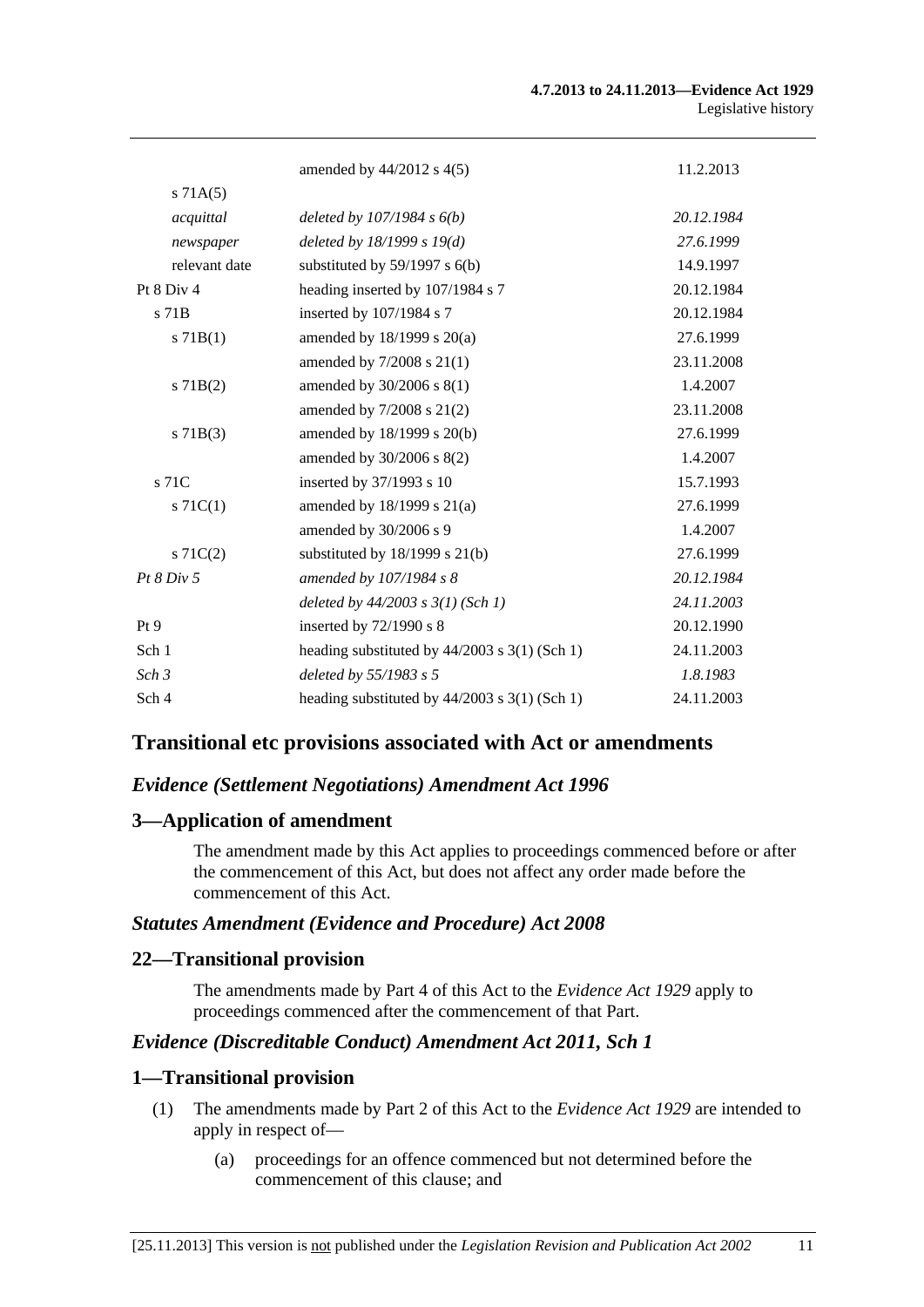- (b) proceedings for an offence commenced after the commencement of this clause.
- (2) An order made by a court under the *[Evidence Act 1929](http://www.legislation.sa.gov.au/index.aspx?action=legref&type=act&legtitle=Evidence%20Act%201929)* as in force immediately before the commencement of this clause will remain in force according to its terms.

### *Statutes Amendment (Serious and Organised Crime) Act 2012*

### **42—Transitional provision**

Sections 34KA, 34KB, 34KC and 34KD of the *[Evidence Act 1929](http://www.legislation.sa.gov.au/index.aspx?action=legref&type=act&legtitle=Evidence%20Act%201929)* as inserted by [section 41](#page-0-0) of this Act only apply in relation to proceedings commenced after the commencement of [section 41.](#page-0-0)

# **Historical versions**

Reprint No 1—1.7.1991 Reprint No 2—16.7.1992 Reprint No 3—1.1.1993 Reprint No 4—15.7.1993 Reprint No 5—1.9.1993 Reprint No 6—1.1.1995 Reprint No 7—10.7.1995 Reprint No 8—2.5.1996 Reprint No 9—14.9.1997 Reprint No 10—27.6.1999 Reprint No 11—1.7.1999 Reprint No 12—14.8.2000 Reprint No 13—1.1.2003 Reprint No 14—3.3.2003 Reprint No 15—24.11.2003 1.7.2005 1.1.2006 4.9.2006 18.1.2007 1.4.2007 1.6.2007 17.7.2008 23.11.2008 4.10.2009 9.12.2011 1.6.2012 17.6.2012 11.2.2013 9.6.2013